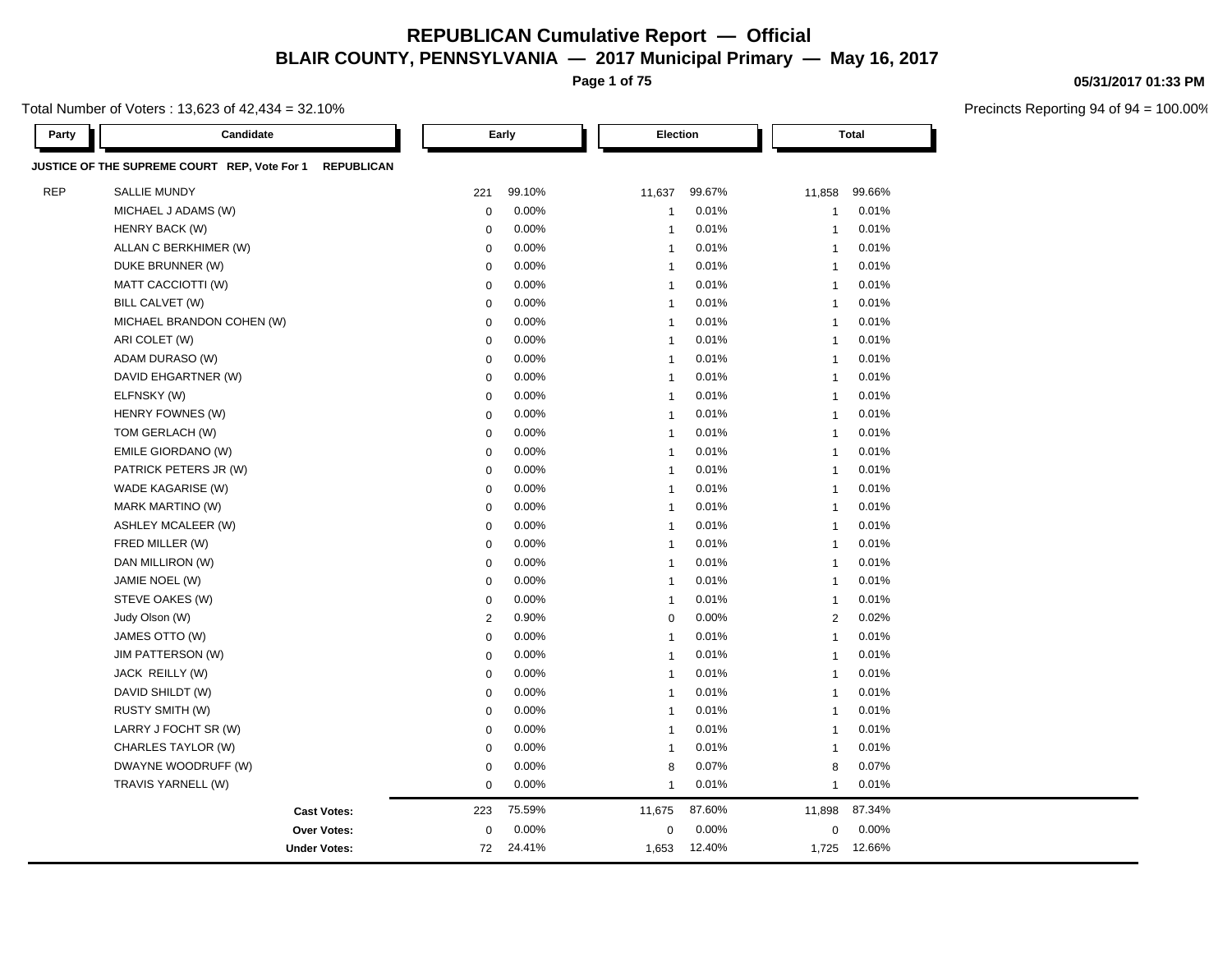**Page 2 of 75**

Total Number of Voters : 13,623 of 42,434 = 32.10%

| Party      | Candidate                                                        |             | Early  |                         | Election |                | <b>Total</b> |  |
|------------|------------------------------------------------------------------|-------------|--------|-------------------------|----------|----------------|--------------|--|
|            | JUDGE OF THE SUPERIOR COURT REP, Vote For 4<br><b>REPUBLICAN</b> |             |        |                         |          |                |              |  |
| <b>REP</b> | <b>EMIL GIORDANO</b>                                             | 104         | 14.79% | 6,219                   | 17.76%   | 6,323          | 17.70%       |  |
| <b>REP</b> | <b>CRAIG STEDMAN</b>                                             | 136         | 19.35% | 7,227                   | 20.64%   | 7,363          | 20.61%       |  |
| <b>REP</b> | WADE A. KAGARISE                                                 | 271         | 38.55% | 11,528                  | 32.92%   | 11,799         | 33.03%       |  |
| <b>REP</b> | <b>MARY MURRAY</b>                                               | 106         | 15.08% | 5,096                   | 14.55%   | 5,202          | 14.56%       |  |
| <b>REP</b> | PAULA A. PATRICK                                                 | 86          | 12.23% | 4,913                   | 14.03%   | 4,999          | 14.00%       |  |
|            | MARIA MCLAUGHLIN (W)                                             | $\mathbf 0$ | 0.00%  | $\overline{4}$          | 0.01%    | $\overline{4}$ | 0.01%        |  |
|            | <b>GEOFF MOULTON (W)</b>                                         | 0           | 0.00%  | 6                       | 0.02%    | 6              | 0.02%        |  |
|            | CAROLYN NICHOLS (W)                                              | 0           | 0.00%  | $\overline{4}$          | 0.01%    | $\overline{4}$ | 0.01%        |  |
|            | MICHAEL J ADAMS (W)                                              | 0           | 0.00%  | $\overline{1}$          | 0.00%    | $\overline{1}$ | 0.00%        |  |
|            | RON ADAMS (W)                                                    | $\mathbf 0$ | 0.00%  | $\overline{1}$          | 0.00%    | $\overline{1}$ | 0.00%        |  |
|            | ALLAN C BERKHIMER (W)                                            | 0           | 0.00%  | $\overline{\mathbf{1}}$ | 0.00%    | $\overline{1}$ | 0.00%        |  |
|            | ANDY BLATTENBERGER (W)                                           | 0           | 0.00%  | $\overline{\mathbf{1}}$ | 0.00%    | $\mathbf{1}$   | 0.00%        |  |
|            | MATT CACCIOTTI (W)                                               | $\mathbf 0$ | 0.00%  | $\overline{1}$          | 0.00%    | $\overline{1}$ | 0.00%        |  |
|            | BILL CAYE (W)                                                    | $\mathbf 0$ | 0.00%  | $\overline{1}$          | 0.00%    | 1              | 0.00%        |  |
|            | EDZANG (W)                                                       | 0           | 0.00%  | $\overline{\mathbf{1}}$ | 0.00%    | $\overline{1}$ | 0.00%        |  |
|            | FOWNES (W)                                                       | 0           | 0.00%  | $\overline{1}$          | 0.00%    | $\overline{1}$ | 0.00%        |  |
|            | DAVID GOTTSHALL (W)                                              | $\mathbf 0$ | 0.00%  | $\overline{1}$          | 0.00%    | $\overline{1}$ | 0.00%        |  |
|            | PAT HIMES (W)                                                    | $\mathbf 0$ | 0.00%  | $\overline{1}$          | 0.00%    | $\overline{1}$ | 0.00%        |  |
|            | DEBORAH KUNSELMAN (W)                                            | 0           | 0.00%  | $\overline{2}$          | 0.01%    | 2              | 0.01%        |  |
|            | QUENTIN PIGZA (W)                                                | $\mathbf 0$ | 0.00%  | $\overline{1}$          | 0.00%    | $\overline{1}$ | 0.00%        |  |
|            | TIM SERBIN (W)                                                   | $\mathbf 0$ | 0.00%  | $\overline{1}$          | 0.00%    | $\overline{1}$ | 0.00%        |  |
|            | LUCKY SETTLE (W)                                                 | $\mathbf 0$ | 0.00%  | $\overline{\mathbf{1}}$ | 0.00%    | 1              | 0.00%        |  |
|            | SISU SETTLE (W)                                                  | 0           | 0.00%  | $\overline{1}$          | 0.00%    | $\overline{1}$ | 0.00%        |  |
|            | TYLER SHEA (W)                                                   | $\mathbf 0$ | 0.00%  | $\overline{\mathbf{1}}$ | 0.00%    | 1              | 0.00%        |  |
|            | ERIC SHOCK (W)                                                   | $\mathbf 0$ | 0.00%  | $\overline{\mathbf{1}}$ | 0.00%    | $\overline{1}$ | 0.00%        |  |
|            | LARRY J FOCHT SR (W)                                             | $\mathbf 0$ | 0.00%  | $\overline{\mathbf{1}}$ | 0.00%    | $\mathbf{1}$   | 0.00%        |  |
|            | <b>Cast Votes:</b>                                               | 703         | 59.58% | 35,016                  | 65.68%   | 35,719         | 65.55%       |  |
|            | <b>Over Votes:</b>                                               | $\mathbf 0$ | 0.00%  | $\mathbf 0$             | 0.00%    | 0              | 0.00%        |  |
|            | <b>Under Votes:</b>                                              | 477         | 40.42% | 18,296                  | 34.32%   | 18,773         | 34.45%       |  |

**05/31/2017 01:33 PM**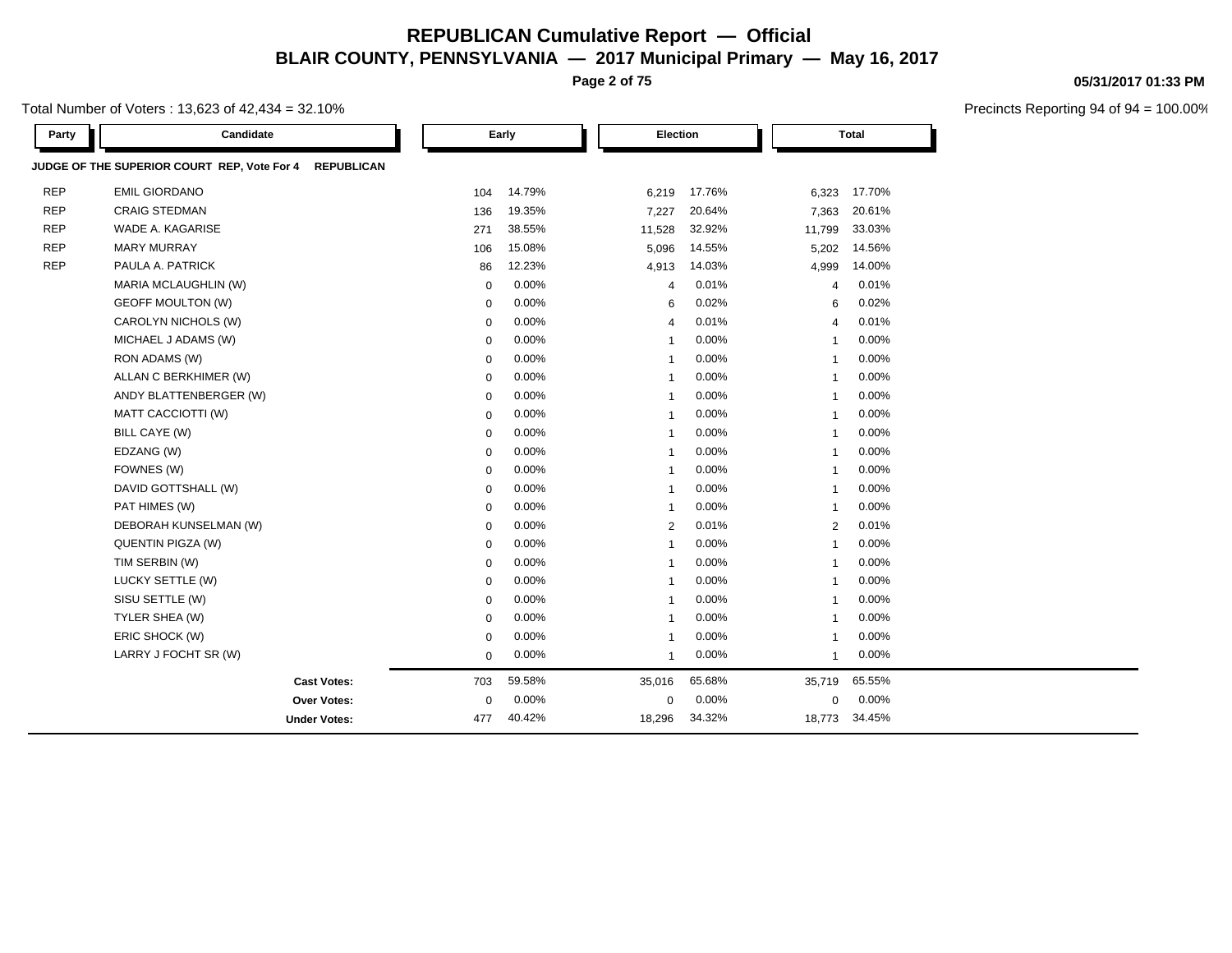**Page 3 of 75**

Total Number of Voters : 13,623 of 42,434 = 32.10%

| Party      | Candidate                                                            |                | Early    |                         | Election<br><b>Total</b> |                |        |  |
|------------|----------------------------------------------------------------------|----------------|----------|-------------------------|--------------------------|----------------|--------|--|
|            | JUDGE OF THE COMMONWEALTH COURT REP, Vote For 2<br><b>REPUBLICAN</b> |                |          |                         |                          |                |        |  |
| <b>REP</b> | PAUL LALLEY                                                          | 201            | 56.94%   | 9,036                   | 55.49%                   | 9,237          | 55.52% |  |
| <b>REP</b> | CHRISTINE FIZZANO CANNON                                             | 151            | 42.78%   | 7,226                   | 44.38%                   | 7,377          | 44.34% |  |
|            | BRYAN BARBIN (W)                                                     | $\mathbf 0$    | 0.00%    | 2                       | 0.01%                    | 2              | 0.01%  |  |
|            | TIMOTHY BARRY (W)                                                    | $\mathbf 0$    | 0.00%    | 3                       | 0.02%                    | 3              | 0.02%  |  |
|            | ALLAN C BERKHIMER (W)                                                | $\mathbf 0$    | 0.00%    | -1                      | 0.01%                    | -1             | 0.01%  |  |
|            | IRENE M CLARK (W)                                                    | $\mathbf 0$    | 0.00%    |                         | 0.01%                    |                | 0.01%  |  |
|            | JOE COSGROVE (W)                                                     | $\mathbf 0$    | 0.00%    | $\overline{\mathbf{1}}$ | 0.01%                    | $\overline{1}$ | 0.01%  |  |
|            | TODD EAGEN (W)                                                       | 0              | 0.00%    | 3                       | 0.02%                    | 3              | 0.02%  |  |
|            | TOM GERLACH (W)                                                      | $\mathbf 0$    | 0.00%    | $\overline{\mathbf{1}}$ | 0.01%                    | 1              | 0.01%  |  |
|            | BILL HABERSTROH (W)                                                  | $\mathbf 0$    | 0.00%    | $\overline{\mathbf{1}}$ | 0.01%                    | $\overline{1}$ | 0.01%  |  |
|            | Christopher Jancula (W)                                              | $\overline{1}$ | 0.28%    | $\mathbf 0$             | 0.00%                    | $\overline{1}$ | 0.01%  |  |
|            | JAYDELOZIER (W)                                                      | 0              | 0.00%    | -1                      | 0.01%                    | -1             | 0.01%  |  |
|            | DAVID W BUTTERBAUGH JR (W)                                           | $\mathbf 0$    | 0.00%    |                         | 0.01%                    |                | 0.01%  |  |
|            | KAGARISE (W)                                                         | $\mathbf 0$    | 0.00%    |                         | 0.01%                    |                | 0.01%  |  |
|            | LEROY (W)                                                            | $\mathbf 0$    | 0.00%    | $\overline{\mathbf{1}}$ | 0.01%                    | $\overline{ }$ | 0.01%  |  |
|            | MELUSKY (W)                                                          | $\Omega$       | 0.00%    |                         | 0.01%                    |                | 0.01%  |  |
|            | CURT A POLITO (W)                                                    | $\mathbf 0$    | 0.00%    | $\overline{\mathbf{1}}$ | 0.01%                    | $\overline{1}$ | 0.01%  |  |
|            | <b>BUD SEYMORE (W)</b>                                               | $\mathbf 0$    | 0.00%    | $\overline{\mathbf{1}}$ | 0.01%                    |                | 0.01%  |  |
|            | LARRY J FOCT SR (W)                                                  | $\mathbf 0$    | 0.00%    | $\overline{\mathbf{1}}$ | 0.01%                    | $\overline{1}$ | 0.01%  |  |
|            | <b>Cast Votes:</b>                                                   | 353            | 59.83%   | 16,283                  | 61.09%                   | 16,636         | 61.06% |  |
|            | Over Votes:                                                          | $\mathbf 0$    | $0.00\%$ | $\mathbf 0$             | 0.00%                    | $\mathbf 0$    | 0.00%  |  |
|            | <b>Under Votes:</b>                                                  | 237            | 40.17%   | 10,373                  | 38.91%                   | 10,610         | 38.94% |  |

#### **05/31/2017 01:33 PM**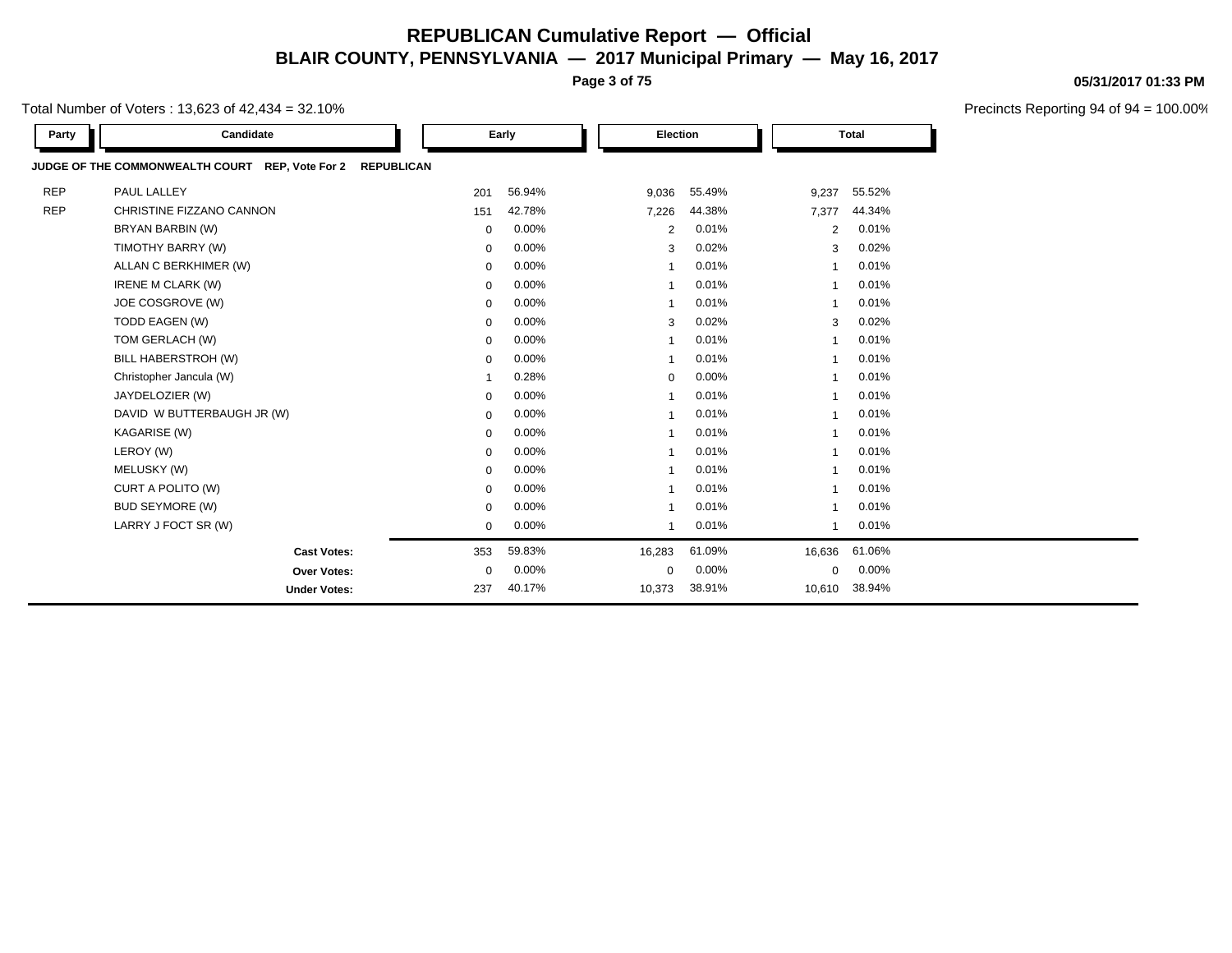**Page 4 of 75**

Total Number of Voters : 13,623 of 42,434 = 32.10%

**Party Candidate Early Election Total JUDGE OF THE COURT OF COMMON PLEAS REP, Vote For 1 REPUBLICAN** REP JACKIE BERNARD 258 100.00% 11,454 99.85% 11,712 99.86% STEVEN PASSARELLO (W)  $0.00\%$   $0.00\%$   $2.002\%$   $2.002\%$ DAVE ANDREWS (W) 0 0.00% 1 0.01% 1 0.01% LOU COLABOVE (W) 0 0.00% 1 0.01% 1 0.01% RICHARD CONSIGLIO (W) 0 0.00% 1 0.01% 1 0.01% DON CRAIG (W) 0 0.00% 1 0.01% 1 0.01% DAVID FISCHER (W) 0 0.00% 1 0.01% 1 0.01% MICHAEL C HAIRE (W) 0 0.00% 1 0.01% 1 0.01% MICHELE KARBARSKI (W) 0 0.00% 1 0.01% 1 0.01% KOPRIVA (W) 0 0.00% 1 0.01% 1 0.01% JOSEPH MERRILL (W) 0 0.00% 1 0.01% 1 0.01% FRED MILLER (W) 0 0.00% 2 0.02% 2 0.02% LOU MOLLICA (W) 0 0.00% 1 0.01% 1 0.01% JAMES PATTERSON (W) 0 0.00% 1 0.01% 1 0.01% TYLER SHEA (W) 0 0.00% 1 0.01% 1 0.01% LARRY J FOCHT SR (W) 0 0.00% 1 0.01% 1 0.01% **Cast Votes:** 258 87.46% 11,471 86.07% 11,729 86.10% **Over Votes:** 0 0.00% Under Votes: 37 12.54% 0.00% 0 1,857 13.93% 1,857 13.93% 1,894 13.90% 0.00% 0 0.00% **DISTRICT ATTORNEY, 4 YEAR TERM REP, Vote For 1 REPUBLICAN** REP ROBERT DONALDSON 87 33.45% 4,441 34.44% 4,538 34.42% REP RICHARD A. CONSIGLIO 193 66.55% 8,449 65.52% 8,642 65.54% ALLAN C BERKHIMER (W) 0 0.00% 1 0.01% 1 0.01% JULIA BURKE (W) 0 0.00% 1 0.01% 1 0.01% MEGHAN IRWIN (W) 0 0.00% 2 0.02% 2 0.02% JOHN URBAN (W) 0 0.00% 1 0.01% 1 0.01% **Cast Votes:** 290 98.31% 12,895 96.75% 13,185 96.78% **Over Votes:** 0 **Under Votes:** 5 1.69% 0.00% 0 433 3.25% 433 3.25% 438 3.22% 0.00% 0 0.00% 3.25% 3.22%

#### **05/31/2017 01:33 PM**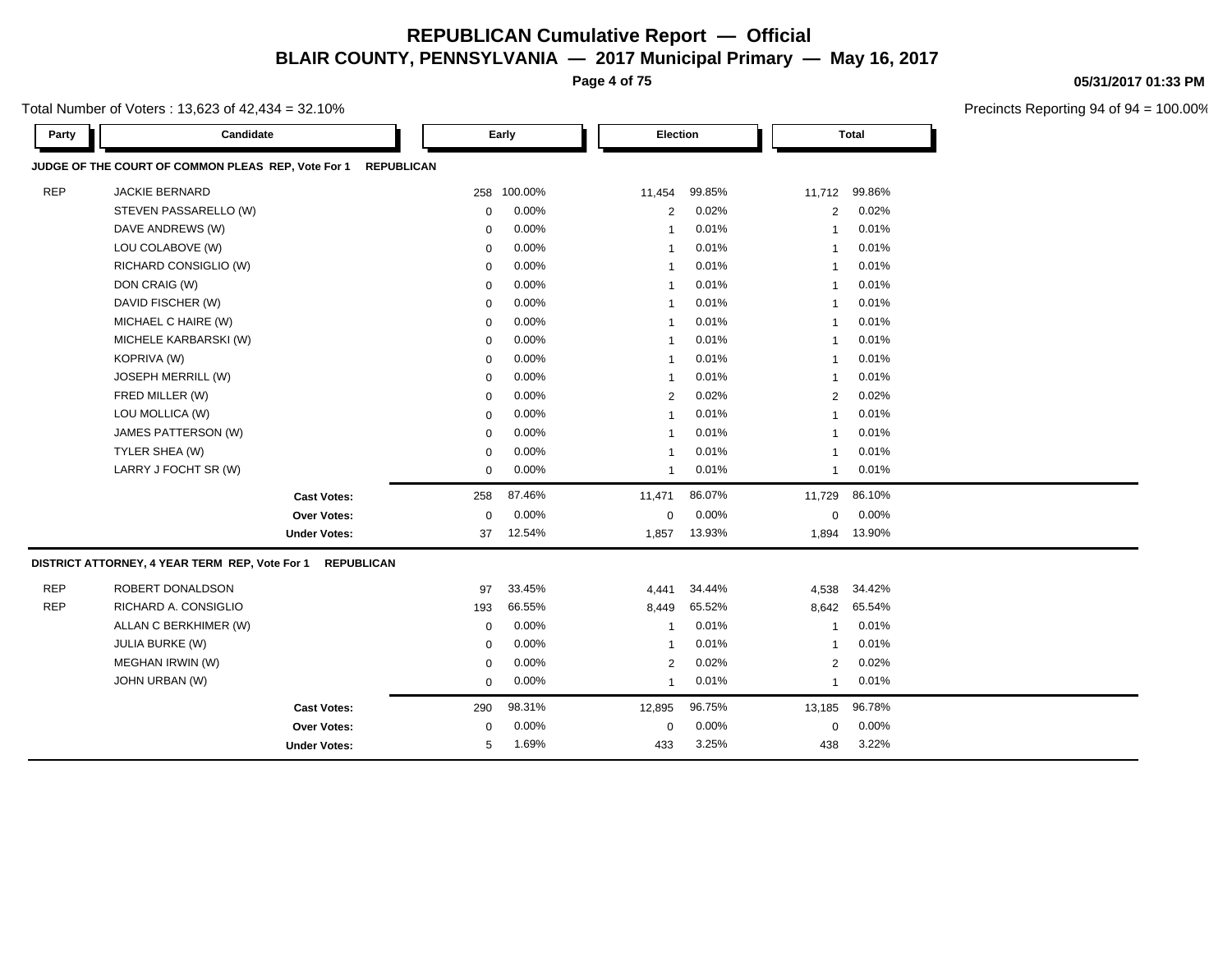**Page 5 of 75**

Total Number of Voters : 13,623 of 42,434 = 32.10%

| 05/31/2017 01:33 PM |  |
|---------------------|--|
|                     |  |

| Party      | Candidate                                                      |              | Early    | Election    |          | Total        |               |
|------------|----------------------------------------------------------------|--------------|----------|-------------|----------|--------------|---------------|
|            | PROTHONOTARY, 4 YEAR TERM REP, Vote For 1<br><b>REPUBLICAN</b> |              |          |             |          |              |               |
| <b>REP</b> | ROBIN G. PATTON                                                | 123          | 45.39%   | 5,604       | 46.15%   | 5,727        | 46.14%        |
| <b>REP</b> | <b>CRISTI WALTZ</b>                                            | 58           | 21.40%   | 3,298       | 27.16%   |              | 3,356 27.04%  |
| <b>REP</b> | CINDY L. DICK                                                  | 90           | 33.21%   | 3,237       | 26.66%   | 3,327        | 26.80%        |
|            | ALLAN C BERKHIMER (W)                                          | $\mathbf{0}$ | $0.00\%$ |             | 0.01%    |              | $0.01\%$      |
|            | MICHAEL RAWLINS (W)                                            | $\mathbf{0}$ | $0.00\%$ |             | 0.01%    |              | $0.01\%$      |
|            | AUGUST STICKEL (W)                                             | $\mathbf{0}$ | $0.00\%$ |             | 0.01%    | $\mathbf 1$  | 0.01%         |
|            | <b>Cast Votes:</b>                                             | 271          | 91.86%   | 12,142      | 91.10%   |              | 12,413 91.12% |
|            | Over Votes:                                                    | $\mathbf{0}$ | $0.00\%$ | $\mathbf 0$ | $0.00\%$ | $\mathbf{0}$ | $0.00\%$      |
|            | <b>Under Votes:</b>                                            | 24           | 8.14%    | 1,186       | 8.90%    | 1,210        | 8.88%         |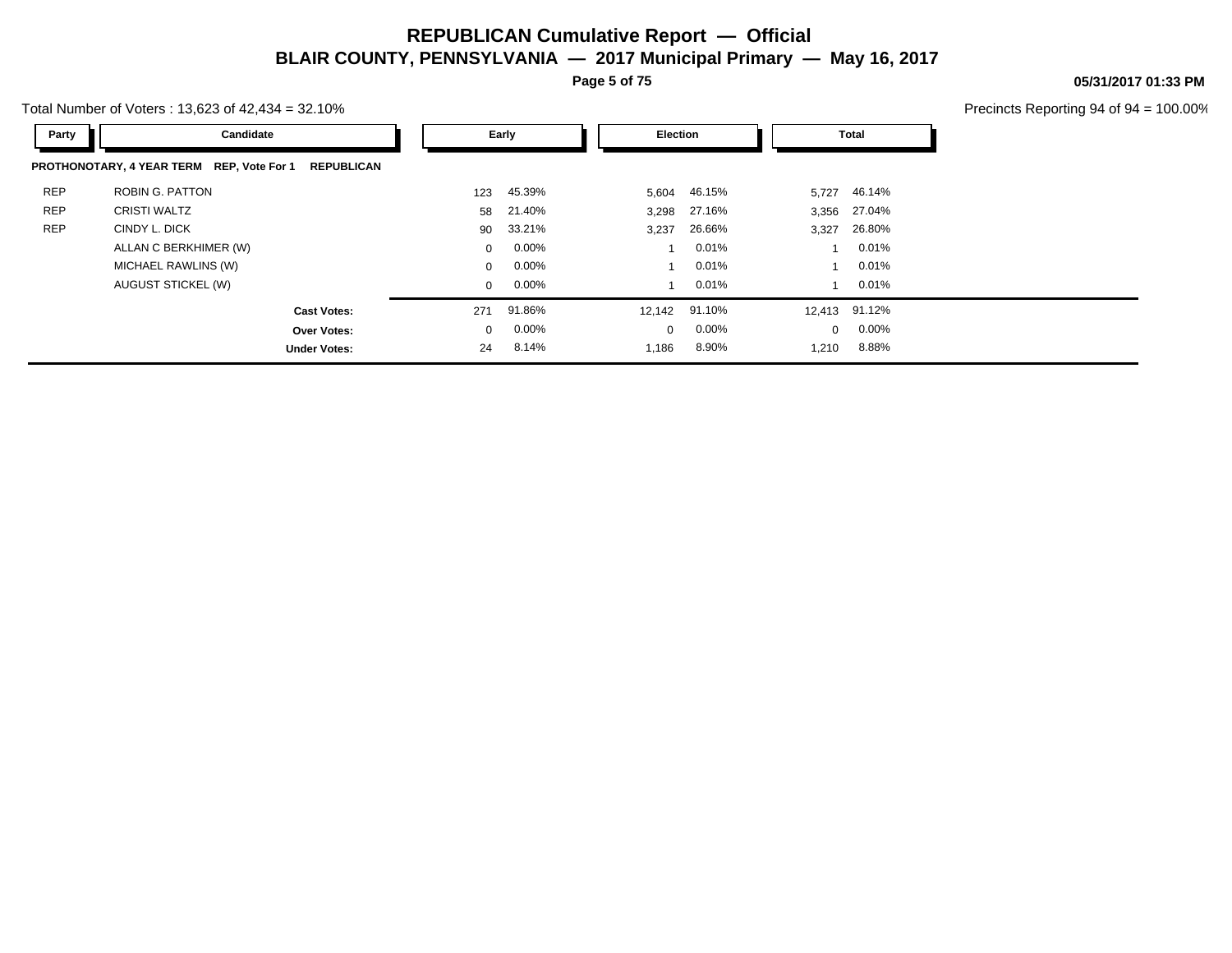**Page 6 of 75**

Total Number of Voters : 13,623 of 42,434 = 32.10%

| Party      | Candidate                                                 |              | Early  |                         | Election |                | <b>Total</b> |  |
|------------|-----------------------------------------------------------|--------------|--------|-------------------------|----------|----------------|--------------|--|
|            | SHERIFF, 4 YEAR TERM REP, Vote For 1<br><b>REPUBLICAN</b> |              |        |                         |          |                |              |  |
| <b>REP</b> | <b>SAM MCCLURE</b>                                        | 73           | 25.89% | 3,703                   | 28.93%   | 3,776          | 28.86%       |  |
| <b>REP</b> | JAMES E. OTT                                              | 197          | 69.86% | 8,861                   | 69.22%   | 9,058          | 69.23%       |  |
|            | HOLLY GARNER (W)                                          | 12           | 4.26%  | 209                     | 1.63%    | 221            | 1.69%        |  |
|            | LEO BERG (W)                                              | $\mathbf 0$  | 0.00%  | 2                       | 0.02%    | 2              | 0.02%        |  |
|            | ALLAN C BERKHIMER (W)                                     | 0            | 0.00%  | $\overline{1}$          | 0.01%    | $\overline{1}$ | 0.01%        |  |
|            | JAMES BEST (W)                                            | $\mathbf 0$  | 0.00%  | $\overline{1}$          | 0.01%    | $\overline{1}$ | 0.01%        |  |
|            | MITCHELL COOPER (W)                                       | $\mathbf 0$  | 0.00%  | $\overline{1}$          | 0.01%    | $\overline{1}$ | 0.01%        |  |
|            | MARTIN CULP (W)                                           | 0            | 0.00%  | -1                      | 0.01%    | $\overline{1}$ | 0.01%        |  |
|            | DONCRAIG (W)                                              | $\mathbf 0$  | 0.00%  | $\overline{1}$          | 0.01%    | $\overline{1}$ | 0.01%        |  |
|            | ANITA EMEIGH (W)                                          | $\mathbf 0$  | 0.00%  | $\overline{1}$          | 0.01%    | $\overline{1}$ | 0.01%        |  |
|            | RANDY FEATHERS (W)                                        | $\mathbf 0$  | 0.00%  | $\overline{\mathbf{1}}$ | 0.01%    | $\overline{1}$ | 0.01%        |  |
|            | WILLIAM HANELLY (W)                                       | $\mathbf 0$  | 0.00%  | $\overline{1}$          | 0.01%    | $\overline{1}$ | 0.01%        |  |
|            | JIM HUFF II (W)                                           | $\mathbf 0$  | 0.00%  | $\overline{\mathbf{1}}$ | 0.01%    | $\overline{1}$ | 0.01%        |  |
|            | JEFFREY KENTNER (W)                                       | $\mathbf 0$  | 0.00%  | 2                       | 0.02%    | 2              | 0.02%        |  |
|            | JEFF LAICH (W)                                            | $\mathbf 0$  | 0.00%  | $\overline{1}$          | 0.01%    | $\overline{1}$ | 0.01%        |  |
|            | MARK MARTINO (W)                                          | 0            | 0.00%  | 3                       | 0.02%    | 3              | 0.02%        |  |
|            | JAMES MYERS (W)                                           | $\mathbf 0$  | 0.00%  | $\overline{2}$          | 0.02%    | $\overline{2}$ | 0.02%        |  |
|            | RICH PEO (W)                                              | $\mathbf 0$  | 0.00%  | $\overline{1}$          | 0.01%    | $\overline{1}$ | 0.01%        |  |
|            | JAMES POOLER (W)                                          | $\mathbf 0$  | 0.00%  | $\overline{\mathbf{1}}$ | 0.01%    | $\overline{1}$ | 0.01%        |  |
|            | ADAM PUFKA (W)                                            | $\mathbf 0$  | 0.00%  | $\overline{1}$          | 0.01%    | $\overline{1}$ | 0.01%        |  |
|            | ANN RAWLINS (W)                                           | $\mathbf 0$  | 0.00%  | $\overline{\mathbf{1}}$ | 0.01%    | $\overline{1}$ | 0.01%        |  |
|            | FRED ROKOSKY (W)                                          | $\mathbf 0$  | 0.00%  | $\overline{1}$          | 0.01%    | $\overline{1}$ | 0.01%        |  |
|            | DAVID SHERIDAN (W)                                        | $\mathbf 0$  | 0.00%  | $\overline{1}$          | 0.01%    | $\mathbf{1}$   | 0.01%        |  |
|            | CADEN T (W)                                               | $\mathbf 0$  | 0.00%  | -1                      | 0.01%    | $\overline{1}$ | 0.01%        |  |
|            | ANDY TAYLOR (W)                                           | $\mathbf 0$  | 0.00%  | $\overline{1}$          | 0.01%    | $\overline{1}$ | 0.01%        |  |
|            | ERIC WIBLE (W)                                            | $\mathbf 0$  | 0.00%  | $\overline{1}$          | 0.01%    | $\overline{1}$ | 0.01%        |  |
|            | <b>Cast Votes:</b>                                        | 282          | 95.59% | 12,801                  | 96.05%   | 13,083         | 96.04%       |  |
|            | Over Votes:                                               | $\mathbf{1}$ | 0.34%  | 0                       | 0.00%    | $\mathbf{1}$   | 0.01%        |  |
|            | <b>Under Votes:</b>                                       | 12           | 4.07%  | 527                     | 3.95%    | 539            | 3.96%        |  |

#### **05/31/2017 01:33 PM**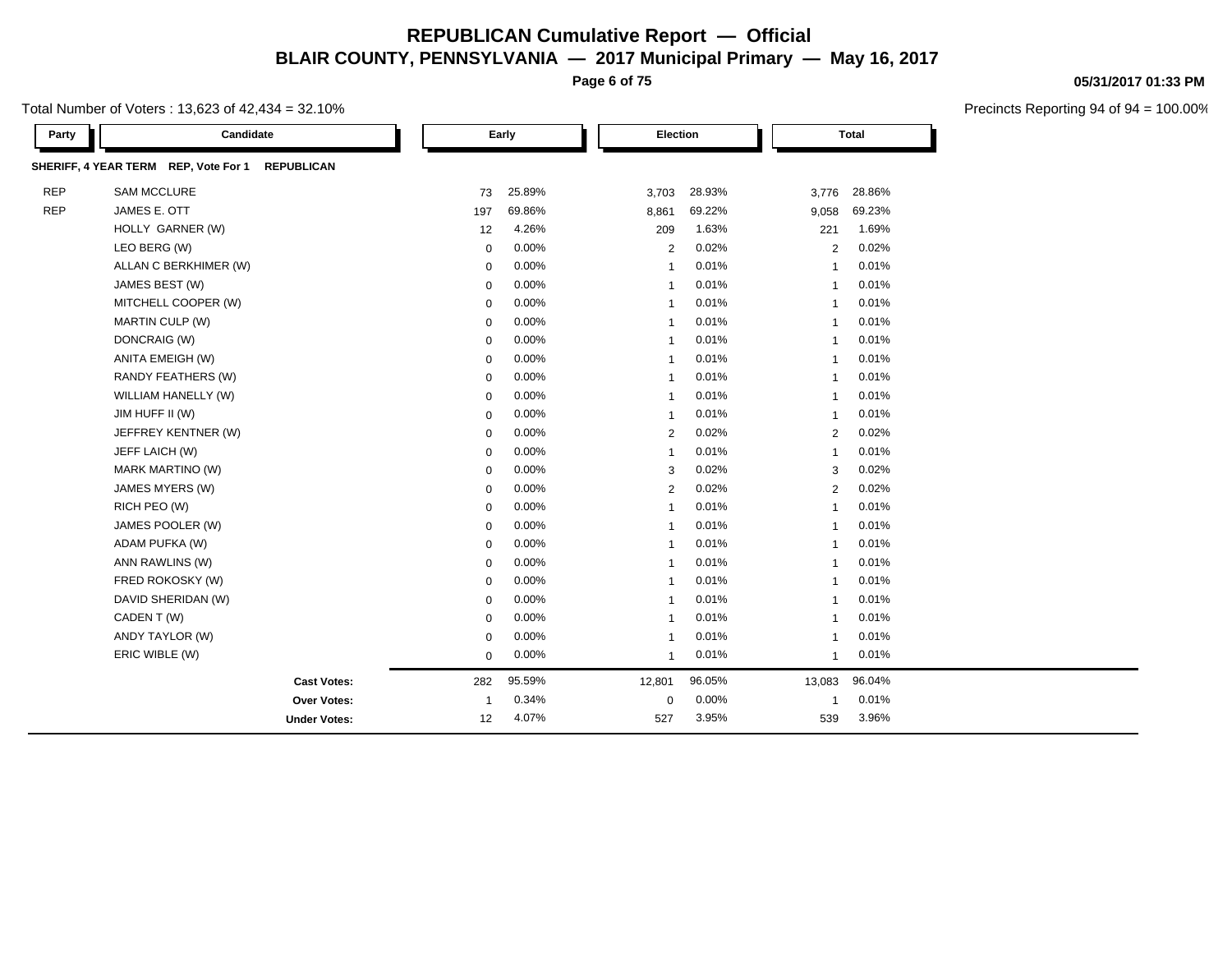**Page 7 of 75**

Total Number of Voters : 13,623 of 42,434 = 32.10%

**05/31/2017 01:33 PM**

| Party      | Candidate                                                                |                     |              | Early             | Election       |        |                         | Total  |  |
|------------|--------------------------------------------------------------------------|---------------------|--------------|-------------------|----------------|--------|-------------------------|--------|--|
|            | MAGISTERIAL DISTRICT JUDGE DISTRICT 24-1-02, 6 YEAR TERM REP, Vote For 1 |                     |              | <b>REPUBLICAN</b> |                |        |                         |        |  |
| <b>REP</b> | <b>MEGHAN FARRELL IRWIN</b>                                              |                     | 11           | 22.92%            | 642            | 28.67% | 653                     | 28.55% |  |
| <b>REP</b> | SCOTT A. CLAPPER                                                         |                     | 8            | 16.67%            | 210            | 9.38%  | 218                     | 9.53%  |  |
| <b>REP</b> | <b>BEN JONES</b>                                                         |                     | 18           | 37.50%            | 695            | 31.04% | 713                     | 31.18% |  |
| <b>REP</b> | CURT A. POLITO                                                           |                     | 5            | 10.42%            | 439            | 19.61% | 444                     | 19.41% |  |
| <b>REP</b> | TERRESSA E. GEORGE                                                       |                     | 5            | 10.42%            | 249            | 11.12% | 254                     | 11.11% |  |
|            | H.T. Fownes (W)                                                          |                     | 1            | 2.08%             | $\mathbf 0$    | 0.00%  | -1                      | 0.04%  |  |
|            | MEGHAN IRVIN (W)                                                         |                     | $\mathbf 0$  | 0.00%             | 1              | 0.04%  | $\overline{\mathbf{1}}$ | 0.04%  |  |
|            | WILLIAM KUDLAWIEC (W)                                                    |                     | 0            | 0.00%             | $\overline{2}$ | 0.09%  | 2                       | 0.09%  |  |
|            | WILLIAM WEIGLEY (W)                                                      |                     | $\mathbf 0$  | 0.00%             | 1              | 0.04%  | $\mathbf{1}$            | 0.04%  |  |
|            |                                                                          | <b>Cast Votes:</b>  | 48           | 97.96%            | 2,239          | 97.82% | 2,287                   | 97.82% |  |
|            |                                                                          | Over Votes:         | 0            | 0.00%             | $\mathbf 0$    | 0.00%  | $\mathsf 0$             | 0.00%  |  |
|            |                                                                          | <b>Under Votes:</b> | $\mathbf{1}$ | 2.04%             | 50             | 2.18%  | 51                      | 2.18%  |  |
|            | MAGISTERIAL DISTRICT JUDGE DISTRICT 24-1-03, 6 YEAR TERM REP, Vote For 1 |                     |              | <b>REPUBLICAN</b> |                |        |                         |        |  |
| <b>REP</b> | <b>WILLIAM KUDLAWIEC</b>                                                 |                     | 2            | 5.88%             | 153            | 10.46% | 155                     | 10.35% |  |
| <b>REP</b> | HENRY T. FOWNES                                                          |                     | 16           | 47.06%            | 465            | 31.78% | 481                     | 32.13% |  |
| <b>REP</b> | DANIEL DEANTONIO                                                         |                     | 12           | 35.29%            | 655            | 44.77% | 667                     | 44.56% |  |
| <b>REP</b> | JEFFREY D. LAICH                                                         |                     | 4            | 11.76%            | 182            | 12.44% | 186                     | 12.42% |  |
|            | CURT POLITO (W)                                                          |                     | $\Omega$     | 0.00%             | 5              | 0.34%  | 5                       | 0.33%  |  |
|            | BEN JONES (W)                                                            |                     | 0            | 0.00%             | 2              | 0.14%  | 2                       | 0.13%  |  |
|            | RONALD SETTLE (W)                                                        |                     | $\mathbf 0$  | 0.00%             | $\mathbf{1}$   | 0.07%  | $\mathbf{1}$            | 0.07%  |  |
|            |                                                                          | <b>Cast Votes:</b>  | 34           | 85.00%            | 1,463          | 94.69% | 1,497                   | 94.45% |  |
|            |                                                                          | <b>Over Votes:</b>  | 0            | 0.00%             | $\mathbf 0$    | 0.00%  | 0                       | 0.00%  |  |
|            |                                                                          | <b>Under Votes:</b> | 6            | 15.00%            | 82             | 5.31%  | 88                      | 5.55%  |  |
|            | MAGISTERIAL DISTRICT JUDGE DISTRICT 24-3-03, 6 YEAR TERM REP, Vote For 1 |                     |              | <b>REPUBLICAN</b> |                |        |                         |        |  |
| <b>REP</b> | PAULA M. AIGNER                                                          |                     |              | 78 100.00%        | 2,846          | 99.86% | 2,924                   | 99.86% |  |
|            | DENNIS DETWILER (W)                                                      |                     | $\mathbf 0$  | 0.00%             | $\mathbf{1}$   | 0.04%  | $\mathbf{1}$            | 0.03%  |  |
|            | HENRY FOWNES (W)                                                         |                     | $\mathbf 0$  | 0.00%             | 1              | 0.04%  | $\overline{1}$          | 0.03%  |  |
|            | MEGAN IRWIN (W)                                                          |                     | $\Omega$     | 0.00%             | 1              | 0.04%  | $\overline{1}$          | 0.03%  |  |
|            | DAVID MOLLICA (W)                                                        |                     | $\mathbf 0$  | 0.00%             | $\mathbf{1}$   | 0.04%  | $\mathbf{1}$            | 0.03%  |  |
|            |                                                                          | <b>Cast Votes:</b>  | 78           | 85.71%            | 2,850          | 91.55% | 2,928                   | 91.39% |  |
|            |                                                                          | <b>Over Votes:</b>  | $\Omega$     | 0.00%             | $\mathbf 0$    | 0.00%  | 0                       | 0.00%  |  |
|            |                                                                          | <b>Under Votes:</b> | 13           | 14.29%            | 263            | 8.45%  | 276                     | 8.61%  |  |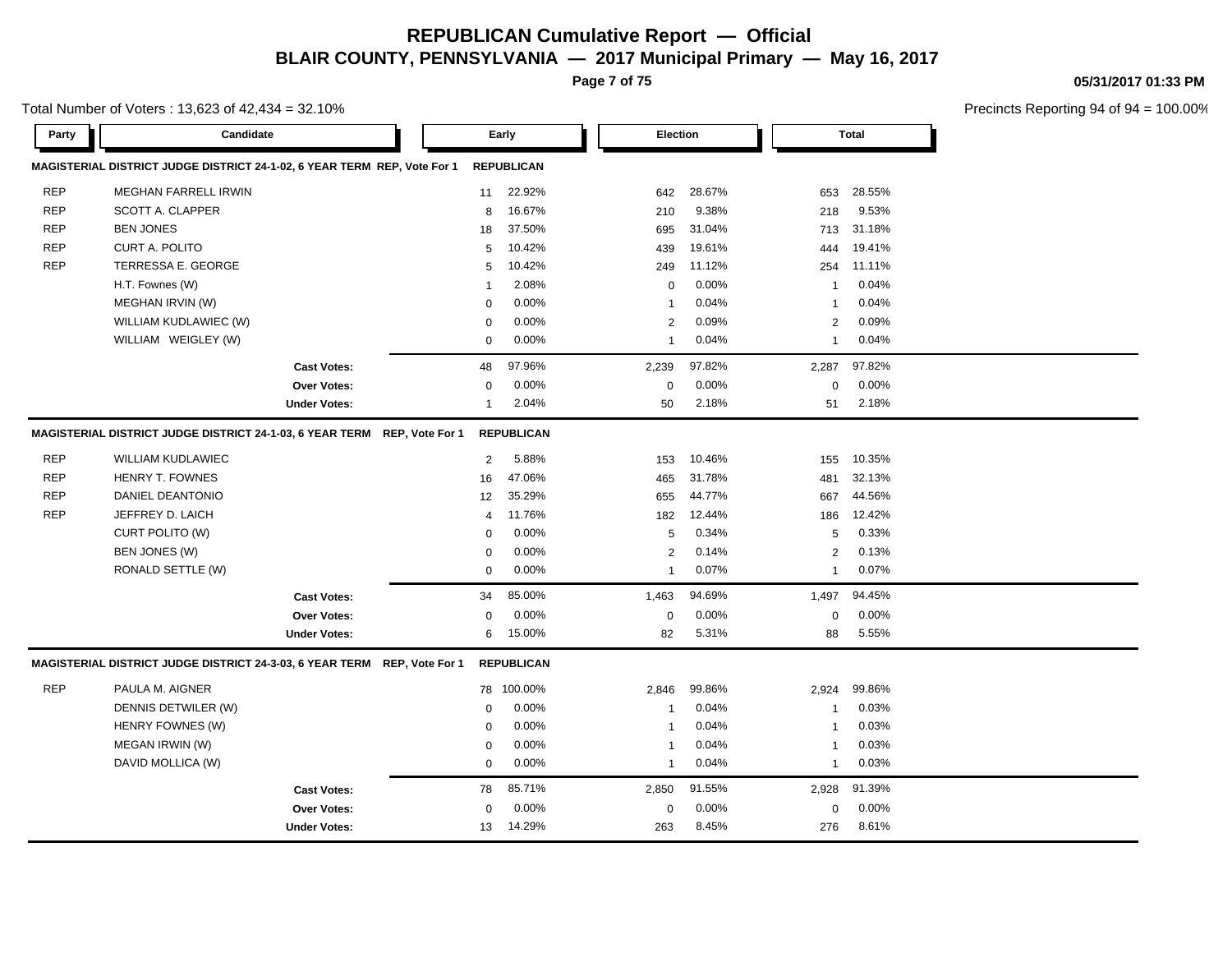**Page 8 of 75**

**05/31/2017 01:33 PM**

Total Number of Voters : 13,623 of 42,434 = 32.10%

| Party      | Candidate                                                                | Early        |                   | Election |          | Total        |              |
|------------|--------------------------------------------------------------------------|--------------|-------------------|----------|----------|--------------|--------------|
|            | MAGISTERIAL DISTRICT JUDGE DISTRICT 24-3-04, 6 YEAR TERM REP, Vote For 1 |              | <b>REPUBLICAN</b> |          |          |              |              |
| <b>REP</b> | ANDREW L. BLATTENBERGER                                                  | 25           | 54.35%            | 1,238    | 52.15%   | 1,263        | 52.19%       |
| <b>REP</b> | DEREK J. ELENSKY                                                         | 20           | 43.48%            | 1,130    | 47.60%   | 1,150        | 47.52%       |
|            | TROY WRIGHT (W)                                                          |              | 2.17%             | 4        | 0.17%    | 5            | 0.21%        |
|            | ALLAN C BERKHIMER (W)                                                    | $\Omega$     | $0.00\%$          |          | 0.04%    |              | $0.04\%$     |
|            | MELVINJEDWARDSS (W)                                                      | $\mathbf{0}$ | $0.00\%$          |          | 0.04%    |              | $0.04\%$     |
|            | <b>Cast Votes:</b>                                                       |              | 46 100.00%        | 2,374    | 97.18%   |              | 2,420 97.23% |
|            | Over Votes:                                                              | $\Omega$     | $0.00\%$          | $\Omega$ | $0.00\%$ | $\mathbf{0}$ | $0.00\%$     |
|            | <b>Under Votes:</b>                                                      | $\mathbf{0}$ | $0.00\%$          | 69       | 2.82%    | 69           | 2.77%        |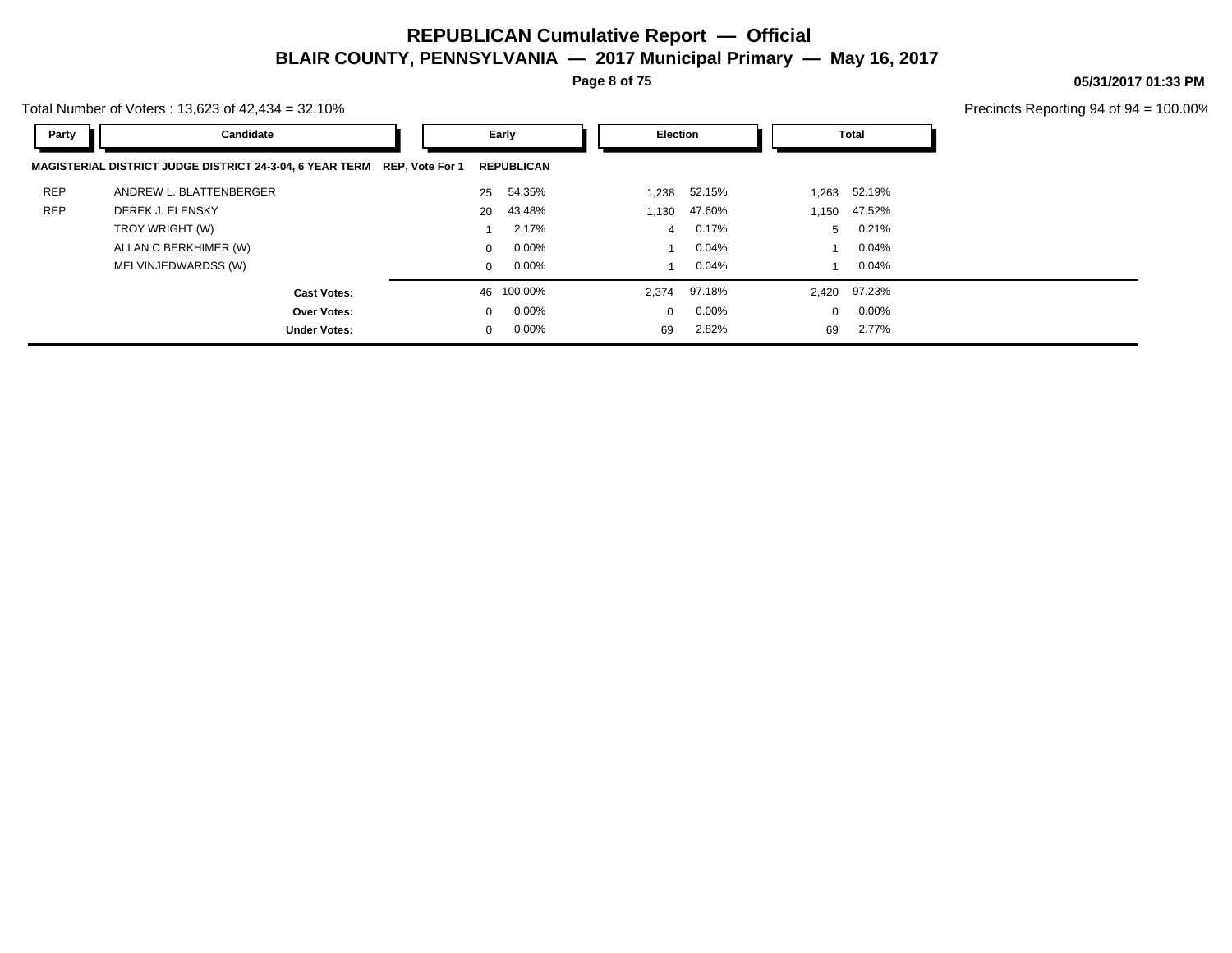**Page 9 of 75**

Total Number of Voters : 13,623 of 42,434 = 32.10%

| Party      | Candidate                                                              | Early        |        | Election       | <b>Total</b> |                |              |  |
|------------|------------------------------------------------------------------------|--------------|--------|----------------|--------------|----------------|--------------|--|
|            | CITY COUNCIL, 4 YEAR TERM ALTOONA REP, Vote For 4<br><b>REPUBLICAN</b> |              |        |                |              |                |              |  |
| <b>REP</b> | <b>MATT CACCIOTTI</b>                                                  | 54           | 21.34% | 2,398          | 21.67%       |                | 2,452 21.66% |  |
| <b>REP</b> | DAVID W. BUTTERBAUGH JR                                                | 54           | 21.34% | 2,252          | 20.35%       | 2,306          | 20.37%       |  |
| <b>REP</b> | <b>BRUCE KELLEY</b>                                                    | 55           | 21.74% | 2,459          | 22.22%       | 2,514          | 22.21%       |  |
| <b>REP</b> | MICHAEL C. HAIRE                                                       | 38           | 15.02% | 1,916          | 17.31%       | 1,954          | 17.26%       |  |
| <b>REP</b> | CHRISTIE JORDAN                                                        | 51           | 20.16% | 1,968          | 17.78%       | 2,019          | 17.84%       |  |
|            | RON ADAMS (W)                                                          | $\mathbf 0$  | 0.00%  | 16             | 0.14%        | 16             | 0.14%        |  |
|            | <b>KELLY ADAMS (W)</b>                                                 | $\mathbf 0$  | 0.00%  | $\mathbf{1}$   | 0.01%        | $\mathbf{1}$   | 0.01%        |  |
|            | BILLCEGLAR (W)                                                         | $\mathbf 0$  | 0.00%  | $\mathbf{1}$   | 0.01%        | $\mathbf{1}$   | 0.01%        |  |
|            | PETER CASSARLY (W)                                                     | $\mathbf 0$  | 0.00%  | $\mathbf{1}$   | 0.01%        | $\mathbf{1}$   | 0.01%        |  |
|            | CHRIS CHERRY (W)                                                       | $\mathbf 0$  | 0.00%  | $\mathbf{1}$   | 0.01%        | $\mathbf{1}$   | 0.01%        |  |
|            | LOU COLABOVE (W)                                                       | $\mathbf 0$  | 0.00%  | $\mathbf{1}$   | 0.01%        | $\mathbf{1}$   | 0.01%        |  |
|            | JOE FRANKS (W)                                                         | $\mathbf 0$  | 0.00%  | $\overline{4}$ | 0.04%        | $\overline{4}$ | 0.04%        |  |
|            | CHRISTOPHER GOODMAN (W)                                                | $\mathbf 0$  | 0.00%  | $\mathbf{1}$   | 0.01%        | $\mathbf{1}$   | 0.01%        |  |
|            | DORIS GRIMM (W)                                                        | $\mathbf 0$  | 0.00%  | $\overline{1}$ | 0.01%        | $\mathbf{1}$   | 0.01%        |  |
|            | TOM HANNELLY (W)                                                       | $\mathbf 0$  | 0.00%  | $\mathbf{1}$   | 0.01%        | $\mathbf{1}$   | 0.01%        |  |
|            | PAT HIMES (W)                                                          | $\mathbf 0$  | 0.00%  | $\mathbf{1}$   | 0.01%        | $\mathbf{1}$   | 0.01%        |  |
|            | SHANE IRWIN (W)                                                        | $\mathbf 0$  | 0.00%  | $\mathbf{1}$   | 0.01%        | $\mathbf{1}$   | 0.01%        |  |
|            | KELLYIRWINN (W)                                                        | $\mathbf 0$  | 0.00%  | $\mathbf{1}$   | 0.01%        | $\mathbf{1}$   | 0.01%        |  |
|            | ED KRUEZ (W)                                                           | $\mathbf 0$  | 0.00%  | $\overline{2}$ | 0.02%        | 2              | 0.02%        |  |
|            | MARK MARTINO (W)                                                       | $\mathbf 0$  | 0.00%  | $\mathbf{1}$   | 0.01%        | $\mathbf{1}$   | 0.01%        |  |
|            | JON MCTIGUE (W)                                                        | $\mathbf 0$  | 0.00%  | $\mathbf{1}$   | 0.01%        | $\mathbf{1}$   | 0.01%        |  |
|            | SAMANTHA PAULE (W)                                                     | $\mathbf 0$  | 0.00%  | $\mathbf{1}$   | 0.01%        | $\mathbf{1}$   | 0.01%        |  |
|            | BRANDON QUARELLO (W)                                                   | $\mathbf 0$  | 0.00%  | $\mathbf{1}$   | 0.01%        | $\mathbf{1}$   | 0.01%        |  |
|            | TOM QUINN (W)                                                          | $\mathbf 0$  | 0.00%  | $\overline{2}$ | 0.02%        | 2              | 0.02%        |  |
|            | DWAYNE RAICHLE (W)                                                     | $\mathbf 0$  | 0.00%  | $\mathbf{1}$   | 0.01%        | $\mathbf{1}$   | 0.01%        |  |
|            | TRACEY RAICHLE (W)                                                     | $\mathbf 0$  | 0.00%  | $\overline{1}$ | 0.01%        | $\mathbf{1}$   | 0.01%        |  |
|            | NATALIE BARLICK REED (W)                                               | $\mathbf 0$  | 0.00%  | 22             | 0.20%        | 22             | 0.19%        |  |
|            | <b>ROBIN REESE (W)</b>                                                 | $\mathbf 0$  | 0.00%  | $\mathbf{1}$   | 0.01%        | $\mathbf{1}$   | 0.01%        |  |
|            | ANNA MARIE RODKEY (W)                                                  | $\mathbf 0$  | 0.00%  | $\overline{1}$ | 0.01%        | $\mathbf{1}$   | 0.01%        |  |
|            | JOSEPH RODKEY (W)                                                      | $\mathbf 0$  | 0.00%  | $\mathbf{1}$   | 0.01%        | $\mathbf{1}$   | 0.01%        |  |
|            | WILLIAM E SCIRF (W)                                                    | $\mathbf 0$  | 0.00%  | $\mathbf{1}$   | 0.01%        | $\mathbf{1}$   | 0.01%        |  |
|            | LIISA SETTLE (W)                                                       | $\mathbf 0$  | 0.00%  | $\mathbf{1}$   | 0.01%        | $\mathbf{1}$   | 0.01%        |  |
|            | TOM SETTLE (W)                                                         | $\mathbf 0$  | 0.00%  | $\overline{1}$ | 0.01%        | $\mathbf{1}$   | 0.01%        |  |
|            | LARRY J FOCT SR (W)                                                    | $\mathbf 0$  | 0.00%  | $\overline{1}$ | 0.01%        | $\overline{1}$ | 0.01%        |  |
|            | Nancy Rose Vincent (W)                                                 | $\mathbf{1}$ | 0.40%  | $\mathbf 0$    | 0.00%        | $\mathbf{1}$   | 0.01%        |  |
|            | RAPHAEL VOLTZ (W)                                                      | $\mathbf 0$  | 0.00%  | $\mathbf{1}$   | 0.01%        | $\mathbf{1}$   | 0.01%        |  |
|            | THOMAS WAGNER (W)                                                      | $\mathbf 0$  | 0.00%  | $\mathbf{1}$   | 0.01%        | $\overline{1}$ | 0.01%        |  |
|            | JESSICA N WOODRING (W)                                                 | $\mathbf 0$  | 0.00%  | $\mathbf{1}$   | 0.01%        | $\mathbf{1}$   | 0.01%        |  |
|            | <b>Cast Votes:</b>                                                     | 253          | 71.07% | 11,066         | 72.16%       | 11,319         | 72.13%       |  |

#### **05/31/2017 01:33 PM**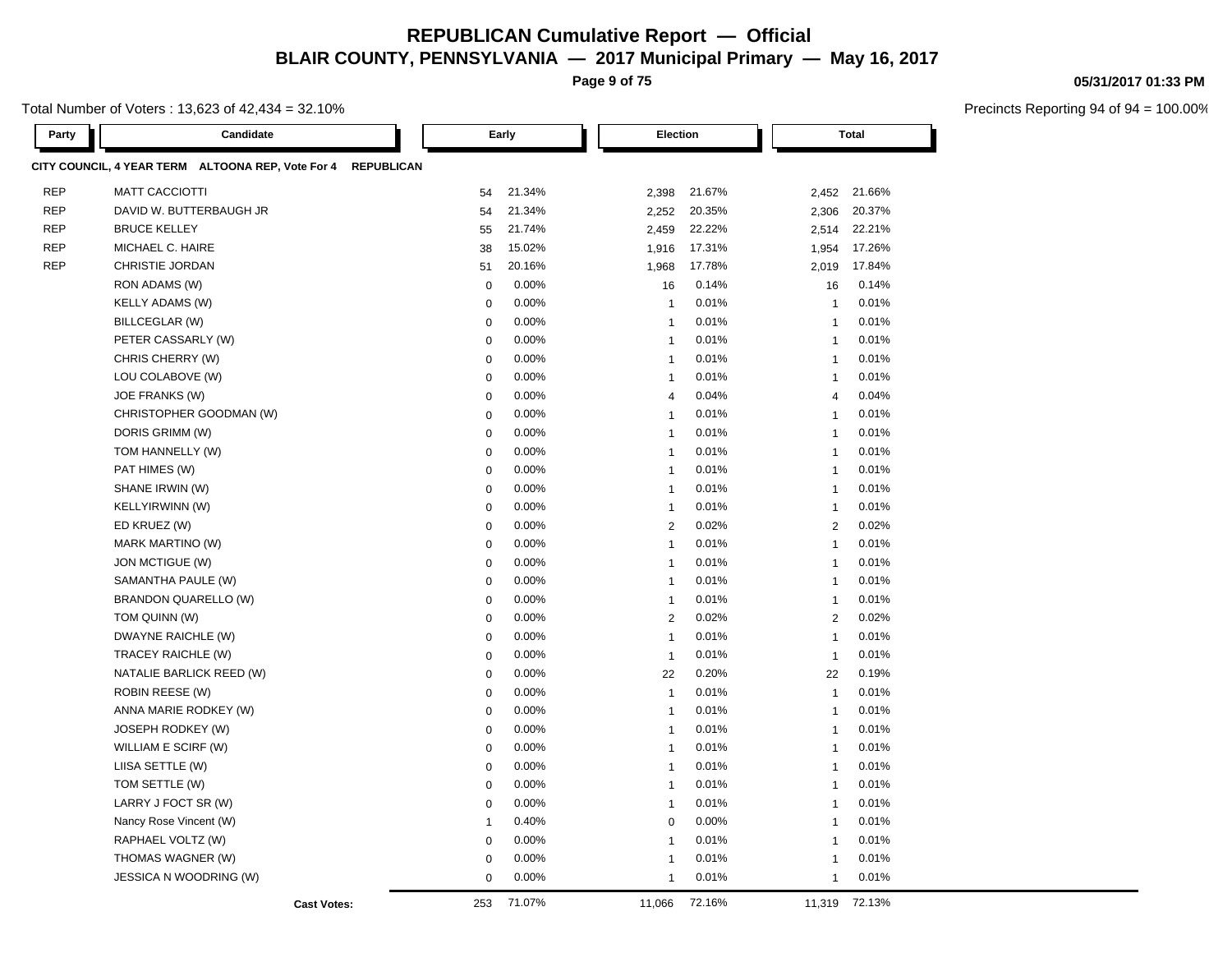**Page 10 of 75**

**05/31/2017 01:33 PM**

|            | Total Number of Voters: 13,623 of 42,434 = 32.10%          |                     |                   |         |                |                 |              |              | Precincts Reporting 94 of 94 |
|------------|------------------------------------------------------------|---------------------|-------------------|---------|----------------|-----------------|--------------|--------------|------------------------------|
| Party      | Candidate                                                  |                     |                   | Early   |                | <b>Election</b> |              | <b>Total</b> |                              |
|            | <b>Over Votes:</b>                                         |                     | 0                 | 0.00%   | $\mathbf 0$    | 0.00%           | $\mathbf 0$  | $0.00\%$     |                              |
|            |                                                            | <b>Under Votes:</b> | 103               | 28.93%  | 4,270          | 27.84%          |              | 4,373 27.87% |                              |
|            | TOWNSHIP SUPERVISOR, 6 YEAR TERM ALLEGHENY REP, Vote For 1 |                     | <b>REPUBLICAN</b> |         |                |                 |              |              |                              |
| <b>REP</b> | DAVID E. BURCHFIELD JR                                     |                     | 24                | 92.31%  | 614            | 96.85%          | 638          | 96.67%       |                              |
|            | JAMES BRANTER (W)                                          |                     | $\mathbf 0$       | 0.00%   | $\overline{1}$ | 0.16%           | -1           | 0.15%        |                              |
|            | WILLIAM P BRYAN (W)                                        |                     | $\mathbf 0$       | 0.00%   | $\overline{1}$ | 0.16%           | -1           | 0.15%        |                              |
|            | RACHELLE CIVILS (W)                                        |                     | $\mathbf 0$       | 0.00%   | $\overline{1}$ | 0.16%           | $\mathbf{1}$ | 0.15%        |                              |
|            | <b>GEORGE CONNER (W)</b>                                   |                     | $\mathbf 0$       | 0.00%   | $\overline{1}$ | 0.16%           | $\mathbf{1}$ | 0.15%        |                              |
|            | CAROL J DECKER (W)                                         |                     | $\mathbf 0$       | 0.00%   | $\mathbf{1}$   | 0.16%           | -1           | 0.15%        |                              |
|            | SAMUEL DUNKLE (W)                                          |                     | $\mathbf 0$       | 0.00%   | $\overline{1}$ | 0.16%           | -1           | 0.15%        |                              |
|            | JENNIFER EGER (W)                                          |                     | $\mathbf 0$       | 0.00%   | $\overline{1}$ | 0.16%           | -1           | 0.15%        |                              |
|            | MICHAEL ELDER (W)                                          |                     | $\mathbf 0$       | 0.00%   | $\mathbf{1}$   | 0.16%           | -1           | 0.15%        |                              |
|            | Richard D. Hoover (W)                                      |                     | $\mathbf{1}$      | 3.85%   | $\mathbf 0$    | 0.00%           | -1           | 0.15%        |                              |
|            | HAROLD E NOEL JR (W)                                       |                     | $\mathbf 0$       | 0.00%   | $\mathbf{1}$   | 0.16%           | -1           | 0.15%        |                              |
|            | TIMOTHY J CAMPOLONG JR (W)                                 |                     | $\mathbf 0$       | 0.00%   | $\mathbf{1}$   | 0.16%           | -1           | 0.15%        |                              |
|            | John Kasun (W)                                             |                     | $\mathbf{1}$      | 3.85%   | $\mathbf 0$    | 0.00%           | -1           | 0.15%        |                              |
|            | NEVINGILL (W)                                              |                     | $\mathbf 0$       | 0.00%   | $\mathbf{1}$   | 0.16%           | $\mathbf{1}$ | 0.15%        |                              |
|            | <b>EMANUEL NICHOLS (W)</b>                                 |                     | $\mathbf 0$       | 0.00%   | 8              | 1.26%           | 8            | 1.21%        |                              |
|            | JOE PANERO (W)                                             |                     | $\mathbf 0$       | 0.00%   | $\mathbf{1}$   | 0.16%           | $\mathbf{1}$ | 0.15%        |                              |
|            |                                                            | <b>Cast Votes:</b>  | 26                | 86.67%  | 634            | 84.99%          | 660          | 85.05%       |                              |
|            |                                                            | Over Votes:         | -1                | 3.33%   | $\mathbf 0$    | 0.00%           | -1           | 0.13%        |                              |
|            |                                                            | <b>Under Votes:</b> | 3                 | 10.00%  | 112            | 15.01%          | 115          | 14.82%       |                              |
|            | TAX COLLECTOR, 4 YEAR TERM ALLEGHENY REP, Vote For 1       |                     | <b>REPUBLICAN</b> |         |                |                 |              |              |                              |
| <b>REP</b> | JENNIFER L. EGER                                           |                     | 8                 | 28.57%  | 138            | 18.93%          | 146          | 19.29%       |                              |
| <b>REP</b> | LISA D. SPANGLER                                           |                     | 8                 | 28.57%  | 191            | 26.20%          | 199          | 26.29%       |                              |
| <b>REP</b> | DONALD WAGNER                                              |                     | 12                | 42.86%  | 400            | 54.87%          |              | 412 54.43%   |                              |
|            |                                                            | <b>Cast Votes:</b>  | 28                | 93.33%  | 729            | 97.72%          | 757          | 97.55%       |                              |
|            |                                                            | Over Votes:         | 0                 | 0.00%   | 0              | 0.00%           | 0            | 0.00%        |                              |
|            |                                                            | <b>Under Votes:</b> | $\overline{2}$    | 6.67%   | 17             | 2.28%           | 19           | 2.45%        |                              |
|            | AUDITOR, 6 YEAR TERM ALLEGHENY REP, Vote For 1             | <b>REPUBLICAN</b>   |                   |         |                |                 |              |              |                              |
| <b>REP</b> | ANTHONY J. LUTHER                                          |                     | 26                | 100.00% | 639            | 99.84%          | 665          | 99.85%       |                              |
|            | RHONDA BURHFIELD (W)                                       |                     | $\mathbf 0$       | 0.00%   | $\overline{1}$ | 0.16%           | $\mathbf{1}$ | 0.15%        |                              |
|            |                                                            | <b>Cast Votes:</b>  | 26                | 86.67%  | 640            | 85.79%          | 666          | 85.82%       |                              |
|            |                                                            | Over Votes:         | $\mathbf 0$       | 0.00%   | $\Omega$       | 0.00%           | $\Omega$     | 0.00%        |                              |
|            |                                                            | <b>Under Votes:</b> | 4                 | 13.33%  | 106            | 14.21%          | 110          | 14.18%       |                              |
|            |                                                            |                     |                   |         |                |                 |              |              |                              |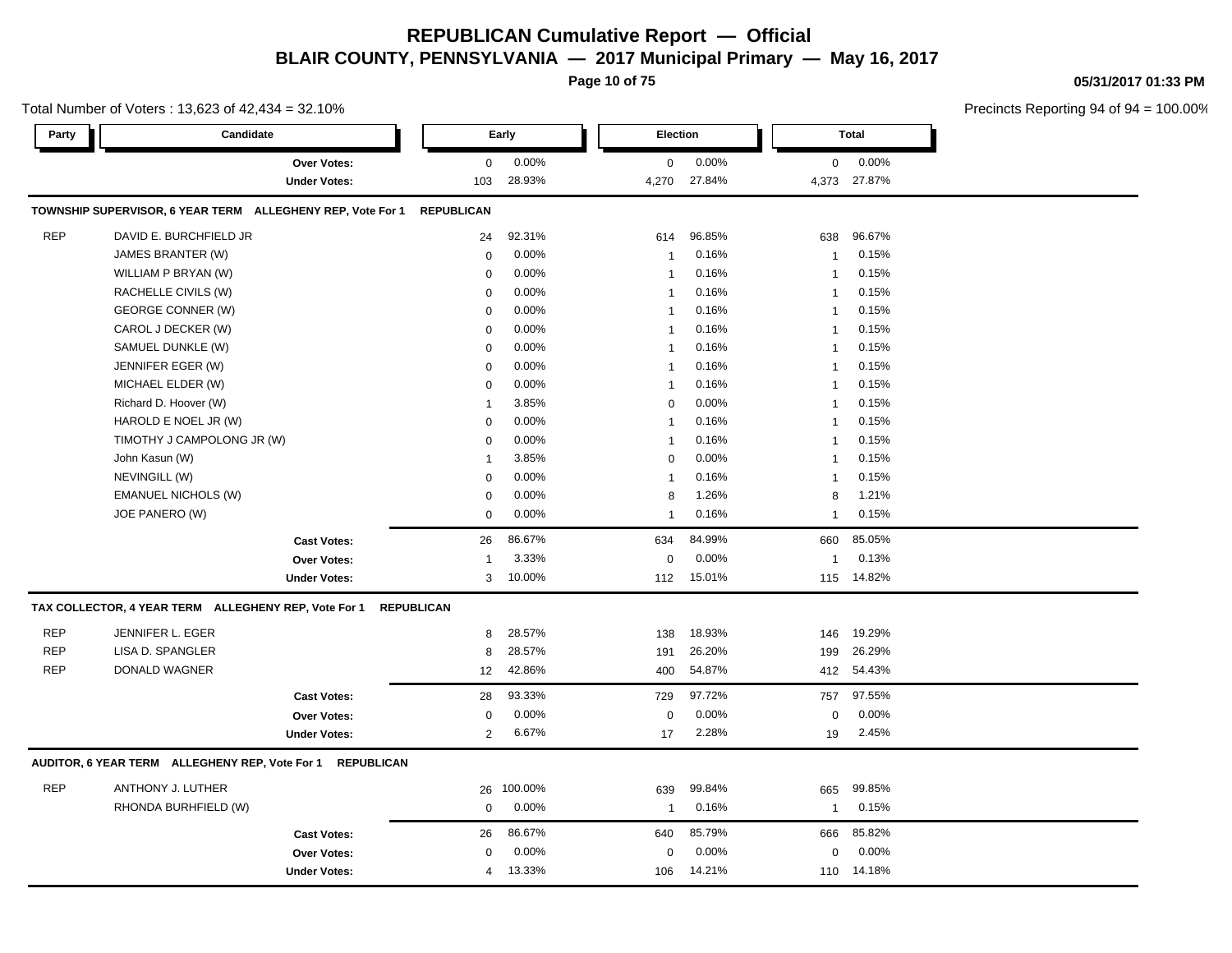**Page 11 of 75**

Total Number of Voters : 13,623 of 42,434 = 32.10%

**05/31/2017 01:33 PM**

| AUDITOR, 4 YEAR TERM ALLEGHENY REP, Vote For 1 REPUBLICAN<br>No Candidate Filed (W)<br>0.00%<br>0.00%<br>0.00%<br>$\mathbf 0$<br>0<br>0<br><b>JUSTN BENDER (W)</b><br>0.00%<br>18.18%<br>$\mathbf 0$<br>2<br>$\overline{2}$<br>18.18%<br>RHONDA BURCHFIELD (W)<br>0.00%<br>9.09%<br>9.09%<br>$\mathbf 0$<br>$\mathbf{1}$<br>-1 |
|--------------------------------------------------------------------------------------------------------------------------------------------------------------------------------------------------------------------------------------------------------------------------------------------------------------------------------|
|                                                                                                                                                                                                                                                                                                                                |
|                                                                                                                                                                                                                                                                                                                                |
|                                                                                                                                                                                                                                                                                                                                |
|                                                                                                                                                                                                                                                                                                                                |
| CAROL J DECKER (W)<br>0.00%<br>9.09%<br>9.09%<br>$\mathbf 0$<br>$\mathbf{1}$<br>$\overline{1}$                                                                                                                                                                                                                                 |
| ZENITH A DODSON (W)<br>$\mathbf 0$<br>0.00%<br>9.09%<br>9.09%<br>$\mathbf{1}$<br>1                                                                                                                                                                                                                                             |
| MIKE ENGLE (W)<br>0.00%<br>9.09%<br>9.09%<br>$\mathbf 0$<br>$\mathbf{1}$<br>-1                                                                                                                                                                                                                                                 |
| PAUL FOGLE (W)<br>0.00%<br>9.09%<br>9.09%<br>$\mathbf 0$<br>1                                                                                                                                                                                                                                                                  |
| 0.00%<br>9.09%<br>9.09%<br>HARRY B HANN (W)<br>0<br>$\mathbf{1}$<br>-1                                                                                                                                                                                                                                                         |
| WILLIAM MARKLEY (W)<br>0.00%<br>9.09%<br>9.09%<br>$\mathbf 0$<br>$\mathbf{1}$<br>-1                                                                                                                                                                                                                                            |
| JOHN SNYDER (W)<br>0.00%<br>9.09%<br>9.09%<br>$\mathbf 0$<br>$\mathbf{1}$<br>-1                                                                                                                                                                                                                                                |
| LISA SPANGLER (W)<br>0.00%<br>9.09%<br>9.09%<br>$\mathbf 0$<br>$\mathbf{1}$<br>$\mathbf{1}$                                                                                                                                                                                                                                    |
| 0.00%<br>1.47%<br>$\mathbf 0$<br>1.42%<br><b>Cast Votes:</b><br>11<br>11                                                                                                                                                                                                                                                       |
| 0.00%<br>0.00%<br>0.00%<br>$\mathbf 0$<br>$\mathbf 0$<br>$\Omega$<br><b>Over Votes:</b>                                                                                                                                                                                                                                        |
| 100.00%<br>98.53%<br>98.58%<br><b>Under Votes:</b><br>30<br>735<br>765                                                                                                                                                                                                                                                         |
| AUDITOR, 2 YEAR TERM ALLEGHENY REP, Vote For 1<br><b>REPUBLICAN</b>                                                                                                                                                                                                                                                            |
| No Candidate Filed (W)<br>0.00%<br>0<br>0.00%<br>0<br>0.00%<br>$\mathbf 0$                                                                                                                                                                                                                                                     |
| JUSTIN BENDER (W)<br>0.00%<br>16.67%<br>16.67%<br>$\mathbf 0$<br>$\mathbf{1}$<br>-1                                                                                                                                                                                                                                            |
| 0.00%<br>16.67%<br>16.67%<br>EMILEE ELDER (W)<br>$\mathbf 0$<br>$\mathbf{1}$<br>$\mathbf{1}$                                                                                                                                                                                                                                   |
| SCOTT GOTTSHALL (W)<br>0.00%<br>16.67%<br>16.67%<br>$\mathbf 0$<br>$\mathbf{1}$<br>1                                                                                                                                                                                                                                           |
| IRIS HILEMAN (W)<br>0.00%<br>16.67%<br>16.67%<br>0<br>1<br>-1                                                                                                                                                                                                                                                                  |
| ERIC SKUTCH (W)<br>0.00%<br>16.67%<br>16.67%<br>$\mathbf 0$<br>$\mathbf{1}$<br>-1                                                                                                                                                                                                                                              |
| JOHN SNYDER (W)<br>0.00%<br>16.67%<br>16.67%<br>$\mathbf 0$<br>$\mathbf{1}$<br>$\mathbf 1$                                                                                                                                                                                                                                     |
| 0.00%<br>0.80%<br>0.77%<br><b>Cast Votes:</b><br>$\mathbf 0$<br>6<br>6                                                                                                                                                                                                                                                         |
| 0.00%<br>0.00%<br>0.00%<br>$\mathbf 0$<br>$\mathbf 0$<br>0<br><b>Over Votes:</b>                                                                                                                                                                                                                                               |
| 30 100.00%<br>99.20%<br>99.23%<br><b>Under Votes:</b><br>740<br>770                                                                                                                                                                                                                                                            |
| TOWNSHIP SUPERVISOR, 6 YEAR TERM ANTIS REP, Vote For 2 REPUBLICAN                                                                                                                                                                                                                                                              |
| <b>REP</b><br><b>RON GENSAMER</b><br>23.53%<br>30.57%<br>30.46%<br>350<br>354<br>$\overline{4}$                                                                                                                                                                                                                                |
| <b>REP</b><br><b>ROBERT SMITH</b><br>41.18%<br>365<br>31.88%<br>372<br>32.01%<br>7                                                                                                                                                                                                                                             |
| <b>REP</b><br><b>DAVID WORTHING</b><br>35.29%<br>37.21%<br>37.18%<br>426<br>432<br>6                                                                                                                                                                                                                                           |
| MELANIE SHILDT (W)<br>0.00%<br>0.09%<br>0.09%<br>$\mathbf 0$<br>$\mathbf{1}$<br>$\overline{1}$                                                                                                                                                                                                                                 |
| TAYLOR SHILDT (W)<br>0.00%<br>0.09%<br>0.09%<br>$\mathbf 0$<br>$\mathbf{1}$<br>1                                                                                                                                                                                                                                               |
| CHARLES TAYLOR (W)<br>0.00%<br>0.17%<br>$\overline{2}$<br>$\overline{2}$<br>0.17%<br>$\mathbf 0$                                                                                                                                                                                                                               |
| 77.27%<br>88.49%<br>88.30%<br>17<br>1,145<br>1,162<br><b>Cast Votes:</b>                                                                                                                                                                                                                                                       |
| 0.00%<br>0.00%<br>0.00%<br><b>Over Votes:</b><br>$\mathbf 0$<br>0<br>$\Omega$                                                                                                                                                                                                                                                  |
| 22.73%<br>5<br>11.51%<br>154 11.70%<br><b>Under Votes:</b><br>149                                                                                                                                                                                                                                                              |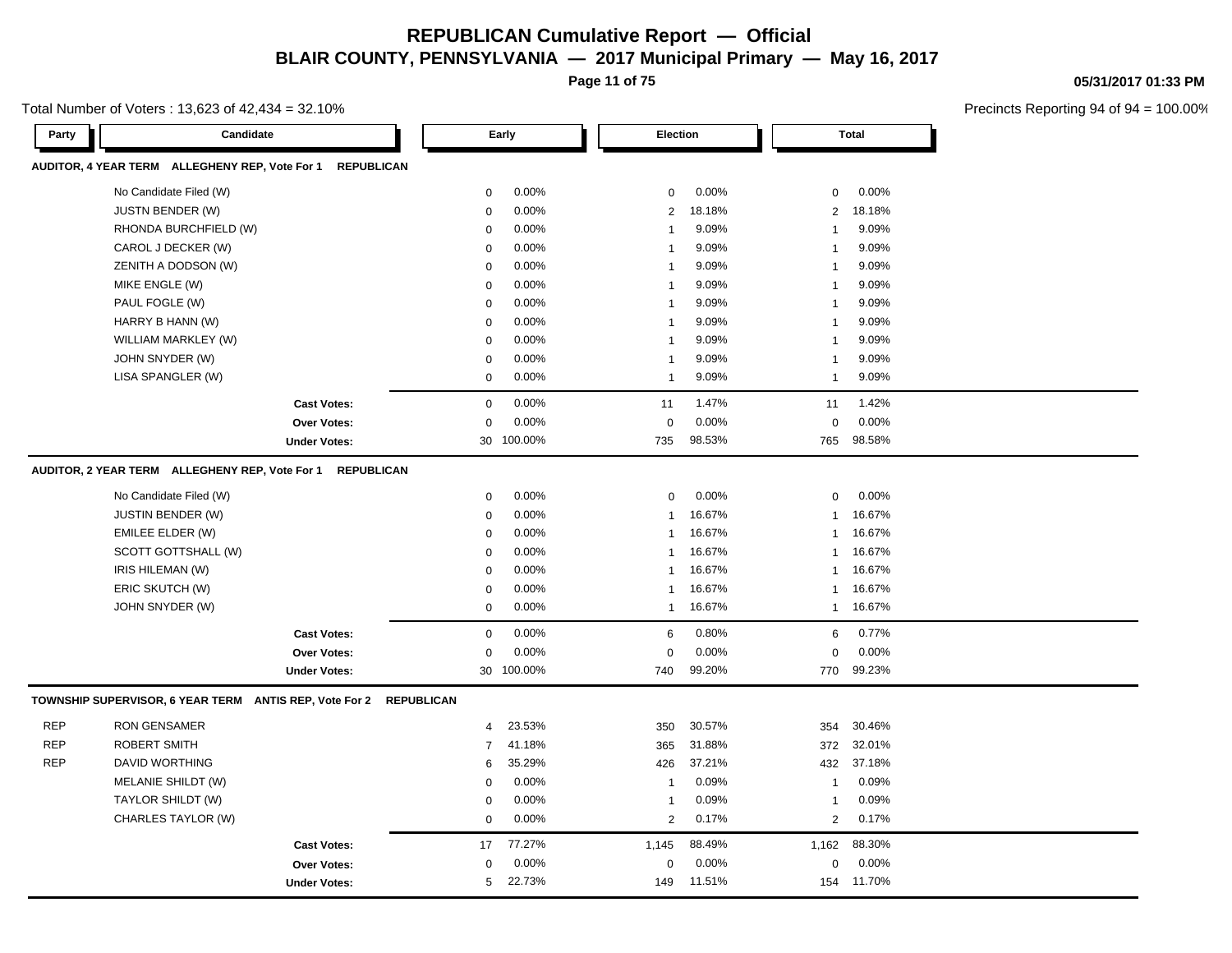**Page 12 of 75**

**05/31/2017 01:33 PM**

|            | Total Number of Voters: 13,623 of 42,434 = 32.10%     |                     |                   |            |                 |             |                |              | Precincts Reporting 94 of 94 |
|------------|-------------------------------------------------------|---------------------|-------------------|------------|-----------------|-------------|----------------|--------------|------------------------------|
| Party      | Candidate                                             |                     |                   | Early      | <b>Election</b> |             |                | <b>Total</b> |                              |
|            | TAX COLLECTOR, 4 YEAR TERM ANTIS REP, Vote For 1      | <b>REPUBLICAN</b>   |                   |            |                 |             |                |              |                              |
| <b>REP</b> | SUSAN E. KENSINGER                                    |                     |                   | 10 100.00% |                 | 618 100.00% |                | 628 100.00%  |                              |
|            |                                                       | <b>Cast Votes:</b>  | 10                | 90.91%     | 618             | 95.52%      | 628            | 95.44%       |                              |
|            |                                                       | Over Votes:         | 0                 | 0.00%      | $\mathbf 0$     | 0.00%       | $\mathbf 0$    | 0.00%        |                              |
|            |                                                       | <b>Under Votes:</b> | $\mathbf{1}$      | 9.09%      | 29              | 4.48%       | 30             | 4.56%        |                              |
|            | AUDITOR, 6 YEAR TERM ANTIS REP, Vote For 1            | <b>REPUBLICAN</b>   |                   |            |                 |             |                |              |                              |
|            | No Candidate Filed (W)                                |                     | 0                 | 0.00%      | $\mathbf{0}$    | 0.00%       | 0              | 0.00%        |                              |
|            | STANLEY BAKER (W)                                     |                     | $\mathbf 0$       | 0.00%      | $\overline{1}$  | 20.00%      | -1             | 20.00%       |                              |
|            | DUKE BRUNNER (W)                                      |                     | $\mathbf 0$       | 0.00%      | -1              | 20.00%      | -1             | 20.00%       |                              |
|            | <b>MARK DILLEN (W)</b>                                |                     | $\mathbf 0$       | 0.00%      | $\mathbf{1}$    | 20.00%      | $\mathbf{1}$   | 20.00%       |                              |
|            | SHAWN SHAULIS (W)                                     |                     | $\mathbf 0$       | 0.00%      | -1              | 20.00%      | $\mathbf{1}$   | 20.00%       |                              |
|            | MR SMYDER (W)                                         |                     | $\mathbf 0$       | 0.00%      | $\mathbf{1}$    | 20.00%      | $\mathbf{1}$   | 20.00%       |                              |
|            |                                                       | <b>Cast Votes:</b>  | $\mathbf 0$       | 0.00%      | 5               | 0.77%       | 5              | 0.76%        |                              |
|            |                                                       | Over Votes:         | $\mathbf 0$       | 0.00%      | $\mathbf 0$     | 0.00%       | $\mathbf 0$    | 0.00%        |                              |
|            |                                                       | <b>Under Votes:</b> |                   | 11 100.00% | 642             | 99.23%      | 653            | 99.24%       |                              |
|            | MAYOR, 4 YEAR TERM BELLWOOD REP, Vote For 1           | <b>REPUBLICAN</b>   |                   |            |                 |             |                |              |                              |
| <b>REP</b> | JOHN E. WINESICKLE                                    |                     | $\mathbf{1}$      | 100.00%    | 88              | 94.62%      | 89             | 94.68%       |                              |
|            | SEAN CLAPPER (W)                                      |                     | $\mathbf 0$       | 0.00%      | $\overline{1}$  | 1.08%       | -1             | 1.06%        |                              |
|            | BEN IRVIN (W)                                         |                     | $\mathbf 0$       | 0.00%      | $\overline{c}$  | 2.15%       | 2              | 2.13%        |                              |
|            | CARL D KERNS (W)                                      |                     | 0                 | 0.00%      | $\overline{1}$  | 1.08%       | -1             | 1.06%        |                              |
|            | JON C RUSSIN (W)                                      |                     | $\mathbf 0$       | 0.00%      | -1              | 1.08%       | -1             | 1.06%        |                              |
|            |                                                       | <b>Cast Votes:</b>  | 1                 | 100.00%    | 93              | 87.74%      | 94             | 87.85%       |                              |
|            |                                                       | Over Votes:         | $\mathbf 0$       | 0.00%      | $\mathbf 0$     | 0.00%       | $\mathbf 0$    | 0.00%        |                              |
|            |                                                       | <b>Under Votes:</b> | $\mathbf 0$       | 0.00%      | 13              | 12.26%      | 13             | 12.15%       |                              |
|            | BOROUGH COUNCIL, 4 YEAR TERM BELLWOOD REP, Vote For 4 |                     | <b>REPUBLICAN</b> |            |                 |             |                |              |                              |
| <b>REP</b> | PAUL F. ECKENROD JR                                   |                     | $\mathbf{1}$      | 50.00%     | 88              | 51.16%      | 89             | 51.15%       |                              |
| <b>REP</b> | HERBERT F. SHELOW                                     |                     | $\mathbf{1}$      | 50.00%     | 78              | 45.35%      | 79             | 45.40%       |                              |
|            | SEAN CLAPPER (W)                                      |                     | $\mathbf 0$       | 0.00%      | $\overline{1}$  | 0.58%       | -1             | 0.57%        |                              |
|            | BENJAMIN IRVIN (W)                                    |                     | $\mathbf 0$       | 0.00%      | $\mathbf{1}$    | 0.58%       | $\mathbf{1}$   | 0.57%        |                              |
|            | RICHARD NELSON (W)                                    |                     | $\mathbf 0$       | 0.00%      | $\mathbf{1}$    | 0.58%       | -1             | 0.57%        |                              |
|            | ANDREW STOWELL (W)                                    |                     | $\mathbf 0$       | 0.00%      | $\mathbf{2}$    | 1.16%       | 2              | 1.15%        |                              |
|            | RANDY ZITTERBART (W)                                  |                     | $\mathbf 0$       | 0.00%      | $\overline{1}$  | 0.58%       | $\overline{1}$ | 0.57%        |                              |
|            |                                                       | <b>Cast Votes:</b>  | $\overline{2}$    | 50.00%     | 172             | 40.57%      | 174            | 40.65%       |                              |
|            |                                                       | Over Votes:         | $\mathbf 0$       | 0.00%      | $\mathbf 0$     | 0.00%       | $\mathbf 0$    | 0.00%        |                              |
|            |                                                       | <b>Under Votes:</b> | $\overline{2}$    | 50.00%     | 252             | 59.43%      | 254            | 59.35%       |                              |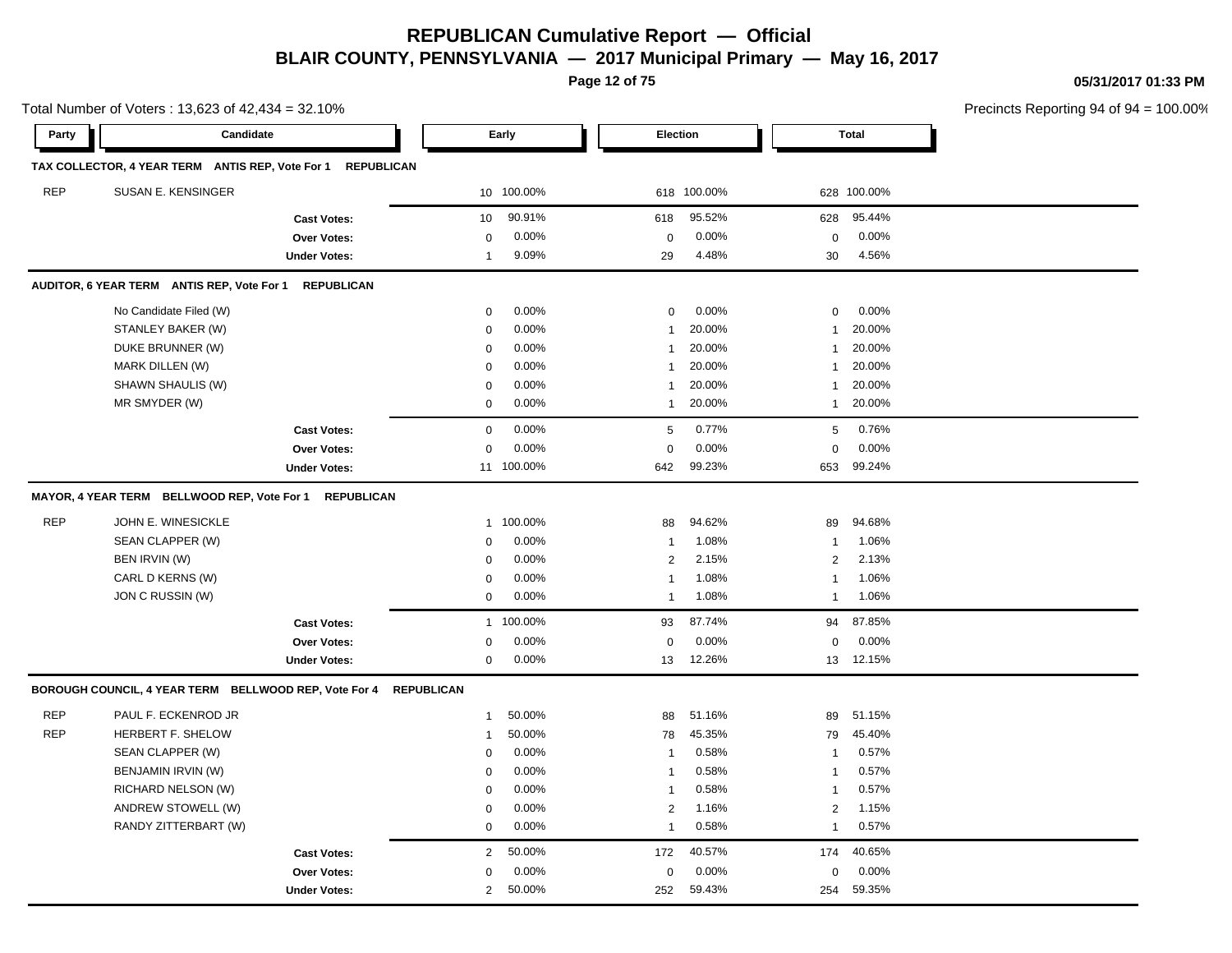**Page 13 of 75**

**05/31/2017 01:33 PM**

|            | Total Number of Voters: 13,623 of 42,434 = 32.10%              |                     |                   |            |                 |             |                |             | Precincts Reporting 94 of 94 |
|------------|----------------------------------------------------------------|---------------------|-------------------|------------|-----------------|-------------|----------------|-------------|------------------------------|
| Party      | Candidate                                                      |                     |                   | Early      | <b>Election</b> |             |                | Total       |                              |
|            | TAX COLLECTOR, 4 YEAR TERM BELLWOOD REP, Vote For 1 REPUBLICAN |                     |                   |            |                 |             |                |             |                              |
| <b>REP</b> | SHERRY CLABAUGH                                                |                     | 1                 | 100.00%    | 94              | 98.95%      | 95             | 98.96%      |                              |
|            | PATRICIA STOWELL (W)                                           |                     | $\mathbf 0$       | 0.00%      | $\mathbf{1}$    | 1.05%       | $\mathbf{1}$   | 1.04%       |                              |
|            |                                                                | <b>Cast Votes:</b>  | $\mathbf{1}$      | 100.00%    | 95              | 89.62%      | 96             | 89.72%      |                              |
|            |                                                                | <b>Over Votes:</b>  | $\mathbf 0$       | 0.00%      | $\mathbf 0$     | 0.00%       | $\mathbf 0$    | 0.00%       |                              |
|            |                                                                | <b>Under Votes:</b> | $\mathbf 0$       | 0.00%      | 11              | 10.38%      |                | 11 10.28%   |                              |
|            | TOWNSHIP SUPERVISOR, 6 YEAR TERM BLAIR REP, Vote For 1         |                     | <b>REPUBLICAN</b> |            |                 |             |                |             |                              |
| <b>REP</b> | PAUL R. AMIGH II                                               |                     | $\overline{7}$    | 58.33%     | 423             | 77.61%      | 430            | 77.20%      |                              |
| <b>REP</b> | ROBIN L. CADWALLADER                                           |                     | 5                 | 41.67%     | 122             | 22.39%      | 127            | 22.80%      |                              |
|            |                                                                | <b>Cast Votes:</b>  | 12                | 85.71%     | 545             | 88.62%      | 557            | 88.55%      |                              |
|            |                                                                | <b>Over Votes:</b>  | $\mathbf 0$       | $0.00\%$   | 0               | 0.00%       | $\mathbf 0$    | 0.00%       |                              |
|            |                                                                | <b>Under Votes:</b> | $\overline{2}$    | 14.29%     | 70              | 11.38%      |                | 72 11.45%   |                              |
|            | TAX COLLECTOR, 4 YEAR TERM BLAIR REP, Vote For 1 REPUBLICAN    |                     |                   |            |                 |             |                |             |                              |
| <b>REP</b> | SUSAN K. HAUPT                                                 |                     |                   | 10 100.00% |                 | 566 100.00% |                | 576 100.00% |                              |
|            |                                                                | <b>Cast Votes:</b>  | 10                | 71.43%     | 566             | 92.03%      | 576            | 91.57%      |                              |
|            |                                                                | <b>Over Votes:</b>  | $\mathbf 0$       | 0.00%      | $\mathbf 0$     | 0.00%       | $\mathsf 0$    | 0.00%       |                              |
|            |                                                                | <b>Under Votes:</b> | 4                 | 28.57%     | 49              | 7.97%       | 53             | 8.43%       |                              |
|            | AUDITOR, 6 YEAR TERM BLAIR REP, Vote For 1                     | <b>REPUBLICAN</b>   |                   |            |                 |             |                |             |                              |
|            | No Candidate Filed (W)                                         |                     | 0                 | 0.00%      | 0               | 0.00%       | 0              | 0.00%       |                              |
|            | DAVE BAKER (W)                                                 |                     | $\mathbf 0$       | 0.00%      | $\mathbf{1}$    | 16.67%      | 1              | 14.29%      |                              |
|            | Palmer Brown (W)                                               |                     | 1                 | 100.00%    | $\mathbf 0$     | 0.00%       | 1              | 14.29%      |                              |
|            | MIKE FITCH (W)                                                 |                     | $\mathbf 0$       | 0.00%      | $\mathbf{1}$    | 16.67%      | 1              | 14.29%      |                              |
|            | ALBERT MASOOD (W)                                              |                     | $\mathbf 0$       | 0.00%      | 1               | 16.67%      | 1              | 14.29%      |                              |
|            | RICH MCKEON (W)                                                |                     | $\mathbf 0$       | 0.00%      | 1               | 16.67%      | 1              | 14.29%      |                              |
|            | ERIC PRENDERGAST (W)                                           |                     | $\mathbf 0$       | 0.00%      | $\mathbf{1}$    | 16.67%      | 1              | 14.29%      |                              |
|            | TRAVIS YARNELL (W)                                             |                     | $\mathbf 0$       | 0.00%      | $\mathbf{1}$    | 16.67%      | $\mathbf{1}$   | 14.29%      |                              |
|            |                                                                | <b>Cast Votes:</b>  | $\overline{1}$    | 7.14%      | 6               | 0.98%       | $\overline{7}$ | 1.11%       |                              |
|            |                                                                | <b>Over Votes:</b>  | $\Omega$          | 0.00%      | $\mathbf 0$     | 0.00%       | $\mathbf 0$    | 0.00%       |                              |
|            |                                                                | <b>Under Votes:</b> | 13                | 92.86%     | 609             | 99.02%      | 622            | 98.89%      |                              |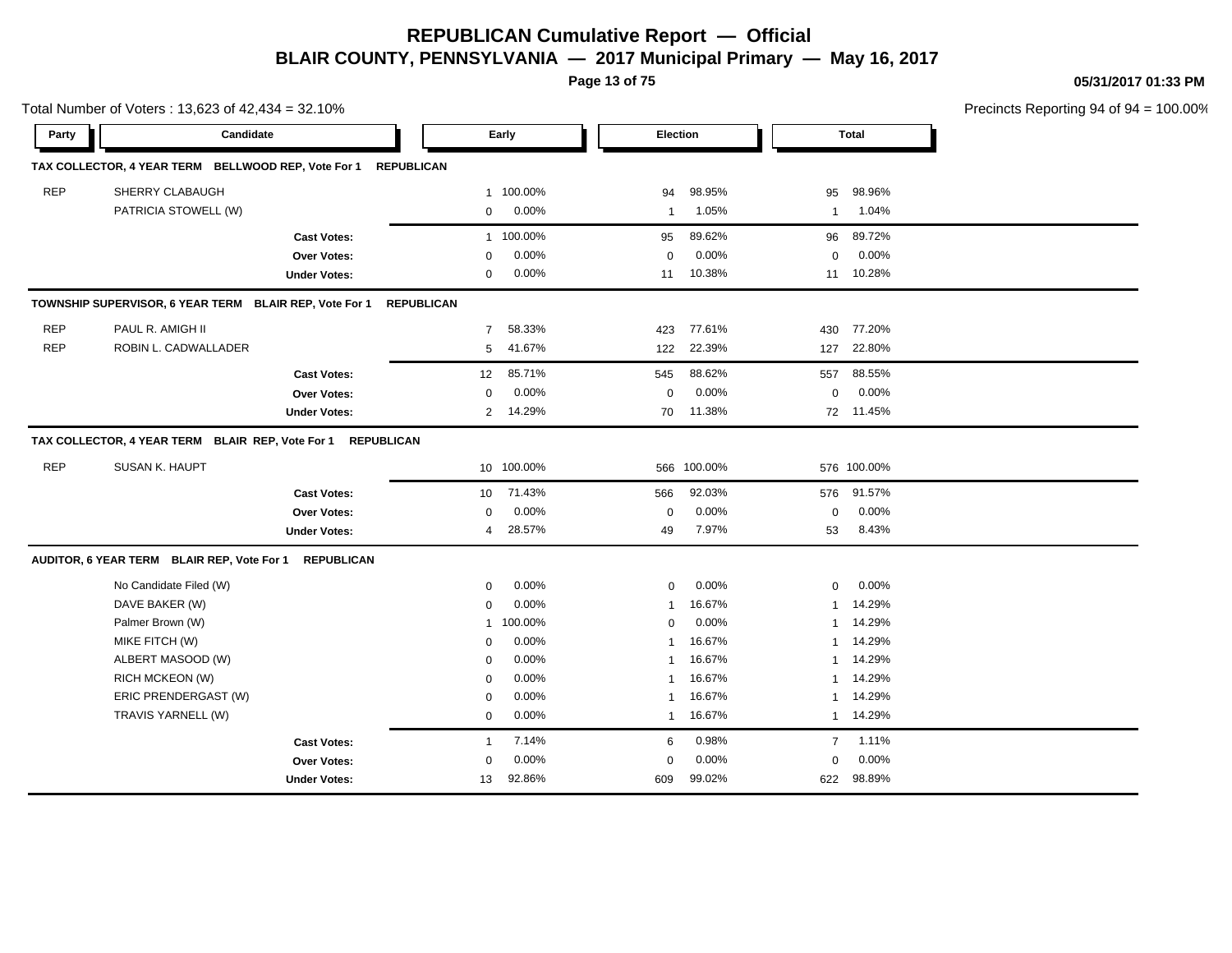**Page 14 of 75**

**05/31/2017 01:33 PM**

|            | Total Number of Voters: 13,623 of 42,434 = 32.10%          |                     |                   |           |                         |           |                 |              | Precincts Reporting 94 of 94 |
|------------|------------------------------------------------------------|---------------------|-------------------|-----------|-------------------------|-----------|-----------------|--------------|------------------------------|
| Party      | Candidate                                                  |                     |                   | Early     |                         | Election  |                 | <b>Total</b> |                              |
|            | TOWNSHIP SUPERVISOR, 6 YEAR TERM CATHARINE REP, Vote For 1 |                     | <b>REPUBLICAN</b> |           |                         |           |                 |              |                              |
| <b>REP</b> | <b>HEATHER FLAIG</b>                                       |                     | 2                 | 100.00%   | 80                      | 98.77%    | 82              | 98.80%       |                              |
|            | <b>AUSTIN MCMONAGLE (W)</b>                                |                     | 0                 | 0.00%     | -1                      | 1.23%     | $\mathbf{1}$    | 1.20%        |                              |
|            |                                                            | <b>Cast Votes:</b>  |                   | 2 100.00% | 81                      | 89.01%    | 83              | 89.25%       |                              |
|            |                                                            | Over Votes:         | $\mathbf 0$       | 0.00%     | $\mathbf 0$             | 0.00%     | $\mathbf 0$     | 0.00%        |                              |
|            |                                                            | <b>Under Votes:</b> | 0                 | 0.00%     | 10                      | 10.99%    | 10 <sup>1</sup> | 10.75%       |                              |
|            | TAX COLLECTOR, 4 YEAR TERM CATHARINE REP, Vote For 1       |                     | <b>REPUBLICAN</b> |           |                         |           |                 |              |                              |
|            | No Candidate Filed (W)                                     |                     | $\mathbf 0$       | 0.00%     | $\mathbf 0$             | 0.00%     | $\mathbf 0$     | 0.00%        |                              |
|            | MELISSA GUNNETT (W)                                        |                     | 0                 | 0.00%     | 48                      | 97.96%    | 48              | 97.96%       |                              |
|            | ROBIN IMLER (W)                                            |                     | 0                 | 0.00%     | -1                      | 2.04%     | $\mathbf{1}$    | 2.04%        |                              |
|            |                                                            | <b>Cast Votes:</b>  | $\mathbf 0$       | 0.00%     | 49                      | 53.85%    | 49              | 52.69%       |                              |
|            |                                                            | Over Votes:         | $\mathbf 0$       | 0.00%     | $\mathbf 0$             | 0.00%     | $\mathbf 0$     | 0.00%        |                              |
|            |                                                            | <b>Under Votes:</b> | $\overline{2}$    | 100.00%   | 42                      | 46.15%    | 44              | 47.31%       |                              |
|            | AUDITOR, 6 YEAR TERM CATHARINE REP, Vote For 1             | <b>REPUBLICAN</b>   |                   |           |                         |           |                 |              |                              |
|            | No Candidate Filed (W)                                     |                     | 0                 | 0.00%     | $\mathbf 0$             | 0.00%     | 0               | 0.00%        |                              |
|            | MELISSA GUNNETT (W)                                        |                     | $\mathbf 0$       | 0.00%     | $\mathbf{1}$            | 100.00%   |                 | 1 100.00%    |                              |
|            |                                                            | <b>Cast Votes:</b>  | $\mathbf{0}$      | 0.00%     | $\overline{\mathbf{1}}$ | 1.10%     | $\mathbf{1}$    | 1.08%        |                              |
|            |                                                            | <b>Over Votes:</b>  | 0                 | 0.00%     | 0                       | 0.00%     | 0               | 0.00%        |                              |
|            |                                                            | <b>Under Votes:</b> |                   | 2 100.00% | 90                      | 98.90%    | 92              | 98.92%       |                              |
|            | AUDITOR, 4 YEAR UNEXPIRED TERM CATHARINE REP, Vote For 1   |                     | <b>REPUBLICAN</b> |           |                         |           |                 |              |                              |
|            | No Candidate Filed (W)                                     |                     | 0                 | 0.00%     | 0                       | 0.00%     | 0               | 0.00%        |                              |
|            | ARIANNE WADDINGTON (W)                                     |                     | 0                 | 0.00%     |                         | 1 100.00% |                 | 1 100.00%    |                              |
|            |                                                            | <b>Cast Votes:</b>  | 0                 | 0.00%     | $\overline{1}$          | 1.10%     | $\mathbf{1}$    | 1.08%        |                              |
|            |                                                            | Over Votes:         | $\mathbf 0$       | 0.00%     | $\mathbf 0$             | 0.00%     | $\mathbf 0$     | 0.00%        |                              |
|            |                                                            | <b>Under Votes:</b> |                   | 2 100.00% | 90                      | 98.90%    | 92              | 98.92%       |                              |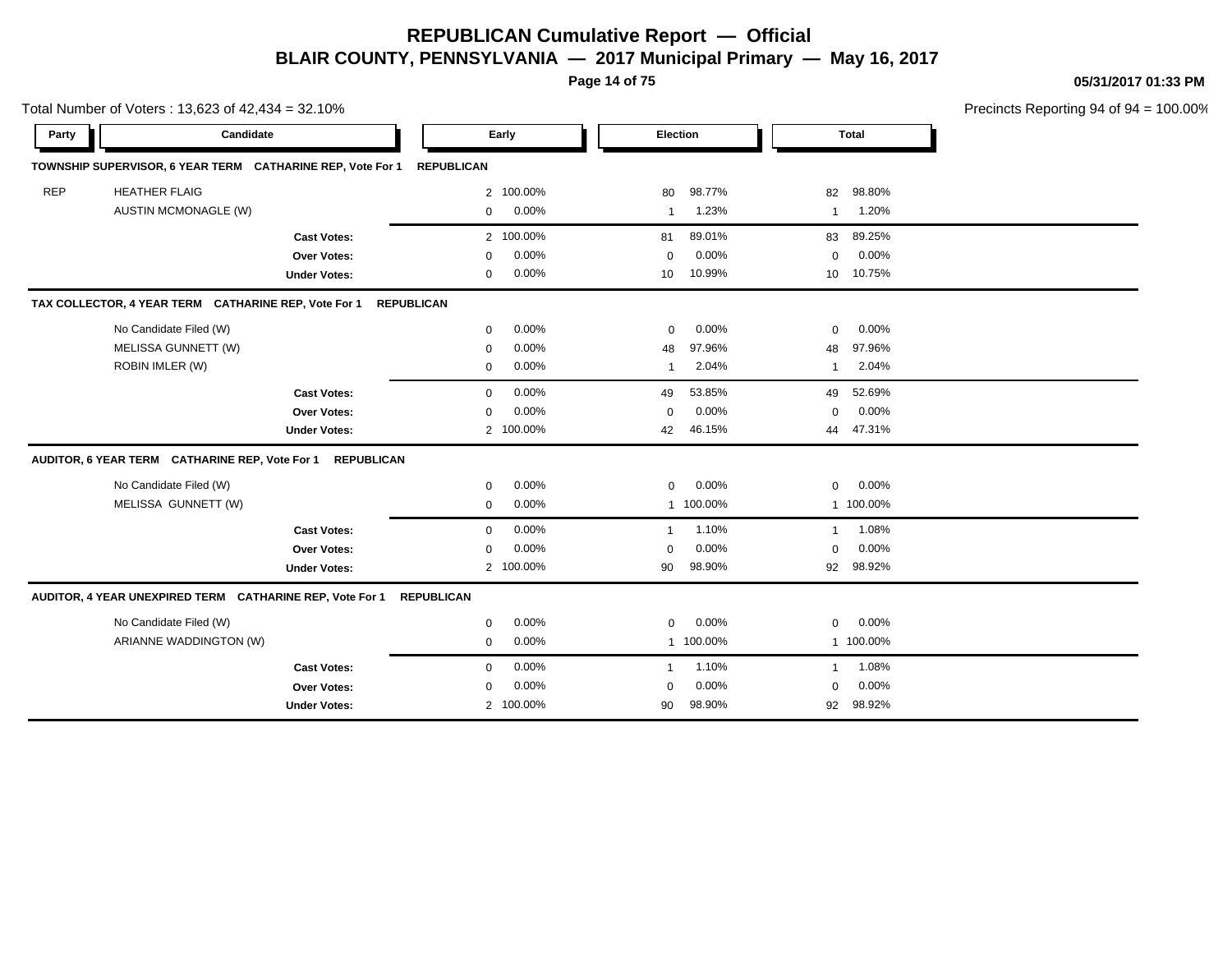**Page 15 of 75**

Total Number of Voters : 13,623 of 42,434 = 32.10%

**05/31/2017 01:33 PM**

|            | Candidate                                                   |                     |                   | Early      | Election       |         |                | <b>Total</b> |  |
|------------|-------------------------------------------------------------|---------------------|-------------------|------------|----------------|---------|----------------|--------------|--|
|            | BOROUGH COUNCIL, 4 YEAR TERM DUNCANSVILLE REP, Vote For 3   |                     | <b>REPUBLICAN</b> |            |                |         |                |              |  |
| <b>REP</b> | CYNTHIA L. BLONTZ                                           |                     | $\overline{2}$    | 28.57%     | 116            | 30.69%  | 118            | 30.65%       |  |
| <b>REP</b> | DAVID B. SMITH                                              |                     | 3                 | 42.86%     | 130            | 34.39%  | 133            | 34.55%       |  |
| <b>REP</b> | JEANETTE KAY MILLS                                          |                     | 2                 | 28.57%     | 126            | 33.33%  | 128            | 33.25%       |  |
|            | <b>KEN DAVIS (W)</b>                                        |                     | $\mathbf 0$       | 0.00%      | $\mathbf{1}$   | 0.26%   | 1              | 0.26%        |  |
|            | BRANDON DODSON (W)                                          |                     | $\mathbf 0$       | 0.00%      | $\overline{1}$ | 0.26%   | $\mathbf{1}$   | 0.26%        |  |
|            | MIKE JACKSON (W)                                            |                     | $\mathbf 0$       | 0.00%      | $\mathbf{1}$   | 0.26%   | $\mathbf{1}$   | 0.26%        |  |
|            | ERIC MCGONIGLE (W)                                          |                     | $\mathbf 0$       | 0.00%      | 1              | 0.26%   | $\mathbf{1}$   | 0.26%        |  |
|            | JAMI PROSSER (W)                                            |                     | $\mathbf 0$       | 0.00%      | $\mathbf{1}$   | 0.26%   | $\overline{1}$ | 0.26%        |  |
|            | DON RABENSTINE (W)                                          |                     | $\mathsf 0$       | 0.00%      | $\mathbf{1}$   | 0.26%   | $\mathbf{1}$   | 0.26%        |  |
|            |                                                             | <b>Cast Votes:</b>  | $\overline{7}$    | 58.33%     | 378            | 65.28%  | 385            | 65.14%       |  |
|            |                                                             | Over Votes:         | $\mathbf 0$       | 0.00%      | 0              | 0.00%   | $\mathbf 0$    | 0.00%        |  |
|            |                                                             | <b>Under Votes:</b> | 5                 | 41.67%     | 201            | 34.72%  | 206            | 34.86%       |  |
|            | TAX COLLECTOR, 4 YEAR TERM DUNCANSVILLE REP, Vote For 1     |                     | <b>REPUBLICAN</b> |            |                |         |                |              |  |
| <b>REP</b> | <b>SANDRA SHAW</b>                                          |                     |                   | 3 100.00%  | 163            | 100.00% |                | 166 100.00%  |  |
|            |                                                             | <b>Cast Votes:</b>  | 3                 | 75.00%     | 163            | 84.46%  | 166            | 84.26%       |  |
|            |                                                             | Over Votes:         | $\mathbf 0$       | 0.00%      | $\mathbf 0$    | 0.00%   | $\mathbf 0$    | 0.00%        |  |
|            |                                                             | <b>Under Votes:</b> | $\mathbf{1}$      | 25.00%     | 30             | 15.54%  | 31             | 15.74%       |  |
|            | TOWNSHIP SUPERVISOR, 6 YEAR TERM FRANKSTOWN REP, Vote For 1 |                     | <b>REPUBLICAN</b> |            |                |         |                |              |  |
|            |                                                             |                     |                   |            |                |         |                |              |  |
| <b>REP</b> | KENNETH H. WERTZ II                                         |                     |                   | 20 100.00% | 957            | 98.97%  | 977            | 98.99%       |  |
|            | WILLIAM CALVERT (W)                                         |                     | $\mathbf 0$       | 0.00%      | 6              | 0.62%   | 6              | 0.61%        |  |
|            | MARTIN CULP (W)                                             |                     | $\mathbf 0$       | 0.00%      | $\mathbf{1}$   | 0.10%   | $\mathbf{1}$   | 0.10%        |  |
|            | FRED IMLER (W)                                              |                     | $\mathbf 0$       | 0.00%      | $\mathbf{1}$   | 0.10%   | $\mathbf{1}$   | 0.10%        |  |
|            | WERTSIL (W)                                                 |                     | $\mathbf 0$       | 0.00%      | -1             | 0.10%   | $\mathbf{1}$   | 0.10%        |  |
|            | STEPHEN WEYANDT (W)                                         |                     | $\mathbf 0$       | 0.00%      | $\mathbf 1$    | 0.10%   | $\mathbf{1}$   | 0.10%        |  |
|            |                                                             | <b>Cast Votes:</b>  | 20                | 86.96%     | 967            | 88.63%  | 987            | 88.60%       |  |
|            |                                                             | Over Votes:         | $\mathbf 0$       | 0.00%      | $\mathbf 0$    | 0.00%   | 0              | 0.00%        |  |
|            |                                                             | <b>Under Votes:</b> | 3                 | 13.04%     | 124            | 11.37%  | 127            | 11.40%       |  |
|            | TAX COLLECTOR, 4 YEAR TERM FRANKSTOWN REP, Vote For 1       |                     | <b>REPUBLICAN</b> |            |                |         |                |              |  |
| <b>REP</b> | KATHRYN L. HILEMAN                                          |                     | 21                | 100.00%    | 1,022          | 99.80%  | 1,043          | 99.81%       |  |
|            | WILLIAM CCALVERT (W)                                        |                     | $\mathbf 0$       | 0.00%      | -1             | 0.10%   | $\mathbf{1}$   | 0.10%        |  |
|            | JENNIFER EGER (W)                                           |                     | $\mathbf 0$       | 0.00%      | $\mathbf{1}$   | 0.10%   | $\mathbf{1}$   | 0.10%        |  |
|            |                                                             | <b>Cast Votes:</b>  | 21                | 91.30%     | 1,024          | 93.86%  | 1,045          | 93.81%       |  |
|            |                                                             | <b>Over Votes:</b>  | $\mathbf 0$       | 0.00%      | 0              | 0.00%   | $\mathbf 0$    | 0.00%        |  |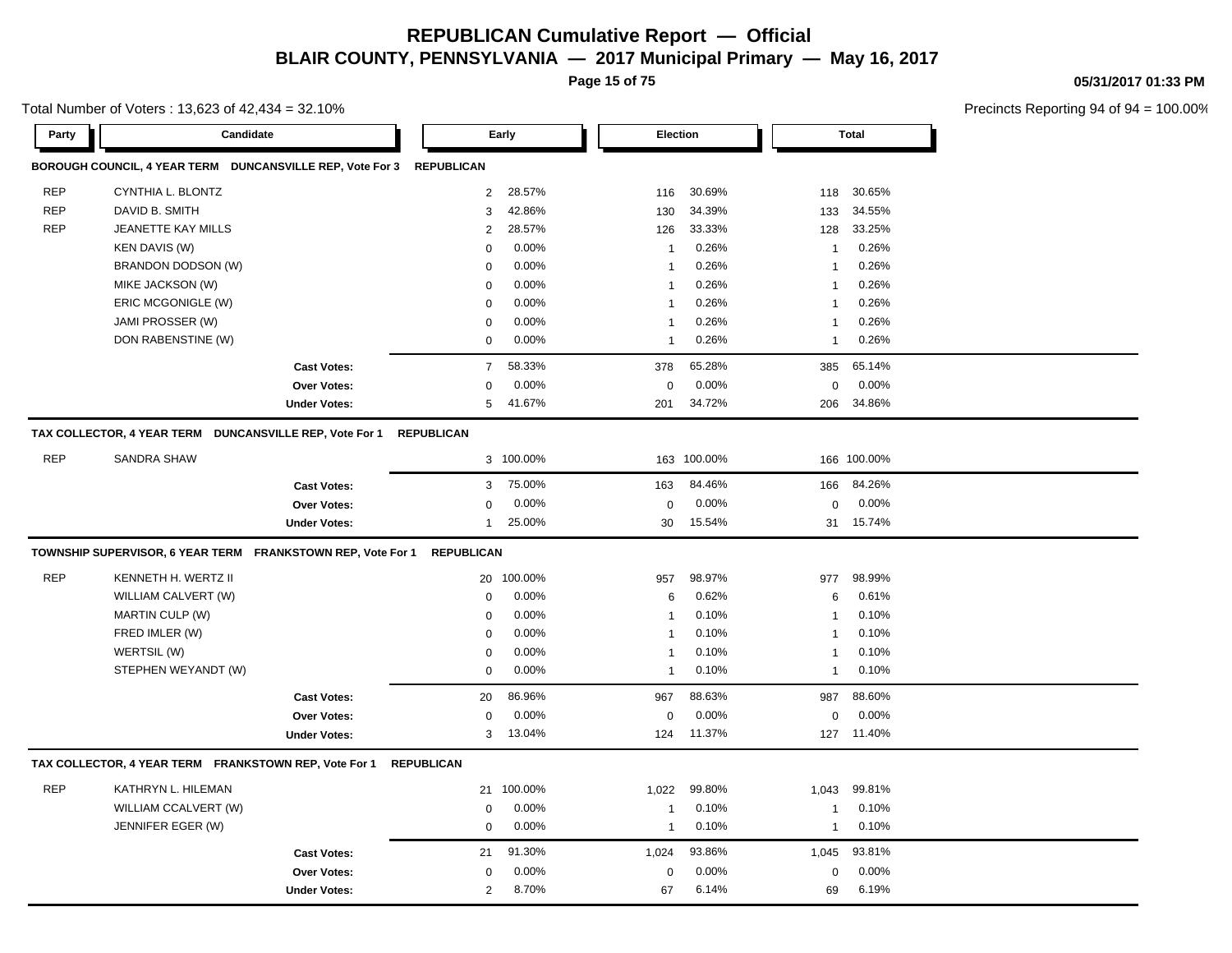**Page 16 of 75**

Total Number of Voters : 13,623 of 42,434 = 32.10%

**05/31/2017 01:33 PM**

|            | Candidate                                                             |                                          |                   | Early           | <b>Election</b> |                 |                 | Total           |  |
|------------|-----------------------------------------------------------------------|------------------------------------------|-------------------|-----------------|-----------------|-----------------|-----------------|-----------------|--|
|            | AUDITOR, 6 YEAR TERM FRANKSTOWN REP, Vote For 1                       | <b>REPUBLICAN</b>                        |                   |                 |                 |                 |                 |                 |  |
|            | No Candidate Filed (W)                                                |                                          | $\mathbf 0$       | 0.00%           | $\mathbf 0$     | 0.00%           | 0               | $0.00\%$        |  |
|            | <b>CRAIG BRENNECKE (W)</b>                                            |                                          | $\mathbf 0$       | 0.00%           | $\mathbf{1}$    | 11.11%          | $\mathbf{1}$    | 10.00%          |  |
|            | DON CORLE (W)                                                         |                                          | $\mathbf 0$       | 0.00%           | $\mathbf{1}$    | 11.11%          | $\mathbf{1}$    | 10.00%          |  |
|            | STEPHEN HESS (W)                                                      |                                          | 0                 | 0.00%           | $\mathbf{1}$    | 11.11%          | $\mathbf{1}$    | 10.00%          |  |
|            | PAUL LUTHER (W)                                                       |                                          | $\mathbf 0$       | 0.00%           | $\mathbf{1}$    | 11.11%          | 1               | 10.00%          |  |
|            | Julie Nelson (W)                                                      |                                          | $\mathbf{1}$      | 100.00%         | $\mathbf 0$     | 0.00%           | $\mathbf{1}$    | 10.00%          |  |
|            | SUSAN PODOLETZ (W)                                                    |                                          | $\Omega$          | 0.00%           | $\mathbf{1}$    | 11.11%          | $\mathbf{1}$    | 10.00%          |  |
|            | RICHARD VANEVENHOVEN (W)                                              |                                          | 0                 | 0.00%           | -1              | 11.11%          | $\mathbf{1}$    | 10.00%          |  |
|            | JANE VELOZ (W)                                                        |                                          | 0                 | 0.00%           | $\mathbf{1}$    | 11.11%          | $\mathbf{1}$    | 10.00%          |  |
|            | STEPHEN WEYANDT (W)                                                   |                                          | $\mathbf 0$       | 0.00%           | $\mathbf{1}$    | 11.11%          | $\mathbf{1}$    | 10.00%          |  |
|            | JOSH WOODS (W)                                                        |                                          | $\mathbf 0$       | 0.00%           | $\mathbf{1}$    | 11.11%          | 1               | 10.00%          |  |
|            |                                                                       | <b>Cast Votes:</b>                       | $\mathbf{1}$      | 4.35%           | 9               | 0.82%           | 10              | 0.90%           |  |
|            |                                                                       | <b>Over Votes:</b>                       | $\mathsf 0$       | 0.00%           | $\mathbf 0$     | 0.00%           | $\mathsf 0$     | 0.00%           |  |
|            |                                                                       | <b>Under Votes:</b>                      | 22                | 95.65%          | 1,082           | 99.18%          | 1,104           | 99.10%          |  |
|            | TOWNSHIP SUPERVISOR, 6 YEAR TERM FREEDOM REP, Vote For 1              |                                          | <b>REPUBLICAN</b> |                 |                 |                 |                 |                 |  |
| <b>REP</b> | DANIEL J. GIARTH JR                                                   |                                          |                   | 8 100.00%       | 335             | 97.95%          | 343             | 98.00%          |  |
|            | JEREMY FLAUGH (W)                                                     |                                          | 0                 | 0.00%           | $\overline{4}$  | 1.17%           | $\overline{4}$  | 1.14%           |  |
|            | FLOYD FREIDENBLOOM (W)                                                |                                          | $\mathbf 0$       | 0.00%           | $\mathbf{1}$    | 0.29%           | $\mathbf{1}$    | 0.29%           |  |
|            |                                                                       |                                          |                   |                 |                 |                 |                 |                 |  |
|            | PATRICIA L GLUNT (W)                                                  |                                          | $\Omega$          | 0.00%           | $\mathbf{1}$    | 0.29%           | $\mathbf{1}$    | 0.29%           |  |
|            | RON HENRY (W)                                                         |                                          | $\mathbf 0$       | 0.00%           | $\overline{1}$  | 0.29%           | 1               | 0.29%           |  |
|            |                                                                       | <b>Cast Votes:</b>                       | 8                 | 72.73%          | 342             | 87.47%          | 350             | 87.06%          |  |
|            |                                                                       | <b>Over Votes:</b>                       | $\mathbf 0$       | 0.00%           | $\mathbf 0$     | 0.00%           | 0               | $0.00\%$        |  |
|            |                                                                       | <b>Under Votes:</b>                      | 3                 | 27.27%          | 49              | 12.53%          | 52              | 12.94%          |  |
|            | TAX COLLECTOR, 4 YEAR TERM FREEDOM REP, Vote For 1                    | <b>REPUBLICAN</b>                        |                   |                 |                 |                 |                 |                 |  |
| <b>REP</b> | HOLLY JOY LINK                                                        |                                          | 5                 | 50.00%          | 177             | 46.83%          | 182             | 46.91%          |  |
| <b>REP</b> | <b>BRITTANY GORMAN</b>                                                |                                          | 5                 | 50.00%          | 200             | 52.91%          | 205             | 52.84%          |  |
|            | LORI HEATLEY FLAUGH (W)                                               |                                          | $\mathbf 0$       | 0.00%           | $\mathbf{1}$    | 0.26%           | -1              | 0.26%           |  |
|            |                                                                       | <b>Cast Votes:</b>                       | 10                | 90.91%          | 378             | 96.68%          | 388             | 96.52%          |  |
|            |                                                                       | Over Votes:                              | $\mathbf 0$       | 0.00%           | $\mathbf 0$     | 0.00%           | 0               | 0.00%           |  |
|            |                                                                       | <b>Under Votes:</b>                      | $\mathbf{1}$      | 9.09%           | 13              | 3.32%           | 14              | 3.48%           |  |
|            |                                                                       | <b>REPUBLICAN</b>                        |                   |                 |                 |                 |                 |                 |  |
| <b>REP</b> | AUDITOR, 6 YEAR TERM FREEDOM REP, Vote For 1<br><b>RICHARD WEYANT</b> |                                          |                   | 9 100.00%       |                 | 336 100.00%     |                 | 345 100.00%     |  |
|            |                                                                       |                                          |                   |                 |                 |                 |                 |                 |  |
|            |                                                                       | <b>Cast Votes:</b><br><b>Over Votes:</b> | 9<br>$\mathbf 0$  | 81.82%<br>0.00% | 336<br>0        | 85.93%<br>0.00% | 345<br>$\Omega$ | 85.82%<br>0.00% |  |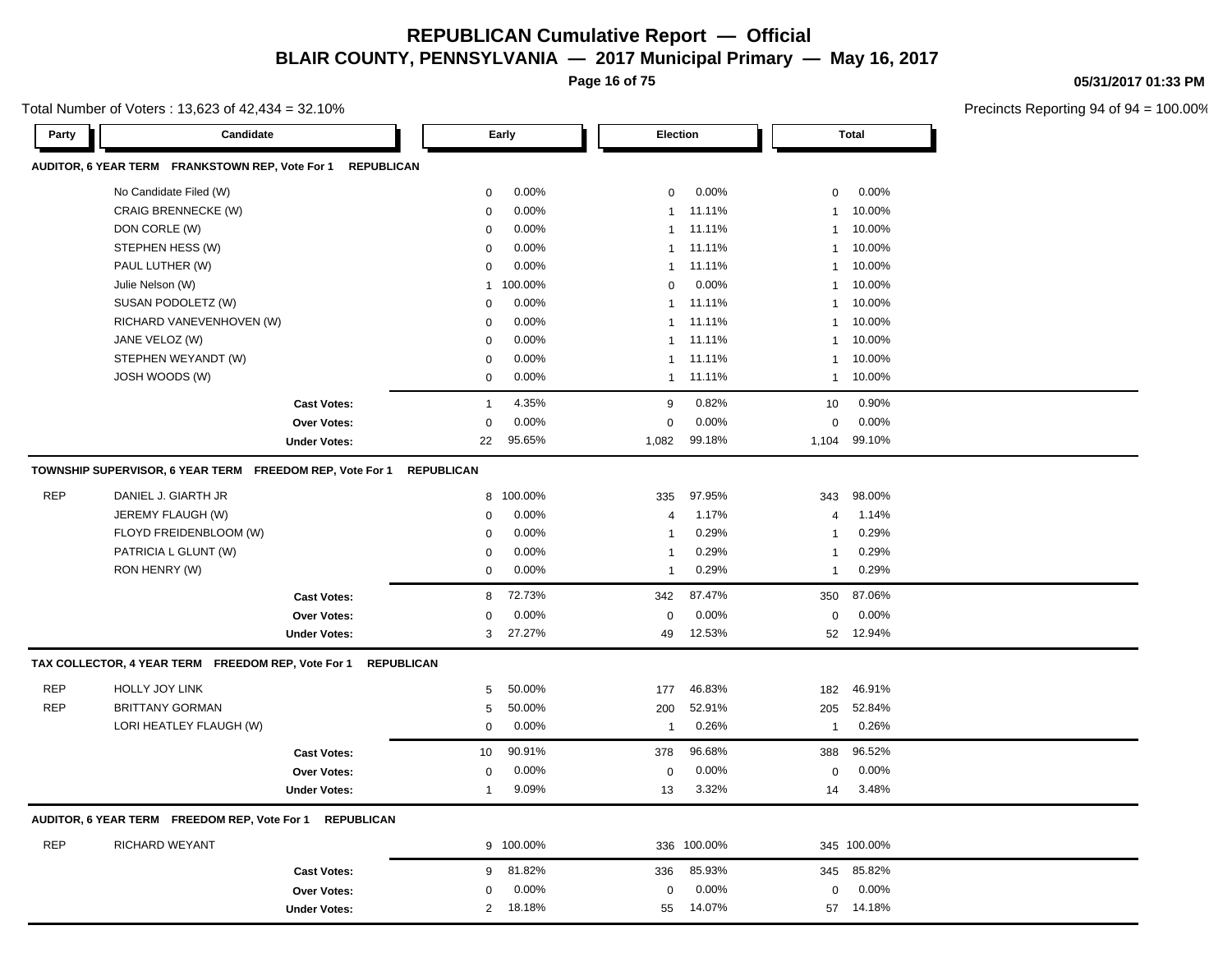**Page 17 of 75**

**05/31/2017 01:33 PM**

|            | Total Number of Voters: 13,623 of 42,434 = 32.10%     |                                                             |                   |          |                |        |                         |        | <b>Precincts Reportin</b> |
|------------|-------------------------------------------------------|-------------------------------------------------------------|-------------------|----------|----------------|--------|-------------------------|--------|---------------------------|
| Party      |                                                       | Candidate                                                   |                   | Early    | Election       |        |                         | Total  |                           |
|            |                                                       | TOWNSHIP SUPERVISOR, 6 YEAR TERM GREENFIELD REP, Vote For 1 | <b>REPUBLICAN</b> |          |                |        |                         |        |                           |
| <b>REP</b> | <b>WILLIAM LIGHTNER</b>                               |                                                             | $\mathbf 0$       | 0.00%    | 135            | 36.19% | 135                     | 36.19% |                           |
| <b>REP</b> | <b>CATHIE DIBERT</b>                                  |                                                             | $\mathbf 0$       | 0.00%    | 84             | 22.52% | 84                      | 22.52% |                           |
| <b>REP</b> | <b>MATTHEW A. TREON</b>                               |                                                             | $\mathbf 0$       | 0.00%    | 150            | 40.21% | 150                     | 40.21% |                           |
|            | JORDAN OLDHAM (W)                                     |                                                             | $\mathbf 0$       | 0.00%    | $\overline{2}$ | 0.54%  | 2                       | 0.54%  |                           |
|            | ALLAN C BERKHIMER (W)                                 |                                                             | 0                 | $0.00\%$ | $\mathbf{1}$   | 0.27%  | $\overline{\mathbf{1}}$ | 0.27%  |                           |
|            | JAMES CARSON (W)                                      |                                                             | 0                 | 0.00%    | 1              | 0.27%  | $\overline{1}$          | 0.27%  |                           |
|            |                                                       | <b>Cast Votes:</b>                                          | $\mathbf 0$       | 0.00%    | 373            | 97.39% | 373                     | 97.39% |                           |
|            |                                                       | Over Votes:                                                 | $\mathbf 0$       | 0.00%    | 0              | 0.00%  | $\mathbf 0$             | 0.00%  |                           |
|            |                                                       | <b>Under Votes:</b>                                         | 0                 | 0.00%    | 10             | 2.61%  | 10                      | 2.61%  |                           |
|            |                                                       | TOWNSHIP SUPERVISOR, 2 YEAR TERM GREENFIELD REP, Vote For 1 | <b>REPUBLICAN</b> |          |                |        |                         |        |                           |
| <b>REP</b> | <b>WILLIAM LIGHTNER</b>                               |                                                             | $\mathbf 0$       | $0.00\%$ | 110            | 29.89% | 110                     | 29.89% |                           |
| <b>REP</b> | <b>MATTHEW A. TREON</b>                               |                                                             | $\mathbf 0$       | 0.00%    | 167            | 45.38% | 167                     | 45.38% |                           |
| <b>REP</b> | <b>CATHIE DIBERT</b>                                  |                                                             | $\mathbf 0$       | 0.00%    | 89             | 24.18% | 89                      | 24.18% |                           |
|            | ALLAN C BERKHIMER (W)                                 |                                                             | $\mathbf 0$       | $0.00\%$ | -1             | 0.27%  | $\overline{\mathbf{1}}$ | 0.27%  |                           |
|            | JORDAN OLDHAM (W)                                     |                                                             | 0                 | 0.00%    | 1              | 0.27%  | $\overline{1}$          | 0.27%  |                           |
|            |                                                       | <b>Cast Votes:</b>                                          | $\mathbf 0$       | 0.00%    | 368            | 96.08% | 368                     | 96.08% |                           |
|            |                                                       | Over Votes:                                                 | $\mathbf 0$       | 0.00%    | 0              | 0.00%  | $\mathbf 0$             | 0.00%  |                           |
|            |                                                       | <b>Under Votes:</b>                                         | $\mathbf 0$       | 0.00%    | 15             | 3.92%  | 15                      | 3.92%  |                           |
|            | TAX COLLECTOR, 4 YEAR TERM GREENFIELD REP, Vote For 1 |                                                             | <b>REPUBLICAN</b> |          |                |        |                         |        |                           |
| <b>REP</b> | CHRISTINE A. LESLIE                                   |                                                             | $\mathbf 0$       | 0.00%    | 365            | 99.18% | 365                     | 99.18% |                           |
|            | DONAA (W)                                             |                                                             | 0                 | $0.00\%$ | -1             | 0.27%  | -1                      | 0.27%  |                           |
|            | <b>GERI MOCKK (W)</b>                                 |                                                             | $\mathbf 0$       | 0.00%    | -1             | 0.27%  | -1                      | 0.27%  |                           |
|            | DEANNA OAKES (W)                                      |                                                             | $\mathbf 0$       | 0.00%    | $\mathbf{1}$   | 0.27%  | $\overline{1}$          | 0.27%  |                           |
|            |                                                       | <b>Cast Votes:</b>                                          | $\mathbf 0$       | 0.00%    | 368            | 96.08% | 368                     | 96.08% |                           |
|            |                                                       | Over Votes:                                                 | $\mathbf 0$       | 0.00%    | 0              | 0.00%  | $\mathbf 0$             | 0.00%  |                           |
|            |                                                       | <b>Under Votes:</b>                                         | $\mathbf 0$       | 0.00%    | 15             | 3.92%  | 15                      | 3.92%  |                           |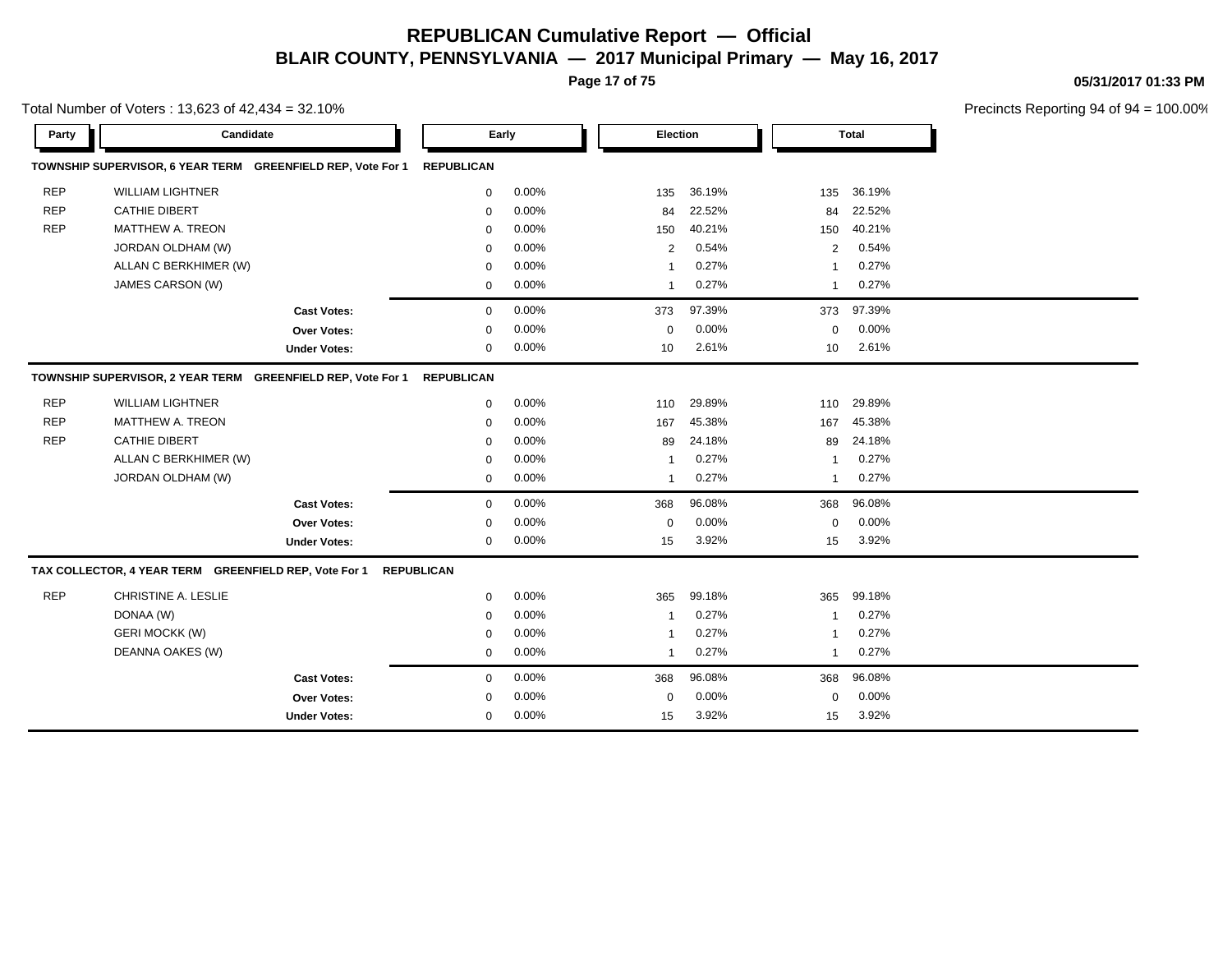**Page 18 of 75**

Total Number of Voters : 13,623 of 42,434 = 32.10%

**05/31/2017 01:33 PM**

| AUDITOR, 6 YEAR TERM GREENFIELD REP, Vote For 1<br><b>REPUBLICAN</b><br>No Candidate Filed (W)<br>0.00%<br>0.00%<br>$\mathbf 0$<br>0.00%<br>0<br>$\mathbf 0$<br>TERRY W CLAAR (W)<br>0.00%<br>12.50%<br>$\mathbf 0$<br>12.50%<br>$\overline{1}$<br>$\mathbf{1}$<br>12.50%<br>LATECIA DECKER (W)<br>0.00%<br>12.50%<br>$\mathbf 0$<br>$\mathbf{1}$<br>$\mathbf{1}$<br>ANITA EMEIGH (W)<br>0.00%<br>12.50%<br>12.50%<br>$\mathbf 0$<br>$\overline{1}$<br>$\mathbf{1}$<br>JAMES R MUSSELMAN JR (W)<br>0.00%<br>12.50%<br>12.50%<br>$\mathbf 0$<br>$\mathbf{1}$<br>$\mathbf{1}$<br>WILLIAM LIGHTNER (W)<br>0.00%<br>12.50%<br>12.50%<br>$\mathbf 0$<br>$\overline{1}$<br>$\mathbf{1}$<br>ROGER LINGENFELTER (W)<br>0.00%<br>25.00%<br>2<br>25.00%<br>2<br>$\mathbf 0$<br>JIM MUSSELMAN (W)<br>0.00%<br>12.50%<br>12.50%<br>0<br>$\mathbf{1}$<br>$\mathbf{1}$<br>$\mathbf 0$<br>0.00%<br>8<br>2.09%<br>8<br>2.09%<br><b>Cast Votes:</b><br>0.00%<br>0.00%<br>$\mathbf 0$<br>0.00%<br>$\mathbf 0$<br>$\mathbf 0$<br>Over Votes:<br>0.00%<br>97.91%<br>97.91%<br>$\mathbf 0$<br>375<br>375<br><b>Under Votes:</b><br>MAYOR, 4 YEAR TERM HOLLIDAYSBURG REP, Vote For 1<br><b>REPUBLICAN</b><br><b>REP</b><br><b>JOE DODSON</b><br>52.27%<br>48.96%<br>49.13%<br>23<br>402<br>425<br><b>REP</b><br>PATRICK PLUMMER<br>13.64%<br>9.99%<br>10.17%<br>88<br>6<br>82<br><b>REP</b><br>JEFFREY J. KETNER<br>34.09%<br>40.68%<br>40.35%<br>15<br>334<br>349<br>DAVID BAILEY (W)<br>0.00%<br>0.12%<br>0.12%<br>0<br>$\overline{1}$<br>$\mathbf{1}$<br>SEAN BURKE (W)<br>0.00%<br>0.12%<br>0.12%<br>$\mathbf 0$<br>$\overline{1}$<br>$\mathbf{1}$<br>PHILLIP SIPES (W)<br>0.00%<br>0.12%<br>0.12%<br>$\mathbf 0$<br>$\overline{1}$<br>$\mathbf{1}$<br>97.78%<br>97.85%<br>97.85%<br><b>Cast Votes:</b><br>44<br>821<br>865<br>0.00%<br>0.00%<br>0.00%<br><b>Over Votes:</b><br>$\mathbf 0$<br>$\mathbf 0$<br>$\mathbf 0$<br>2.22%<br>2.15%<br>2.15%<br><b>Under Votes:</b><br>$\mathbf{1}$<br>18<br>19<br>BOROUGH COUNCIL, 4 YEAR TERM HOLLIDAYSBURG WARD 2 REP, Vote For 1<br><b>REPUBLICAN</b><br><b>REP</b><br>PATRICK PLUMMER<br>40.00%<br>34.88%<br>35.25%<br>45<br>49<br>4<br><b>REP</b><br>JOE DODSON<br>60.00%<br>64.03%<br>64.34%<br>89<br>6<br>83<br>JEFF KETNER (W)<br>0.78%<br>$\mathbf 0$<br>0.00%<br>0.72%<br>$\overline{1}$<br>$\mathbf{1}$<br>10 100.00%<br>95.56%<br>95.86%<br><b>Cast Votes:</b><br>129<br>139<br>0.00%<br>0.00%<br>0.00%<br>Over Votes:<br>$\mathbf 0$<br>$\mathbf 0$<br>$\mathbf 0$<br>4.44%<br>$\mathbf 0$<br>0.00%<br>6<br>6<br>4.14%<br><b>Under Votes:</b><br>BOROUGH COUNCIL, 4 YEAR TERM HOLLIDAYSBURG WARD 4 REP, Vote For 1<br><b>REPUBLICAN</b><br><b>REP</b><br><b>SEAN M. BURKE</b><br>136 100.00%<br>5 100.00%<br>141 100.00%<br>83.33%<br>87.74%<br>87.58%<br><b>Cast Votes:</b><br>5<br>136<br>141<br>0.00%<br>0.00%<br>0.00%<br>$\mathbf 0$<br>$\mathbf 0$<br>$\mathbf 0$<br><b>Over Votes:</b><br>12.26%<br>16.67%<br>12.42%<br><b>Under Votes:</b><br>19<br>20<br>$\mathbf{1}$ | Party | Candidate |  | Early | Election | <b>Total</b> |  |
|--------------------------------------------------------------------------------------------------------------------------------------------------------------------------------------------------------------------------------------------------------------------------------------------------------------------------------------------------------------------------------------------------------------------------------------------------------------------------------------------------------------------------------------------------------------------------------------------------------------------------------------------------------------------------------------------------------------------------------------------------------------------------------------------------------------------------------------------------------------------------------------------------------------------------------------------------------------------------------------------------------------------------------------------------------------------------------------------------------------------------------------------------------------------------------------------------------------------------------------------------------------------------------------------------------------------------------------------------------------------------------------------------------------------------------------------------------------------------------------------------------------------------------------------------------------------------------------------------------------------------------------------------------------------------------------------------------------------------------------------------------------------------------------------------------------------------------------------------------------------------------------------------------------------------------------------------------------------------------------------------------------------------------------------------------------------------------------------------------------------------------------------------------------------------------------------------------------------------------------------------------------------------------------------------------------------------------------------------------------------------------------------------------------------------------------------------------------------------------------------------------------------------------------------------------------------------------------------------------------------------------------------------------------------------------------------------------------------------------------------------------------------------------------------------------------------------------------------------------------------------------------------------------------------------------------------------------------------------------------------------------------------|-------|-----------|--|-------|----------|--------------|--|
|                                                                                                                                                                                                                                                                                                                                                                                                                                                                                                                                                                                                                                                                                                                                                                                                                                                                                                                                                                                                                                                                                                                                                                                                                                                                                                                                                                                                                                                                                                                                                                                                                                                                                                                                                                                                                                                                                                                                                                                                                                                                                                                                                                                                                                                                                                                                                                                                                                                                                                                                                                                                                                                                                                                                                                                                                                                                                                                                                                                                                    |       |           |  |       |          |              |  |
|                                                                                                                                                                                                                                                                                                                                                                                                                                                                                                                                                                                                                                                                                                                                                                                                                                                                                                                                                                                                                                                                                                                                                                                                                                                                                                                                                                                                                                                                                                                                                                                                                                                                                                                                                                                                                                                                                                                                                                                                                                                                                                                                                                                                                                                                                                                                                                                                                                                                                                                                                                                                                                                                                                                                                                                                                                                                                                                                                                                                                    |       |           |  |       |          |              |  |
|                                                                                                                                                                                                                                                                                                                                                                                                                                                                                                                                                                                                                                                                                                                                                                                                                                                                                                                                                                                                                                                                                                                                                                                                                                                                                                                                                                                                                                                                                                                                                                                                                                                                                                                                                                                                                                                                                                                                                                                                                                                                                                                                                                                                                                                                                                                                                                                                                                                                                                                                                                                                                                                                                                                                                                                                                                                                                                                                                                                                                    |       |           |  |       |          |              |  |
|                                                                                                                                                                                                                                                                                                                                                                                                                                                                                                                                                                                                                                                                                                                                                                                                                                                                                                                                                                                                                                                                                                                                                                                                                                                                                                                                                                                                                                                                                                                                                                                                                                                                                                                                                                                                                                                                                                                                                                                                                                                                                                                                                                                                                                                                                                                                                                                                                                                                                                                                                                                                                                                                                                                                                                                                                                                                                                                                                                                                                    |       |           |  |       |          |              |  |
|                                                                                                                                                                                                                                                                                                                                                                                                                                                                                                                                                                                                                                                                                                                                                                                                                                                                                                                                                                                                                                                                                                                                                                                                                                                                                                                                                                                                                                                                                                                                                                                                                                                                                                                                                                                                                                                                                                                                                                                                                                                                                                                                                                                                                                                                                                                                                                                                                                                                                                                                                                                                                                                                                                                                                                                                                                                                                                                                                                                                                    |       |           |  |       |          |              |  |
|                                                                                                                                                                                                                                                                                                                                                                                                                                                                                                                                                                                                                                                                                                                                                                                                                                                                                                                                                                                                                                                                                                                                                                                                                                                                                                                                                                                                                                                                                                                                                                                                                                                                                                                                                                                                                                                                                                                                                                                                                                                                                                                                                                                                                                                                                                                                                                                                                                                                                                                                                                                                                                                                                                                                                                                                                                                                                                                                                                                                                    |       |           |  |       |          |              |  |
|                                                                                                                                                                                                                                                                                                                                                                                                                                                                                                                                                                                                                                                                                                                                                                                                                                                                                                                                                                                                                                                                                                                                                                                                                                                                                                                                                                                                                                                                                                                                                                                                                                                                                                                                                                                                                                                                                                                                                                                                                                                                                                                                                                                                                                                                                                                                                                                                                                                                                                                                                                                                                                                                                                                                                                                                                                                                                                                                                                                                                    |       |           |  |       |          |              |  |
|                                                                                                                                                                                                                                                                                                                                                                                                                                                                                                                                                                                                                                                                                                                                                                                                                                                                                                                                                                                                                                                                                                                                                                                                                                                                                                                                                                                                                                                                                                                                                                                                                                                                                                                                                                                                                                                                                                                                                                                                                                                                                                                                                                                                                                                                                                                                                                                                                                                                                                                                                                                                                                                                                                                                                                                                                                                                                                                                                                                                                    |       |           |  |       |          |              |  |
|                                                                                                                                                                                                                                                                                                                                                                                                                                                                                                                                                                                                                                                                                                                                                                                                                                                                                                                                                                                                                                                                                                                                                                                                                                                                                                                                                                                                                                                                                                                                                                                                                                                                                                                                                                                                                                                                                                                                                                                                                                                                                                                                                                                                                                                                                                                                                                                                                                                                                                                                                                                                                                                                                                                                                                                                                                                                                                                                                                                                                    |       |           |  |       |          |              |  |
|                                                                                                                                                                                                                                                                                                                                                                                                                                                                                                                                                                                                                                                                                                                                                                                                                                                                                                                                                                                                                                                                                                                                                                                                                                                                                                                                                                                                                                                                                                                                                                                                                                                                                                                                                                                                                                                                                                                                                                                                                                                                                                                                                                                                                                                                                                                                                                                                                                                                                                                                                                                                                                                                                                                                                                                                                                                                                                                                                                                                                    |       |           |  |       |          |              |  |
|                                                                                                                                                                                                                                                                                                                                                                                                                                                                                                                                                                                                                                                                                                                                                                                                                                                                                                                                                                                                                                                                                                                                                                                                                                                                                                                                                                                                                                                                                                                                                                                                                                                                                                                                                                                                                                                                                                                                                                                                                                                                                                                                                                                                                                                                                                                                                                                                                                                                                                                                                                                                                                                                                                                                                                                                                                                                                                                                                                                                                    |       |           |  |       |          |              |  |
|                                                                                                                                                                                                                                                                                                                                                                                                                                                                                                                                                                                                                                                                                                                                                                                                                                                                                                                                                                                                                                                                                                                                                                                                                                                                                                                                                                                                                                                                                                                                                                                                                                                                                                                                                                                                                                                                                                                                                                                                                                                                                                                                                                                                                                                                                                                                                                                                                                                                                                                                                                                                                                                                                                                                                                                                                                                                                                                                                                                                                    |       |           |  |       |          |              |  |
|                                                                                                                                                                                                                                                                                                                                                                                                                                                                                                                                                                                                                                                                                                                                                                                                                                                                                                                                                                                                                                                                                                                                                                                                                                                                                                                                                                                                                                                                                                                                                                                                                                                                                                                                                                                                                                                                                                                                                                                                                                                                                                                                                                                                                                                                                                                                                                                                                                                                                                                                                                                                                                                                                                                                                                                                                                                                                                                                                                                                                    |       |           |  |       |          |              |  |
|                                                                                                                                                                                                                                                                                                                                                                                                                                                                                                                                                                                                                                                                                                                                                                                                                                                                                                                                                                                                                                                                                                                                                                                                                                                                                                                                                                                                                                                                                                                                                                                                                                                                                                                                                                                                                                                                                                                                                                                                                                                                                                                                                                                                                                                                                                                                                                                                                                                                                                                                                                                                                                                                                                                                                                                                                                                                                                                                                                                                                    |       |           |  |       |          |              |  |
|                                                                                                                                                                                                                                                                                                                                                                                                                                                                                                                                                                                                                                                                                                                                                                                                                                                                                                                                                                                                                                                                                                                                                                                                                                                                                                                                                                                                                                                                                                                                                                                                                                                                                                                                                                                                                                                                                                                                                                                                                                                                                                                                                                                                                                                                                                                                                                                                                                                                                                                                                                                                                                                                                                                                                                                                                                                                                                                                                                                                                    |       |           |  |       |          |              |  |
|                                                                                                                                                                                                                                                                                                                                                                                                                                                                                                                                                                                                                                                                                                                                                                                                                                                                                                                                                                                                                                                                                                                                                                                                                                                                                                                                                                                                                                                                                                                                                                                                                                                                                                                                                                                                                                                                                                                                                                                                                                                                                                                                                                                                                                                                                                                                                                                                                                                                                                                                                                                                                                                                                                                                                                                                                                                                                                                                                                                                                    |       |           |  |       |          |              |  |
|                                                                                                                                                                                                                                                                                                                                                                                                                                                                                                                                                                                                                                                                                                                                                                                                                                                                                                                                                                                                                                                                                                                                                                                                                                                                                                                                                                                                                                                                                                                                                                                                                                                                                                                                                                                                                                                                                                                                                                                                                                                                                                                                                                                                                                                                                                                                                                                                                                                                                                                                                                                                                                                                                                                                                                                                                                                                                                                                                                                                                    |       |           |  |       |          |              |  |
|                                                                                                                                                                                                                                                                                                                                                                                                                                                                                                                                                                                                                                                                                                                                                                                                                                                                                                                                                                                                                                                                                                                                                                                                                                                                                                                                                                                                                                                                                                                                                                                                                                                                                                                                                                                                                                                                                                                                                                                                                                                                                                                                                                                                                                                                                                                                                                                                                                                                                                                                                                                                                                                                                                                                                                                                                                                                                                                                                                                                                    |       |           |  |       |          |              |  |
|                                                                                                                                                                                                                                                                                                                                                                                                                                                                                                                                                                                                                                                                                                                                                                                                                                                                                                                                                                                                                                                                                                                                                                                                                                                                                                                                                                                                                                                                                                                                                                                                                                                                                                                                                                                                                                                                                                                                                                                                                                                                                                                                                                                                                                                                                                                                                                                                                                                                                                                                                                                                                                                                                                                                                                                                                                                                                                                                                                                                                    |       |           |  |       |          |              |  |
|                                                                                                                                                                                                                                                                                                                                                                                                                                                                                                                                                                                                                                                                                                                                                                                                                                                                                                                                                                                                                                                                                                                                                                                                                                                                                                                                                                                                                                                                                                                                                                                                                                                                                                                                                                                                                                                                                                                                                                                                                                                                                                                                                                                                                                                                                                                                                                                                                                                                                                                                                                                                                                                                                                                                                                                                                                                                                                                                                                                                                    |       |           |  |       |          |              |  |
|                                                                                                                                                                                                                                                                                                                                                                                                                                                                                                                                                                                                                                                                                                                                                                                                                                                                                                                                                                                                                                                                                                                                                                                                                                                                                                                                                                                                                                                                                                                                                                                                                                                                                                                                                                                                                                                                                                                                                                                                                                                                                                                                                                                                                                                                                                                                                                                                                                                                                                                                                                                                                                                                                                                                                                                                                                                                                                                                                                                                                    |       |           |  |       |          |              |  |
|                                                                                                                                                                                                                                                                                                                                                                                                                                                                                                                                                                                                                                                                                                                                                                                                                                                                                                                                                                                                                                                                                                                                                                                                                                                                                                                                                                                                                                                                                                                                                                                                                                                                                                                                                                                                                                                                                                                                                                                                                                                                                                                                                                                                                                                                                                                                                                                                                                                                                                                                                                                                                                                                                                                                                                                                                                                                                                                                                                                                                    |       |           |  |       |          |              |  |
|                                                                                                                                                                                                                                                                                                                                                                                                                                                                                                                                                                                                                                                                                                                                                                                                                                                                                                                                                                                                                                                                                                                                                                                                                                                                                                                                                                                                                                                                                                                                                                                                                                                                                                                                                                                                                                                                                                                                                                                                                                                                                                                                                                                                                                                                                                                                                                                                                                                                                                                                                                                                                                                                                                                                                                                                                                                                                                                                                                                                                    |       |           |  |       |          |              |  |
|                                                                                                                                                                                                                                                                                                                                                                                                                                                                                                                                                                                                                                                                                                                                                                                                                                                                                                                                                                                                                                                                                                                                                                                                                                                                                                                                                                                                                                                                                                                                                                                                                                                                                                                                                                                                                                                                                                                                                                                                                                                                                                                                                                                                                                                                                                                                                                                                                                                                                                                                                                                                                                                                                                                                                                                                                                                                                                                                                                                                                    |       |           |  |       |          |              |  |
|                                                                                                                                                                                                                                                                                                                                                                                                                                                                                                                                                                                                                                                                                                                                                                                                                                                                                                                                                                                                                                                                                                                                                                                                                                                                                                                                                                                                                                                                                                                                                                                                                                                                                                                                                                                                                                                                                                                                                                                                                                                                                                                                                                                                                                                                                                                                                                                                                                                                                                                                                                                                                                                                                                                                                                                                                                                                                                                                                                                                                    |       |           |  |       |          |              |  |
|                                                                                                                                                                                                                                                                                                                                                                                                                                                                                                                                                                                                                                                                                                                                                                                                                                                                                                                                                                                                                                                                                                                                                                                                                                                                                                                                                                                                                                                                                                                                                                                                                                                                                                                                                                                                                                                                                                                                                                                                                                                                                                                                                                                                                                                                                                                                                                                                                                                                                                                                                                                                                                                                                                                                                                                                                                                                                                                                                                                                                    |       |           |  |       |          |              |  |
|                                                                                                                                                                                                                                                                                                                                                                                                                                                                                                                                                                                                                                                                                                                                                                                                                                                                                                                                                                                                                                                                                                                                                                                                                                                                                                                                                                                                                                                                                                                                                                                                                                                                                                                                                                                                                                                                                                                                                                                                                                                                                                                                                                                                                                                                                                                                                                                                                                                                                                                                                                                                                                                                                                                                                                                                                                                                                                                                                                                                                    |       |           |  |       |          |              |  |
|                                                                                                                                                                                                                                                                                                                                                                                                                                                                                                                                                                                                                                                                                                                                                                                                                                                                                                                                                                                                                                                                                                                                                                                                                                                                                                                                                                                                                                                                                                                                                                                                                                                                                                                                                                                                                                                                                                                                                                                                                                                                                                                                                                                                                                                                                                                                                                                                                                                                                                                                                                                                                                                                                                                                                                                                                                                                                                                                                                                                                    |       |           |  |       |          |              |  |
|                                                                                                                                                                                                                                                                                                                                                                                                                                                                                                                                                                                                                                                                                                                                                                                                                                                                                                                                                                                                                                                                                                                                                                                                                                                                                                                                                                                                                                                                                                                                                                                                                                                                                                                                                                                                                                                                                                                                                                                                                                                                                                                                                                                                                                                                                                                                                                                                                                                                                                                                                                                                                                                                                                                                                                                                                                                                                                                                                                                                                    |       |           |  |       |          |              |  |
|                                                                                                                                                                                                                                                                                                                                                                                                                                                                                                                                                                                                                                                                                                                                                                                                                                                                                                                                                                                                                                                                                                                                                                                                                                                                                                                                                                                                                                                                                                                                                                                                                                                                                                                                                                                                                                                                                                                                                                                                                                                                                                                                                                                                                                                                                                                                                                                                                                                                                                                                                                                                                                                                                                                                                                                                                                                                                                                                                                                                                    |       |           |  |       |          |              |  |
|                                                                                                                                                                                                                                                                                                                                                                                                                                                                                                                                                                                                                                                                                                                                                                                                                                                                                                                                                                                                                                                                                                                                                                                                                                                                                                                                                                                                                                                                                                                                                                                                                                                                                                                                                                                                                                                                                                                                                                                                                                                                                                                                                                                                                                                                                                                                                                                                                                                                                                                                                                                                                                                                                                                                                                                                                                                                                                                                                                                                                    |       |           |  |       |          |              |  |
|                                                                                                                                                                                                                                                                                                                                                                                                                                                                                                                                                                                                                                                                                                                                                                                                                                                                                                                                                                                                                                                                                                                                                                                                                                                                                                                                                                                                                                                                                                                                                                                                                                                                                                                                                                                                                                                                                                                                                                                                                                                                                                                                                                                                                                                                                                                                                                                                                                                                                                                                                                                                                                                                                                                                                                                                                                                                                                                                                                                                                    |       |           |  |       |          |              |  |
|                                                                                                                                                                                                                                                                                                                                                                                                                                                                                                                                                                                                                                                                                                                                                                                                                                                                                                                                                                                                                                                                                                                                                                                                                                                                                                                                                                                                                                                                                                                                                                                                                                                                                                                                                                                                                                                                                                                                                                                                                                                                                                                                                                                                                                                                                                                                                                                                                                                                                                                                                                                                                                                                                                                                                                                                                                                                                                                                                                                                                    |       |           |  |       |          |              |  |
|                                                                                                                                                                                                                                                                                                                                                                                                                                                                                                                                                                                                                                                                                                                                                                                                                                                                                                                                                                                                                                                                                                                                                                                                                                                                                                                                                                                                                                                                                                                                                                                                                                                                                                                                                                                                                                                                                                                                                                                                                                                                                                                                                                                                                                                                                                                                                                                                                                                                                                                                                                                                                                                                                                                                                                                                                                                                                                                                                                                                                    |       |           |  |       |          |              |  |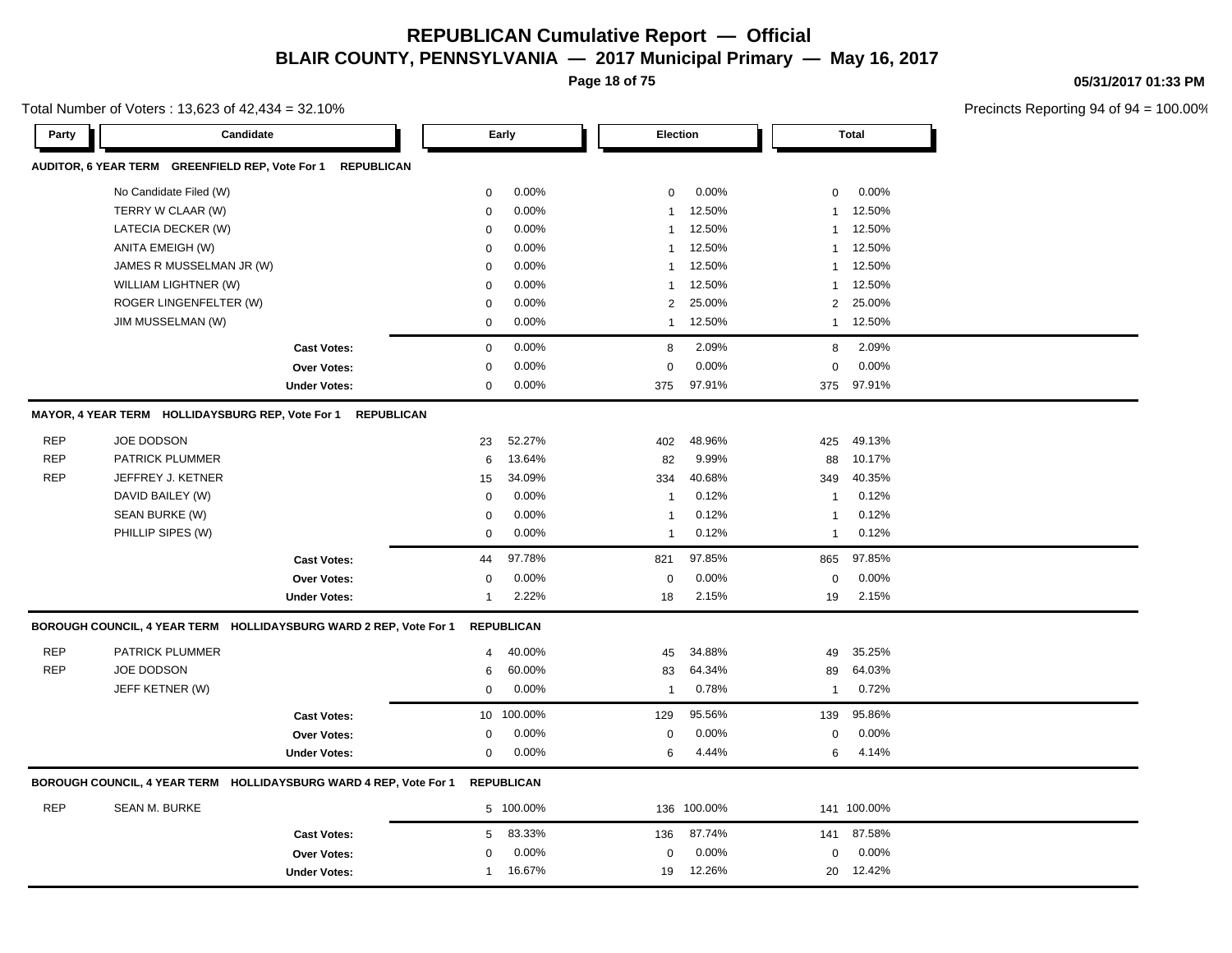**Page 19 of 75**

**05/31/2017 01:33 PM**

|            | Total Number of Voters: 13,623 of 42,434 = 32.10%        |                                                                   |             |                   |                |             |                |              | Precincts Reporting 94 of 94 |
|------------|----------------------------------------------------------|-------------------------------------------------------------------|-------------|-------------------|----------------|-------------|----------------|--------------|------------------------------|
| Party      |                                                          | Candidate                                                         |             | Early             |                | Election    |                | <b>Total</b> |                              |
|            |                                                          | BOROUGH COUNCIL, 4 YEAR TERM HOLLIDAYSBURG WARD 6 REP, Vote For 1 |             | <b>REPUBLICAN</b> |                |             |                |              |                              |
| <b>REP</b> | JOYCE A. LOWE                                            |                                                                   |             | 2 100.00%         |                | 89 100.00%  |                | 91 100.00%   |                              |
|            |                                                          | <b>Cast Votes:</b>                                                |             | 2 100.00%         | 89             | 90.82%      | 91             | 91.00%       |                              |
|            |                                                          | Over Votes:                                                       | $\mathbf 0$ | 0.00%             | $\mathsf 0$    | 0.00%       | $\mathbf 0$    | 0.00%        |                              |
|            |                                                          | <b>Under Votes:</b>                                               | $\mathbf 0$ | 0.00%             | 9              | 9.18%       | 9              | 9.00%        |                              |
|            | TAX COLLECTOR, 4 YEAR TERM HOLLIDAYSBURG REP, Vote For 1 | <b>REPUBLICAN</b>                                                 |             |                   |                |             |                |              |                              |
| <b>REP</b> | DONNA M. CARSON                                          |                                                                   | 40          | 100.00%           | 777            | 99.49%      | 817            | 99.51%       |                              |
|            | JUSTIN D BENDER (W)                                      |                                                                   | $\mathbf 0$ | 0.00%             | 3              | 0.38%       | 3              | 0.37%        |                              |
|            | JENNIFER EGER (W)                                        |                                                                   | $\mathbf 0$ | 0.00%             | $\mathbf{1}$   | 0.13%       | $\mathbf{1}$   | 0.12%        |                              |
|            |                                                          | <b>Cast Votes:</b>                                                | 40          | 88.89%            | 781            | 93.09%      | 821            | 92.87%       |                              |
|            |                                                          | Over Votes:                                                       | $\mathbf 0$ | 0.00%             | $\mathbf 0$    | 0.00%       | $\mathbf 0$    | 0.00%        |                              |
|            |                                                          | <b>Under Votes:</b>                                               | 5           | 11.11%            | 58             | 6.91%       | 63             | 7.13%        |                              |
|            | TOWNSHIP SUPERVISOR, 6 YEAR TERM HUSTON REP, Vote For 1  | <b>REPUBLICAN</b>                                                 |             |                   |                |             |                |              |                              |
|            | No Candidate Filed (W)                                   |                                                                   | $\mathbf 0$ | 0.00%             | 0              | 0.00%       | 0              | 0.00%        |                              |
|            | MELVIN EDWARDS (W)                                       |                                                                   | $\mathbf 0$ | 0.00%             | 15             | 78.95%      | 15             | 78.95%       |                              |
|            | ROBERT FRANELL (W)                                       |                                                                   | $\mathbf 0$ | 0.00%             | $\mathbf{1}$   | 5.26%       | 1              | 5.26%        |                              |
|            | DARREL SMITH (W)                                         |                                                                   | 0           | 0.00%             | -1             | 5.26%       | 1              | 5.26%        |                              |
|            | LYDIA RAE SMITH (W)                                      |                                                                   | 0           | 0.00%             | -1             | 5.26%       | 1              | 5.26%        |                              |
|            | RANDY TREXLER (W)                                        |                                                                   | 0           | 0.00%             | $\mathbf{1}$   | 5.26%       | $\mathbf{1}$   | 5.26%        |                              |
|            |                                                          | <b>Cast Votes:</b>                                                | $\mathbf 0$ | 0.00%             | 19             | 11.73%      | 19             | 11.73%       |                              |
|            |                                                          | Over Votes:                                                       | 0           | 0.00%             | $\mathbf 0$    | 0.00%       | $\mathbf 0$    | 0.00%        |                              |
|            |                                                          | <b>Under Votes:</b>                                               | $\mathbf 0$ | 0.00%             | 143            | 88.27%      |                | 143 88.27%   |                              |
|            | TAX COLLECTOR, 4 YEAR TERM HUSTON REP, Vote For 1        | <b>REPUBLICAN</b>                                                 |             |                   |                |             |                |              |                              |
| <b>REP</b> | NICOLE L. STOLTZFUS                                      |                                                                   | $\mathbf 0$ | 0.00%             |                | 154 100.00% |                | 154 100.00%  |                              |
|            |                                                          | <b>Cast Votes:</b>                                                | $\mathbf 0$ | 0.00%             | 154            | 95.06%      | 154            | 95.06%       |                              |
|            |                                                          | Over Votes:                                                       | $\mathbf 0$ | 0.00%             | $\mathbf 0$    | 0.00%       | $\mathbf 0$    | 0.00%        |                              |
|            |                                                          | <b>Under Votes:</b>                                               | $\mathbf 0$ | 0.00%             | 8              | 4.94%       | 8              | 4.94%        |                              |
|            | AUDITOR, 6 YEAR TERM HUSTON REP, Vote For 1 REPUBLICAN   |                                                                   |             |                   |                |             |                |              |                              |
| <b>REP</b> | PATTY R. MCGAW                                           |                                                                   | $\mathbf 0$ | 0.00%             |                | 155 100.00% |                | 155 100.00%  |                              |
|            |                                                          | <b>Cast Votes:</b>                                                | $\mathbf 0$ | 0.00%             | 155            | 95.68%      | 155            | 95.68%       |                              |
|            |                                                          | Over Votes:                                                       | 0           | 0.00%             | 0              | 0.00%       | 0              | 0.00%        |                              |
|            |                                                          | <b>Under Votes:</b>                                               | $\mathbf 0$ | 0.00%             | $\overline{7}$ | 4.32%       | $\overline{7}$ | 4.32%        |                              |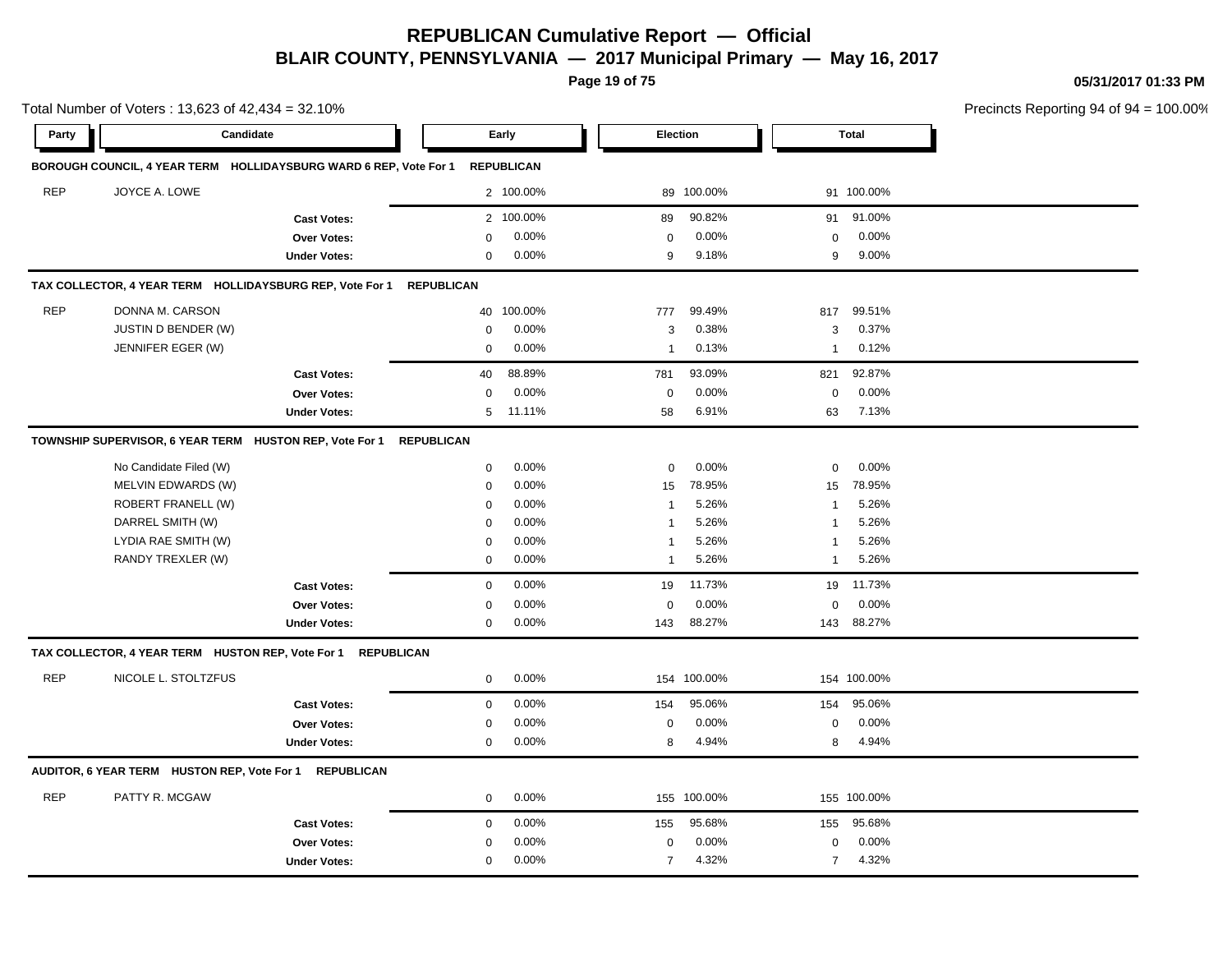**Page 20 of 75**

**05/31/2017 01:33 PM**

|            | Total Number of Voters: 13,623 of 42,434 = 32.10%        |                     |                   |           |             |        |             |              | Precincts Reporting 94 of 94 |
|------------|----------------------------------------------------------|---------------------|-------------------|-----------|-------------|--------|-------------|--------------|------------------------------|
| Party      |                                                          | Candidate           |                   | Early     | Election    |        |             | <b>Total</b> |                              |
|            | TOWNSHIP SUPERVISOR, 6 YEAR TERM JUNIATA REP, Vote For 1 |                     | <b>REPUBLICAN</b> |           |             |        |             |              |                              |
| <b>REP</b> | <b>MARK T. SEASE</b>                                     |                     | 1                 | 50.00%    | 66          | 40.99% | 67          | 41.10%       |                              |
| <b>REP</b> | <b>CALEB SALYARDS</b>                                    |                     | -1                | 50.00%    | 94          | 58.39% | 95          | 58.28%       |                              |
|            | JAMES GARICK (W)                                         |                     | $\mathbf 0$       | 0.00%     |             | 0.62%  | -1          | 0.61%        |                              |
|            |                                                          | <b>Cast Votes:</b>  |                   | 2 100.00% | 161         | 96.99% | 163         | 97.02%       |                              |
|            |                                                          | <b>Over Votes:</b>  | 0                 | 0.00%     | $\mathbf 0$ | 0.00%  | $\mathbf 0$ | 0.00%        |                              |
|            |                                                          | <b>Under Votes:</b> | 0                 | 0.00%     | 5           | 3.01%  | 5           | 2.98%        |                              |
|            | TAX COLLECTOR, 4 YEAR TERM JUNIATA REP, Vote For 1       | <b>REPUBLICAN</b>   |                   |           |             |        |             |              |                              |
| <b>REP</b> | <b>CONNIE JACKSON</b>                                    |                     |                   | 2 100.00% | 153         | 98.08% | 155         | 98.10%       |                              |
|            | <b>BONNIE RITCHEY (W)</b>                                |                     | 0                 | 0.00%     |             | 0.64%  |             | 0.63%        |                              |
|            | DON WAGNER (W)                                           |                     | 0                 | 0.00%     | 2           | 1.28%  | 2           | 1.27%        |                              |
|            |                                                          | <b>Cast Votes:</b>  |                   | 2 100.00% | 156         | 93.98% | 158         | 94.05%       |                              |
|            |                                                          | Over Votes:         | 0                 | 0.00%     | $\mathbf 0$ | 0.00%  | $\mathbf 0$ | 0.00%        |                              |
|            |                                                          | <b>Under Votes:</b> | 0                 | 0.00%     | 10          | 6.02%  | 10          | 5.95%        |                              |
|            | AUDITOR, 6 YEAR TERM JUNIATA REP, Vote For 1             | <b>REPUBLICAN</b>   |                   |           |             |        |             |              |                              |
| <b>REP</b> | ALLAN R. STOMBAUGH                                       |                     |                   | 2 100.00% | 146         | 99.32% | 148         | 99.33%       |                              |
|            | KEN STOLTZ (W)                                           |                     | 0                 | 0.00%     |             | 0.68%  | -1          | 0.67%        |                              |
|            |                                                          | <b>Cast Votes:</b>  |                   | 2 100.00% | 147         | 88.55% | 149         | 88.69%       |                              |
|            |                                                          | <b>Over Votes:</b>  | 0                 | 0.00%     | $\mathbf 0$ | 0.00%  | $\mathbf 0$ | 0.00%        |                              |
|            |                                                          | <b>Under Votes:</b> | 0                 | 0.00%     | 19          | 11.45% | 19          | 11.31%       |                              |
|            |                                                          |                     |                   |           |             |        |             |              |                              |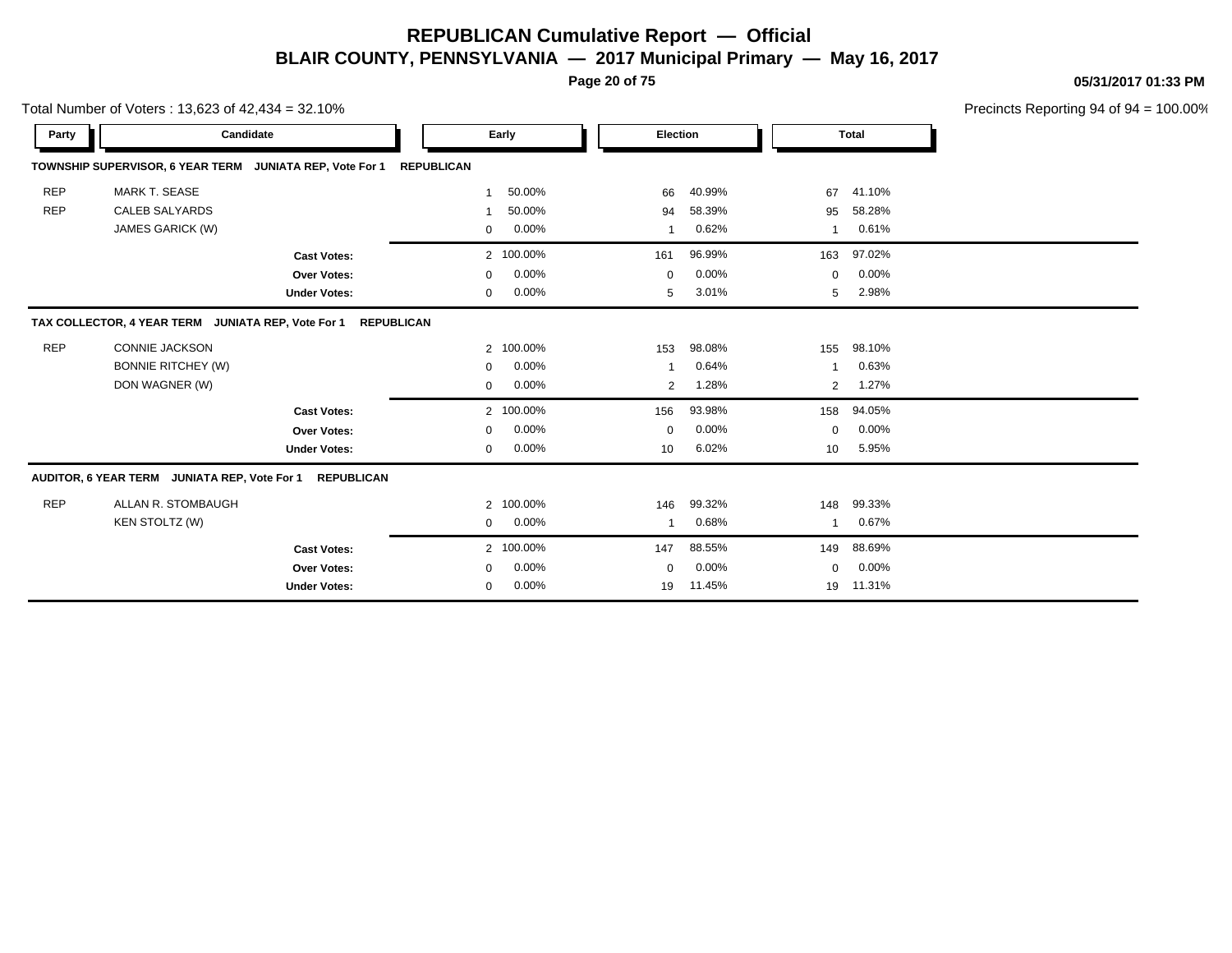**Page 21 of 75**

**05/31/2017 01:33 PM**

| Total Number of Voters: 13,623 of 42,434 = 32.10% |  |
|---------------------------------------------------|--|
|---------------------------------------------------|--|

| Party      | Candidate                                                         |                     |                | Early      | Election       |        |                          | <b>Total</b> |  |
|------------|-------------------------------------------------------------------|---------------------|----------------|------------|----------------|--------|--------------------------|--------------|--|
|            | TOWNSHIP SUPERVISOR, 6 YEAR TERM LOGAN REP, Vote For 2 REPUBLICAN |                     |                |            |                |        |                          |              |  |
| <b>REP</b> | DAVID A. RHOA                                                     |                     | $\overline{7}$ | 20.00%     | 670            | 26.48% | 677                      | 26.39%       |  |
| <b>REP</b> | JAMES A. PATTERSON                                                |                     | 12             | 34.29%     | 907            | 35.85% | 919                      | 35.83%       |  |
| <b>REP</b> | RON HELLER                                                        |                     | 16             | 45.71%     | 939            | 37.11% | 955                      | 37.23%       |  |
|            | DAVID RHOA (W)                                                    |                     | $\mathbf 0$    | 0.00%      | 2              | 0.08%  | 2                        | 0.08%        |  |
|            | <b>BO ALBRIGHT (W)</b>                                            |                     | $\Omega$       | 0.00%      | 2              | 0.08%  | 2                        | 0.08%        |  |
|            | JOHN ALBRIGHT (W)                                                 |                     | $\mathbf 0$    | 0.00%      | $\mathbf{1}$   | 0.04%  | $\mathbf{1}$             | 0.04%        |  |
|            | BEN DEGAND (W)                                                    |                     | $\mathbf 0$    | 0.00%      | $\mathbf{1}$   | 0.04%  | -1                       | 0.04%        |  |
|            | JERRY FULARE (W)                                                  |                     | $\mathbf 0$    | 0.00%      | $\overline{1}$ | 0.04%  | 1                        | 0.04%        |  |
|            | KENNETH PATTERSON JR (W)                                          |                     | $\mathbf 0$    | 0.00%      | 2              | 0.08%  | 2                        | 0.08%        |  |
|            | FRANK MELOY (W)                                                   |                     | $\mathbf 0$    | 0.00%      | $\overline{1}$ | 0.04%  | $\mathbf{1}$             | 0.04%        |  |
|            | BRYAN PETERS (W)                                                  |                     | $\mathbf 0$    | 0.00%      | $\mathbf{1}$   | 0.04%  | $\mathbf{1}$             | 0.04%        |  |
|            | CHRIS PETEUIL (W)                                                 |                     | $\mathbf 0$    | 0.00%      | 1              | 0.04%  | 1                        | 0.04%        |  |
|            | ERIC SHOCK (W)                                                    |                     | $\mathbf 0$    | 0.00%      | $\overline{1}$ | 0.04%  | $\overline{1}$           | 0.04%        |  |
|            | MIKE SPROUSE (W)                                                  |                     | 0              | 0.00%      | $\mathbf{1}$   | 0.04%  | $\mathbf{1}$             | 0.04%        |  |
|            |                                                                   | <b>Cast Votes:</b>  | 35             | 76.09%     | 2,530          | 84.62% | 2,565                    | 84.49%       |  |
|            |                                                                   | Over Votes:         | $\mathbf 0$    | 0.00%      | $\mathbf 0$    | 0.00%  | $\mathbf 0$              | 0.00%        |  |
|            |                                                                   | <b>Under Votes:</b> | 11             | 23.91%     | 460            | 15.38% | 471                      | 15.51%       |  |
|            | TAX COLLECTOR, 4 YEAR TERM LOGAN REP, Vote For 1 REPUBLICAN       |                     |                |            |                |        |                          |              |  |
| <b>REP</b> | <b>CHRISTINA BLAKE</b>                                            |                     |                | 19 100.00% | 1,392          | 99.64% | 1,411                    | 99.65%       |  |
|            | JOHNMILLER (W)                                                    |                     | $\mathbf 0$    | 0.00%      | -1             | 0.07%  | -1                       | 0.07%        |  |
|            | TIM SERBIN (W)                                                    |                     | $\mathbf 0$    | 0.00%      | $\overline{1}$ | 0.07%  | -1                       | 0.07%        |  |
|            | DAVE SERVELLO (W)                                                 |                     | $\mathbf 0$    | 0.00%      | -1             | 0.07%  | -1                       | 0.07%        |  |
|            | DON WAGNER (W)                                                    |                     | $\Omega$       | 0.00%      | $\overline{1}$ | 0.07%  | -1                       | 0.07%        |  |
|            | ZACHEUS (W)                                                       |                     | $\mathbf 0$    | 0.00%      | $\mathbf{1}$   | 0.07%  | $\mathbf{1}$             | 0.07%        |  |
|            |                                                                   | <b>Cast Votes:</b>  | 19             | 82.61%     | 1,397          | 93.44% | 1,416                    | 93.28%       |  |
|            |                                                                   | Over Votes:         | $\Omega$       | 0.00%      | $\mathbf 0$    | 0.00%  | 0                        | 0.00%        |  |
|            |                                                                   | <b>Under Votes:</b> | 4              | 17.39%     | 98             | 6.56%  | 102                      | 6.72%        |  |
|            | AUDITOR, 6 YEAR TERM LOGAN REP, Vote For 1                        | <b>REPUBLICAN</b>   |                |            |                |        |                          |              |  |
| <b>REP</b> | <b>LISA NOEL</b>                                                  |                     |                | 17 100.00% | 1,308          | 99.77% | 1,325                    | 99.77%       |  |
|            | DAVID FISCHER (W)                                                 |                     | $\mathbf 0$    | 0.00%      | -1             | 0.08%  | -1                       | 0.08%        |  |
|            | JAMES A GRASSMYER (W)                                             |                     | $\mathbf 0$    | 0.00%      | -1             | 0.08%  | $\overline{\phantom{a}}$ | 0.08%        |  |
|            | TIM SERBIN (W)                                                    |                     | $\mathbf 0$    | 0.00%      | $\mathbf{1}$   | 0.08%  | $\mathbf{1}$             | 0.08%        |  |
|            |                                                                   | <b>Cast Votes:</b>  | 17             | 73.91%     | 1,311          | 87.69% | 1,328                    | 87.48%       |  |
|            |                                                                   | <b>Over Votes:</b>  | $\mathbf 0$    | 0.00%      | $\Omega$       | 0.00%  | $\Omega$                 | 0.00%        |  |
|            |                                                                   | <b>Under Votes:</b> | 6              | 26.09%     | 184            | 12.31% | 190                      | 12.52%       |  |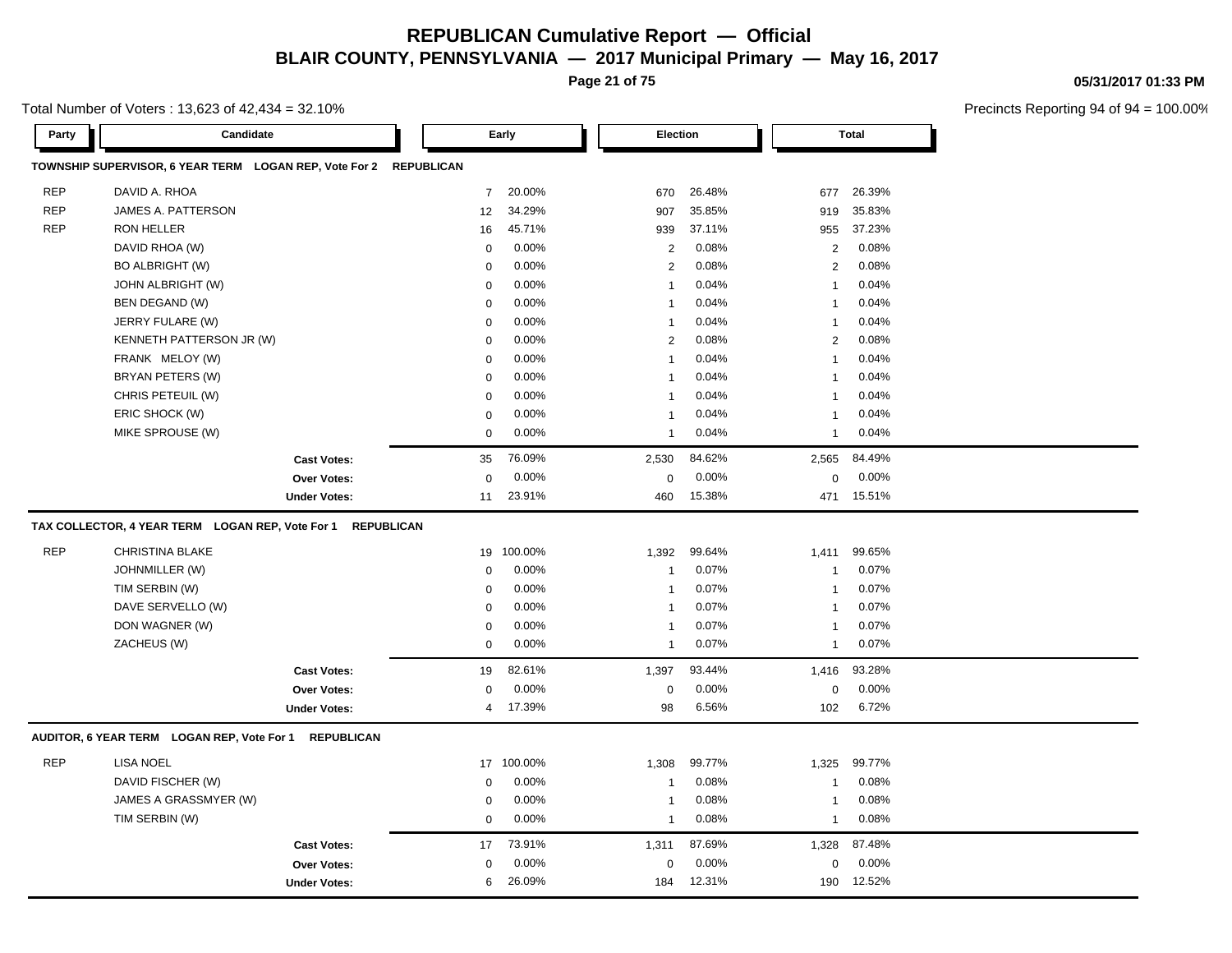**Page 22 of 75**

**05/31/2017 01:33 PM**

|            | Total Number of Voters: 13,623 of 42,434 = 32.10%           |                     |                   |            |                  |             |                |              | Precincts Reporting 94 of 94 = 100.00% |
|------------|-------------------------------------------------------------|---------------------|-------------------|------------|------------------|-------------|----------------|--------------|----------------------------------------|
| Party      | Candidate                                                   |                     |                   | Early      | <b>Election</b>  |             |                | <b>Total</b> |                                        |
|            | MAYOR, 4 YEAR TERM MARTINSBURG REP, Vote For 1 REPUBLICAN   |                     |                   |            |                  |             |                |              |                                        |
| <b>REP</b> | REX L. HARTMAN                                              |                     | 15                | 100.00%    | 293              | 99.32%      | 308            | 99.35%       |                                        |
|            | DEREK DILLON (W)                                            |                     | $\mathbf 0$       | 0.00%      | $\mathbf 1$      | 0.34%       | $\overline{1}$ | 0.32%        |                                        |
|            | JEFF GUNNETT (W)                                            |                     | $\mathbf 0$       | 0.00%      | $\mathbf 1$      | 0.34%       | $\mathbf{1}$   | 0.32%        |                                        |
|            |                                                             | <b>Cast Votes:</b>  | 15                | 100.00%    | 295              | 93.35%      | 310            | 93.66%       |                                        |
|            |                                                             | <b>Over Votes:</b>  | $\mathbf 0$       | 0.00%      | $\boldsymbol{0}$ | 0.00%       | $\mathbf 0$    | 0.00%        |                                        |
|            |                                                             | <b>Under Votes:</b> | $\mathbf 0$       | 0.00%      | 21               | 6.65%       | 21             | 6.34%        |                                        |
|            | BOROUGH COUNCIL, 4 YEAR TERM MARTINSBURG REP, Vote For 4    |                     | <b>REPUBLICAN</b> |            |                  |             |                |              |                                        |
| <b>REP</b> | JANET E. BLATTENBERGER                                      |                     | 9                 | 28.13%     | 234              | 23.54%      | 243            | 23.68%       |                                        |
| <b>REP</b> | LINDA K. SMITH                                              |                     | 9                 | 28.13%     | 264              | 26.56%      | 273            | 26.61%       |                                        |
| <b>REP</b> | EDWARD L. BENNETT                                           |                     | 4                 | 12.50%     | 237              | 23.84%      | 241            | 23.49%       |                                        |
| <b>REP</b> | DURBAN D. METZLER                                           |                     | 10                | 31.25%     | 257              | 25.86%      | 267            | 26.02%       |                                        |
|            | MICHAEL HORTON (W)                                          |                     | 0                 | 0.00%      | $\mathbf{1}$     | 0.10%       | $\overline{1}$ | 0.10%        |                                        |
|            | AKER KNISELY (W)                                            |                     | $\mathbf 0$       | 0.00%      | $\mathbf 1$      | 0.10%       | $\overline{1}$ | 0.10%        |                                        |
|            |                                                             | <b>Cast Votes:</b>  | 32                | 53.33%     | 994              | 78.64%      | 1,026          | 77.49%       |                                        |
|            |                                                             | <b>Over Votes:</b>  | $\mathbf 0$       | 0.00%      | $\mathbf 0$      | 0.00%       | $\mathbf 0$    | 0.00%        |                                        |
|            |                                                             | <b>Under Votes:</b> | 28                | 46.67%     | 270              | 21.36%      | 298            | 22.51%       |                                        |
|            | TAX COLLECTOR, 4 YEAR TERM MARTINSBURG REP, Vote For 1      |                     | <b>REPUBLICAN</b> |            |                  |             |                |              |                                        |
| <b>REP</b> | M. JANE STAILY                                              |                     |                   | 15 100.00% |                  | 303 100.00% |                | 318 100.00%  |                                        |
|            |                                                             | <b>Cast Votes:</b>  |                   | 15 100.00% | 303              | 95.89%      | 318            | 96.07%       |                                        |
|            |                                                             | <b>Over Votes:</b>  | 0                 | 0.00%      | 0                | 0.00%       | $\mathbf 0$    | 0.00%        |                                        |
|            |                                                             | <b>Under Votes:</b> | $\mathbf{0}$      | 0.00%      | 13               | 4.11%       | 13             | 3.93%        |                                        |
|            | AUDITOR, 6 YEAR TERM MARTINSBURG REP, Vote For 1 REPUBLICAN |                     |                   |            |                  |             |                |              |                                        |
| <b>REP</b> | LUCINDA R. MECK                                             |                     | 13                | 100.00%    | 285              | 98.96%      | 298            | 99.00%       |                                        |
|            | CHRISTINE WAGNER (W)                                        |                     | $\mathbf 0$       | 0.00%      | 3                | 1.04%       | 3              | 1.00%        |                                        |
|            |                                                             | <b>Cast Votes:</b>  | 13                | 86.67%     | 288              | 91.14%      | 301            | 90.94%       |                                        |
|            |                                                             | Over Votes:         | $\mathbf 0$       | 0.00%      | $\mathbf 0$      | 0.00%       | $\mathbf 0$    | 0.00%        |                                        |
|            |                                                             | <b>Under Votes:</b> | $\overline{2}$    | 13.33%     | 28               | 8.86%       | 30             | 9.06%        |                                        |
|            | AUDITOR, 4 YEAR UNEXPIRED TERM MARTINSBURG REP, Vote For 1  |                     | <b>REPUBLICAN</b> |            |                  |             |                |              |                                        |
|            | No Candidate Filed (W)                                      |                     | $\mathbf 0$       | 0.00%      | $\mathbf 0$      | 0.00%       | $\mathbf 0$    | 0.00%        |                                        |
|            | CHRISTINE WAGNER (W)                                        |                     | $\mathbf 0$       | 0.00%      |                  | 9 100.00%   |                | 9 100.00%    |                                        |
|            |                                                             | <b>Cast Votes:</b>  | $\mathbf 0$       | 0.00%      | 9                | 2.85%       | 9              | 2.72%        |                                        |
|            |                                                             | <b>Over Votes:</b>  | $\mathbf 0$       | 0.00%      | $\Omega$         | 0.00%       | $\mathbf 0$    | 0.00%        |                                        |
|            |                                                             | <b>Under Votes:</b> | 15                | 100.00%    | 307              | 97.15%      | 322            | 97.28%       |                                        |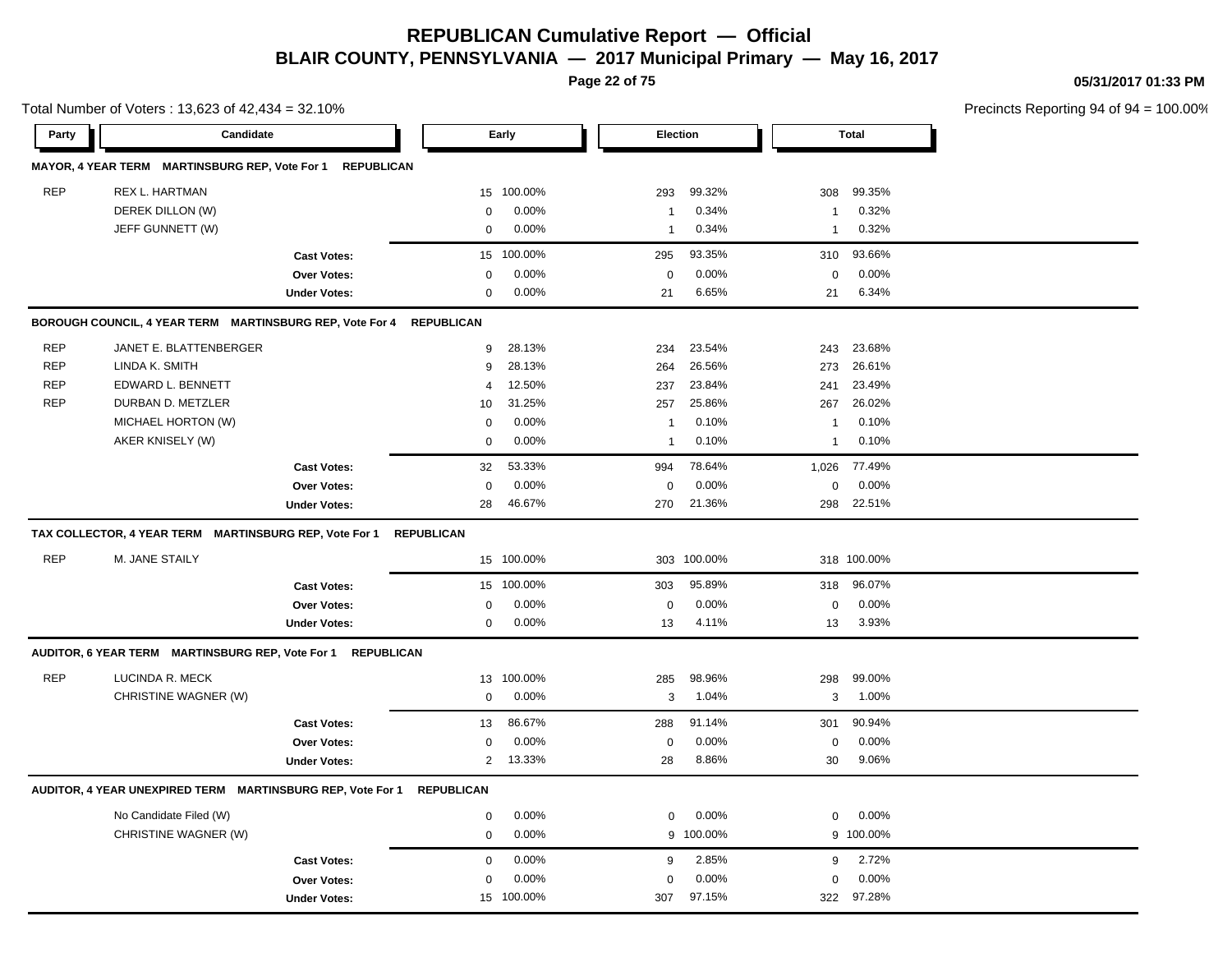**Page 23 of 75**

**05/31/2017 01:33 PM**

|            | Total Number of Voters: 13,623 of 42,434 = 32.10%                    |                     |                     |           |                 |             |                |              | Precincts Reporting 94 of 9 |
|------------|----------------------------------------------------------------------|---------------------|---------------------|-----------|-----------------|-------------|----------------|--------------|-----------------------------|
| Party      | Candidate                                                            |                     |                     | Early     | <b>Election</b> |             |                | <b>Total</b> |                             |
|            | MAYOR, 4 YEAR TERM NEWRY REP, Vote For 1 REPUBLICAN                  |                     |                     |           |                 |             |                |              |                             |
|            | No Candidate Filed (W)                                               |                     | $\mathbf 0$         | 0.00%     | $\mathbf 0$     | 0.00%       | $\mathbf 0$    | 0.00%        |                             |
|            | ALLEN DODSON (W)                                                     |                     | $\mathbf 0$         | 0.00%     | 2               | 33.33%      | $\overline{2}$ | 33.33%       |                             |
|            | ASHLEY LOMBARDI (W)                                                  |                     | $\mathbf 0$         | 0.00%     | $\overline{4}$  | 66.67%      | $\overline{4}$ | 66.67%       |                             |
|            |                                                                      | <b>Cast Votes:</b>  | $\mathsf{O}\xspace$ | 0.00%     | $\,6$           | 31.58%      | 6              | 31.58%       |                             |
|            |                                                                      | Over Votes:         | $\pmb{0}$           | 0.00%     | $\Omega$        | 0.00%       | $\Omega$       | 0.00%        |                             |
|            |                                                                      | <b>Under Votes:</b> | 0                   | 0.00%     | 13              | 68.42%      | 13             | 68.42%       |                             |
|            | BOROUGH COUNCIL, 4 YEAR TERM NEWRY REP, Vote For 2 REPUBLICAN        |                     |                     |           |                 |             |                |              |                             |
|            | No Candidate Filed (W)                                               |                     | $\mathbf 0$         | 0.00%     | $\mathbf 0$     | 0.00%       | $\mathbf 0$    | 0.00%        |                             |
|            | RICHARD GIARTH (W)                                                   |                     | $\mathbf 0$         | 0.00%     | 3               | 75.00%      | 3              | 75.00%       |                             |
|            | MIKE SENO (W)                                                        |                     | $\mathbf 0$         | 0.00%     | $\mathbf{1}$    | 25.00%      | 1              | 25.00%       |                             |
|            |                                                                      | <b>Cast Votes:</b>  | $\mathbf 0$         | 0.00%     | $\overline{4}$  | 10.53%      | $\overline{4}$ | 10.53%       |                             |
|            |                                                                      | Over Votes:         | $\mathbf 0$         | 0.00%     | $\Omega$        | 0.00%       | $\mathbf 0$    | 0.00%        |                             |
|            |                                                                      | <b>Under Votes:</b> | $\mathbf 0$         | 0.00%     | 34              | 89.47%      | 34             | 89.47%       |                             |
|            | TAX COLLECTOR, 4 YEAR TERM NEWRY REP, Vote For 1 REPUBLICAN          |                     |                     |           |                 |             |                |              |                             |
|            | No Candidate Filed (W)                                               |                     | $\mathbf 0$         | 0.00%     | $\mathbf 0$     | 0.00%       | $\mathbf 0$    | 0.00%        |                             |
|            | MARISSA LOMBARDI (W)                                                 |                     | $\mathbf 0$         | 0.00%     | $\overline{2}$  | 66.67%      | 2              | 66.67%       |                             |
|            | MICHELLE STORM (W)                                                   |                     | $\mathbf 0$         | 0.00%     | $\overline{1}$  | 33.33%      | $\mathbf{1}$   | 33.33%       |                             |
|            |                                                                      | <b>Cast Votes:</b>  | $\mathbf 0$         | 0.00%     | 3               | 15.79%      | 3              | 15.79%       |                             |
|            |                                                                      | Over Votes:         | $\mathbf 0$         | 0.00%     | $\Omega$        | 0.00%       | $\Omega$       | 0.00%        |                             |
|            |                                                                      | <b>Under Votes:</b> | 0                   | 0.00%     | 16              | 84.21%      |                | 16 84.21%    |                             |
|            | TOWNSHIP SUPERVISOR, 6 YEAR TERM NORTH WOODBURY REP, Vote For 1      |                     | <b>REPUBLICAN</b>   |           |                 |             |                |              |                             |
| <b>REP</b> | <b>MARK AYERS</b>                                                    |                     |                     | 9 100.00% | 301             | 99.34%      | 310            | 99.36%       |                             |
|            | DOUGLAS Z GARBER (W)                                                 |                     | 0                   | 0.00%     | $\overline{1}$  | 0.33%       | $\mathbf{1}$   | 0.32%        |                             |
|            | TERRY L HEETER (W)                                                   |                     | 0                   | 0.00%     | $\overline{1}$  | 0.33%       | $\mathbf{1}$   | 0.32%        |                             |
|            |                                                                      | <b>Cast Votes:</b>  |                     | 9 100.00% | 303             | 88.08%      | 312            | 88.39%       |                             |
|            |                                                                      | Over Votes:         | 0                   | 0.00%     | 0               | 0.00%       | 0              | 0.00%        |                             |
|            |                                                                      | <b>Under Votes:</b> | 0                   | $0.00\%$  | 41              | 11.92%      |                | 41 11.61%    |                             |
|            | TAX COLLECTOR, 4 YEAR TERM NORTH WOODBURY REP, Vote For 1 REPUBLICAN |                     |                     |           |                 |             |                |              |                             |
| <b>REP</b> | <b>SHARON L. BROWER</b>                                              |                     |                     | 9 100.00% |                 | 320 100.00% |                | 329 100.00%  |                             |
|            |                                                                      | <b>Cast Votes:</b>  |                     | 9 100.00% | 320             | 93.02%      | 329            | 93.20%       |                             |
|            |                                                                      | Over Votes:         | $\mathbf 0$         | 0.00%     | $\mathbf 0$     | 0.00%       | $\mathbf 0$    | 0.00%        |                             |
|            |                                                                      | <b>Under Votes:</b> | $\mathbf 0$         | 0.00%     | 24              | 6.98%       | 24             | 6.80%        |                             |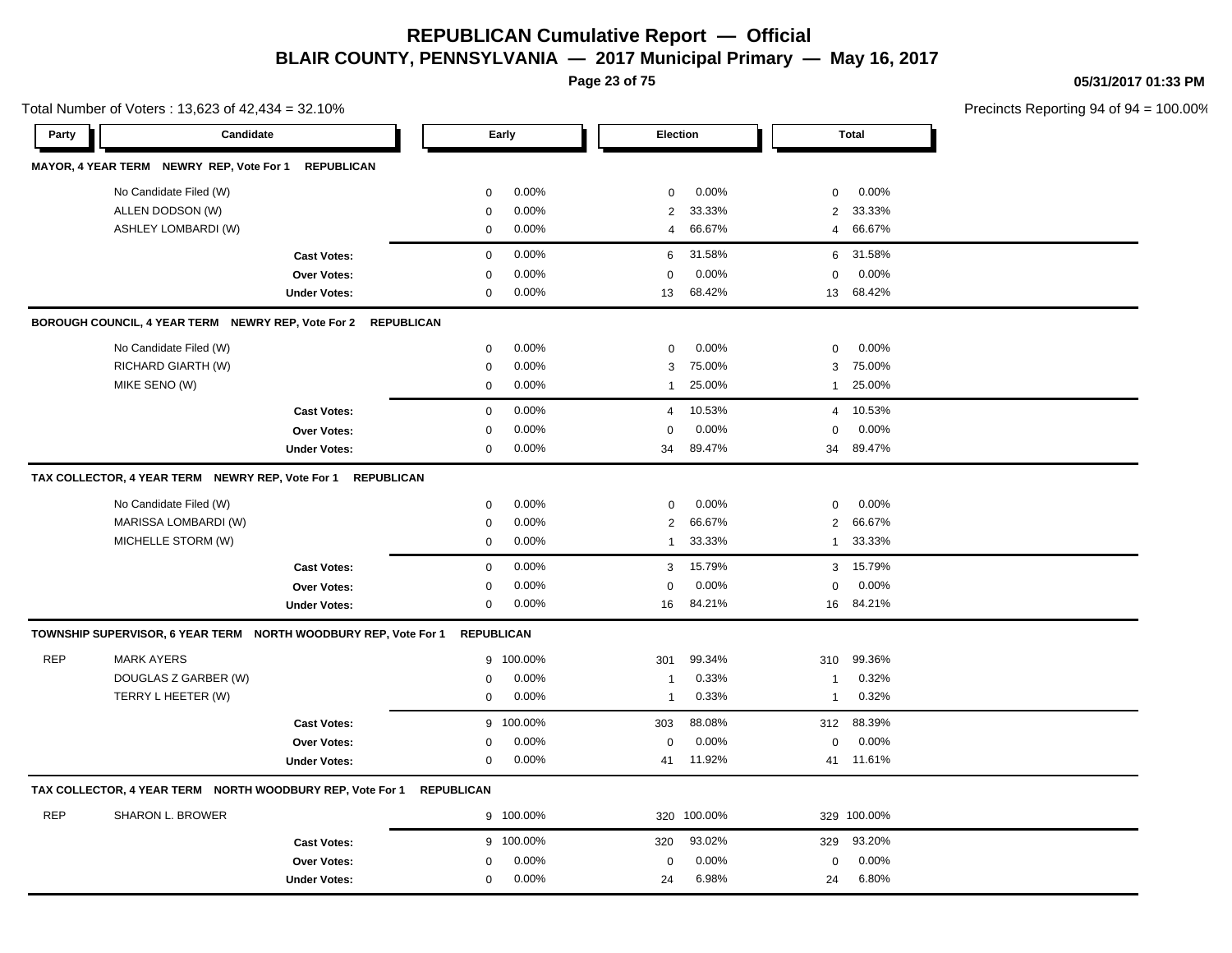**Page 24 of 75**

**05/31/2017 01:33 PM**

|            | Total Number of Voters: 13,623 of 42,434 = 32.10%              |                     |                   |         |              |        |                         |              | Precincts Reporting 94 of 94 |
|------------|----------------------------------------------------------------|---------------------|-------------------|---------|--------------|--------|-------------------------|--------------|------------------------------|
| Party      | Candidate                                                      |                     |                   | Early   | Election     |        |                         | <b>Total</b> |                              |
|            | AUDITOR, 6 YEAR TERM NORTH WOODBURY REP, Vote For 1 REPUBLICAN |                     |                   |         |              |        |                         |              |                              |
|            | No Candidate Filed (W)                                         |                     | $\mathbf 0$       | 0.00%   | 0            | 0.00%  | 0                       | 0.00%        |                              |
|            | HAROLD BLATTENBERGER (W)                                       |                     | $\Omega$          | 0.00%   | 1            | 33.33% | 1                       | 25.00%       |                              |
|            | Arthur Burnham (W)                                             |                     | $\mathbf{1}$      | 100.00% | $\mathbf 0$  | 0.00%  | 1                       | 25.00%       |                              |
|            | BRENDA J FLUKE GARBER (W)                                      |                     | $\mathbf 0$       | 0.00%   | 2            | 66.67% |                         | 2 50.00%     |                              |
|            |                                                                | <b>Cast Votes:</b>  | $\mathbf{1}$      | 11.11%  | 3            | 0.87%  | 4                       | 1.13%        |                              |
|            |                                                                | Over Votes:         | $\Omega$          | 0.00%   | $\Omega$     | 0.00%  | 0                       | 0.00%        |                              |
|            |                                                                | <b>Under Votes:</b> | 8                 | 88.89%  | 341          | 99.13% | 349                     | 98.87%       |                              |
|            | MAYOR, 4 YEAR TERM ROARING SPRING REP, Vote For 1              | <b>REPUBLICAN</b>   |                   |         |              |        |                         |              |                              |
| <b>REP</b> | RONLAD J. GLUNT                                                |                     | 5                 | 100.00% | 287          | 99.31% | 292                     | 99.32%       |                              |
|            | CRAIG CUREMAN (W)                                              |                     | $\mathbf 0$       | 0.00%   | -1           | 0.35%  | -1                      | 0.34%        |                              |
|            | DENNIS IGOU (W)                                                |                     | $\mathbf 0$       | 0.00%   | $\mathbf{1}$ | 0.35%  | $\overline{1}$          | 0.34%        |                              |
|            |                                                                | <b>Cast Votes:</b>  | 5                 | 83.33%  | 289          | 89.20% | 294                     | 89.09%       |                              |
|            |                                                                | <b>Over Votes:</b>  | $\mathbf 0$       | 0.00%   | 0            | 0.00%  | 0                       | 0.00%        |                              |
|            |                                                                | <b>Under Votes:</b> | 1                 | 16.67%  | 35           | 10.80% | 36                      | 10.91%       |                              |
|            | BOROUGH COUNCIL, 4 YEAR TERM ROARING SPRING REP, Vote For 4    |                     | <b>REPUBLICAN</b> |         |              |        |                         |              |                              |
| <b>REP</b> | <b>KAYLA NOEL</b>                                              |                     | $\mathbf{1}$      | 7.14%   | 200          | 19.44% | 201                     | 19.27%       |                              |
| <b>REP</b> | <b>KEVIN N. SNOWBERGER</b>                                     |                     | 4                 | 28.57%  | 218          | 21.19% | 222                     | 21.28%       |                              |
| <b>REP</b> | SUE ANN BIDDLE-FEATHER                                         |                     | 3                 | 21.43%  | 219          | 21.28% | 222                     | 21.28%       |                              |
| <b>REP</b> | JEFFREY P. STEWARD                                             |                     | 2                 | 14.29%  | 222          | 21.57% | 224                     | 21.48%       |                              |
| <b>REP</b> | <b>ERIN LEE WYANDT</b>                                         |                     | 4                 | 28.57%  | 167          | 16.23% | 171                     | 16.40%       |                              |
|            | JOHN BIDDLE (W)                                                |                     | $\mathbf 0$       | 0.00%   | $\mathbf{1}$ | 0.10%  | $\overline{1}$          | 0.10%        |                              |
|            | LARRY CURFMAN (W)                                              |                     | $\mathbf 0$       | 0.00%   | $\mathbf{1}$ | 0.10%  | $\overline{1}$          | 0.10%        |                              |
|            | EDGAR FRANKSS (W)                                              |                     | 0                 | 0.00%   | 1            | 0.10%  | $\mathbf{1}$            | 0.10%        |                              |
|            |                                                                | <b>Cast Votes:</b>  | 14                | 58.33%  | 1,029        | 79.40% | 1,043                   | 79.02%       |                              |
|            |                                                                | Over Votes:         | $\mathbf 0$       | 0.00%   | $\mathsf 0$  | 0.00%  | 0                       | 0.00%        |                              |
|            |                                                                | <b>Under Votes:</b> | 10                | 41.67%  | 267          | 20.60% | 277                     | 20.98%       |                              |
|            | TAX COLLECTOR, 4 YEAR TERM ROARING SPRING REP, Vote For 1      |                     | <b>REPUBLICAN</b> |         |              |        |                         |              |                              |
| <b>REP</b> | TAMMY A. FRYE-CARTER                                           |                     | 5                 | 100.00% | 300          | 99.67% | 305                     | 99.67%       |                              |
|            | BRITTANY GORMAN (W)                                            |                     | 0                 | 0.00%   | $\mathbf{1}$ | 0.33%  | $\overline{\mathbf{1}}$ | 0.33%        |                              |
|            |                                                                | <b>Cast Votes:</b>  | 5                 | 83.33%  | 301          | 92.90% | 306                     | 92.73%       |                              |
|            |                                                                | Over Votes:         | $\mathbf 0$       | 0.00%   | 0            | 0.00%  | 0                       | 0.00%        |                              |
|            |                                                                | <b>Under Votes:</b> | 1                 | 16.67%  | 23           | 7.10%  | 24                      | 7.27%        |                              |
|            |                                                                |                     |                   |         |              |        |                         |              |                              |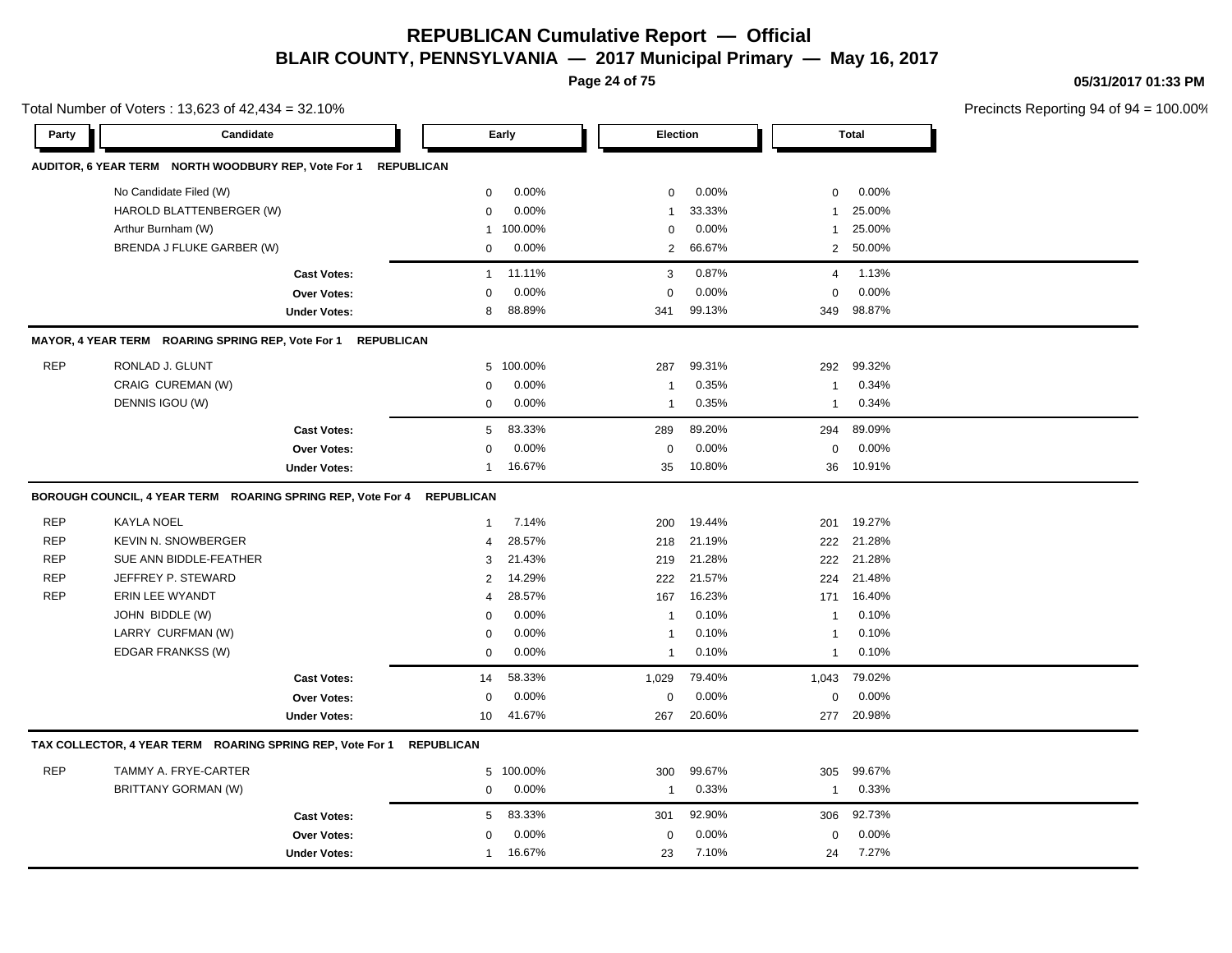**Page 25 of 75**

**05/31/2017 01:33 PM**

|            | Total Number of Voters: 13,623 of 42,434 = 32.10%            |                     |                   |           |              |             |                         |              | Precincts Reporting 94 of 94 |
|------------|--------------------------------------------------------------|---------------------|-------------------|-----------|--------------|-------------|-------------------------|--------------|------------------------------|
| Party      |                                                              | Candidate           |                   | Early     | Election     |             |                         | <b>Total</b> |                              |
|            | TOWNSHIP SUPERVISOR, 6 YEAR TERM SNYDER REP, Vote For 1      |                     | <b>REPUBLICAN</b> |           |              |             |                         |              |                              |
| <b>REP</b> | JAMES I. BURKET                                              |                     |                   | 2 100.00% | 226          | 99.56%      | 228                     | 99.56%       |                              |
|            | SHIRLEY DAWSON (W)                                           |                     | $\mathbf 0$       | 0.00%     | $\mathbf{1}$ | 0.44%       | $\mathbf{1}$            | 0.44%        |                              |
|            |                                                              | <b>Cast Votes:</b>  | $\mathbf{2}$      | 100.00%   | 227          | 92.28%      | 229                     | 92.34%       |                              |
|            |                                                              | Over Votes:         | $\Omega$          | 0.00%     | $\mathbf 0$  | 0.00%       | 0                       | 0.00%        |                              |
|            |                                                              | <b>Under Votes:</b> | 0                 | 0.00%     | 19           | 7.72%       | 19                      | 7.66%        |                              |
|            | TAX COLLECTOR, 4 YEAR TERM SNYDER REP, Vote For 1            |                     | <b>REPUBLICAN</b> |           |              |             |                         |              |                              |
| <b>REP</b> | <b>WENDY S. MILLER</b>                                       |                     |                   | 2 100.00% |              | 234 100.00% |                         | 236 100.00%  |                              |
|            |                                                              | <b>Cast Votes:</b>  |                   | 2 100.00% | 234          | 95.12%      | 236                     | 95.16%       |                              |
|            |                                                              | Over Votes:         | $\mathbf 0$       | 0.00%     | $\mathbf 0$  | 0.00%       | 0                       | 0.00%        |                              |
|            |                                                              | <b>Under Votes:</b> | 0                 | 0.00%     | 12           | 4.88%       | 12                      | 4.84%        |                              |
|            | AUDITOR, 6 YEAR TERM SNYDER REP, Vote For 1 REPUBLICAN       |                     |                   |           |              |             |                         |              |                              |
|            | No Candidate Filed (W)                                       |                     | $\mathbf 0$       | 0.00%     | 0            | 0.00%       | 0                       | 0.00%        |                              |
|            |                                                              | <b>Cast Votes:</b>  | $\mathsf 0$       | 0.00%     | $\mathbf 0$  | 0.00%       | 0                       | 0.00%        |                              |
|            |                                                              | Over Votes:         | $\mathbf 0$       | 0.00%     | $\mathbf 0$  | 0.00%       | 0                       | 0.00%        |                              |
|            |                                                              | <b>Under Votes:</b> |                   | 2 100.00% |              | 246 100.00% |                         | 248 100.00%  |                              |
|            | TOWNSHIP SUPERVISOR, 6 YEAR TERM TAYLOR REP, Vote For 1      |                     | <b>REPUBLICAN</b> |           |              |             |                         |              |                              |
| <b>REP</b> | WILLIAM H. REPLOGLE                                          |                     | 3                 | 100.00%   | 313          | 98.43%      | 316                     | 98.44%       |                              |
|            | PHIL KEITH (W)                                               |                     | $\mathbf 0$       | 0.00%     | $\sqrt{2}$   | 0.63%       | $\overline{\mathbf{c}}$ | 0.62%        |                              |
|            | HAROLD BAILEY (W)                                            |                     | $\mathbf 0$       | 0.00%     | $\mathbf{1}$ | 0.31%       | $\overline{1}$          | 0.31%        |                              |
|            | WAYNE BUSH (W)                                               |                     | $\mathbf 0$       | 0.00%     | $\mathbf{1}$ | 0.31%       | $\mathbf{1}$            | 0.31%        |                              |
|            | DAVE SMITH (W)                                               |                     | $\mathbf 0$       | 0.00%     | $\mathbf{1}$ | 0.31%       | $\mathbf{1}$            | 0.31%        |                              |
|            |                                                              | <b>Cast Votes:</b>  | 3                 | 100.00%   | 318          | 89.08%      | 321                     | 89.17%       |                              |
|            |                                                              | <b>Over Votes:</b>  | 0                 | 0.00%     | 0            | 0.00%       | 0                       | 0.00%        |                              |
|            |                                                              | <b>Under Votes:</b> | 0                 | 0.00%     | 39           | 10.92%      | 39                      | 10.83%       |                              |
|            | TAX COLLECTOR, 4 YEAR TERM TAYLOR REP, Vote For 1 REPUBLICAN |                     |                   |           |              |             |                         |              |                              |
| <b>REP</b> | JOY A. HEUSTON                                               |                     |                   | 3 100.00% |              | 337 100.00% |                         | 340 100.00%  |                              |
|            |                                                              | <b>Cast Votes:</b>  |                   | 3 100.00% | 337          | 94.40%      | 340                     | 94.44%       |                              |
|            |                                                              | Over Votes:         | 0                 | 0.00%     | 0            | 0.00%       | 0                       | 0.00%        |                              |
|            |                                                              | <b>Under Votes:</b> | 0                 | 0.00%     | 20           | 5.60%       | 20                      | 5.56%        |                              |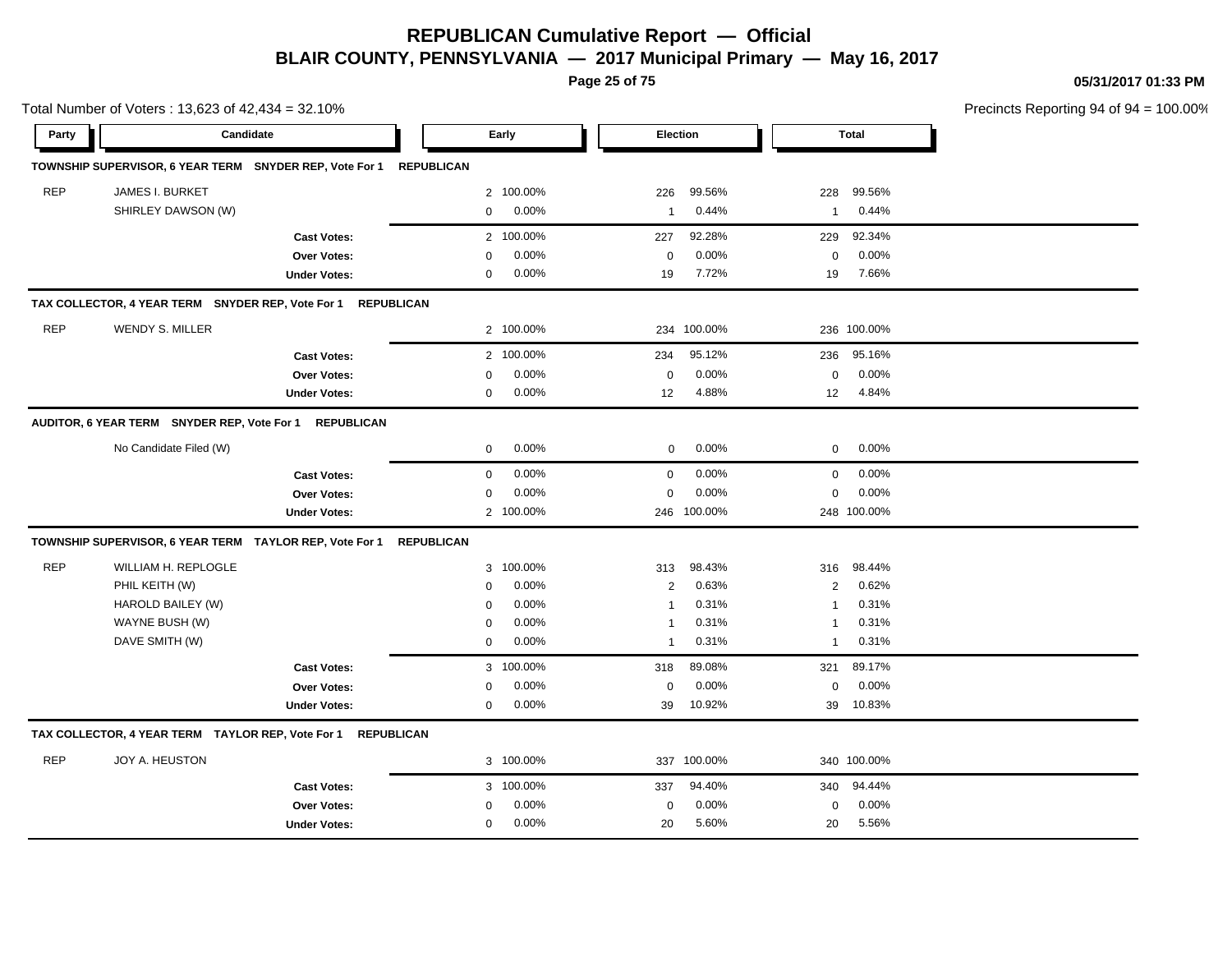**Page 26 of 75**

**05/31/2017 01:33 PM**

Total Number of Voters : 13,623 of 42,434 = 32.10%

| Party      | Candidate                                                             |                     |                   | Early          | Election         |                 |                  | <b>Total</b>    |  |
|------------|-----------------------------------------------------------------------|---------------------|-------------------|----------------|------------------|-----------------|------------------|-----------------|--|
|            | AUDITOR, 6 YEAR TERM TAYLOR REP, Vote For 1                           | <b>REPUBLICAN</b>   |                   |                |                  |                 |                  |                 |  |
|            | No Candidate Filed (W)<br>STEVE REPLOGLE (W)                          |                     | 0<br>0            | 0.00%<br>0.00% | $\mathbf 0$<br>1 | 0.00%<br>50.00% | $\mathbf 0$<br>1 | 0.00%<br>50.00% |  |
|            | THOMAS THOMPSON (W)                                                   |                     | 0                 | 0.00%          | $\mathbf{1}$     | 50.00%          | $\mathbf{1}$     | 50.00%          |  |
|            |                                                                       | <b>Cast Votes:</b>  | $\mathbf 0$       | 0.00%          | $\overline{2}$   | 0.56%           | 2                | 0.56%           |  |
|            |                                                                       | <b>Over Votes:</b>  | 0                 | 0.00%          | $\mathbf 0$      | 0.00%           | $\mathbf 0$      | 0.00%           |  |
|            |                                                                       | <b>Under Votes:</b> |                   | 3 100.00%      | 355              | 99.44%          | 358              | 99.44%          |  |
|            | MAYOR, 4 YEAR TERM TYRONE REP, Vote For 1                             | <b>REPUBLICAN</b>   |                   |                |                  |                 |                  |                 |  |
| <b>REP</b> | CHARLES B. MILLS SR                                                   |                     | $\mathbf 0$       | 0.00%          | 149              | 29.27%          | 149              | 29.16%          |  |
| <b>REP</b> | <b>WILLIAM LATCHFORD</b>                                              |                     | $\overline{2}$    | 100.00%        | 359              | 70.53%          | 361              | 70.65%          |  |
|            | CHRISTOPHER HARPSTER (W)                                              |                     | 0                 | 0.00%          | $\mathbf{1}$     | 0.20%           | $\mathbf{1}$     | 0.20%           |  |
|            |                                                                       | <b>Cast Votes:</b>  |                   | 2 100.00%      | 509              | 97.70%          | 511              | 97.71%          |  |
|            |                                                                       | <b>Over Votes:</b>  | $\Omega$          | 0.00%          | $\mathbf 0$      | 0.00%           | $\mathbf 0$      | 0.00%           |  |
|            |                                                                       | <b>Under Votes:</b> | $\mathbf 0$       | 0.00%          | 12               | 2.30%           | 12               | 2.29%           |  |
|            | BOROUGH COUNCIL, 4 YEAR TERM  TYRONE BORO REP, Vote For 3  REPUBLICAN |                     |                   |                |                  |                 |                  |                 |  |
| <b>REP</b> | DAVID SNYDER                                                          |                     | $\overline{2}$    | 33.33%         | 357              | 29.24%          | 359              | 29.26%          |  |
| <b>REP</b> | TERRY L. RICHARDSON                                                   |                     | $\overline{2}$    | 33.33%         | 333              | 27.27%          | 335              | 27.30%          |  |
| <b>REP</b> | SARAH JANE MILLER                                                     |                     | $\overline{2}$    | 33.33%         | 314              | 25.72%          | 316              | 25.75%          |  |
| <b>REP</b> | SHIRLEY ANN DAWSON                                                    |                     | 0                 | 0.00%          | 215              | 17.61%          | 215              | 17.52%          |  |
|            | ANNETTE LYNN (W)                                                      |                     | $\mathbf 0$       | 0.00%          | $\overline{1}$   | 0.08%           | $\mathbf{1}$     | 0.08%           |  |
|            | MICHAEL THEES (W)                                                     |                     | $\mathbf 0$       | 0.00%          | $\mathbf{1}$     | 0.08%           | $\mathbf{1}$     | 0.08%           |  |
|            |                                                                       | <b>Cast Votes:</b>  | 6                 | 100.00%        | 1,221            | 78.12%          | 1,227            | 78.20%          |  |
|            |                                                                       | <b>Over Votes:</b>  | 0                 | 0.00%          | $\mathbf 0$      | 0.00%           | $\mathbf 0$      | 0.00%           |  |
|            |                                                                       | <b>Under Votes:</b> | 0                 | 0.00%          | 342              | 21.88%          |                  | 342 21.80%      |  |
|            | TOWNSHIP SUPERVISOR, 6 YEAR TERM TYRONE TWP REP, Vote For 1           |                     | <b>REPUBLICAN</b> |                |                  |                 |                  |                 |  |
|            | No Candidate Filed (W)                                                |                     | 0                 | 0.00%          | $\mathbf 0$      | 0.00%           | $\mathbf 0$      | 0.00%           |  |
|            | JOHN BURKET (W)                                                       |                     | 0                 | 0.00%          | 59               | 92.19%          | 59               | 92.19%          |  |
|            | BILL BLACK (W)                                                        |                     | 0                 | 0.00%          | $\mathbf{1}$     | 1.56%           | $\mathbf{1}$     | 1.56%           |  |
|            | JOHN DUNKLE (W)                                                       |                     | 0                 | 0.00%          | $\mathbf{1}$     | 1.56%           | $\mathbf{1}$     | 1.56%           |  |
|            | <b>GARY GARFOLI (W)</b>                                               |                     | $\mathbf 0$       | 0.00%          | $\mathbf{1}$     | 1.56%           | 1                | 1.56%           |  |
|            | DAVID GOTTSHALL (W)                                                   |                     | 0                 | 0.00%          | $\overline{1}$   | 1.56%           | $\mathbf{1}$     | 1.56%           |  |
|            | JIM PAUL (W)                                                          |                     | $\mathbf 0$       | 0.00%          | $\mathbf{1}$     | 1.56%           | $\mathbf{1}$     | 1.56%           |  |
|            |                                                                       | <b>Cast Votes:</b>  | $\mathbf 0$       | 0.00%          | 64               | 36.78%          | 64               | 36.78%          |  |
|            |                                                                       | <b>Over Votes:</b>  | 0                 | 0.00%          | $\mathbf 0$      | 0.00%           | 0                | 0.00%           |  |
|            |                                                                       | <b>Under Votes:</b> | 0                 | 0.00%          | 110              | 63.22%          | 110              | 63.22%          |  |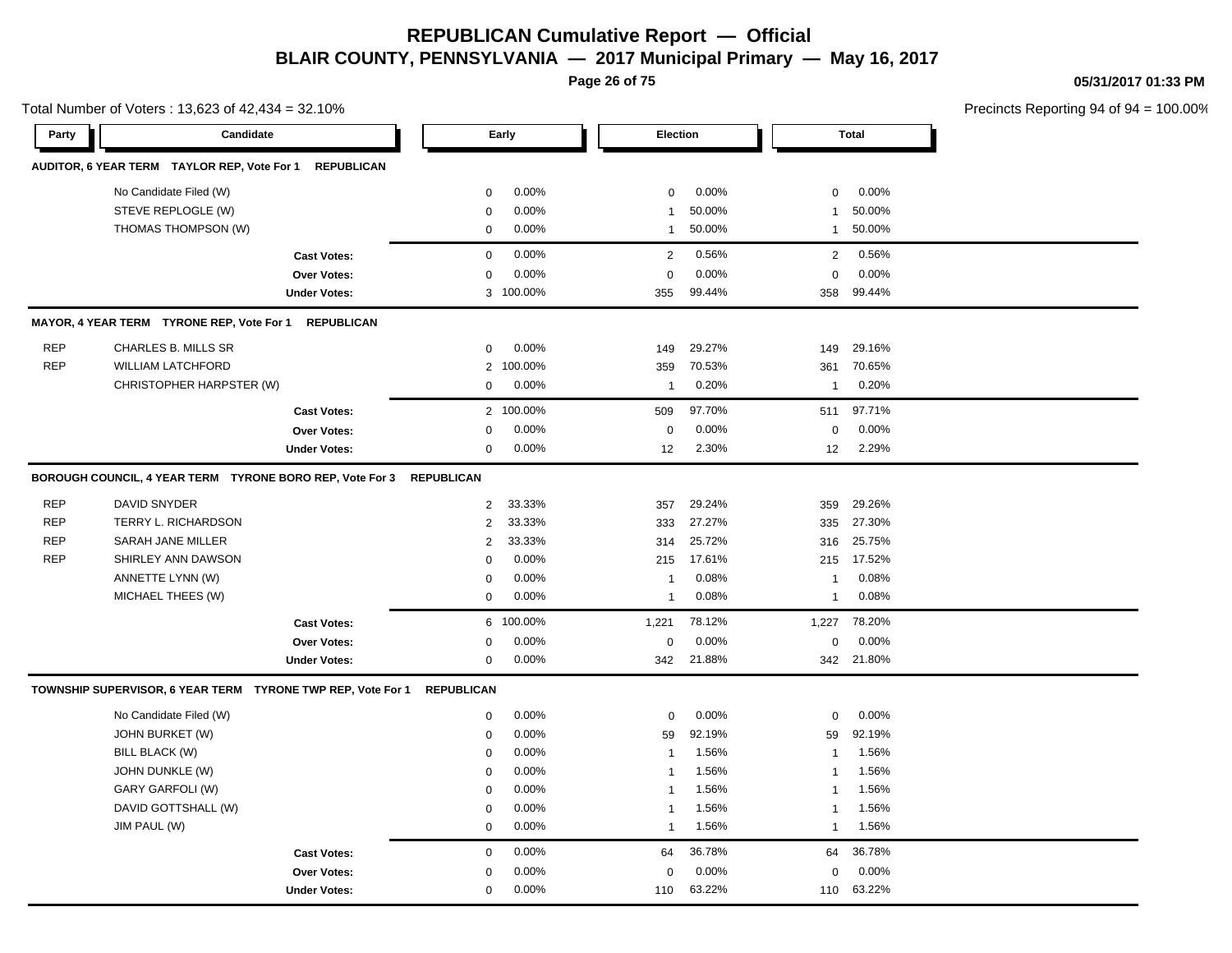**Page 27 of 75**

**05/31/2017 01:33 PM**

|            | Total Number of Voters: 13,623 of 42,434 = 32.10%         |                     |                   |         |                 |        |                |              | Precincts Reporting 94 of 94 = 100.00% |
|------------|-----------------------------------------------------------|---------------------|-------------------|---------|-----------------|--------|----------------|--------------|----------------------------------------|
| Party      | Candidate                                                 |                     |                   | Early   | <b>Election</b> |        |                | <b>Total</b> |                                        |
|            | TAX COLLECTOR, 4 YEAR TERM TYRONE TWP REP, Vote For 1     |                     | <b>REPUBLICAN</b> |         |                 |        |                |              |                                        |
| <b>REP</b> | FRANK V. WEYANDT                                          |                     | 0                 | 0.00%   | 143             | 95.97% | 143            | 95.97%       |                                        |
|            | DEB ELLENBERGER (W)                                       |                     | $\mathbf 0$       | 0.00%   | $\overline{4}$  | 2.68%  | 4              | 2.68%        |                                        |
|            | JOHN BURKET (W)                                           |                     | $\mathbf 0$       | 0.00%   | $\overline{2}$  | 1.34%  | $\overline{2}$ | 1.34%        |                                        |
|            |                                                           | <b>Cast Votes:</b>  | $\mathbf 0$       | 0.00%   | 149             | 85.63% | 149            | 85.63%       |                                        |
|            |                                                           | Over Votes:         | $\mathbf 0$       | 0.00%   | $\mathbf 0$     | 0.00%  | 0              | 0.00%        |                                        |
|            |                                                           | <b>Under Votes:</b> | 0                 | 0.00%   | 25              | 14.37% | 25             | 14.37%       |                                        |
|            | AUDITOR, 6 YEAR TERM TYRONE TWP REP, Vote For 1           | <b>REPUBLICAN</b>   |                   |         |                 |        |                |              |                                        |
|            | No Candidate Filed (W)                                    |                     | 0                 | 0.00%   | $\mathbf 0$     | 0.00%  | 0              | 0.00%        |                                        |
|            | DEB ELLENBERGER (W)                                       |                     | 0                 | 0.00%   | 12              | 85.71% | 12             | 85.71%       |                                        |
|            | CRAIG HATTLER (W)                                         |                     | $\mathbf 0$       | 0.00%   | $\mathbf{1}$    | 7.14%  | $\mathbf{1}$   | 7.14%        |                                        |
|            | <b>BRIAN REESE (W)</b>                                    |                     | 0                 | 0.00%   | $\overline{1}$  | 7.14%  | $\overline{1}$ | 7.14%        |                                        |
|            |                                                           | <b>Cast Votes:</b>  | $\mathbf 0$       | 0.00%   | 14              | 8.05%  | 14             | 8.05%        |                                        |
|            |                                                           | Over Votes:         | 0                 | 0.00%   | $\mathbf 0$     | 0.00%  | 0              | 0.00%        |                                        |
|            |                                                           | <b>Under Votes:</b> | $\mathbf 0$       | 0.00%   | 160             | 91.95% | 160            | 91.95%       |                                        |
|            | MAYOR, 4 YEAR TERM WILLIAMSBURG REP, Vote For 1           | <b>REPUBLICAN</b>   |                   |         |                 |        |                |              |                                        |
| <b>REP</b> | THEODORE HYLE                                             |                     | $\mathbf{1}$      | 100.00% | 104             | 97.20% | 105            | 97.22%       |                                        |
|            | JAMES FORESO (W)                                          |                     | 0                 | 0.00%   | -1              | 0.93%  | $\overline{1}$ | 0.93%        |                                        |
|            | DENNIS HAMMEL (W)                                         |                     | 0                 | 0.00%   | 1               | 0.93%  | $\overline{1}$ | 0.93%        |                                        |
|            | STEVE LANE (W)                                            |                     | 0                 | 0.00%   | -1              | 0.93%  | $\overline{1}$ | 0.93%        |                                        |
|            |                                                           | <b>Cast Votes:</b>  | $\mathbf{1}$      | 50.00%  | 107             | 81.68% | 108            | 81.20%       |                                        |
|            |                                                           | <b>Over Votes:</b>  | 0                 | 0.00%   | $\mathbf 0$     | 0.00%  | 0              | 0.00%        |                                        |
|            |                                                           | <b>Under Votes:</b> | $\mathbf{1}$      | 50.00%  | 24              | 18.32% | 25             | 18.80%       |                                        |
|            | BOROUGH COUNCIL, 4 YEAR TERM WILLIAMSBURG REP, Vote For 4 |                     | <b>REPUBLICAN</b> |         |                 |        |                |              |                                        |
| <b>REP</b> | EDGAR C. PATTERSON                                        |                     | $\overline{2}$    | 66.67%  | 94              | 36.43% | 96             | 36.78%       |                                        |
| <b>REP</b> | <b>DENNIS J. HAMMEL</b>                                   |                     | $\mathbf{1}$      | 33.33%  | 67              | 25.97% | 68             | 26.05%       |                                        |
| <b>REP</b> | <b>BRUCE ALLEN HAMILTON</b>                               |                     | $\Omega$          | 0.00%   | 90              | 34.88% | 90             | 34.48%       |                                        |
|            | STEVEN BUTLER (W)                                         |                     | $\Omega$          | 0.00%   | 2               | 0.78%  | $\overline{2}$ | 0.77%        |                                        |
|            | HEIDI DETWILER (W)                                        |                     | 0                 | 0.00%   | $\overline{1}$  | 0.39%  | $\overline{1}$ | 0.38%        |                                        |
|            | BRIAN SCOTT MOYER (W)                                     |                     | $\mathbf 0$       | 0.00%   | -1              | 0.39%  | $\overline{1}$ | 0.38%        |                                        |
|            | HARRY MULLINS (W)                                         |                     | $\mathbf{0}$      | 0.00%   | $\mathbf{1}$    | 0.39%  | $\overline{1}$ | 0.38%        |                                        |
|            | TIMOTHY R TATE (W)                                        |                     | 0                 | 0.00%   | -1              | 0.39%  | $\overline{1}$ | 0.38%        |                                        |
|            | WILLIAM WHITE (W)                                         |                     | $\mathbf 0$       | 0.00%   | $\mathbf{1}$    | 0.39%  | $\overline{1}$ | 0.38%        |                                        |
|            |                                                           | <b>Cast Votes:</b>  | 3                 | 37.50%  | 258             | 49.24% | 261            | 49.06%       |                                        |
|            |                                                           | <b>Over Votes:</b>  | $\mathbf{0}$      | 0.00%   | $\mathbf 0$     | 0.00%  | 0              | $0.00\%$     |                                        |

266 50.76%

266 271 50.76% 50.94%

Under Votes:  $5\qquad 62.50\%$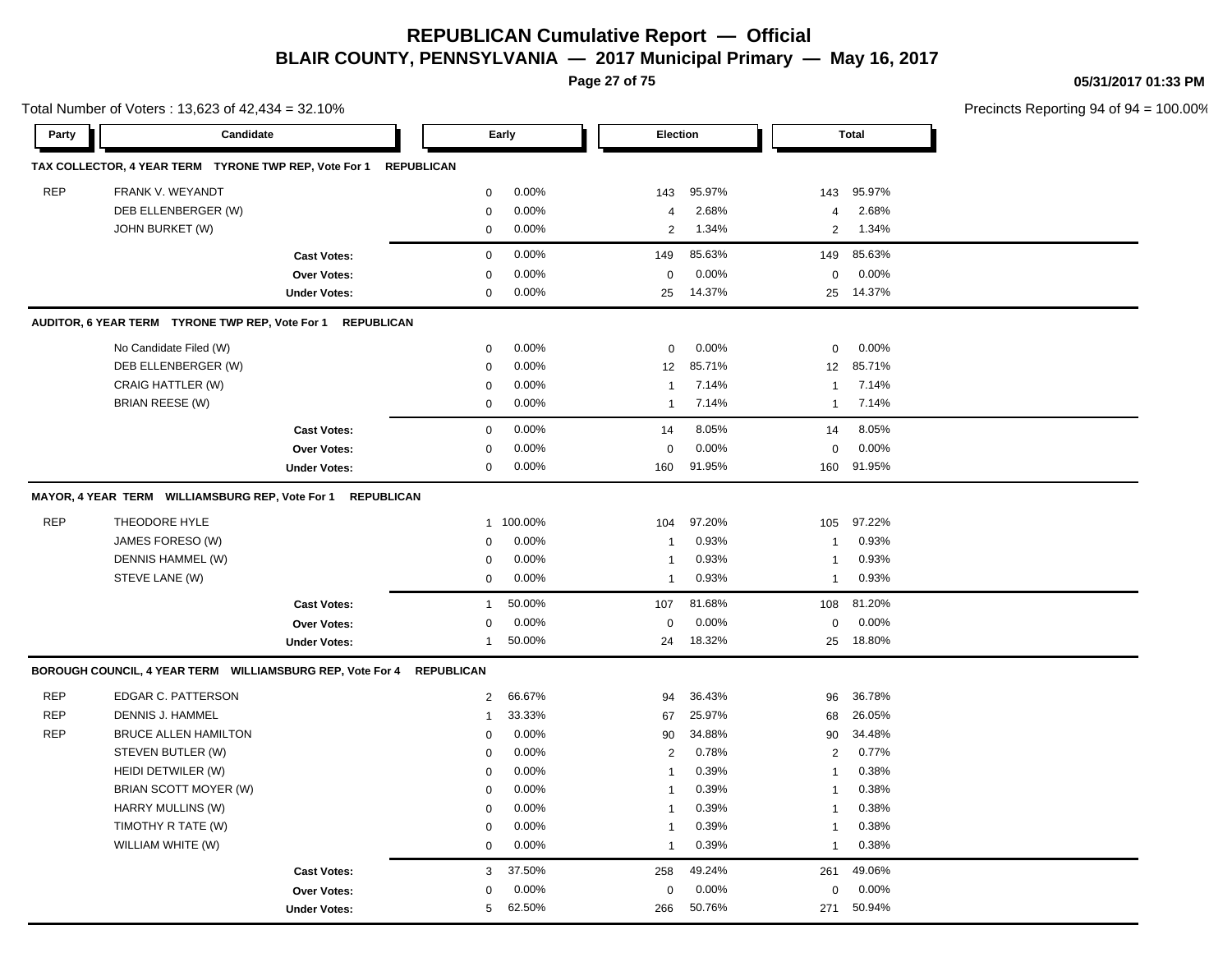**Page 28 of 75**

Total Number of Voters : 13,623 of 42,434 = 32.10%

**05/31/2017 01:33 PM**

|            |             | al Number of Voters : 13,623 of 42,434 = 32.10%       |                   |           |                 |             |          |              | Precincts Reporting 94 of 94 = 100.00% |
|------------|-------------|-------------------------------------------------------|-------------------|-----------|-----------------|-------------|----------|--------------|----------------------------------------|
| Party      |             | Candidate                                             |                   | Early     | <b>Election</b> |             |          | <b>Total</b> |                                        |
|            |             | X COLLECTOR, 4 YEAR TERM WILLIAMSBURG REP, Vote For 1 | <b>REPUBLICAN</b> |           |                 |             |          |              |                                        |
| <b>REP</b> | DAVID MYERS |                                                       |                   | 2 100.00% |                 | 109 100.00% |          | 111 100.00%  |                                        |
|            |             | <b>Cast Votes:</b>                                    |                   | 2 100.00% | 109             | 83.21%      |          | 111 83.46%   |                                        |
|            |             | <b>Over Votes:</b>                                    |                   | $0.00\%$  | 0               | $0.00\%$    | $\Omega$ | $0.00\%$     |                                        |
|            |             | <b>Under Votes:</b>                                   |                   | $0.00\%$  | 22              | 16.79%      |          | 22 16.54%    |                                        |

|            | AUDITOR, 6 YEAR TERM WILLIAMSBURG REP, Vote For 1              | <b>REPUBLICAN</b>   |                   |           |                |         |                |           |  |
|------------|----------------------------------------------------------------|---------------------|-------------------|-----------|----------------|---------|----------------|-----------|--|
|            | No Candidate Filed (W)                                         |                     | 0                 | 0.00%     | $\mathbf 0$    | 0.00%   | 0              | 0.00%     |  |
|            | TIM TATE (W)                                                   |                     | $\mathbf 0$       | 0.00%     | 1              | 100.00% | $\mathbf{1}$   | 100.00%   |  |
|            |                                                                | <b>Cast Votes:</b>  | $\mathbf 0$       | 0.00%     | -1             | 0.76%   | -1             | 0.75%     |  |
|            |                                                                | Over Votes:         | $\mathbf 0$       | 0.00%     | $\mathbf 0$    | 0.00%   | 0              | 0.00%     |  |
|            |                                                                | <b>Under Votes:</b> |                   | 2 100.00% | 130            | 99.24%  | 132            | 99.25%    |  |
|            | AUDITOR, 4 YEAR UNEXPIRED TERM WILLIAMSBURG REP, Vote For 1    |                     | <b>REPUBLICAN</b> |           |                |         |                |           |  |
|            | No Candidate Filed (W)                                         |                     | $\mathbf 0$       | 0.00%     | $\Omega$       | 0.00%   | $\Omega$       | 0.00%     |  |
|            | TED HILE (W)                                                   |                     | $\mathbf 0$       | 0.00%     | $\mathbf{1}$   | 100.00% |                | 1 100.00% |  |
|            |                                                                | <b>Cast Votes:</b>  | 0                 | 0.00%     | $\mathbf 1$    | 0.76%   | -1             | 0.75%     |  |
|            |                                                                | <b>Over Votes:</b>  | $\mathbf 0$       | 0.00%     | $\Omega$       | 0.00%   | 0              | 0.00%     |  |
|            |                                                                | <b>Under Votes:</b> |                   | 2 100.00% | 130            | 99.24%  | 132            | 99.25%    |  |
|            | AUDITOR, 2 YEAR UNEXPIRED TERM    WILLIAMSBURG REP, Vote For 1 |                     | <b>REPUBLICAN</b> |           |                |         |                |           |  |
|            | No Candidate Filed (W)                                         |                     | $\mathbf 0$       | 0.00%     | $\mathbf 0$    | 0.00%   | 0              | 0.00%     |  |
|            | ED PATTERSON (W)                                               |                     | $\mathbf 0$       | 0.00%     | $\mathbf{1}$   | 100.00% |                | 1 100.00% |  |
|            |                                                                | <b>Cast Votes:</b>  | $\mathbf 0$       | 0.00%     | $\overline{1}$ | 0.76%   | $\overline{1}$ | 0.75%     |  |
|            |                                                                | Over Votes:         | $\mathbf 0$       | 0.00%     | $\mathbf 0$    | 0.00%   | $\mathbf 0$    | 0.00%     |  |
|            |                                                                | <b>Under Votes:</b> |                   | 2 100.00% | 130            | 99.24%  | 132            | 99.25%    |  |
|            | TOWNSHIP SUPERVISOR, 6 YEAR TERM WOODBURY REP, Vote For 1      |                     | <b>REPUBLICAN</b> |           |                |         |                |           |  |
| <b>REP</b> | EDWARD M. CLARK                                                |                     | $\mathbf 0$       | 0.00%     | 51             | 39.23%  | 51             | 38.93%    |  |
| <b>REP</b> | ELEANOR KAY HARCLERODE                                         |                     |                   | 1 100.00% | 31             | 23.85%  | 32             | 24.43%    |  |
| <b>REP</b> | <b>JOE LANSBERRY</b>                                           |                     | 0                 | 0.00%     | 48             | 36.92%  | 48             | 36.64%    |  |
|            |                                                                | <b>Cast Votes:</b>  |                   | 1 100.00% | 130            | 97.01%  | 131            | 97.04%    |  |
|            |                                                                |                     |                   |           |                |         |                |           |  |
|            |                                                                | Over Votes:         | $\Omega$          | 0.00%     | $\mathbf 0$    | 0.00%   | 0              | 0.00%     |  |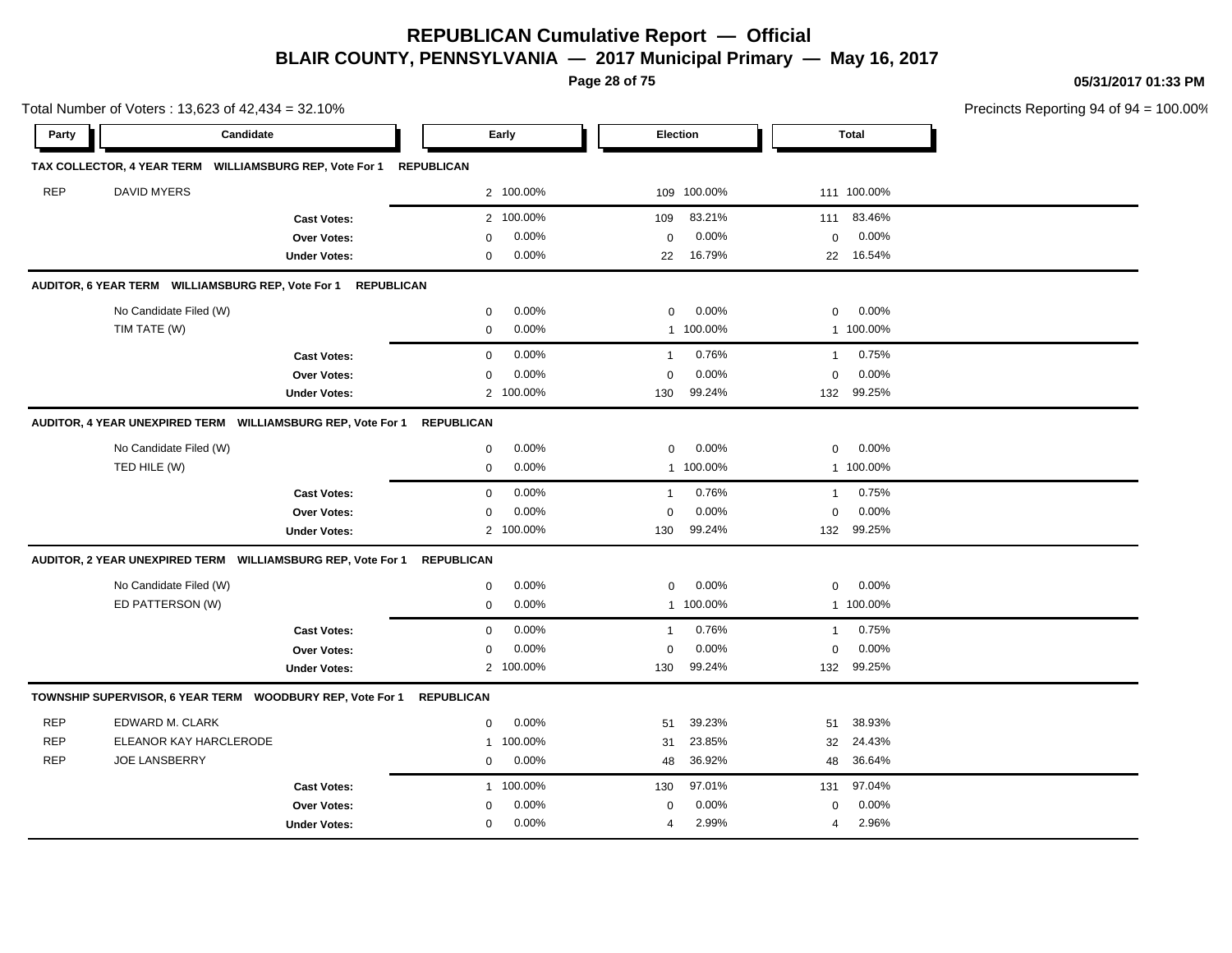**Page 29 of 75**

**05/31/2017 01:33 PM**

Total Number of Voters : 13,623 of 42,434 = 32.10%

| Party      | Candidate                                                          | Early                    | Election                   | Total                    |  |
|------------|--------------------------------------------------------------------|--------------------------|----------------------------|--------------------------|--|
|            | TAX COLLECTOR, 4 YEAR TERM WOODBURY REP, Vote For 1                | <b>REPUBLICAN</b>        |                            |                          |  |
| <b>REP</b> | DEBORAH J. APPLEMAN                                                | 1 100.00%                | 127 100.00%                | 128 100.00%              |  |
|            | <b>Cast Votes:</b>                                                 | 100.00%                  | 94.78%<br>127              | 128 94.81%               |  |
|            | Over Votes:                                                        | $0.00\%$<br>$\mathbf{0}$ | $0.00\%$<br>$\mathbf{0}$   | 0.00%<br>$\mathbf{0}$    |  |
|            | <b>Under Votes:</b>                                                | $0.00\%$<br>$\mathbf{0}$ | 5.22%<br>$\overline{7}$    | 5.19%<br>$\overline{7}$  |  |
|            | AUDITOR, 6 YEAR TERM WOODBURY REP, Vote For 1<br><b>REPUBLICAN</b> |                          |                            |                          |  |
|            | No Candidate Filed (W)                                             | $0.00\%$<br>$\mathbf{0}$ | $0.00\%$<br>$\overline{0}$ | $\mathbf{0}$<br>$0.00\%$ |  |
|            | <b>JULIE CLARK (W)</b>                                             | $0.00\%$<br>$\mathbf{0}$ | 33.33%                     | 33.33%<br>$\overline{ }$ |  |
|            | JOE LANSBERRY (W)                                                  | $0.00\%$<br>0            | 33.33%                     | 33.33%                   |  |
|            | FRANK SPAGNOLA (W)                                                 | $0.00\%$<br>$\mathbf{0}$ | 33.33%                     | 33.33%                   |  |
|            | <b>Cast Votes:</b>                                                 | $0.00\%$<br>0            | 2.24%<br>3                 | 2.22%<br>3               |  |
|            | Over Votes:                                                        | $0.00\%$<br>$\mathbf{0}$ | $0.00\%$<br>$\mathbf 0$    | 0.00%<br>$\mathbf 0$     |  |
|            | <b>Under Votes:</b>                                                | 100.00%                  | 97.76%<br>131              | 97.78%<br>132            |  |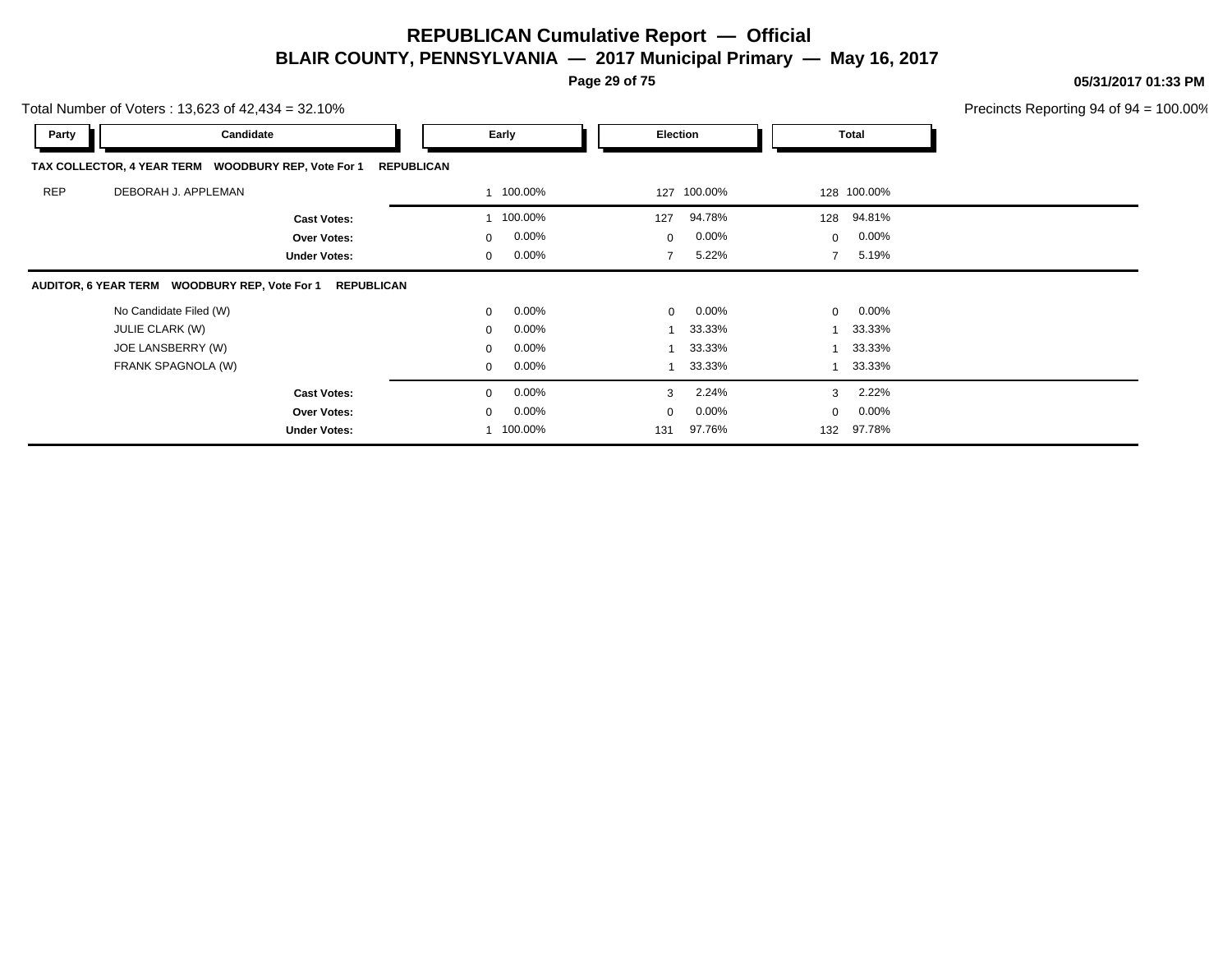**Page 30 of 75**

Total Number of Voters : 13,623 of 42,434 = 32.10%

| Party      | Candidate                                                 | Early             |          |                | Election |                | <b>Total</b> |  |
|------------|-----------------------------------------------------------|-------------------|----------|----------------|----------|----------------|--------------|--|
|            | SCHOOL DIRECTOR, 4 YEAR TERM ALTOONA AREA REP, Vote For 4 | <b>REPUBLICAN</b> |          |                |          |                |              |  |
| <b>REP</b> | RICK E. HOOVER                                            | 32                | 9.70%    | 1,603          | 9.75%    | 1,635          | 9.75%        |  |
| <b>REP</b> | DAVID E. FRANCIS                                          | 56                | 16.97%   | 2,408          | 14.65%   | 2,464          | 14.69%       |  |
| <b>REP</b> | <b>KEVIN STOLTZ</b>                                       | 21                | 6.36%    | 1,549          | 9.42%    | 1,570          | 9.36%        |  |
| <b>REP</b> | <b>KELLY IRWIN ADAMS</b>                                  | 47                | 14.24%   | 2,701          | 16.43%   | 2,748          | 16.39%       |  |
| <b>REP</b> | EDWARD C. KREUZ JR                                        | 50                | 15.15%   | 2,525          | 15.36%   | 2,575          | 15.36%       |  |
| <b>REP</b> | <b>JOHN DONLEY</b>                                        | 34                | 10.30%   | 1,535          | 9.34%    | 1,569          | 9.36%        |  |
| <b>REP</b> | <b>KELLY WILLIAMS</b>                                     | 21                | 6.36%    | 1,302          | 7.92%    | 1,323          | 7.89%        |  |
| <b>REP</b> | DAVID HORELL                                              | 32                | 9.70%    | 1,385          | 8.43%    | 1,417          | 8.45%        |  |
| <b>REP</b> | <b>ROBIN REESE</b>                                        | 33                | 10.00%   | 1,388          | 8.44%    | 1,421          | 8.47%        |  |
|            | BRIAN ADAMS (W)                                           | $\mathbf 0$       | 0.00%    | $\mathbf{1}$   | 0.01%    | $\mathbf{1}$   | 0.01%        |  |
|            | PATRICIA ALTIERO (W)                                      | $\mathbf 0$       | 0.00%    | $\overline{1}$ | 0.01%    | $\mathbf{1}$   | 0.01%        |  |
|            | Judy Berryman (W)                                         | $\overline{2}$    | 0.61%    | $\mathbf 0$    | 0.00%    | $\overline{2}$ | 0.01%        |  |
|            | Sharon Bream (W)                                          | $\mathbf{1}$      | 0.30%    | $\mathbf 0$    | 0.00%    | $\mathbf{1}$   | 0.01%        |  |
|            | DUTCH BRENNAN (W)                                         | $\mathbf 0$       | 0.00%    | $\overline{1}$ | 0.01%    | $\mathbf{1}$   | 0.01%        |  |
|            | PETER CASSARLY (W)                                        | $\mathbf 0$       | 0.00%    | $\mathbf{1}$   | 0.01%    | -1             | 0.01%        |  |
|            | LAURIE COLEGROVE (W)                                      | $\mathbf 0$       | 0.00%    | $\overline{1}$ | 0.01%    | $\mathbf{1}$   | 0.01%        |  |
|            | KATE DUKEMAN (W)                                          | $\mathbf 0$       | 0.00%    | $\mathbf{1}$   | 0.01%    | $\mathbf{1}$   | 0.01%        |  |
|            | THERESA GEORGE (W)                                        | $\mathbf 0$       | 0.00%    | $\mathbf{1}$   | 0.01%    | $\mathbf{1}$   | 0.01%        |  |
|            | JOHN GRESSLER (W)                                         | $\mathbf 0$       | 0.00%    | $\overline{1}$ | 0.01%    | $\overline{1}$ | 0.01%        |  |
|            | DORIS GRIMM (W)                                           | $\mathbf 0$       | $0.00\%$ | $\mathbf{1}$   | 0.01%    | $\mathbf{1}$   | 0.01%        |  |
|            | PAT HIMES (W)                                             | $\mathbf 0$       | 0.00%    | $\overline{1}$ | 0.01%    | $\overline{1}$ | 0.01%        |  |
|            | RICHARD LOCKARD (W)                                       | $\mathbf 0$       | 0.00%    | 14             | 0.09%    | 14             | 0.08%        |  |
|            | DENNIS MURRAY (W)                                         | $\mathbf 0$       | 0.00%    | $\mathbf{1}$   | 0.01%    | $\mathbf{1}$   | 0.01%        |  |
|            | ERIN NACHTMAN (W)                                         | $\mathbf 0$       | 0.00%    | $\mathbf{1}$   | 0.01%    | $\mathbf{1}$   | 0.01%        |  |
|            | THOMAS OTTO (W)                                           | $\mathbf 0$       | 0.00%    | $\mathbf{1}$   | 0.01%    | $\mathbf{1}$   | 0.01%        |  |
|            | KATE REED (W)                                             | $\mathbf 0$       | 0.00%    | $\mathbf{1}$   | 0.01%    | $\mathbf{1}$   | 0.01%        |  |
|            | TOBI RISPOLI (W)                                          | $\mathbf 0$       | 0.00%    | $\overline{2}$ | 0.01%    | 2              | 0.01%        |  |
|            | ANNE SACLARO (W)                                          | $\mathbf 0$       | 0.00%    | $\mathbf{1}$   | 0.01%    | $\mathbf{1}$   | 0.01%        |  |
|            | TIM SERBIN (W)                                            | $\mathbf 0$       | 0.00%    | $\overline{1}$ | 0.01%    | $\mathbf{1}$   | 0.01%        |  |
|            | SHARONBERRYMANSHARONBREAE (W)                             | $\mathbf 0$       | 0.00%    | $\overline{1}$ | 0.01%    | $\overline{1}$ | 0.01%        |  |
|            | Nancy Rose Vincent (W)                                    | $\mathbf 1$       | 0.30%    | $\mathbf 0$    | 0.00%    | $\mathbf{1}$   | 0.01%        |  |
|            | AARON WORLEY (W)                                          | $\mathbf 0$       | 0.00%    | 10             | 0.06%    | 10             | 0.06%        |  |
|            | <b>Cast Votes:</b>                                        | 330               | 73.66%   | 16,439         | 75.90%   | 16,769         | 75.85%       |  |
|            | <b>Over Votes:</b>                                        | $\mathbf 0$       | 0.00%    | $\mathbf 0$    | 0.00%    | $\mathbf 0$    | 0.00%        |  |
|            | <b>Under Votes:</b>                                       | 118               | 26.34%   | 5,221          | 24.10%   | 5,339          | 24.15%       |  |

#### **05/31/2017 01:33 PM**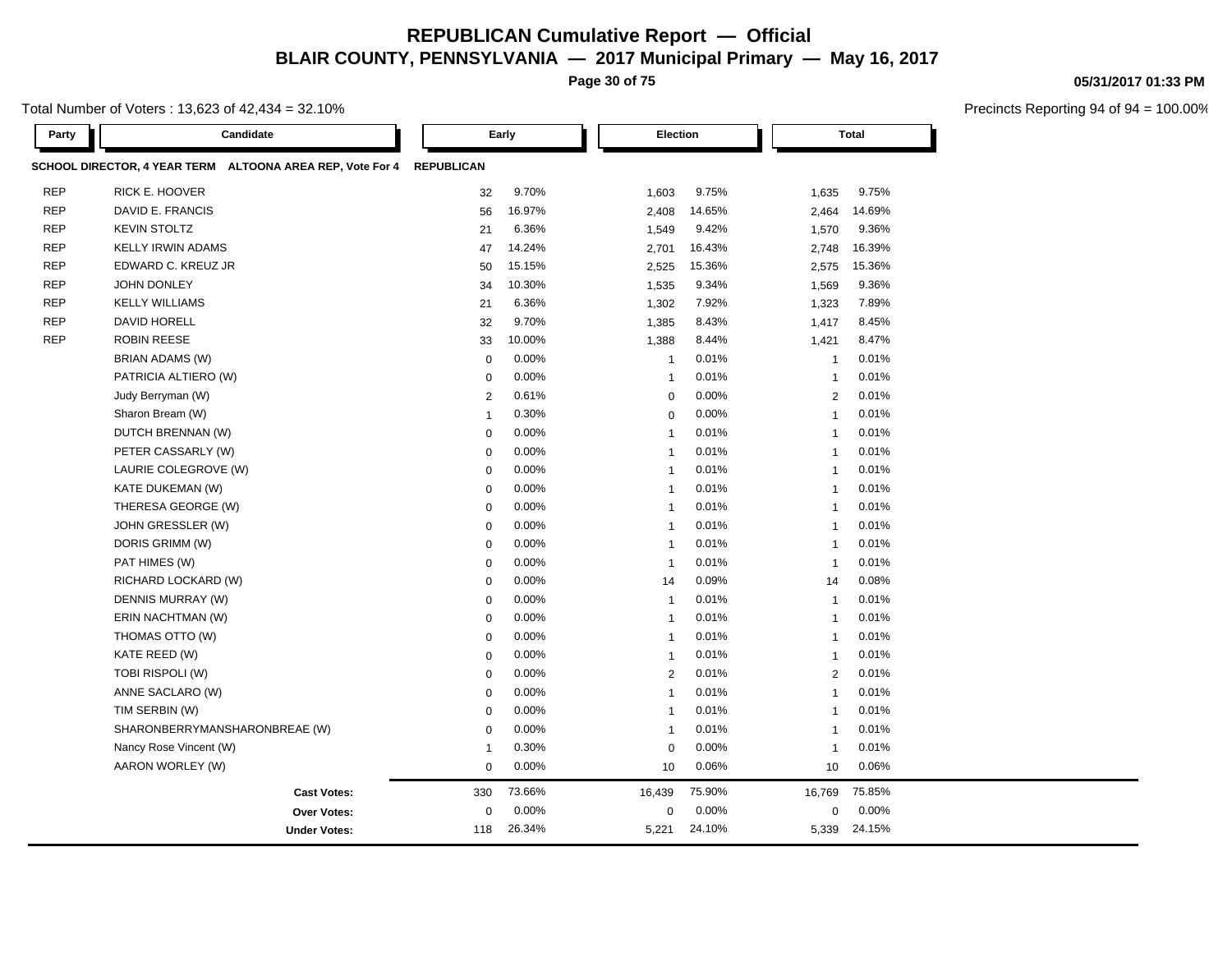**Page 31 of 75**

Total Number of Voters : 13,623 of 42,434 = 32.10%

| Party      | Candidate                                                             |                     | Early             |                   | Election       |        |              | <b>Total</b> |  |
|------------|-----------------------------------------------------------------------|---------------------|-------------------|-------------------|----------------|--------|--------------|--------------|--|
|            | SCHOOL DIRECTOR, 4 YEAR TERM BELLWOOD-ANTIS REP, Vote For 4           |                     | <b>REPUBLICAN</b> |                   |                |        |              |              |  |
| <b>REP</b> | JASON D. LYNN                                                         |                     | 5                 | 19.23%            | 479            | 21.65% | 484          | 21.63%       |  |
| <b>REP</b> | <b>CHRISTOPHER MCCARTNEY</b>                                          |                     | 7                 | 26.92%            | 559            | 25.27% | 566          | 25.29%       |  |
| <b>REP</b> | JEFFREY A. NYCUM                                                      |                     | 5                 | 19.23%            | 572            | 25.86% | 577          | 25.78%       |  |
| <b>REP</b> | <b>ROBERT W. FISHER</b>                                               |                     | 9                 | 34.62%            | 590            | 26.67% | 599          | 26.76%       |  |
|            | BILL ABBOTT (W)                                                       |                     | 0                 | 0.00%             | $\mathbf{1}$   | 0.05%  | $\mathbf{1}$ | 0.04%        |  |
|            | JOE BORDACK (W)                                                       |                     | 0                 | 0.00%             | $\mathbf{1}$   | 0.05%  | $\mathbf{1}$ | 0.04%        |  |
|            | SCOTT BOYER (W)                                                       |                     | 0                 | 0.00%             | $\mathbf{1}$   | 0.05%  | $\mathbf{1}$ | 0.04%        |  |
|            | SEAN CLAPPER (W)                                                      |                     | 0                 | 0.00%             | $\mathbf{1}$   | 0.05%  | $\mathbf{1}$ | 0.04%        |  |
|            | CHARLES MCCLOSKEY (W)                                                 |                     | $\mathbf 0$       | 0.00%             | $\mathbf{1}$   | 0.05%  | $\mathbf{1}$ | 0.04%        |  |
|            | HOPE RAY (W)                                                          |                     | $\mathbf 0$       | 0.00%             | $\mathbf{1}$   | 0.05%  | $\mathbf{1}$ | 0.04%        |  |
|            | SHAWN SHAULIS (W)                                                     |                     | $\mathbf 0$       | $0.00\%$          | $\mathbf{1}$   | 0.05%  | $\mathbf{1}$ | 0.04%        |  |
|            | ARIK SHILDT (W)                                                       |                     | $\mathbf 0$       | 0.00%             | $\mathbf{1}$   | 0.05%  | $\mathbf{1}$ | 0.04%        |  |
|            | DAVID SHILDT (W)                                                      |                     | $\mathbf 0$       | 0.00%             | $\mathbf{1}$   | 0.05%  | $\mathbf{1}$ | 0.04%        |  |
|            | MELANIE SHILDT (W)                                                    |                     | $\mathbf 0$       | 0.00%             | $\mathbf{1}$   | 0.05%  | $\mathbf{1}$ | 0.04%        |  |
|            | TAYLOR SHILDT (W)                                                     |                     | $\mathbf 0$       | 0.00%             | $\mathbf{1}$   | 0.05%  | $\mathbf{1}$ | 0.04%        |  |
|            | DENNIS YOUNG (W)                                                      |                     | $\mathbf 0$       | 0.00%             | $\mathbf{1}$   | 0.05%  | -1           | 0.04%        |  |
|            |                                                                       | <b>Cast Votes:</b>  | 26                | 54.17%            | 2,212          | 73.44% | 2,238        | 73.14%       |  |
|            |                                                                       | Over Votes:         | $\mathbf 0$       | 0.00%             | $\mathbf 0$    | 0.00%  | $\mathbf 0$  | 0.00%        |  |
|            |                                                                       | <b>Under Votes:</b> | 22                | 45.83%            | 800            | 26.56% | 822          | 26.86%       |  |
|            | SCHOOL DIRECTOR, 4 YEAR TERM CLAYSBURG-KIMMEL(GRNFD1) REP, Vote For 1 |                     |                   | <b>REPUBLICAN</b> |                |        |              |              |  |
| <b>REP</b> | MONA E. ECKLEY                                                        |                     | 0                 | 0.00%             | 153            | 97.45% | 153          | 97.45%       |  |
|            | BURKET (W)                                                            |                     | $\mathbf 0$       | 0.00%             | $\mathbf{1}$   | 0.64%  | $\mathbf{1}$ | 0.64%        |  |
|            | TAMMY CLAYCOMB (W)                                                    |                     | $\Omega$          | 0.00%             | $\mathbf{1}$   | 0.64%  | $\mathbf{1}$ | 0.64%        |  |
|            | TERRI LINGENFELTER (W)                                                |                     | $\mathbf 0$       | 0.00%             | $\mathbf{1}$   | 0.64%  | $\mathbf{1}$ | 0.64%        |  |
|            | RICHARD LINGINFELTER (W)                                              |                     | $\mathbf 0$       | 0.00%             | $\overline{1}$ | 0.64%  | $\mathbf{1}$ | 0.64%        |  |
|            |                                                                       | <b>Cast Votes:</b>  | $\mathbf 0$       | 0.00%             | 157            | 86.74% | 157          | 86.74%       |  |
|            |                                                                       | Over Votes:         | $\mathbf 0$       | 0.00%             | $\Omega$       | 0.00%  | $\Omega$     | 0.00%        |  |
|            |                                                                       | <b>Under Votes:</b> | $\mathbf 0$       | 0.00%             | 24             | 13.26% | 24           | 13.26%       |  |
|            |                                                                       |                     |                   |                   |                |        |              |              |  |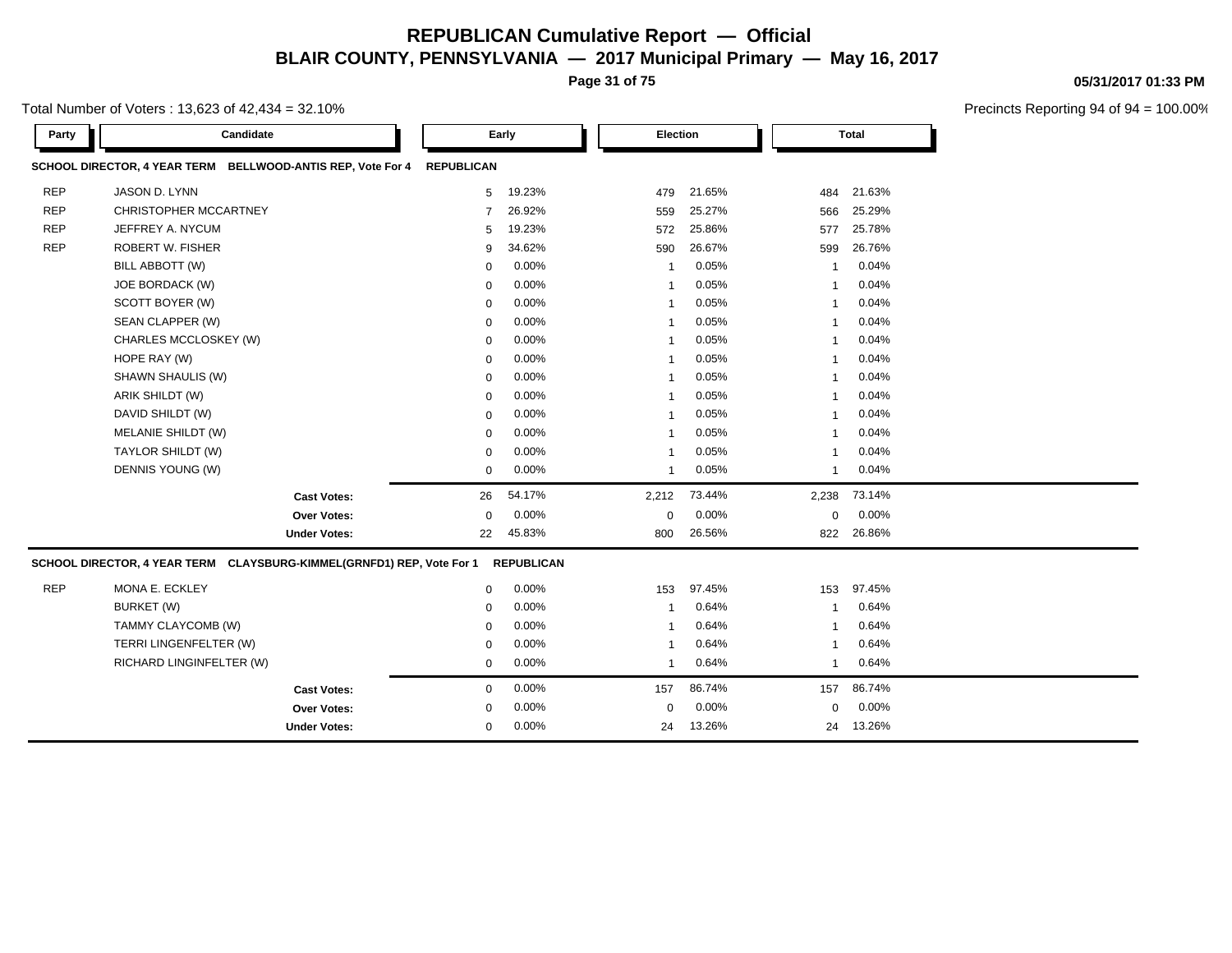**Page 32 of 75**

**05/31/2017 01:33 PM**

|            | Total Number of Voters: 13,623 of 42,434 = 32.10%                        |                     |                   |                   |                |        |                |              | Precincts Reporting 94 of 94 |
|------------|--------------------------------------------------------------------------|---------------------|-------------------|-------------------|----------------|--------|----------------|--------------|------------------------------|
| Party      | Candidate                                                                |                     |                   | Early             | Election       |        |                | <b>Total</b> |                              |
|            | SCHOOL DIRECTOR, 4 YEAR TERM CLAYSBURG-KIMMEL GRNFLD 2-3 REP, Vote For 2 |                     |                   | <b>REPUBLICAN</b> |                |        |                |              |                              |
| <b>REP</b> | <b>CATHY BARNES</b>                                                      |                     | $\mathbf 0$       | 0.00%             | 156            | 81.68% | 156            | 81.68%       |                              |
|            | JEREMY KNOTT (W)                                                         |                     | $\mathbf 0$       | 0.00%             | 9              | 4.71%  | 9              | 4.71%        |                              |
|            | <b>GERI MOCK (W)</b>                                                     |                     | $\mathbf 0$       | 0.00%             | 22             | 11.52% | 22             | 11.52%       |                              |
|            | <b>GERI DEMER (W)</b>                                                    |                     | $\mathbf 0$       | 0.00%             | $\mathbf{1}$   | 0.52%  | 1              | 0.52%        |                              |
|            | <b>GERIMOCK (W)</b>                                                      |                     | $\mathbf 0$       | 0.00%             | $\overline{2}$ | 1.05%  | $\overline{2}$ | 1.05%        |                              |
|            | MARLYN GRAFFIUS (W)                                                      |                     | $\mathbf 0$       | 0.00%             | $\mathbf{1}$   | 0.52%  | $\mathbf{1}$   | 0.52%        |                              |
|            |                                                                          | <b>Cast Votes:</b>  | $\pmb{0}$         | 0.00%             | 191            | 47.28% | 191            | 47.28%       |                              |
|            |                                                                          | Over Votes:         | $\mathbf 0$       | 0.00%             | 0              | 0.00%  | $\mathbf 0$    | 0.00%        |                              |
|            |                                                                          | <b>Under Votes:</b> | 0                 | 0.00%             | 213            | 52.72% |                | 213 52.72%   |                              |
|            | SCHOOL DIRECTOR, 4 YEAR TERM HOLLIDAYSBURG AREA REP, Vote For 4          |                     | <b>REPUBLICAN</b> |                   |                |        |                |              |                              |
| <b>REP</b> | <b>MELISSA MITCHELL</b>                                                  |                     | 39                | 11.71%            | 1,304          | 11.82% | 1,343          | 11.82%       |                              |
| <b>REP</b> | RONALD P. SOMMER                                                         |                     | 65                | 19.52%            | 2,258          | 20.47% | 2,323          | 20.44%       |                              |
| <b>REP</b> | PAMELA BLACKMON                                                          |                     | 22                | 6.61%             | 768            | 6.96%  | 790            | 6.95%        |                              |
| <b>REP</b> | <b>SCOTT S. BRENNEMAN</b>                                                |                     | 72                | 21.62%            | 2,495          | 22.62% | 2,567          | 22.59%       |                              |
| <b>REP</b> | ERIK P. BROWN                                                            |                     | 37                | 11.11%            | 1,113          | 10.09% | 1,150          | 10.12%       |                              |
| <b>REP</b> | <b>RICK GALLAGHER</b>                                                    |                     | 63                | 18.92%            | 1,972          | 17.88% | 2,035          | 17.91%       |                              |
| <b>REP</b> | <b>LESLIE LONG</b>                                                       |                     | 34                | 10.21%            | 1,080          | 9.79%  | 1,114          | 9.80%        |                              |
|            | DEAN ADAMS (W)                                                           |                     | $\mathbf 0$       | 0.00%             | $\mathbf{1}$   | 0.01%  | $\mathbf{1}$   | 0.01%        |                              |
|            | BARRY ALLEN (W)                                                          |                     | 0                 | 0.00%             | $\mathbf{1}$   | 0.01%  | $\mathbf{1}$   | 0.01%        |                              |
|            | JUSTIN BENDER (W)                                                        |                     | 0                 | 0.00%             | $\mathbf{1}$   | 0.01%  | $\mathbf{1}$   | 0.01%        |                              |
|            | JOEL BLACK (W)                                                           |                     | $\mathbf 0$       | 0.00%             | $\mathbf{1}$   | 0.01%  | $\mathbf{1}$   | 0.01%        |                              |
|            | JACK COLLINS (W)                                                         |                     | $\mathbf 0$       | 0.00%             | $\mathbf{1}$   | 0.01%  | 1              | 0.01%        |                              |
|            | KIRK DODSON (W)                                                          |                     | $\mathbf 0$       | 0.00%             | $\mathbf{1}$   | 0.01%  | $\mathbf{1}$   | 0.01%        |                              |
|            | FRANK GALLAGHER (W)                                                      |                     | $\mathbf 0$       | 0.00%             | -1             | 0.01%  | 1              | 0.01%        |                              |
|            | KATHY MATHIAS (W)                                                        |                     | $\mathbf 0$       | 0.00%             | $\mathbf{1}$   | 0.01%  | $\mathbf 1$    | 0.01%        |                              |
|            | HAROLD E NOEL JR (W)                                                     |                     | $\mathbf 0$       | 0.00%             | $\mathbf{1}$   | 0.01%  | 1              | 0.01%        |                              |
|            | LOIS KANESKI (W)                                                         |                     | 0                 | 0.00%             | -1             | 0.01%  | 1              | 0.01%        |                              |
|            | <b>KERRY LEYDIG (W)</b>                                                  |                     | 0                 | 0.00%             | $\mathbf{1}$   | 0.01%  | $\mathbf{1}$   | 0.01%        |                              |
|            | AZURE MONTAIG (W)                                                        |                     | $\mathbf 0$       | 0.00%             | $\mathbf{1}$   | 0.01%  | $\mathbf{1}$   | 0.01%        |                              |
|            | AARON RITCHEY (W)                                                        |                     | $\mathbf 0$       | 0.00%             | $\mathbf{1}$   | 0.01%  | $\mathbf{1}$   | 0.01%        |                              |
|            | STUART ROBERTS (W)                                                       |                     | $\mathbf 0$       | 0.00%             | $\mathbf{1}$   | 0.01%  | $\mathbf{1}$   | 0.01%        |                              |
|            | JAMIE SKIPPER (W)                                                        |                     | $\mathbf 0$       | 0.00%             | $\mathbf{1}$   | 0.01%  | $\mathbf{1}$   | 0.01%        |                              |
|            | NIKKI VARNEY (W)                                                         |                     | $\mathbf{1}$      | 0.30%             | 25             | 0.23%  | 26             | 0.23%        |                              |
|            | KEN WERTZ (W)                                                            |                     | $\mathbf 0$       | 0.00%             | -1             | 0.01%  | 1              | 0.01%        |                              |
|            |                                                                          | <b>Cast Votes:</b>  | 333               | 70.55%            | 11,031         | 75.16% | 11,364         | 75.02%       |                              |
|            |                                                                          | Over Votes:         | $\mathbf 0$       | 0.00%             | 0              | 0.00%  | $\mathbf 0$    | 0.00%        |                              |
|            |                                                                          | <b>Under Votes:</b> | 139               | 29.45%            | 3,645          | 24.84% | 3,784          | 24.98%       |                              |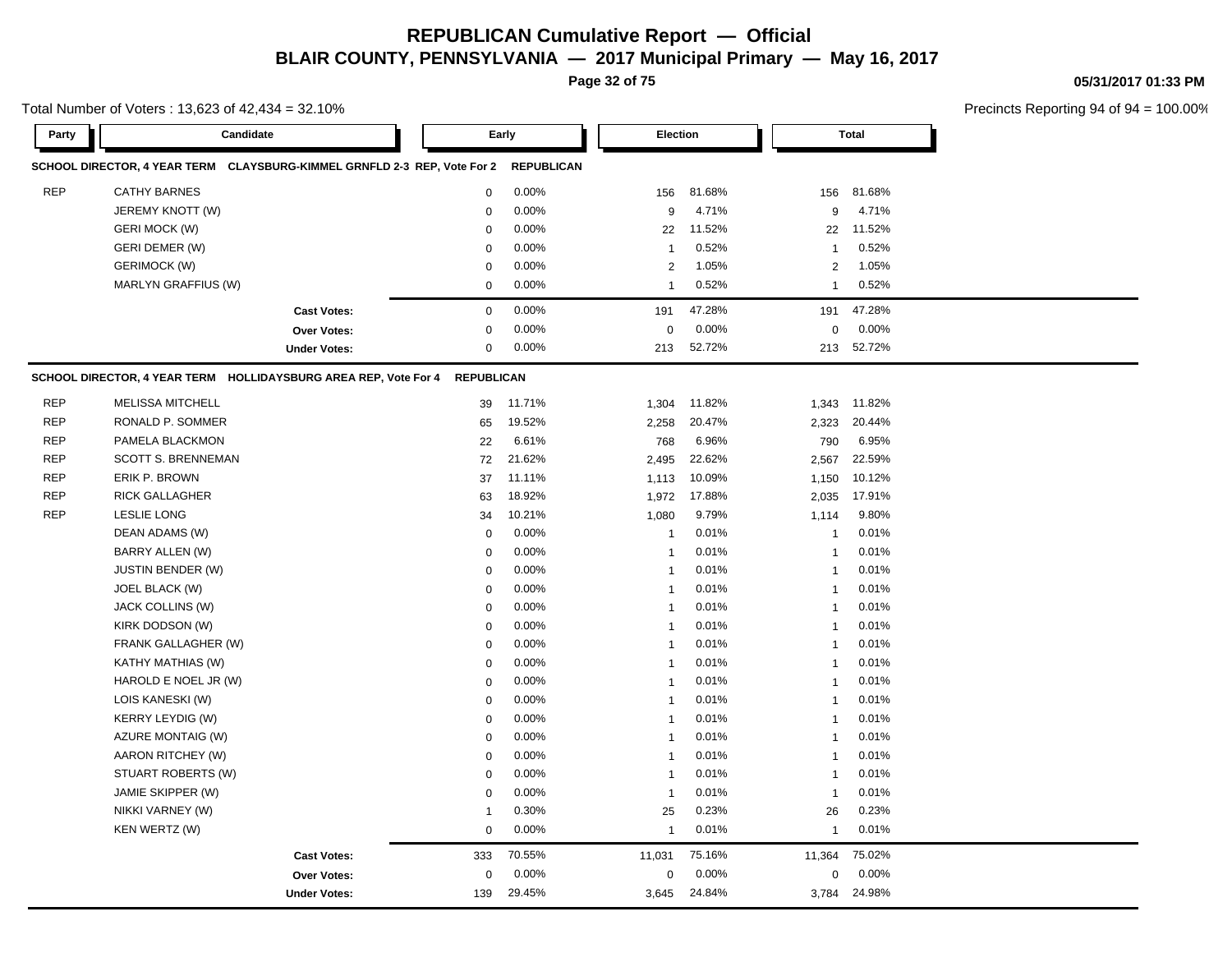**Page 33 of 75**

Total Number of Voters : 13,623 of 42,434 = 32.10%

| Party      | Candidate                                                          |                     | Early             |                   |                | Election |                         | <b>Total</b> |  |
|------------|--------------------------------------------------------------------|---------------------|-------------------|-------------------|----------------|----------|-------------------------|--------------|--|
|            | SCHOOL DIRECTOR, 4 YEAR TERM SPRING COVE REP, Vote For 4           |                     | <b>REPUBLICAN</b> |                   |                |          |                         |              |  |
| <b>REP</b> | AMY ACKER-KNISELY                                                  |                     | 22                | 19.64%            | 1,237          | 20.64%   | 1,259                   | 20.62%       |  |
| <b>REP</b> | MARY A. SMITH                                                      |                     | 11                | 9.82%             | 689            | 11.49%   | 700                     | 11.46%       |  |
| <b>REP</b> | JAMES D. SMITH                                                     |                     | 13                | 11.61%            | 745            | 12.43%   | 758                     | 12.41%       |  |
| <b>REP</b> | <b>LINDA KAY SMITH</b>                                             |                     | 20                | 17.86%            | 1,100          | 18.35%   | 1,120                   | 18.34%       |  |
| <b>REP</b> | CHARLES W. GOJMERAC                                                |                     | 24                | 21.43%            | 1,067          | 17.80%   | 1,091                   | 17.87%       |  |
| <b>REP</b> | JOHN R. BIDDLE                                                     |                     | 22                | 19.64%            | 1,148          | 19.15%   | 1,170                   | 19.16%       |  |
|            | LINDA BELLOCK (W)                                                  |                     | $\Omega$          | 0.00%             | $\overline{1}$ | 0.02%    | $\overline{\mathbf{1}}$ | 0.02%        |  |
|            | DEREK BROWN (W)                                                    |                     | $\mathbf 0$       | 0.00%             | $\overline{1}$ | 0.02%    | $\overline{\mathbf{1}}$ | 0.02%        |  |
|            | DAVID CRUMRINE (W)                                                 |                     | $\Omega$          | 0.00%             | -1             | 0.02%    | 1                       | 0.02%        |  |
|            | <b>KEVIN LOCKER (W)</b>                                            |                     | $\mathbf 0$       | 0.00%             | $\overline{1}$ | 0.02%    | -1                      | 0.02%        |  |
|            | STEPHEN SCHON (W)                                                  |                     | $\mathbf 0$       | 0.00%             | $\overline{1}$ | 0.02%    | 1                       | 0.02%        |  |
|            | JERRY STERN (W)                                                    |                     | $\mathbf 0$       | 0.00%             | -1             | 0.02%    | -1                      | 0.02%        |  |
|            | TERRY WALLACE (W)                                                  |                     | $\mathbf 0$       | 0.00%             | $\mathbf{1}$   | 0.02%    | 1                       | 0.02%        |  |
|            | TROY WRIGHT (W)                                                    |                     | $\mathbf 0$       | 0.00%             | $\mathbf{1}$   | 0.02%    | 1                       | 0.02%        |  |
|            |                                                                    | <b>Cast Votes:</b>  | 112               | 63.64%            | 5,994          | 79.12%   | 6,106                   | 78.77%       |  |
|            |                                                                    | Over Votes:         | $\mathbf 0$       | 0.00%             | $\mathbf 0$    | 0.00%    | 0                       | 0.00%        |  |
|            |                                                                    | <b>Under Votes:</b> | 64                | 36.36%            | 1,582          | 20.88%   | 1,646                   | 21.23%       |  |
|            | SCHOOL DIRECTOR, 2 YEAR UNEXPIRED TERM SPRING COVE REP, Vote For 1 |                     |                   | <b>REPUBLICAN</b> |                |          |                         |              |  |
| <b>REP</b> | CHARLES W. GOJMERAC                                                |                     | 19                | 51.35%            | 824            | 47.88%   | 843                     | 47.95%       |  |
| <b>REP</b> | AMY ACKER-KNISELY                                                  |                     | 18                | 48.65%            | 891            | 51.77%   | 909                     | 51.71%       |  |
|            | LINDA BELLOCK (W)                                                  |                     | $\mathbf 0$       | 0.00%             | $\overline{1}$ | 0.06%    | $\overline{1}$          | 0.06%        |  |
|            | JOHN BIDDLE (W)                                                    |                     | $\mathbf 0$       | 0.00%             | $\overline{1}$ | 0.06%    | $\overline{\mathbf{1}}$ | 0.06%        |  |
|            | DIANE CLAPPER (W)                                                  |                     | $\Omega$          | 0.00%             | -1             | 0.06%    | -1                      | 0.06%        |  |
|            | DAVID CRUMRINE (W)                                                 |                     | $\mathbf 0$       | 0.00%             | 1              | 0.06%    | -1                      | 0.06%        |  |
|            | SAM DEAN (W)                                                       |                     | $\mathbf 0$       | $0.00\%$          | 1              | 0.06%    | 1                       | 0.06%        |  |
|            | ROBERTRITCHEY (W)                                                  |                     | $\mathbf 0$       | 0.00%             | -1             | 0.06%    | 1                       | 0.06%        |  |
|            |                                                                    | <b>Cast Votes:</b>  | 37                | 84.09%            | 1,721          | 90.87%   | 1,758                   | 90.71%       |  |
|            |                                                                    | <b>Over Votes:</b>  | $\mathbf 0$       | 0.00%             | $\mathbf 0$    | 0.00%    | 0                       | 0.00%        |  |
|            |                                                                    | <b>Under Votes:</b> | $\overline{7}$    | 15.91%            | 173            | 9.13%    | 180                     | 9.29%        |  |
|            |                                                                    |                     |                   |                   |                |          |                         |              |  |

**05/31/2017 01:33 PM**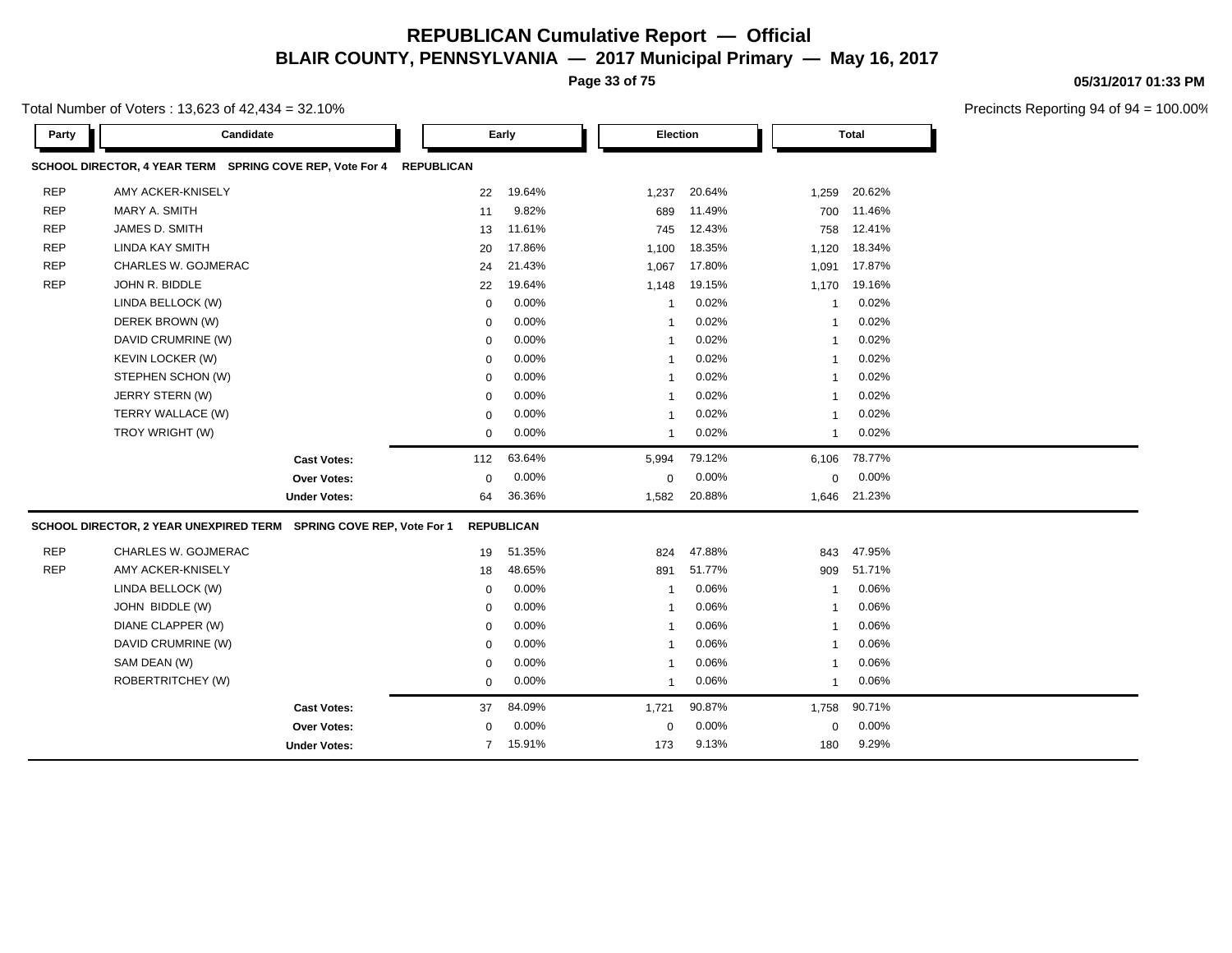**Page 34 of 75**

**05/31/2017 01:33 PM**

| Total Number of Voters: 13,623 of 42,434 = 32.10% |                                                                       |                     |                |                   |              |             |                |              | Precincts Reporting 94 of ! |
|---------------------------------------------------|-----------------------------------------------------------------------|---------------------|----------------|-------------------|--------------|-------------|----------------|--------------|-----------------------------|
| Party                                             | Candidate                                                             |                     |                | Early             | Election     |             |                | <b>Total</b> |                             |
|                                                   | SCHOOL DIRECTOR, 4 YEAR TERM  TYRONE AREA REP, Vote For 4  REPUBLICAN |                     |                |                   |              |             |                |              |                             |
| <b>REP</b>                                        | DAVID FUSCO                                                           |                     | $\overline{2}$ | 16.67%            | 583          | 24.13%      | 585            | 24.09%       |                             |
| <b>REP</b>                                        | ROSE A. BLACK                                                         |                     | $\overline{4}$ | 33.33%            | 646          | 26.74%      | 650            | 26.77%       |                             |
| <b>REP</b>                                        | WILLIAM P. HARTSOCK                                                   |                     | 3              | 25.00%            | 588          | 24.34%      | 591            | 24.34%       |                             |
| <b>REP</b>                                        | BRIAN LEE BRESSLER                                                    |                     | 3              | 25.00%            | 596          | 24.67%      | 599            | 24.67%       |                             |
|                                                   | SHIRLEY DAWSON (W)                                                    |                     | $\Omega$       | 0.00%             | $\mathbf{1}$ | 0.04%       | 1              | 0.04%        |                             |
|                                                   | DEB ELLENBERGER (W)                                                   |                     | $\Omega$       | 0.00%             | -1           | 0.04%       | -1             | 0.04%        |                             |
|                                                   | ANN SEASER (W)                                                        |                     | $\mathbf 0$    | 0.00%             | $\mathbf{1}$ | 0.04%       | $\mathbf{1}$   | 0.04%        |                             |
|                                                   |                                                                       | <b>Cast Votes:</b>  | 12             | 75.00%            | 2,416        | 70.64%      | 2,428          | 70.66%       |                             |
|                                                   |                                                                       | <b>Over Votes:</b>  | $\mathbf 0$    | 0.00%             | 0            | 0.00%       | $\pmb{0}$      | 0.00%        |                             |
|                                                   |                                                                       | <b>Under Votes:</b> | $\overline{4}$ | 25.00%            | 1,004        | 29.36%      | 1,008          | 29.34%       |                             |
|                                                   | SCHOOL DIRECTOR, 2 YEAR UNEXPIRED TERM TYRONE AREA REP, Vote For 1    |                     |                | <b>REPUBLICAN</b> |              |             |                |              |                             |
| <b>REP</b>                                        | JAMES B. CRAWFORD                                                     |                     |                | 4 100.00%         |              | 732 100.00% |                | 736 100.00%  |                             |
|                                                   |                                                                       | <b>Cast Votes:</b>  | $\overline{4}$ | 100.00%           | 732          | 85.61%      | 736            | 85.68%       |                             |
|                                                   |                                                                       | <b>Over Votes:</b>  | $\mathbf 0$    | 0.00%             | 0            | 0.00%       | $\pmb{0}$      | 0.00%        |                             |
|                                                   |                                                                       | <b>Under Votes:</b> | $\mathbf 0$    | 0.00%             | 123          | 14.39%      | 123            | 14.32%       |                             |
|                                                   | SCHOOL DIRECTOR, 4 YEAR TERM WILLIAMSBURG (CATH TWP) REP, Vote For 2  |                     |                | <b>REPUBLICAN</b> |              |             |                |              |                             |
| <b>REP</b>                                        | <b>KRISTINA SUE BRATTON</b>                                           |                     | -1             | 50.00%            | 60           | 47.62%      | 61             | 47.66%       |                             |
| <b>REP</b>                                        | <b>BENJAMIN POSTLES</b>                                               |                     | $\overline{1}$ | 50.00%            | 64           | 50.79%      | 65             | 50.78%       |                             |
|                                                   | MICHAEL FAY (W)                                                       |                     | $\mathbf 0$    | 0.00%             | $\sqrt{2}$   | 1.59%       | $\overline{2}$ | 1.56%        |                             |
|                                                   |                                                                       | <b>Cast Votes:</b>  | $\overline{2}$ | 50.00%            | 126          | 69.23%      | 128            | 68.82%       |                             |
|                                                   |                                                                       | Over Votes:         | $\Omega$       | 0.00%             | $\Omega$     | 0.00%       | $\mathbf 0$    | 0.00%        |                             |
|                                                   |                                                                       | <b>Under Votes:</b> | $\overline{2}$ | 50.00%            | 56           | 30.77%      | 58             | 31.18%       |                             |
|                                                   | SCHOOL DIRECTOR, 4 YEAR TERM WILLIAMSBURG (WMSBG) REP, Vote For 1     |                     |                | <b>REPUBLICAN</b> |              |             |                |              |                             |
| <b>REP</b>                                        | MARION H. PHEASANT JR                                                 |                     |                | 2 100.00%         |              | 103 100.00% |                | 105 100.00%  |                             |
|                                                   |                                                                       | <b>Cast Votes:</b>  |                | 2 100.00%         | 103          | 78.63%      | 105            | 78.95%       |                             |
|                                                   |                                                                       | Over Votes:         | $\Omega$       | 0.00%             | 0            | 0.00%       | $\mathbf 0$    | 0.00%        |                             |
|                                                   |                                                                       | <b>Under Votes:</b> | $\mathbf 0$    | 0.00%             | 28           | 21.37%      | 28             | 21.05%       |                             |
|                                                   | SCHOOL DIRECTOR, 4 YEAR TERM WILLIAMSBURG (WOODBURY) REP, Vote For 1  |                     |                | <b>REPUBLICAN</b> |              |             |                |              |                             |
| <b>REP</b>                                        | JULIE WOODLING                                                        |                     |                | 1 100.00%         |              | 121 100.00% |                | 122 100.00%  |                             |
|                                                   |                                                                       | <b>Cast Votes:</b>  |                | 1 100.00%         | 121          | 90.30%      | 122            | 90.37%       |                             |
|                                                   |                                                                       | <b>Over Votes:</b>  | $\Omega$       | 0.00%             | 0            | 0.00%       | $\mathbf 0$    | 0.00%        |                             |
|                                                   |                                                                       | <b>Under Votes:</b> | $\mathbf 0$    | 0.00%             | 13           | 9.70%       | 13             | 9.63%        |                             |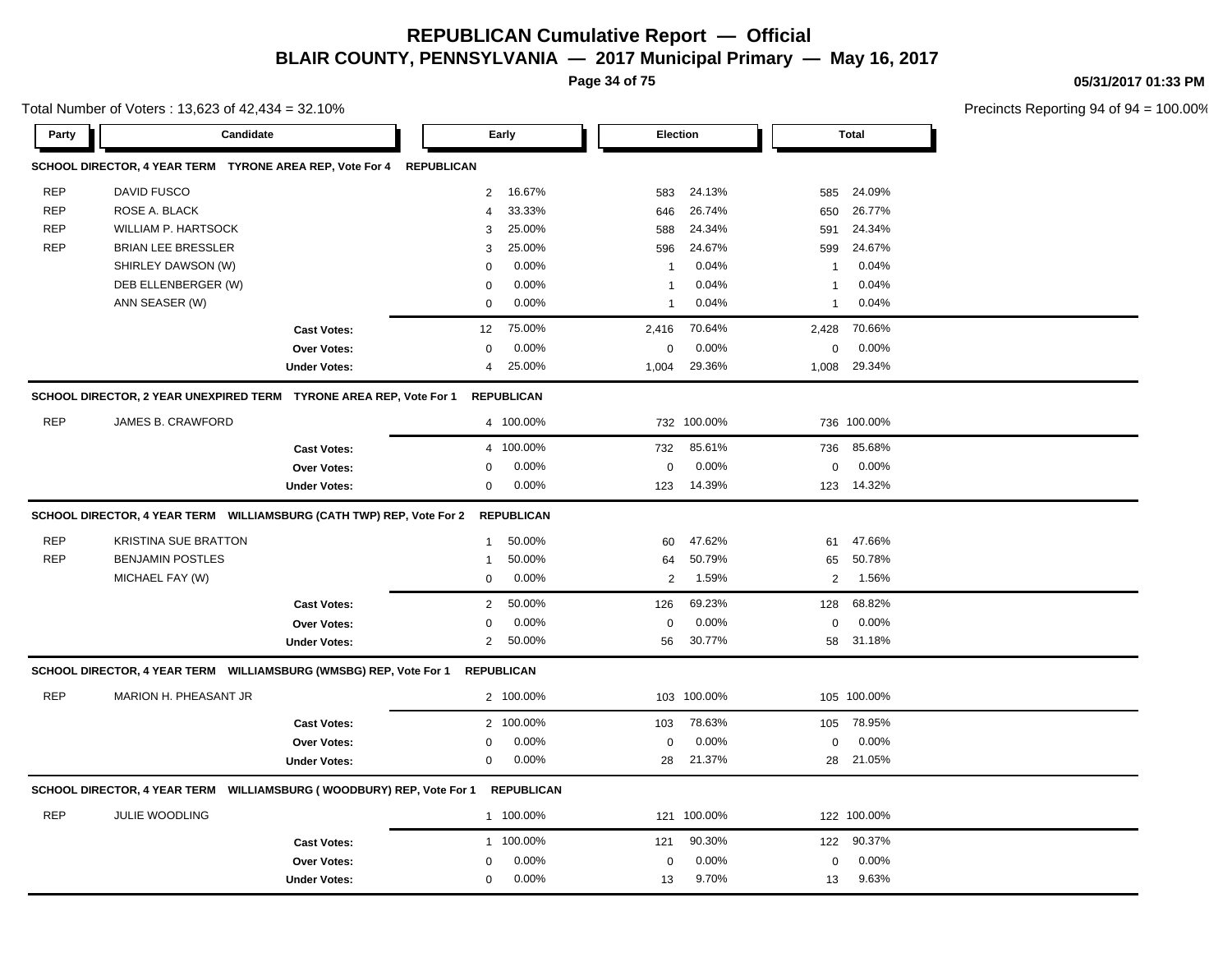**Page 35 of 75**

**05/31/2017 01:33 PM**

| Total Number of Voters: 13,623 of 42,434 = 32.10% |                                                                         |                     |                            |                            | Precincts Reporting 94 of 94 = 100.00% |  |
|---------------------------------------------------|-------------------------------------------------------------------------|---------------------|----------------------------|----------------------------|----------------------------------------|--|
| Party                                             | Candidate                                                               |                     | Early                      | Election                   | Total                                  |  |
|                                                   | MAYOR, 4 YEAR TERM ALLEGHENY 4 THB REP, Vote For 1 REPUBLICAN           |                     |                            |                            |                                        |  |
|                                                   | No Candidate Filed (W)                                                  |                     | $0.00\%$<br>$\overline{0}$ | 0.00%<br>$\overline{0}$    | $0$ 0.00%                              |  |
|                                                   |                                                                         | <b>Cast Votes:</b>  | 0.00%<br>$\overline{0}$    | $0.00\%$<br>$\overline{0}$ | $0\quad 0.00\%$                        |  |
|                                                   |                                                                         | Over Votes:         | 0.00%<br>$\mathbf 0$       | 0.00%<br>$\mathbf 0$       | $0.00\%$<br>$\mathbf 0$                |  |
|                                                   |                                                                         | <b>Under Votes:</b> | 0.00%<br>$\mathbf{0}$      | 3 100.00%                  | 3 100.00%                              |  |
|                                                   | BOROUGH COUNCIL, 4 YEAR TERM ALLEGHENY 4 THB REP, Vote For 3 REPUBLICAN |                     |                            |                            |                                        |  |
|                                                   | No Candidate Filed (W)                                                  |                     | $0\qquad 0.00\%$           | $0.00\%$<br>$\overline{0}$ | $0\qquad 0.00\%$                       |  |
|                                                   |                                                                         | <b>Cast Votes:</b>  | 0.00%<br>$\mathbf 0$       | 0.00%<br>$\overline{0}$    | $0\quad 0.00\%$                        |  |
|                                                   |                                                                         | Over Votes:         | 0.00%<br>$\mathbf 0$       | 0.00%<br>$\mathbf{0}$      | $0\quad 0.00\%$                        |  |
|                                                   |                                                                         | <b>Under Votes:</b> | $0.00\%$<br>$\mathbf{0}$   | 9 100.00%                  | 9 100.00%                              |  |
|                                                   | TAX COLLECTOR, 4 YEAR TERM ALLEGHENY 4 THB REP, Vote For 1 REPUBLICAN   |                     |                            |                            |                                        |  |
|                                                   | No Candidate Filed (W)                                                  |                     | $0.00\%$<br>$\overline{0}$ | $0.00\%$<br>$\overline{0}$ | $0\quad 0.00\%$                        |  |
|                                                   |                                                                         | <b>Cast Votes:</b>  | 0.00%<br>$\mathbf 0$       | $0.00\%$<br>$\mathbf{0}$   | $0\quad 0.00\%$                        |  |
|                                                   |                                                                         | Over Votes:         | 0.00%<br>0                 | 0.00%<br>$\mathbf 0$       | 0.00%<br>$\mathbf 0$                   |  |
|                                                   |                                                                         | <b>Under Votes:</b> | $0.00\%$<br>$\mathbf{0}$   | 3 100.00%                  | 3 100.00%                              |  |
|                                                   | SCHOOL DIRECTOR, 4 YEAR TERM PENN CAMBRIA REP, Vote For 4 REPUBLICAN    |                     |                            |                            |                                        |  |
| <b>REP</b>                                        | <b>RUDY MCCARTHY</b>                                                    |                     | $0.00\%$<br>$\mathbf{0}$   | 1 14.29%                   | 1 14.29%                               |  |
| <b>REP</b>                                        | TERRY M. KRUG                                                           |                     | 0.00%<br>$\mathbf 0$       | 1 14.29%                   | 1 14.29%                               |  |
| <b>REP</b>                                        | PATRICIA M. PYO                                                         |                     | 0.00%<br>$\Omega$          | 1 14.29%                   | 1 14.29%                               |  |
| <b>REP</b>                                        | PATRICK J. ALBRIGHT                                                     |                     | 0.00%<br>$\mathbf 0$       | 1 14.29%                   | 1 14.29%                               |  |
| <b>REP</b>                                        | <b>GUY MONICA</b>                                                       |                     | 0.00%<br>$\mathbf 0$       | 3 42.86%                   | 3 42.86%                               |  |
|                                                   |                                                                         | <b>Cast Votes:</b>  | 0.00%<br>$\mathbf 0$       | 58.33%<br>$\overline{7}$   | 7 58.33%                               |  |
|                                                   |                                                                         | Over Votes:         | 0.00%<br>0                 | 0.00%<br>0                 | $0.00\%$<br>$\overline{0}$             |  |
|                                                   |                                                                         | <b>Under Votes:</b> | $0.00\%$<br>$\overline{0}$ | 5 41.67%                   | 5 41.67%                               |  |
|                                                   | JUDGE OF ELECTION, 4 YEAR TERM ALTOONA 1 REP, Vote For 1 REPUBLICAN     |                     |                            |                            |                                        |  |
| <b>REP</b>                                        | DAVID J. KORMAN                                                         |                     | 5 100.00%                  | 42 100.00%                 | 47 100.00%                             |  |
|                                                   |                                                                         | <b>Cast Votes:</b>  | 5 100.00%                  | 42 82.35%                  | 47 83.93%                              |  |
|                                                   |                                                                         | Over Votes:         | $0.00\%$<br>$\mathbf{0}$   | 0.00%<br>$\mathbf{0}$      | $0.00\%$<br>$\mathbf{0}$               |  |
|                                                   |                                                                         | <b>Under Votes:</b> | $0.00\%$<br>$\overline{0}$ | 9 17.65%                   | 9 16.07%                               |  |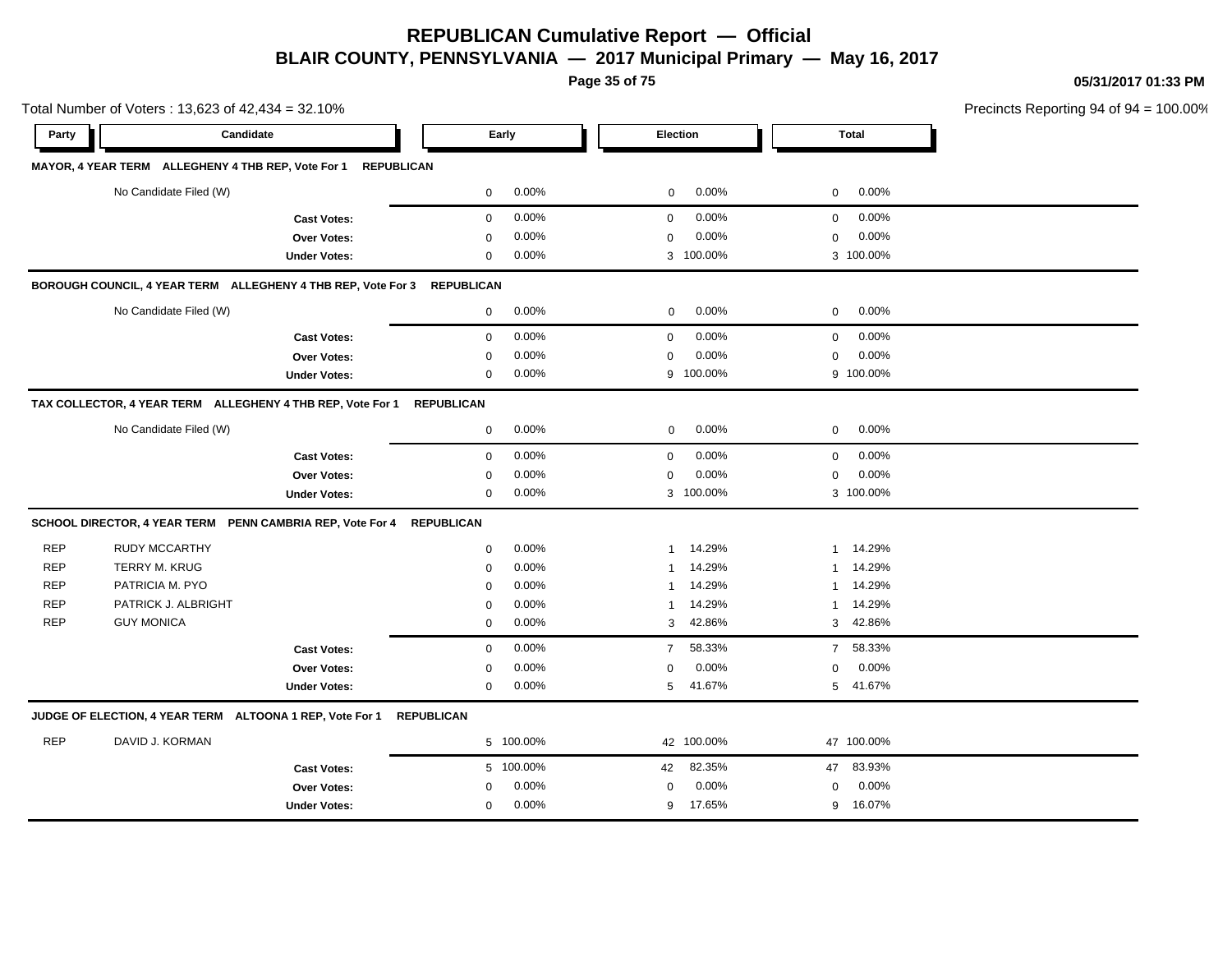**Page 36 of 75**

**05/31/2017 01:33 PM**

|       | Total Number of Voters: 13,623 of 42,434 = 32.10%          |                     |                   |           |                |             |                |              | Precincts Reporting 94 of 94 |
|-------|------------------------------------------------------------|---------------------|-------------------|-----------|----------------|-------------|----------------|--------------|------------------------------|
| Party | Candidate                                                  |                     |                   | Early     | Election       |             |                | <b>Total</b> |                              |
|       | JUDGE OF ELECTION, 4 YEAR TERM ALTOONA 2-1 REP, Vote For 1 |                     | <b>REPUBLICAN</b> |           |                |             |                |              |                              |
|       | No Candidate Filed (W)                                     |                     | $\mathsf 0$       | 0.00%     | $\mathbf 0$    | 0.00%       | $\mathbf 0$    | 0.00%        |                              |
|       | HEATHER JO ECKELS (W)                                      |                     | $\mathbf 0$       | 0.00%     | $\mathbf{1}$   | 33.33%      | $\mathbf{1}$   | 33.33%       |                              |
|       | MAGEN IWEN (W)                                             |                     | $\mathbf 0$       | 0.00%     | $\mathbf{1}$   | 33.33%      | $\mathbf{1}$   | 33.33%       |                              |
|       | ERIK MENTZER (W)                                           |                     | $\mathsf 0$       | 0.00%     | $\mathbf{1}$   | 33.33%      | $\mathbf{1}$   | 33.33%       |                              |
|       |                                                            | <b>Cast Votes:</b>  | $\mathbf 0$       | 0.00%     | 3              | 10.71%      | 3              | 10.71%       |                              |
|       |                                                            | <b>Over Votes:</b>  | $\mathbf 0$       | 0.00%     | $\Omega$       | 0.00%       | $\mathbf 0$    | 0.00%        |                              |
|       |                                                            | <b>Under Votes:</b> | $\mathbf 0$       | $0.00\%$  | 25             | 89.29%      | 25             | 89.29%       |                              |
|       | JUDGE OF ELECTION, 4 YEAR TERM ALTOONA 2-2 REP, Vote For 1 |                     | <b>REPUBLICAN</b> |           |                |             |                |              |                              |
|       | No Candidate Filed (W)                                     |                     | $\mathbf 0$       | $0.00\%$  | $\mathbf 0$    | 0.00%       | 0              | 0.00%        |                              |
|       | TERRENCE TOMASSETTI (W)                                    |                     | $\mathbf 0$       | 0.00%     | $\overline{2}$ | 66.67%      | $\overline{2}$ | 66.67%       |                              |
|       | DAN GIOIOSA (W)                                            |                     | $\mathbf 0$       | 0.00%     | $\mathbf{1}$   | 33.33%      | $\mathbf{1}$   | 33.33%       |                              |
|       |                                                            | <b>Cast Votes:</b>  | $\mathbf 0$       | 0.00%     | 3              | 3.37%       | 3              | 3.37%        |                              |
|       |                                                            | <b>Over Votes:</b>  | $\mathbf 0$       | 0.00%     | $\mathbf 0$    | 0.00%       | $\mathbf 0$    | 0.00%        |                              |
|       |                                                            | <b>Under Votes:</b> | $\mathbf 0$       | 0.00%     | 86             | 96.63%      | 86             | 96.63%       |                              |
|       | JUDGE OF ELECTION, 4 YEAR TERM ALTOONA 3-1 REP, Vote For 1 |                     | <b>REPUBLICAN</b> |           |                |             |                |              |                              |
|       | No Candidate Filed (W)                                     |                     | $\mathbf 0$       | 0.00%     | $\mathbf 0$    | 0.00%       | 0              | 0.00%        |                              |
|       |                                                            | <b>Cast Votes:</b>  | $\mathbf 0$       | 0.00%     | $\mathbf 0$    | 0.00%       | $\mathbf 0$    | 0.00%        |                              |
|       |                                                            | <b>Over Votes:</b>  | $\mathbf 0$       | 0.00%     | $\mathbf 0$    | 0.00%       | $\mathbf 0$    | 0.00%        |                              |
|       |                                                            | <b>Under Votes:</b> | 0                 | 0.00%     |                | 50 100.00%  |                | 50 100.00%   |                              |
|       | JUDGE OF ELECTION, 4 YEAR TERM ALTOONA 3-2 REP, Vote For 1 |                     | <b>REPUBLICAN</b> |           |                |             |                |              |                              |
|       | No Candidate Filed (W)                                     |                     | $\mathbf 0$       | 0.00%     | $\pmb{0}$      | 0.00%       | $\mathbf 0$    | 0.00%        |                              |
|       |                                                            | <b>Cast Votes:</b>  | $\mathbf 0$       | 0.00%     | $\mathbf 0$    | 0.00%       | $\mathbf 0$    | 0.00%        |                              |
|       |                                                            | Over Votes:         | $\mathbf 0$       | 0.00%     | $\Omega$       | 0.00%       | $\mathbf 0$    | 0.00%        |                              |
|       |                                                            | <b>Under Votes:</b> |                   | 4 100.00% |                | 138 100.00% |                | 142 100.00%  |                              |
|       | JUDGE OF ELECTION, 4 YEAR TERM ALTOONA 4-1 REP, Vote For 1 |                     | <b>REPUBLICAN</b> |           |                |             |                |              |                              |
|       | No Candidate Filed (W)                                     |                     | $\mathbf 0$       | 0.00%     | $\mathbf 0$    | 0.00%       | $\mathbf 0$    | 0.00%        |                              |
|       | CAITLIN KELLER (W)                                         |                     | 0                 | 0.00%     | 3              | 75.00%      | 3              | 75.00%       |                              |
|       | CHRIS CLAPPER (W)                                          |                     | 0                 | 0.00%     | $\mathbf{1}$   | 25.00%      | $\mathbf{1}$   | 25.00%       |                              |
|       |                                                            | <b>Cast Votes:</b>  | $\mathbf 0$       | 0.00%     | $\overline{4}$ | 7.55%       | $\overline{4}$ | 7.14%        |                              |
|       |                                                            | Over Votes:         | 0                 | 0.00%     | $\mathbf 0$    | 0.00%       | 0              | 0.00%        |                              |
|       |                                                            | <b>Under Votes:</b> | 3                 | 100.00%   | 49             | 92.45%      | 52             | 92.86%       |                              |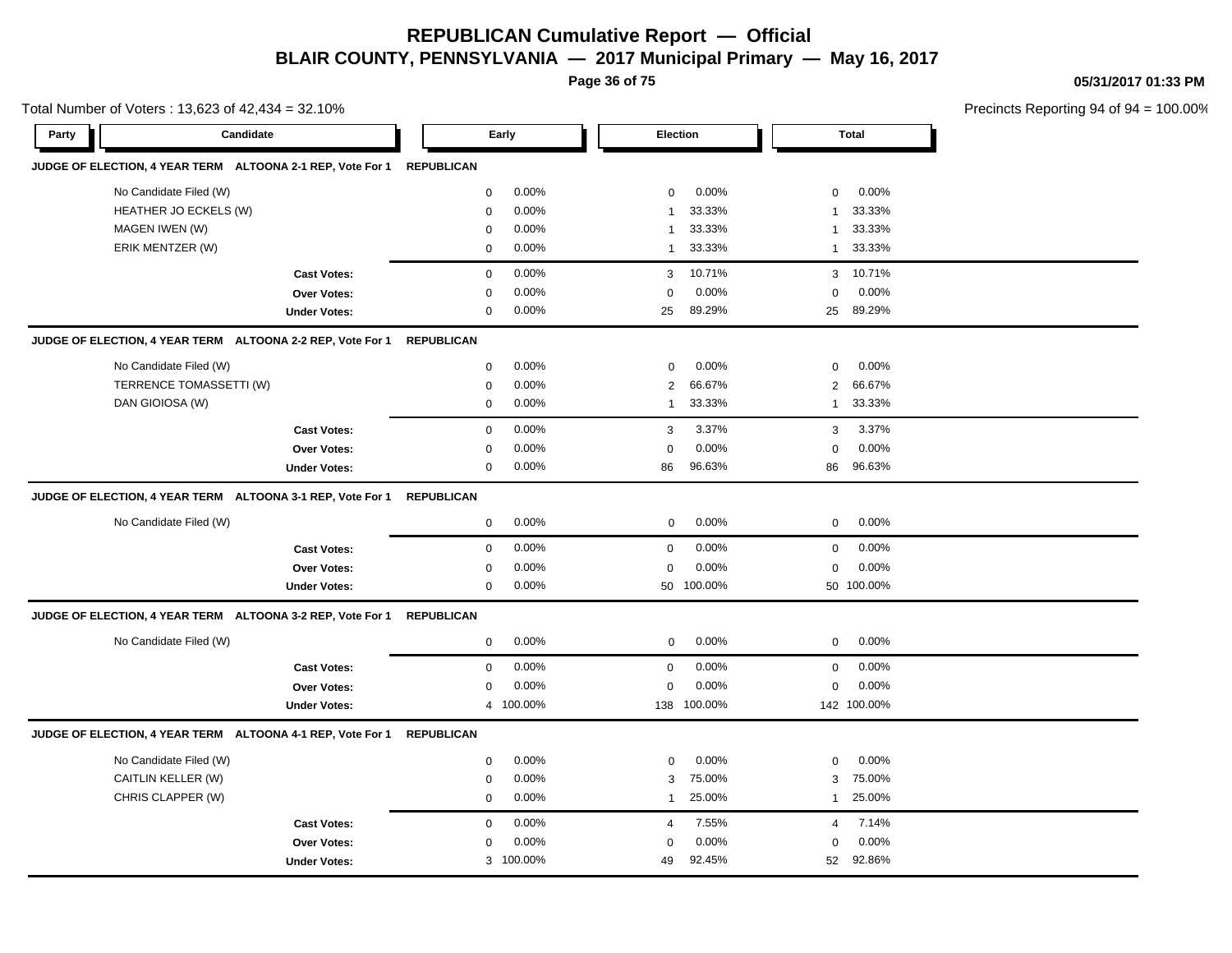**Page 37 of 75**

**05/31/2017 01:33 PM**

|       | Total Number of Voters: 13,623 of 42,434 = 32.10%          |                     |                   |           |                |            |                |            | Precincts Reporting 94 of 9 |
|-------|------------------------------------------------------------|---------------------|-------------------|-----------|----------------|------------|----------------|------------|-----------------------------|
| Party | Candidate                                                  |                     |                   | Early     |                | Election   |                | Total      |                             |
|       | JUDGE OF ELECTION, 4 YEAR TERM ALTOONA 4-2 REP, Vote For 1 |                     | <b>REPUBLICAN</b> |           |                |            |                |            |                             |
|       | No Candidate Filed (W)                                     |                     | $\mathbf 0$       | 0.00%     | $\mathbf 0$    | 0.00%      | $\mathbf 0$    | 0.00%      |                             |
|       | CHRIS CLOSE (W)                                            |                     | $\mathbf 0$       | 0.00%     | $\overline{1}$ | 33.33%     | $\overline{1}$ | 25.00%     |                             |
|       | PROBST RANDY (W)                                           |                     | $\mathbf 0$       | 0.00%     | $\overline{1}$ | 33.33%     | $\overline{1}$ | 25.00%     |                             |
|       | DAVID SERVELLO (W)                                         |                     | $\mathbf 0$       | 0.00%     | $\overline{1}$ | 33.33%     | $\overline{1}$ | 25.00%     |                             |
|       | Nancy Rose Vincent (W)                                     |                     |                   | 1 100.00% | $\mathbf 0$    | 0.00%      | $\mathbf{1}$   | 25.00%     |                             |
|       |                                                            | <b>Cast Votes:</b>  |                   | 1 100.00% | 3              | 2.14%      | 4              | 2.84%      |                             |
|       |                                                            | Over Votes:         | $\Omega$          | 0.00%     | $\mathbf 0$    | 0.00%      | $\mathbf 0$    | 0.00%      |                             |
|       |                                                            | <b>Under Votes:</b> | 0                 | 0.00%     | 137            | 97.86%     | 137            | 97.16%     |                             |
|       | JUDGE OF ELECTION, 4 YEAR TERM ALTOONA 5-1 REP, Vote For 1 |                     | <b>REPUBLICAN</b> |           |                |            |                |            |                             |
|       | No Candidate Filed (W)                                     |                     | $\mathbf 0$       | 0.00%     | $\mathbf 0$    | 0.00%      | $\mathbf 0$    | 0.00%      |                             |
|       |                                                            | <b>Cast Votes:</b>  | $\mathbf 0$       | 0.00%     | $\mathbf 0$    | 0.00%      | $\mathbf 0$    | 0.00%      |                             |
|       |                                                            | Over Votes:         | $\mathbf 0$       | 0.00%     | $\mathbf 0$    | 0.00%      | $\mathbf 0$    | 0.00%      |                             |
|       |                                                            | <b>Under Votes:</b> | $\mathbf 0$       | 0.00%     | 9              | 100.00%    |                | 9 100.00%  |                             |
|       | JUDGE OF ELECTION, 4 YEAR TERM ALTOONA 5-2 REP, Vote For 1 |                     | <b>REPUBLICAN</b> |           |                |            |                |            |                             |
|       | No Candidate Filed (W)                                     |                     | 0                 | 0.00%     | $\mathbf 0$    | 0.00%      | 0              | 0.00%      |                             |
|       | PATRICIA L FLANAGAN (W)                                    |                     | 0                 | 0.00%     | 11             | 78.57%     | 11             | 78.57%     |                             |
|       | SCOTT CLAPPER (W)                                          |                     | 0                 | 0.00%     | $\overline{1}$ | 7.14%      | -1             | 7.14%      |                             |
|       | LAURIE COLEGROVE (W)                                       |                     | $\mathbf 0$       | 0.00%     | $\overline{1}$ | 7.14%      | $\overline{1}$ | 7.14%      |                             |
|       | BRENDA ROSE (W)                                            |                     | 0                 | 0.00%     | $\overline{1}$ | 7.14%      | $\mathbf{1}$   | 7.14%      |                             |
|       |                                                            | <b>Cast Votes:</b>  | $\mathbf 0$       | 0.00%     | 14             | 16.09%     | 14             | 15.91%     |                             |
|       |                                                            | Over Votes:         | 0                 | $0.00\%$  | 0              | 0.00%      | 0              | 0.00%      |                             |
|       |                                                            | <b>Under Votes:</b> |                   | 1 100.00% | 73             | 83.91%     |                | 74 84.09%  |                             |
|       | JUDGE OF ELECTION, 4 YEAR TERM ALTOONA 5-3 REP, Vote For 1 |                     | <b>REPUBLICAN</b> |           |                |            |                |            |                             |
|       | No Candidate Filed (W)                                     |                     | 0                 | 0.00%     | 0              | 0.00%      | 0              | 0.00%      |                             |
|       |                                                            | <b>Cast Votes:</b>  | $\mathbf 0$       | 0.00%     | $\mathbf 0$    | 0.00%      | 0              | 0.00%      |                             |
|       |                                                            | Over Votes:         | 0                 | 0.00%     | $\mathbf 0$    | 0.00%      | 0              | 0.00%      |                             |
|       |                                                            | <b>Under Votes:</b> |                   | 1 100.00% |                | 80 100.00% |                | 81 100.00% |                             |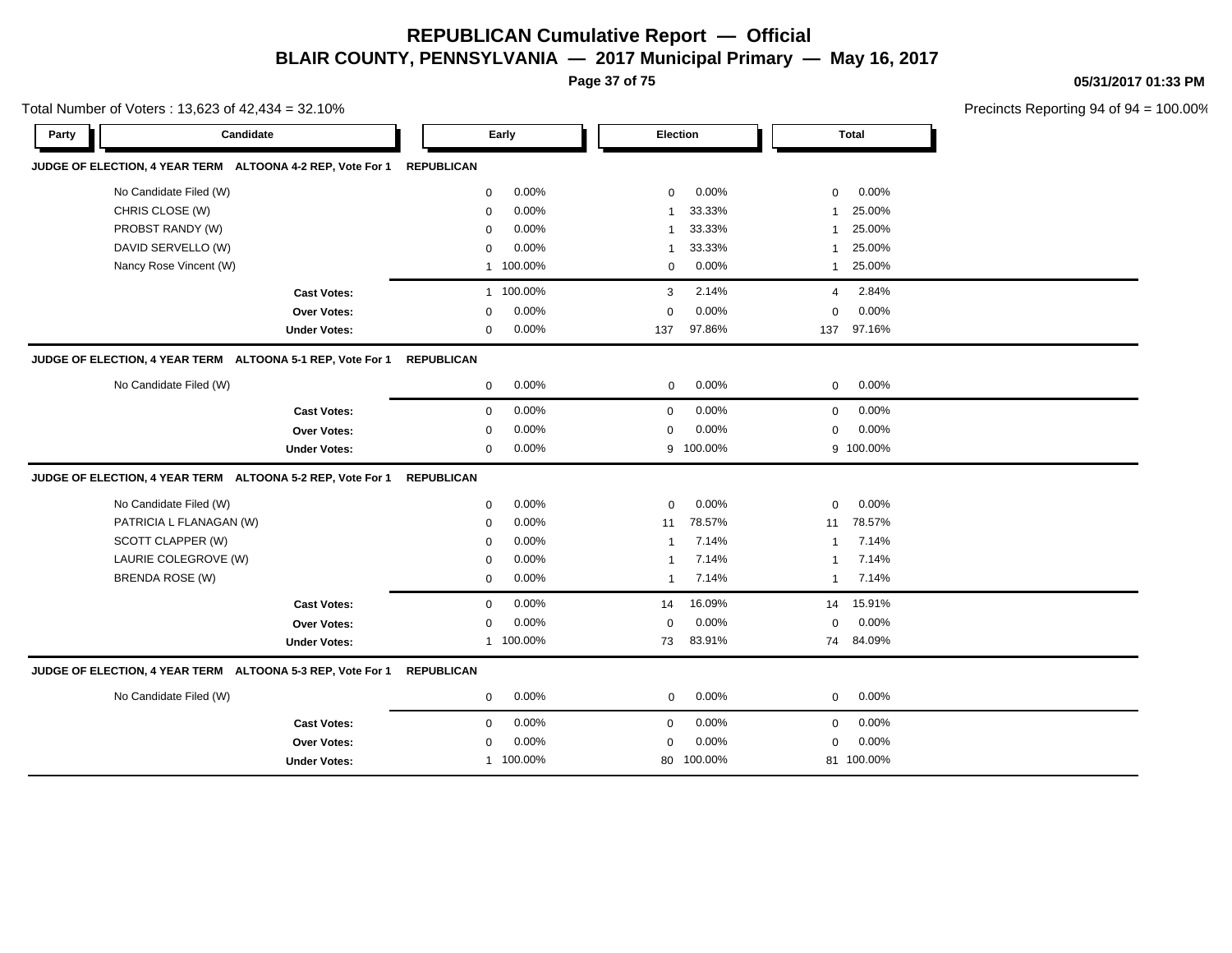**Page 38 of 75**

**05/31/2017 01:33 PM**

|            | Total Number of Voters: 13,623 of 42,434 = 32.10%          |                     |                   |           |                         |             |                |              | Precincts Reporting 94 of 94 |
|------------|------------------------------------------------------------|---------------------|-------------------|-----------|-------------------------|-------------|----------------|--------------|------------------------------|
| Party      | Candidate                                                  |                     |                   | Early     | Election                |             |                | <b>Total</b> |                              |
|            | JUDGE OF ELECTION, 4 YEAR TERM ALTOONA 6-1 REP, Vote For 1 |                     | <b>REPUBLICAN</b> |           |                         |             |                |              |                              |
|            | No Candidate Filed (W)                                     |                     | $\mathbf 0$       | 0.00%     | 0                       | 0.00%       | 0              | 0.00%        |                              |
|            | TOM GERLACH (W)                                            |                     | $\mathbf 0$       | 0.00%     | $\overline{1}$          | 25.00%      | $\mathbf 1$    | 25.00%       |                              |
|            | PAUL HEAD (W)                                              |                     | 0                 | 0.00%     | 1                       | 25.00%      | $\mathbf 1$    | 25.00%       |                              |
|            | GR MONTERO (W)                                             |                     | $\mathbf 0$       | 0.00%     | $\overline{1}$          | 25.00%      | $\overline{1}$ | 25.00%       |                              |
|            | CURT POLITO (W)                                            |                     | $\mathbf 0$       | 0.00%     | $\mathbf{1}$            | 25.00%      | $\overline{1}$ | 25.00%       |                              |
|            |                                                            | <b>Cast Votes:</b>  | 0                 | 0.00%     | 4                       | 4.40%       | 4              | 4.12%        |                              |
|            |                                                            | Over Votes:         | $\mathbf 0$       | 0.00%     | $\mathbf 0$             | 0.00%       | $\mathbf 0$    | 0.00%        |                              |
|            |                                                            | <b>Under Votes:</b> | 6                 | 100.00%   | 87                      | 95.60%      | 93             | 95.88%       |                              |
|            | JUDGE OF ELECTION, 4 YEAR TERM ALTOONA 6-2 REP, Vote For 1 |                     | <b>REPUBLICAN</b> |           |                         |             |                |              |                              |
|            | No Candidate Filed (W)                                     |                     | $\mathbf 0$       | 0.00%     | 0                       | 0.00%       | $\mathbf 0$    | 0.00%        |                              |
|            | WILLIAM LIGHTNER (W)                                       |                     | $\mathbf 0$       | 0.00%     | 14                      | 93.33%      | 14             | 93.33%       |                              |
|            | KAYLIN WILSON (W)                                          |                     | $\mathbf 0$       | 0.00%     | $\overline{\mathbf{1}}$ | 6.67%       | $\overline{1}$ | 6.67%        |                              |
|            |                                                            | <b>Cast Votes:</b>  | $\mathsf 0$       | 0.00%     | 15                      | 11.90%      |                | 15 11.72%    |                              |
|            |                                                            | Over Votes:         | $\mathbf 0$       | 0.00%     | $\mathbf 0$             | 0.00%       | 0              | 0.00%        |                              |
|            |                                                            | <b>Under Votes:</b> |                   | 2 100.00% | 111                     | 88.10%      | 113            | 88.28%       |                              |
|            | JUDGE OF ELECTION, 4 YEAR TERM ALTOONA 6-3 REP, Vote For 1 |                     | <b>REPUBLICAN</b> |           |                         |             |                |              |                              |
|            | No Candidate Filed (W)                                     |                     | 0                 | 0.00%     | 0                       | 0.00%       | 0              | 0.00%        |                              |
|            | MICHELE LOVE (W)                                           |                     | 0                 | 0.00%     | 1                       | 50.00%      | 1              | 50.00%       |                              |
|            | JASON RUGGIERO (W)                                         |                     | $\mathbf 0$       | 0.00%     | -1                      | 50.00%      | $\mathbf 1$    | 50.00%       |                              |
|            |                                                            | <b>Cast Votes:</b>  | $\mathbf 0$       | 0.00%     | 2                       | 1.18%       | $\overline{2}$ | 1.13%        |                              |
|            |                                                            | Over Votes:         | $\mathbf 0$       | 0.00%     | $\mathbf 0$             | 0.00%       | 0              | 0.00%        |                              |
|            |                                                            | <b>Under Votes:</b> |                   | 7 100.00% | 168                     | 98.82%      |                | 175 98.87%   |                              |
|            | JUDGE OF ELECTION, 4 YEAR TERM ALTOONA 6-4 REP, Vote For 1 |                     | <b>REPUBLICAN</b> |           |                         |             |                |              |                              |
| <b>REP</b> | <b>DOTTIE GRABOSKY</b>                                     |                     |                   | 4 100.00% |                         | 135 100.00% |                | 139 100.00%  |                              |
|            |                                                            | <b>Cast Votes:</b>  | 4                 | 57.14%    | 135                     | 79.41%      | 139            | 78.53%       |                              |
|            |                                                            | Over Votes:         | 0                 | 0.00%     | 0                       | 0.00%       | 0              | 0.00%        |                              |
|            |                                                            | <b>Under Votes:</b> | 3                 | 42.86%    | 35                      | 20.59%      | 38             | 21.47%       |                              |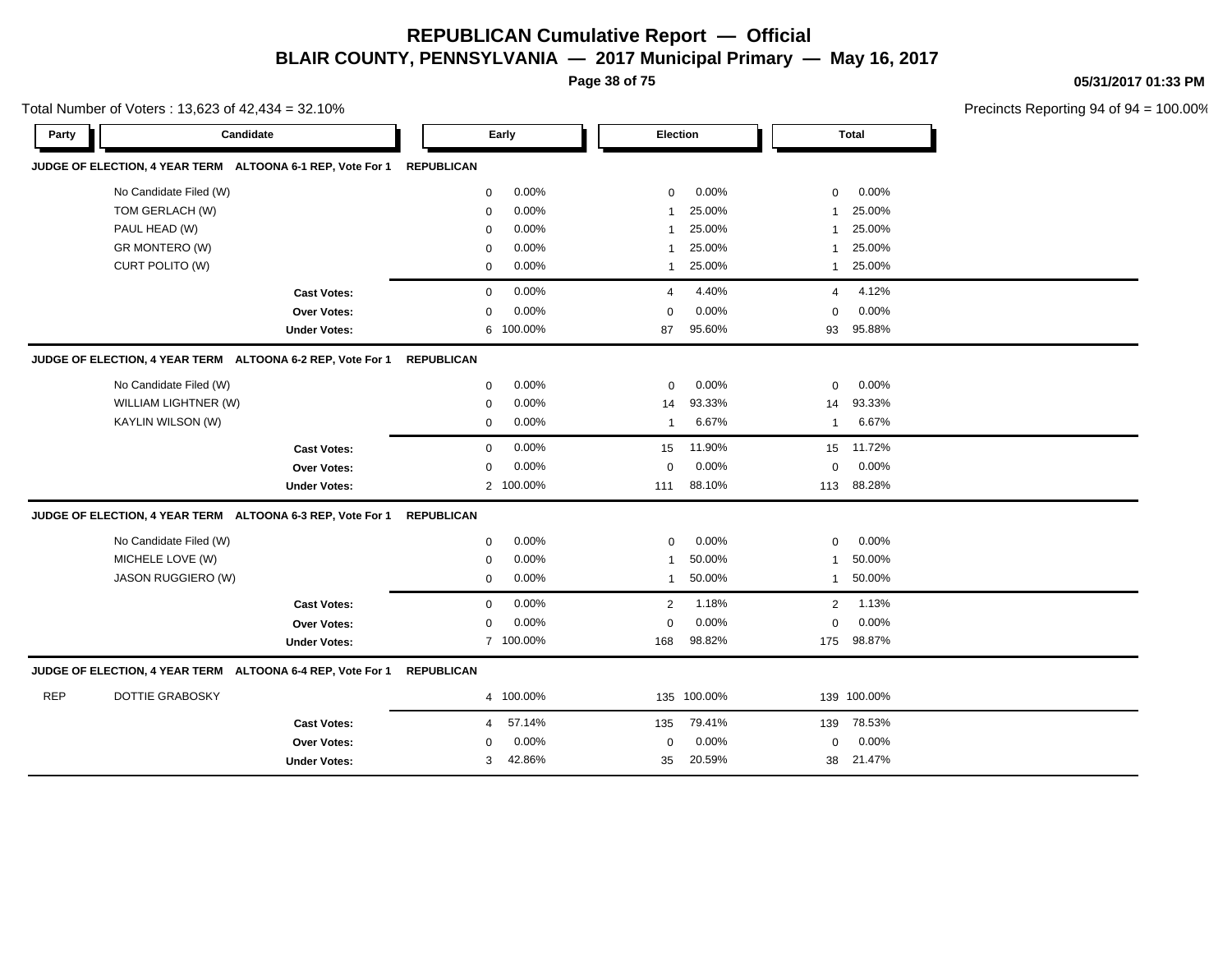**Page 39 of 75**

**05/31/2017 01:33 PM**

|            | Total Number of Voters: 13,623 of 42,434 = 32.10% |                                                            |                   |           |                |            |                |            | Precincts Reporting 94 of 94 |
|------------|---------------------------------------------------|------------------------------------------------------------|-------------------|-----------|----------------|------------|----------------|------------|------------------------------|
| Party      |                                                   | Candidate                                                  |                   | Early     | Election       |            |                | Total      |                              |
|            |                                                   | JUDGE OF ELECTION, 4 YEAR TERM ALTOONA 7 REP, Vote For 1   | <b>REPUBLICAN</b> |           |                |            |                |            |                              |
|            | No Candidate Filed (W)                            |                                                            | 0                 | 0.00%     | $\mathbf 0$    | 0.00%      | $\mathbf 0$    | 0.00%      |                              |
|            | KATHY GREINER (W)                                 |                                                            | $\mathbf 0$       | 0.00%     | $\overline{2}$ | 50.00%     | $\overline{2}$ | 50.00%     |                              |
|            | <b>BENJONESS (W)</b>                              |                                                            | 0                 | 0.00%     | -1             | 25.00%     | $\mathbf 1$    | 25.00%     |                              |
|            | CURT POLITO (W)                                   |                                                            | 0                 | 0.00%     | $\mathbf 1$    | 25.00%     | $\mathbf{1}$   | 25.00%     |                              |
|            |                                                   | <b>Cast Votes:</b>                                         | 0                 | 0.00%     | 4              | 4.82%      | 4              | 4.76%      |                              |
|            |                                                   | <b>Over Votes:</b>                                         | 0                 | 0.00%     | $\mathbf 0$    | 0.00%      | $\mathbf 0$    | 0.00%      |                              |
|            |                                                   | <b>Under Votes:</b>                                        |                   | 1 100.00% | 79             | 95.18%     | 80             | 95.24%     |                              |
|            |                                                   | JUDGE OF ELECTION, 4 YEAR TERM ALTOONA 8-1 REP, Vote For 1 | <b>REPUBLICAN</b> |           |                |            |                |            |                              |
| <b>REP</b> | <b>ESTHER BROOKS</b>                              |                                                            |                   | 3 100.00% |                | 38 100.00% |                | 41 100.00% |                              |
|            |                                                   | <b>Cast Votes:</b>                                         |                   | 3 100.00% | 38             | 86.36%     | 41             | 87.23%     |                              |
|            |                                                   | <b>Over Votes:</b>                                         | $\Omega$          | 0.00%     | $\mathbf 0$    | 0.00%      | $\mathbf 0$    | 0.00%      |                              |
|            |                                                   | <b>Under Votes:</b>                                        | 0                 | 0.00%     | 6              | 13.64%     | 6              | 12.77%     |                              |
|            |                                                   | JUDGE OF ELECTION, 4 YEAR TERM ALTOONA 8-2 REP, Vote For 1 | <b>REPUBLICAN</b> |           |                |            |                |            |                              |
|            | No Candidate Filed (W)                            |                                                            | 0                 | 0.00%     | $\mathbf 0$    | 0.00%      | $\mathbf 0$    | 0.00%      |                              |
|            | JAMES WOOMER JR (W)                               |                                                            | 0                 | 0.00%     |                | 1 100.00%  |                | 1 100.00%  |                              |
|            |                                                   | <b>Cast Votes:</b>                                         | 0                 | 0.00%     | $\mathbf 1$    | 1.32%      | $\mathbf{1}$   | 1.28%      |                              |
|            |                                                   | Over Votes:                                                | 0                 | 0.00%     | $\mathbf 0$    | 0.00%      | $\mathbf 0$    | 0.00%      |                              |
|            |                                                   | <b>Under Votes:</b>                                        |                   | 2 100.00% | 75             | 98.68%     | 77             | 98.72%     |                              |
|            |                                                   | JUDGE OF ELECTION, 4 YEAR TERM ALTOONA 9 REP, Vote For 1   | <b>REPUBLICAN</b> |           |                |            |                |            |                              |
|            | No Candidate Filed (W)                            |                                                            | 0                 | 0.00%     | 0              | 0.00%      | $\mathbf 0$    | 0.00%      |                              |
|            | NANCY CASSIDY (W)                                 |                                                            | 0                 | 0.00%     | $\mathbf 1$    | 50.00%     | $\mathbf{1}$   | 50.00%     |                              |
|            | CURT POLITO (W)                                   |                                                            | 0                 | 0.00%     | $\mathbf{1}$   | 50.00%     | $\mathbf{1}$   | 50.00%     |                              |
|            |                                                   | <b>Cast Votes:</b>                                         | 0                 | 0.00%     | 2              | 1.94%      | $\overline{2}$ | 1.92%      |                              |
|            |                                                   | <b>Over Votes:</b>                                         | $\mathbf 0$       | 0.00%     | $\mathbf 0$    | 0.00%      | $\mathbf 0$    | 0.00%      |                              |
|            |                                                   | <b>Under Votes:</b>                                        |                   | 1 100.00% | 101            | 98.06%     | 102            | 98.08%     |                              |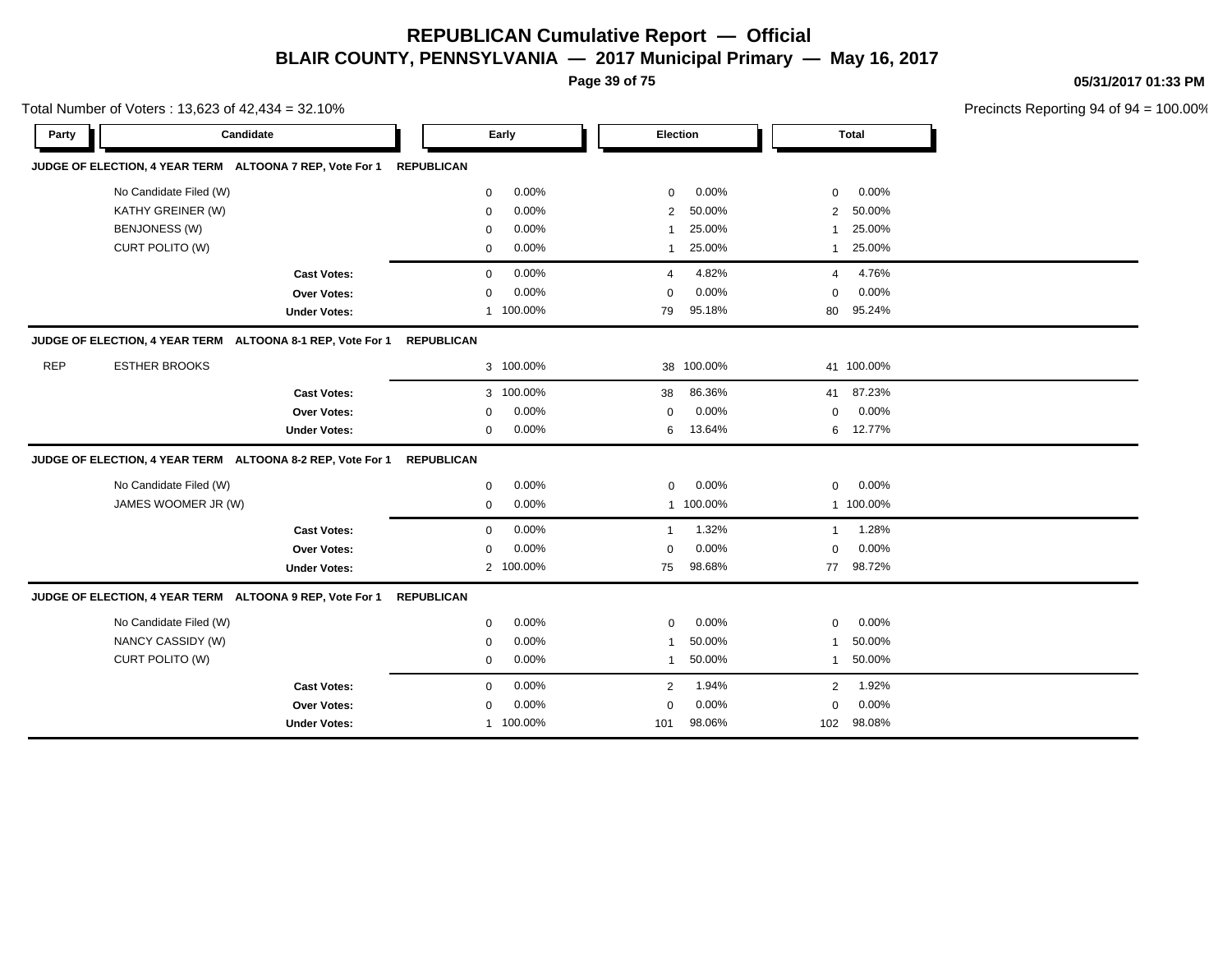**Page 40 of 75**

**05/31/2017 01:33 PM**

|            | Total Number of Voters: 13,623 of 42,434 = 32.10%                      |                     |                   |           |                         |         |              |              | Precincts Reporting 94 of 9 |
|------------|------------------------------------------------------------------------|---------------------|-------------------|-----------|-------------------------|---------|--------------|--------------|-----------------------------|
| Party      | Candidate                                                              |                     |                   | Early     | Election                |         |              | <b>Total</b> |                             |
|            | JUDGE OF ELECTION, 4 YEAR TERM ALTOONA 10-1 REP, Vote For 1 REPUBLICAN |                     |                   |           |                         |         |              |              |                             |
|            | No Candidate Filed (W)                                                 |                     | 0                 | 0.00%     | $\mathbf 0$             | 0.00%   | $\mathbf 0$  | 0.00%        |                             |
|            | LINDA HARCHAK (W)                                                      |                     | $\pmb{0}$         | 0.00%     | 16                      | 80.00%  | 16           | 80.00%       |                             |
|            | DANIEL DEANTONIO (W)                                                   |                     | 0                 | 0.00%     | $\overline{1}$          | 5.00%   | 1            | 5.00%        |                             |
|            | BRETT KEITH (W)                                                        |                     | 0                 | 0.00%     | $\overline{1}$          | 5.00%   | 1            | 5.00%        |                             |
|            | TONY MORRIS (W)                                                        |                     | $\mathbf 0$       | 0.00%     | $\overline{\mathbf{1}}$ | 5.00%   | -1           | 5.00%        |                             |
|            | ASHLEY L WERTZ (W)                                                     |                     | 0                 | 0.00%     | $\overline{1}$          | 5.00%   | 1            | 5.00%        |                             |
|            |                                                                        | <b>Cast Votes:</b>  | 0                 | 0.00%     | 20                      | 18.02%  | 20           | 17.39%       |                             |
|            |                                                                        | Over Votes:         | 0                 | 0.00%     | $\pmb{0}$               | 0.00%   | $\mathbf 0$  | 0.00%        |                             |
|            |                                                                        | <b>Under Votes:</b> |                   | 4 100.00% | 91                      | 81.98%  | 95           | 82.61%       |                             |
|            | JUDGE OF ELECTION, 4 YEAR TERM ALTOONA 10-2 REP, Vote For 1            |                     | <b>REPUBLICAN</b> |           |                         |         |              |              |                             |
| <b>REP</b> | ROSE-ELLEN M. BALASCO                                                  |                     |                   | 5 100.00% | 149                     | 100.00% |              | 154 100.00%  |                             |
|            |                                                                        | <b>Cast Votes:</b>  | 5                 | 83.33%    | 149                     | 83.24%  | 154          | 83.24%       |                             |
|            |                                                                        | <b>Over Votes:</b>  | 0                 | 0.00%     | $\mathbf 0$             | 0.00%   | $\mathbf 0$  | 0.00%        |                             |
|            |                                                                        | <b>Under Votes:</b> | 1                 | 16.67%    | 30                      | 16.76%  | 31           | 16.76%       |                             |
|            | JUDGE OF ELECTION, 4 YEAR TERM ALTOONA 11-1 REP, Vote For 1            |                     | <b>REPUBLICAN</b> |           |                         |         |              |              |                             |
|            | No Candidate Filed (W)                                                 |                     | 0                 | 0.00%     | 0                       | 0.00%   | 0            | 0.00%        |                             |
|            | JEFFREY T BARR (W)                                                     |                     | $\mathbf 0$       | 0.00%     | $\overline{\mathbf{1}}$ | 20.00%  | $\mathbf{1}$ | 20.00%       |                             |
|            | MARY HOOPER (W)                                                        |                     | 0                 | 0.00%     | $\overline{1}$          | 20.00%  | -1           | 20.00%       |                             |
|            | RAYMOND KAUFFMA (W)                                                    |                     | $\mathbf 0$       | 0.00%     | $\overline{1}$          | 20.00%  | -1           | 20.00%       |                             |
|            | MIKE LUCIANO (W)                                                       |                     | 0                 | 0.00%     | $\overline{1}$          | 20.00%  | 1            | 20.00%       |                             |
|            | LAWRENCE P SPROUSE (W)                                                 |                     | $\mathbf 0$       | 0.00%     | $\overline{1}$          | 20.00%  | $\mathbf{1}$ | 20.00%       |                             |
|            |                                                                        | <b>Cast Votes:</b>  | $\mathbf 0$       | 0.00%     | $\sqrt{5}$              | 3.21%   | 5            | 3.13%        |                             |
|            |                                                                        | <b>Over Votes:</b>  | 0                 | 0.00%     | $\mathbf 0$             | 0.00%   | $\mathbf 0$  | 0.00%        |                             |
|            |                                                                        | <b>Under Votes:</b> |                   | 4 100.00% | 151                     | 96.79%  | 155          | 96.88%       |                             |
|            | JUDGE OF ELECTION, 4 YEAR TERM ALTOONA 11-2 REP, Vote For 1            |                     | <b>REPUBLICAN</b> |           |                         |         |              |              |                             |
|            | No Candidate Filed (W)                                                 |                     | 0                 | 0.00%     | $\mathsf 0$             | 0.00%   | $\mathbf 0$  | 0.00%        |                             |
|            | PATRICIA GOOD (W)                                                      |                     | 0                 | 0.00%     | 2                       | 28.57%  | 2            | 28.57%       |                             |
|            | JACKIE BERNARD (W)                                                     |                     | 0                 | 0.00%     | $\overline{1}$          | 14.29%  | -1           | 14.29%       |                             |
|            | JUDY BERRYY (W)                                                        |                     | $\mathbf 0$       | 0.00%     | $\overline{1}$          | 14.29%  | 1            | 14.29%       |                             |
|            | PAT HIMES (W)                                                          |                     | 0                 | 0.00%     | $\overline{1}$          | 14.29%  | 1            | 14.29%       |                             |
|            | YANCE HOLLEN (W)                                                       |                     | $\mathbf 0$       | 0.00%     | $\overline{1}$          | 14.29%  | 1            | 14.29%       |                             |
|            | WALT MCCULLOCH (W)                                                     |                     | $\mathbf 0$       | 0.00%     | $\mathbf{1}$            | 14.29%  | 1            | 14.29%       |                             |
|            |                                                                        | <b>Cast Votes:</b>  | $\mathbf 0$       | 0.00%     | $\overline{7}$          | 2.92%   | 7            | 2.87%        |                             |
|            |                                                                        | <b>Over Votes:</b>  | 0                 | 0.00%     | $\mathbf 0$             | 0.00%   | 0            | 0.00%        |                             |
|            |                                                                        | <b>Under Votes:</b> |                   | 4 100.00% | 233                     | 97.08%  | 237          | 97.13%       |                             |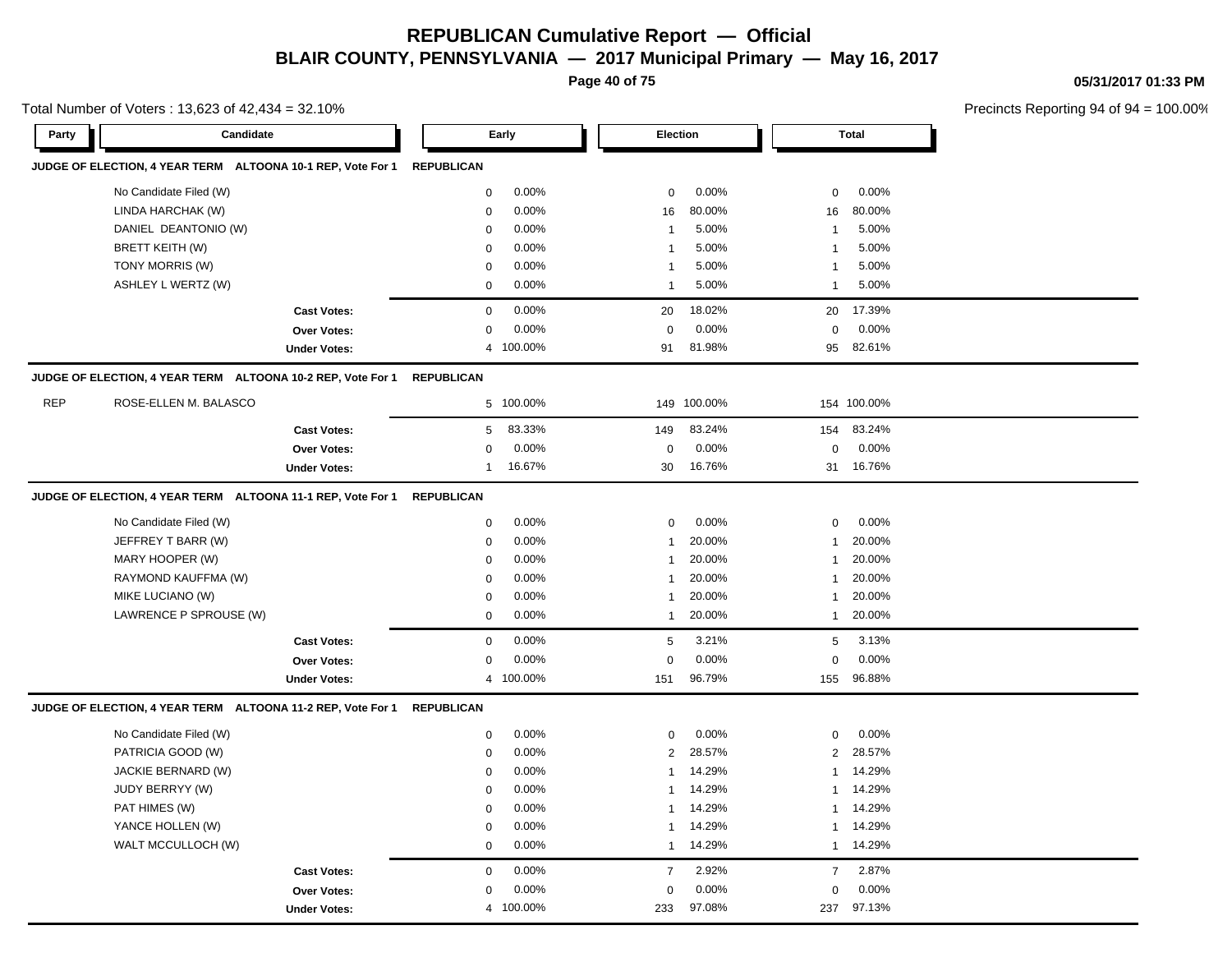**Page 41 of 75**

**05/31/2017 01:33 PM**

|            | Total Number of Voters: 13,623 of 42,434 = 32.10%                      |                     |                      |                          |                         | Precincts Reporting 94 of 94 = 100.00% |
|------------|------------------------------------------------------------------------|---------------------|----------------------|--------------------------|-------------------------|----------------------------------------|
| Party      | Candidate                                                              |                     | Early                | Election                 | <b>Total</b>            |                                        |
|            | JUDGE OF ELECTION, 4 YEAR TERM ALTOONA 12-1 REP, Vote For 1            |                     | <b>REPUBLICAN</b>    |                          |                         |                                        |
|            | No Candidate Filed (W)                                                 |                     | 0.00%<br>$\mathbf 0$ | $0.00\%$<br>$\mathbf 0$  | 0.00%<br>0              |                                        |
|            | MEGHAN IRWIN (W)                                                       |                     | 0.00%<br>$\mathbf 0$ | 50.00%<br>-1             | 50.00%<br>1             |                                        |
|            | MARK WYA (W)                                                           |                     | 0.00%<br>$\mathbf 0$ | 50.00%<br>$\overline{1}$ | 50.00%<br>$\mathbf{1}$  |                                        |
|            |                                                                        | <b>Cast Votes:</b>  | 0.00%<br>$\mathbf 0$ | 2.06%<br>2               | 2.02%<br>$\overline{2}$ |                                        |
|            |                                                                        | Over Votes:         | 0.00%<br>$\mathbf 0$ | $0.00\%$<br>$\Omega$     | 0.00%<br>0              |                                        |
|            |                                                                        | <b>Under Votes:</b> | 2 100.00%            | 97.94%<br>95             | 97.98%<br>97            |                                        |
|            | JUDGE OF ELECTION, 4 YEAR TERM ALTOONA 12-2 REP, Vote For 1 REPUBLICAN |                     |                      |                          |                         |                                        |
|            | No Candidate Filed (W)                                                 |                     | 0.00%<br>0           | 0.00%<br>$\mathbf 0$     | 0.00%<br>0              |                                        |
|            | DANIEL KISS (W)                                                        |                     | 0.00%<br>0           | 1 100.00%                | 1 100.00%               |                                        |
|            |                                                                        | <b>Cast Votes:</b>  | 0.00%<br>$\mathbf 0$ | 1.14%<br>$\mathbf{1}$    | 1.10%<br>$\mathbf{1}$   |                                        |
|            |                                                                        | Over Votes:         | 0.00%<br>$\mathbf 0$ | $0.00\%$<br>$\Omega$     | $0.00\%$<br>0           |                                        |
|            |                                                                        | <b>Under Votes:</b> | 3 100.00%            | 98.86%<br>87             | 98.90%<br>90            |                                        |
|            | JUDGE OF ELECTION, 4 YEAR TERM ALTOONA 12-3 REP, Vote For 1 REPUBLICAN |                     |                      |                          |                         |                                        |
|            | No Candidate Filed (W)                                                 |                     | 0.00%<br>$\mathbf 0$ | $0.00\%$<br>$\mathbf 0$  | 0.00%<br>0              |                                        |
|            | SCOTT A SCHEELER (W)                                                   |                     | 0.00%<br>$\mathbf 0$ | 1 100.00%                | 1 100.00%               |                                        |
|            |                                                                        | <b>Cast Votes:</b>  | 0.00%<br>$\Omega$    | 1.41%<br>$\mathbf 1$     | 1.39%<br>1              |                                        |
|            |                                                                        | Over Votes:         | 0.00%<br>$\mathbf 0$ | $0.00\%$<br>$\Omega$     | 0.00%<br>0              |                                        |
|            |                                                                        | <b>Under Votes:</b> | 1 100.00%            | 98.59%<br>70             | 71 98.61%               |                                        |
|            | JUDGE OF ELECTION, 4 YEAR TERM ALTOONA 12-4 REP, Vote For 1            |                     | <b>REPUBLICAN</b>    |                          |                         |                                        |
| <b>REP</b> | <b>BARBARA WEIGLEY</b>                                                 |                     | 1 100.00%            | 108 100.00%              | 109 100.00%             |                                        |
|            |                                                                        | <b>Cast Votes:</b>  | 1 100.00%            | 83.08%<br>108            | 83.21%<br>109           |                                        |
|            |                                                                        | Over Votes:         | 0.00%<br>0           | $0.00\%$<br>$\mathbf 0$  | 0.00%<br>0              |                                        |
|            |                                                                        | <b>Under Votes:</b> | 0.00%<br>0           | 16.92%<br>22             | 16.79%<br>22            |                                        |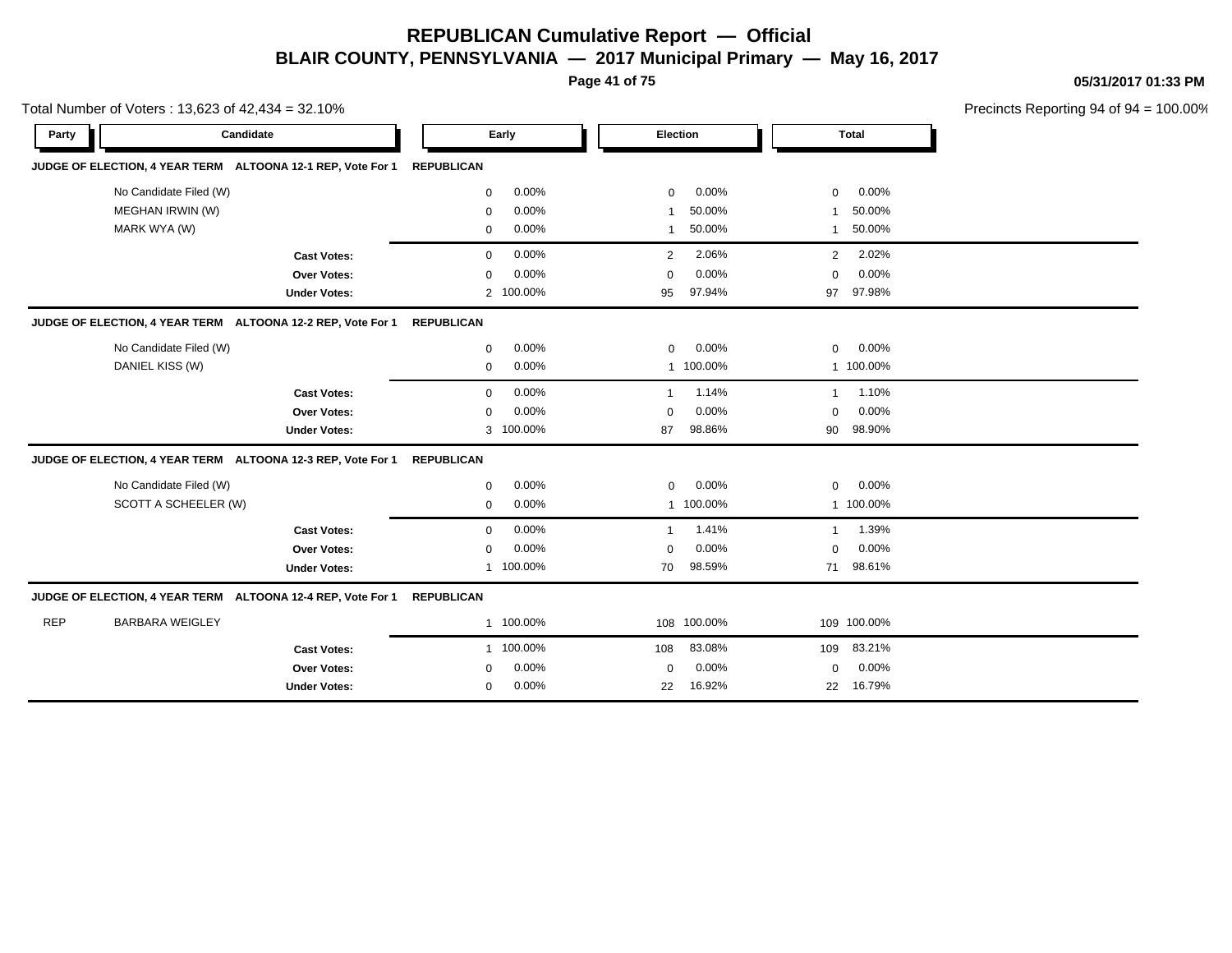**Page 42 of 75**

**05/31/2017 01:33 PM**

|       | Total Number of Voters: 13,623 of 42,434 = 32.10%           |                     |                   |           |                |         |                |              | Precincts Reporting 94 of 9 |
|-------|-------------------------------------------------------------|---------------------|-------------------|-----------|----------------|---------|----------------|--------------|-----------------------------|
| Party | Candidate                                                   |                     |                   | Early     | Election       |         |                | <b>Total</b> |                             |
|       | JUDGE OF ELECTION, 4 YEAR TERM ALTOONA 13-1 REP, Vote For 1 |                     | <b>REPUBLICAN</b> |           |                |         |                |              |                             |
|       | No Candidate Filed (W)                                      |                     | $\mathbf 0$       | 0.00%     | $\mathbf 0$    | 0.00%   | $\mathbf{0}$   | 0.00%        |                             |
|       | June Persun (W)                                             |                     | $\overline{2}$    | 100.00%   | $\mathbf 0$    | 0.00%   | $\overline{2}$ | 28.57%       |                             |
|       | ADAM BOWER (W)                                              |                     | $\mathbf 0$       | 0.00%     |                | 20.00%  | 1              | 14.29%       |                             |
|       | <b>BILL CARTER (W)</b>                                      |                     | $\mathbf 0$       | 0.00%     |                | 20.00%  | 1              | 14.29%       |                             |
|       | MEGAN IRWIN (W)                                             |                     | $\mathbf 0$       | 0.00%     | -1             | 20.00%  | 1              | 14.29%       |                             |
|       | JODY KENNEWELL (W)                                          |                     | $\mathbf 0$       | 0.00%     | -1             | 20.00%  | 1              | 14.29%       |                             |
|       | DONNA SNYDER (W)                                            |                     | $\mathbf 0$       | 0.00%     | -1             | 20.00%  | $\mathbf{1}$   | 14.29%       |                             |
|       |                                                             | <b>Cast Votes:</b>  | $\overline{2}$    | 33.33%    | 5              | 2.84%   | $\overline{7}$ | 3.85%        |                             |
|       |                                                             | <b>Over Votes:</b>  | $\mathbf 0$       | 0.00%     | $\Omega$       | 0.00%   | 0              | 0.00%        |                             |
|       |                                                             | <b>Under Votes:</b> | $\overline{4}$    | 66.67%    | 171            | 97.16%  | 175            | 96.15%       |                             |
|       | JUDGE OF ELECTION, 4 YEAR TERM ALTOONA 13-2 REP, Vote For 1 |                     | <b>REPUBLICAN</b> |           |                |         |                |              |                             |
|       | No Candidate Filed (W)                                      |                     | $\mathbf 0$       | 0.00%     | $\mathbf 0$    | 0.00%   | $\mathbf{0}$   | 0.00%        |                             |
|       |                                                             | <b>Cast Votes:</b>  | $\mathbf 0$       | 0.00%     | 0              | 0.00%   | $\mathbf 0$    | 0.00%        |                             |
|       |                                                             | Over Votes:         | $\mathbf 0$       | 0.00%     | $\mathbf 0$    | 0.00%   | 0              | 0.00%        |                             |
|       |                                                             | <b>Under Votes:</b> | $\mathbf 0$       | 0.00%     | 116            | 100.00% |                | 116 100.00%  |                             |
|       | JUDGE OF ELECTION, 4 YEAR TERM ALTOONA 13-3 REP, Vote For 1 |                     | <b>REPUBLICAN</b> |           |                |         |                |              |                             |
|       | No Candidate Filed (W)                                      |                     | 0                 | 0.00%     | $\mathbf 0$    | 0.00%   | 0              | 0.00%        |                             |
|       | RONALD ADELMAN (W)                                          |                     | $\mathbf 0$       | 0.00%     | $\overline{2}$ | 50.00%  | 2              | 50.00%       |                             |
|       | SHERRI MCGREGOR (W)                                         |                     | $\mathbf 0$       | 0.00%     | $\overline{2}$ | 50.00%  | $\overline{2}$ | 50.00%       |                             |
|       |                                                             | <b>Cast Votes:</b>  | $\mathbf 0$       | 0.00%     | $\overline{4}$ | 3.23%   | $\overline{4}$ | 3.17%        |                             |
|       |                                                             | <b>Over Votes:</b>  | 0                 | 0.00%     | 0              | 0.00%   | 0              | 0.00%        |                             |
|       |                                                             | <b>Under Votes:</b> | $\overline{2}$    | 100.00%   | 120            | 96.77%  | 122            | 96.83%       |                             |
|       | JUDGE OF ELECTION, 4 YEAR TERM ALTOONA 13-4 REP, Vote For 1 |                     | <b>REPUBLICAN</b> |           |                |         |                |              |                             |
|       | No Candidate Filed (W)                                      |                     | $\mathbf 0$       | 0.00%     | $\mathbf 0$    | 0.00%   | $\mathbf 0$    | 0.00%        |                             |
|       | BEN JONES (W)                                               |                     | $\mathbf 0$       | 0.00%     | -1             | 50.00%  | -1             | 50.00%       |                             |
|       | PHIL RAKER (W)                                              |                     | $\mathbf 0$       | 0.00%     | -1             | 50.00%  | 1              | 50.00%       |                             |
|       |                                                             | <b>Cast Votes:</b>  | $\mathbf 0$       | 0.00%     | $\overline{2}$ | 2.78%   | $\overline{2}$ | 2.67%        |                             |
|       |                                                             | Over Votes:         | $\Omega$          | 0.00%     | $\Omega$       | 0.00%   | 0              | 0.00%        |                             |
|       |                                                             | <b>Under Votes:</b> |                   | 3 100.00% | 70             | 97.22%  | 73             | 97.33%       |                             |
|       |                                                             |                     |                   |           |                |         |                |              |                             |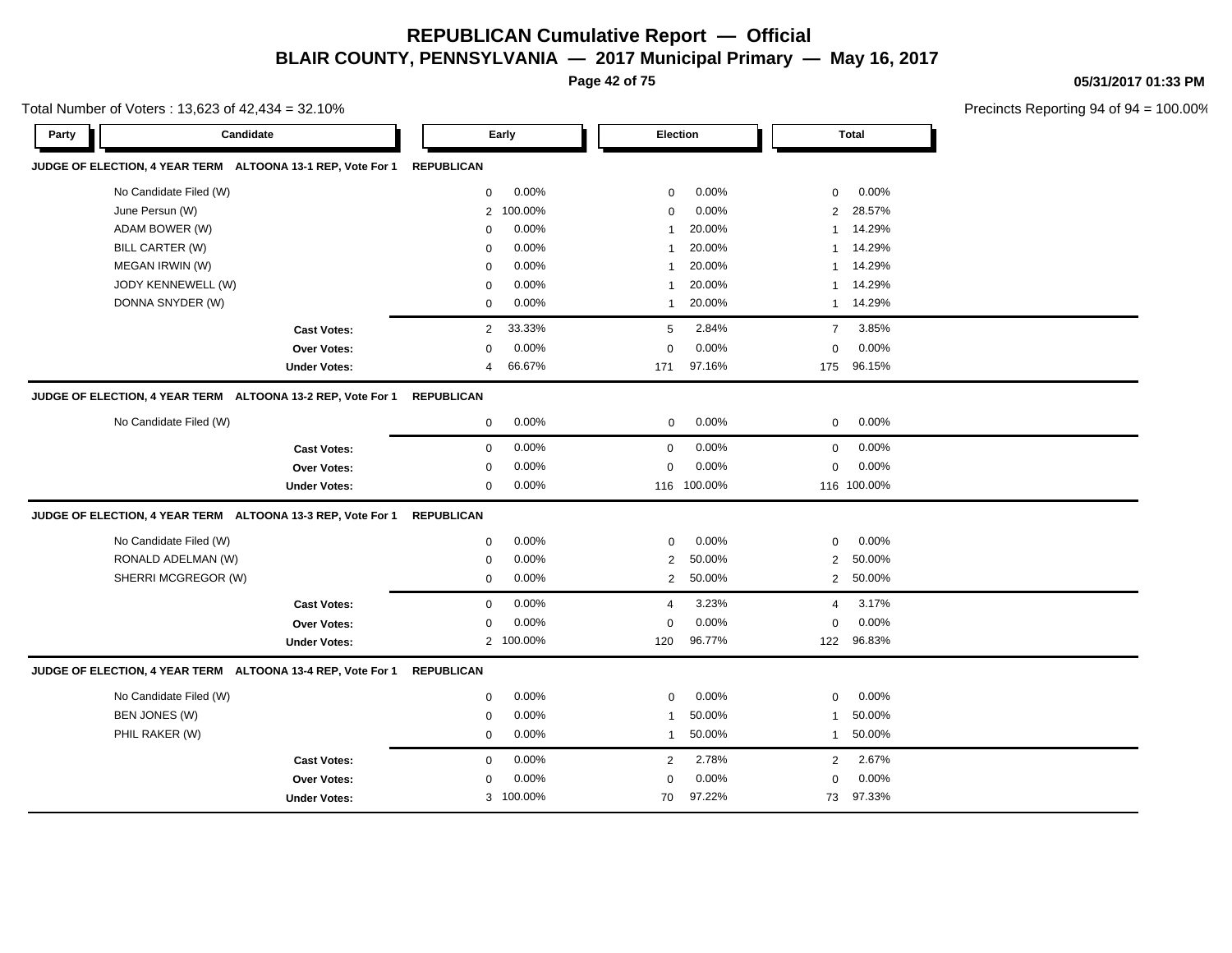**Page 43 of 75**

**05/31/2017 01:33 PM**

|       | Total Number of Voters: 13,623 of 42,434 = 32.10% |                                                             |                   |            |                |                 |                |              | Precincts Reporting 94 of 94 |
|-------|---------------------------------------------------|-------------------------------------------------------------|-------------------|------------|----------------|-----------------|----------------|--------------|------------------------------|
| Party |                                                   | Candidate                                                   |                   | Early      |                | <b>Election</b> |                | <b>Total</b> |                              |
|       |                                                   | JUDGE OF ELECTION, 4 YEAR TERM ALTOONA 14-1 REP, Vote For 1 | <b>REPUBLICAN</b> |            |                |                 |                |              |                              |
|       | No Candidate Filed (W)                            |                                                             | $\mathsf 0$       | 0.00%      | 0              | 0.00%           | $\mathbf 0$    | 0.00%        |                              |
|       | Sarah Seymour (W)                                 |                                                             |                   | 1 100.00%  | $\mathbf 0$    | 0.00%           |                | 1 100.00%    |                              |
|       |                                                   | <b>Cast Votes:</b>                                          | $\mathbf{1}$      | 33.33%     | $\mathbf 0$    | 0.00%           | $\overline{1}$ | 0.42%        |                              |
|       |                                                   | <b>Over Votes:</b>                                          | $\mathbf 0$       | 0.00%      | $\mathbf 0$    | 0.00%           | $\mathbf 0$    | 0.00%        |                              |
|       |                                                   | <b>Under Votes:</b>                                         | $\overline{2}$    | 66.67%     |                | 236 100.00%     | 238            | 99.58%       |                              |
|       |                                                   | JUDGE OF ELECTION, 4 YEAR TERM ALTOONA 14-2 REP, Vote For 1 | <b>REPUBLICAN</b> |            |                |                 |                |              |                              |
|       | No Candidate Filed (W)                            |                                                             | 0                 | 0.00%      | 0              | 0.00%           | 0              | 0.00%        |                              |
|       | JAMES DIXON (W)                                   |                                                             | 0                 | 0.00%      | $\overline{1}$ | 20.00%          | $\mathbf 1$    | 20.00%       |                              |
|       | <b>JOE FRANKS (W)</b>                             |                                                             | 0                 | 0.00%      | -1             | 20.00%          | -1             | 20.00%       |                              |
|       | ROBERT HOUSEMAN (W)                               |                                                             | 0                 | 0.00%      | 1              | 20.00%          | $\mathbf 1$    | 20.00%       |                              |
|       | MEGAN IRWIN (W)                                   |                                                             | 0                 | 0.00%      | 1              | 20.00%          | $\mathbf 1$    | 20.00%       |                              |
|       | DAVID YOKSZA (W)                                  |                                                             | $\mathbf 0$       | 0.00%      | 1              | 20.00%          | 1              | 20.00%       |                              |
|       |                                                   | <b>Cast Votes:</b>                                          | $\mathbf 0$       | 0.00%      | 5              | 2.33%           | 5              | 2.29%        |                              |
|       |                                                   | Over Votes:                                                 | $\mathbf 0$       | 0.00%      | $\mathbf 0$    | 0.00%           | 0              | 0.00%        |                              |
|       |                                                   | <b>Under Votes:</b>                                         |                   | 3 100.00%  | 210            | 97.67%          |                | 213 97.71%   |                              |
|       |                                                   | JUDGE OF ELECTION, 4 YEAR TERM ALTOONA 14-3 REP, Vote For 1 | <b>REPUBLICAN</b> |            |                |                 |                |              |                              |
|       | No Candidate Filed (W)                            |                                                             | $\mathbf 0$       | 0.00%      | 0              | $0.00\%$        | 0              | 0.00%        |                              |
|       | SHERRY MCCARTHY (W)                               |                                                             | 0                 | 0.00%      | $\overline{1}$ | 100.00%         |                | 1 100.00%    |                              |
|       |                                                   | <b>Cast Votes:</b>                                          | $\mathbf 0$       | 0.00%      | $\overline{1}$ | 0.43%           | $\mathbf{1}$   | 0.42%        |                              |
|       |                                                   | <b>Over Votes:</b>                                          | $\Omega$          | 0.00%      | $\mathbf 0$    | 0.00%           | 0              | 0.00%        |                              |
|       |                                                   | <b>Under Votes:</b>                                         |                   | 3 100.00%  | 234            | 99.57%          | 237            | 99.58%       |                              |
|       |                                                   | JUDGE OF ELECTION, 4 YEAR TERM ALLEGHENY 1 REP, Vote For 1  | <b>REPUBLICAN</b> |            |                |                 |                |              |                              |
|       | No Candidate Filed (W)                            |                                                             | 0                 | 0.00%      | 0              | 0.00%           | 0              | 0.00%        |                              |
|       | CAROL JOHNSON (W)                                 |                                                             | $\mathbf 0$       | 0.00%      | 3              | 50.00%          | 3              | 50.00%       |                              |
|       | JOHN SNYDER (W)                                   |                                                             | $\mathbf 0$       | 0.00%      | 1              | 16.67%          | $\mathbf{1}$   | 16.67%       |                              |
|       | PATRICIA WARING (W)                               |                                                             | $\mathbf 0$       | 0.00%      | $\overline{2}$ | 33.33%          |                | 2 33.33%     |                              |
|       |                                                   | <b>Cast Votes:</b>                                          | $\mathbf 0$       | 0.00%      | 6              | 2.11%           | 6              | 2.03%        |                              |
|       |                                                   | Over Votes:                                                 | $\Omega$          | 0.00%      | $\mathbf 0$    | 0.00%           | 0              | 0.00%        |                              |
|       |                                                   | <b>Under Votes:</b>                                         |                   | 10 100.00% | 279            | 97.89%          | 289            | 97.97%       |                              |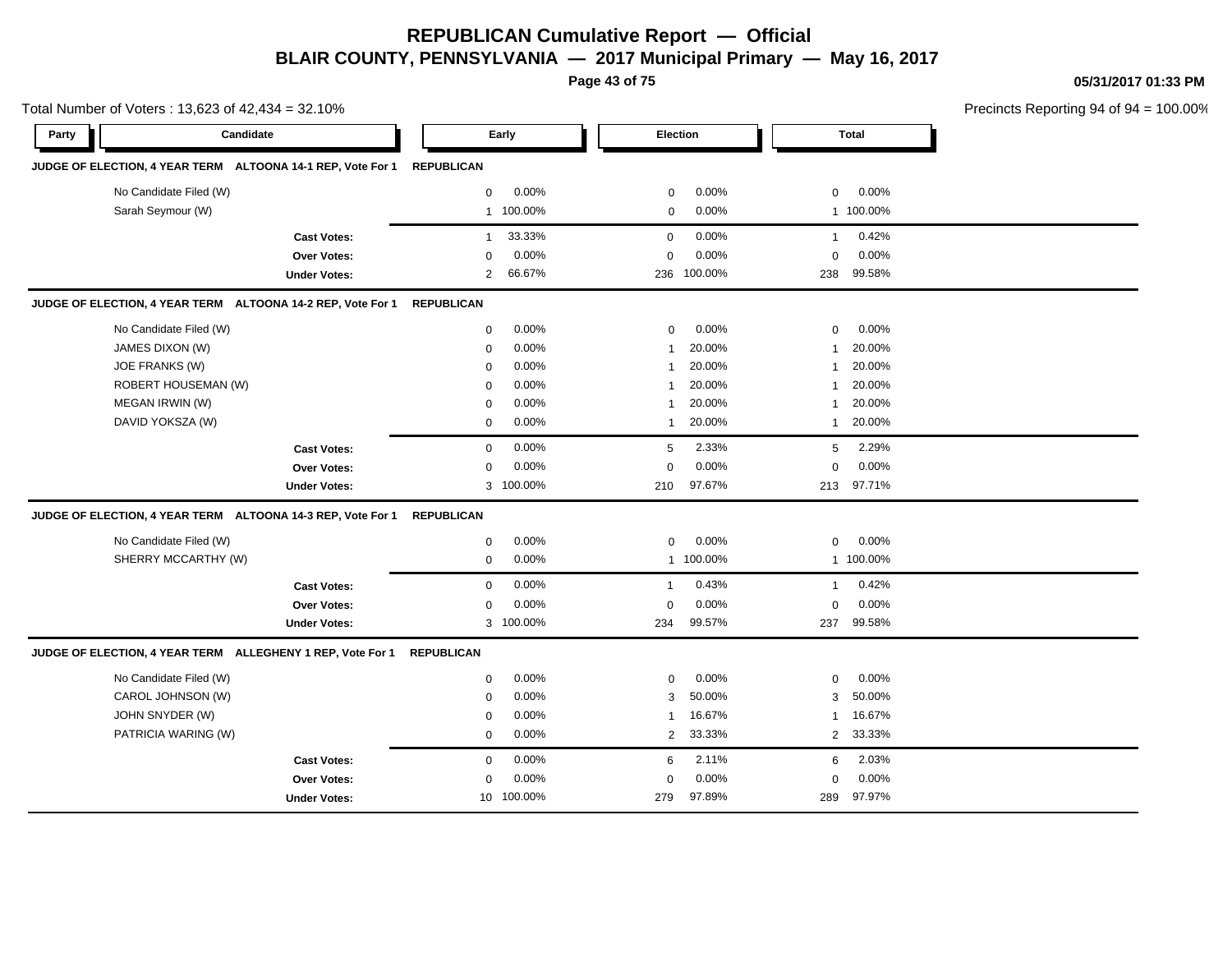**Page 44 of 75**

**05/31/2017 01:33 PM**

|            | Total Number of Voters: 13,623 of 42,434 = 32.10% |                                                            |                   |            |                 |             |                  |              | Precincts Reporting 94 of 94 |
|------------|---------------------------------------------------|------------------------------------------------------------|-------------------|------------|-----------------|-------------|------------------|--------------|------------------------------|
| Party      |                                                   | Candidate                                                  |                   | Early      | <b>Election</b> |             |                  | <b>Total</b> |                              |
|            |                                                   | JUDGE OF ELECTION, 4 YEAR TERM ALLEGHENY 2 REP, Vote For 1 | <b>REPUBLICAN</b> |            |                 |             |                  |              |                              |
| <b>REP</b> | APRYL D. SMITH                                    |                                                            |                   | 6 100.00%  |                 | 244 100.00% |                  | 250 100.00%  |                              |
|            |                                                   | <b>Cast Votes:</b>                                         | 6                 | 85.71%     | 244             | 85.31%      | 250              | 85.32%       |                              |
|            |                                                   | Over Votes:                                                | $\mathbf 0$       | 0.00%      | 0               | 0.00%       | $\mathbf 0$      | 0.00%        |                              |
|            |                                                   | <b>Under Votes:</b>                                        | 1                 | 14.29%     | 42              | 14.69%      |                  | 43 14.68%    |                              |
|            |                                                   | JUDGE OF ELECTION, 4 YEAR TERM ALLEGHENY 3 REP, Vote For 1 | <b>REPUBLICAN</b> |            |                 |             |                  |              |                              |
|            | No Candidate Filed (W)                            |                                                            | $\mathbf 0$       | 0.00%      | $\mathbf 0$     | 0.00%       | $\mathbf 0$      | 0.00%        |                              |
|            |                                                   | <b>Cast Votes:</b>                                         | $\mathbf 0$       | 0.00%      | $\mathsf 0$     | 0.00%       | $\boldsymbol{0}$ | 0.00%        |                              |
|            |                                                   | Over Votes:                                                | $\mathbf 0$       | 0.00%      | $\mathsf 0$     | 0.00%       | 0                | 0.00%        |                              |
|            |                                                   | <b>Under Votes:</b>                                        |                   | 11 100.00% |                 | 48 100.00%  |                  | 59 100.00%   |                              |
|            |                                                   | JUDGE OF ELECTION, 4 YEAR TERM ALLEGHENY 4 REP, Vote For 1 | <b>REPUBLICAN</b> |            |                 |             |                  |              |                              |
|            | No Candidate Filed (W)                            |                                                            | $\mathbf 0$       | 0.00%      | 0               | 0.00%       | $\mathbf 0$      | 0.00%        |                              |
|            | PEARL MCKEE (W)                                   |                                                            | $\mathbf 0$       | 0.00%      | 8               | 80.00%      | 8                | 80.00%       |                              |
|            | JUSTIN BENDER (W)                                 |                                                            | $\mathbf 0$       | 0.00%      | $\overline{2}$  | 20.00%      |                  | 2 20.00%     |                              |
|            |                                                   | <b>Cast Votes:</b>                                         | $\mathbf 0$       | 0.00%      | 10              | 7.69%       | 10               | 7.58%        |                              |
|            |                                                   | <b>Over Votes:</b>                                         | $\mathbf 0$       | 0.00%      | 0               | 0.00%       | $\mathbf 0$      | 0.00%        |                              |
|            |                                                   | <b>Under Votes:</b>                                        |                   | 2 100.00%  | 120             | 92.31%      |                  | 122 92.42%   |                              |
|            |                                                   | JUDGE OF ELECTION, 4 YEAR TERM ANTIS 1 REP, Vote For 1     | <b>REPUBLICAN</b> |            |                 |             |                  |              |                              |
|            | No Candidate Filed (W)                            |                                                            | 0                 | 0.00%      | 0               | 0.00%       | 0                | 0.00%        |                              |
|            | CHARLOTTE DILLEN (W)                              |                                                            | $\mathbf 0$       | 0.00%      | -1              | 14.29%      | 1                | 14.29%       |                              |
|            | MATTHEW MILLER (W)                                |                                                            | $\mathbf 0$       | 0.00%      | -1              | 14.29%      | 1                | 14.29%       |                              |
|            | TERRY TOMASETTI (W)                               |                                                            | $\mathbf 0$       | 0.00%      | -1              | 14.29%      | 1                | 14.29%       |                              |
|            | CAROL YEAGER (W)                                  |                                                            | $\mathbf 0$       | 0.00%      | 4               | 57.14%      | 4                | 57.14%       |                              |
|            |                                                   | <b>Cast Votes:</b>                                         | $\mathbf 0$       | 0.00%      | $\overline{7}$  | 2.36%       | $\overline{7}$   | 2.33%        |                              |
|            |                                                   | Over Votes:                                                | $\mathbf 0$       | 0.00%      | $\mathsf 0$     | 0.00%       | $\mathbf 0$      | 0.00%        |                              |
|            |                                                   | <b>Under Votes:</b>                                        |                   | 5 100.00%  | 289             | 97.64%      | 294              | 97.67%       |                              |
|            |                                                   | JUDGE OF ELECTION, 4 YEAR TERM ANTIS 2 REP, Vote For 1     | <b>REPUBLICAN</b> |            |                 |             |                  |              |                              |
| <b>REP</b> | PAULINE OSTERHOUT                                 |                                                            | $\mathbf 0$       | 0.00%      | 155             | 99.36%      | 155              | 99.36%       |                              |
|            | SHAWN SHAULIS (W)                                 |                                                            | 0                 | 0.00%      | $\mathbf{1}$    | 0.64%       | 1                | 0.64%        |                              |
|            |                                                   | <b>Cast Votes:</b>                                         | $\mathbf 0$       | 0.00%      | 156             | 89.14%      | 156              | 87.64%       |                              |
|            |                                                   | Over Votes:                                                | $\mathbf 0$       | 0.00%      | 0               | 0.00%       | 0                | 0.00%        |                              |
|            |                                                   | <b>Under Votes:</b>                                        |                   | 3 100.00%  | 19              | 10.86%      |                  | 22 12.36%    |                              |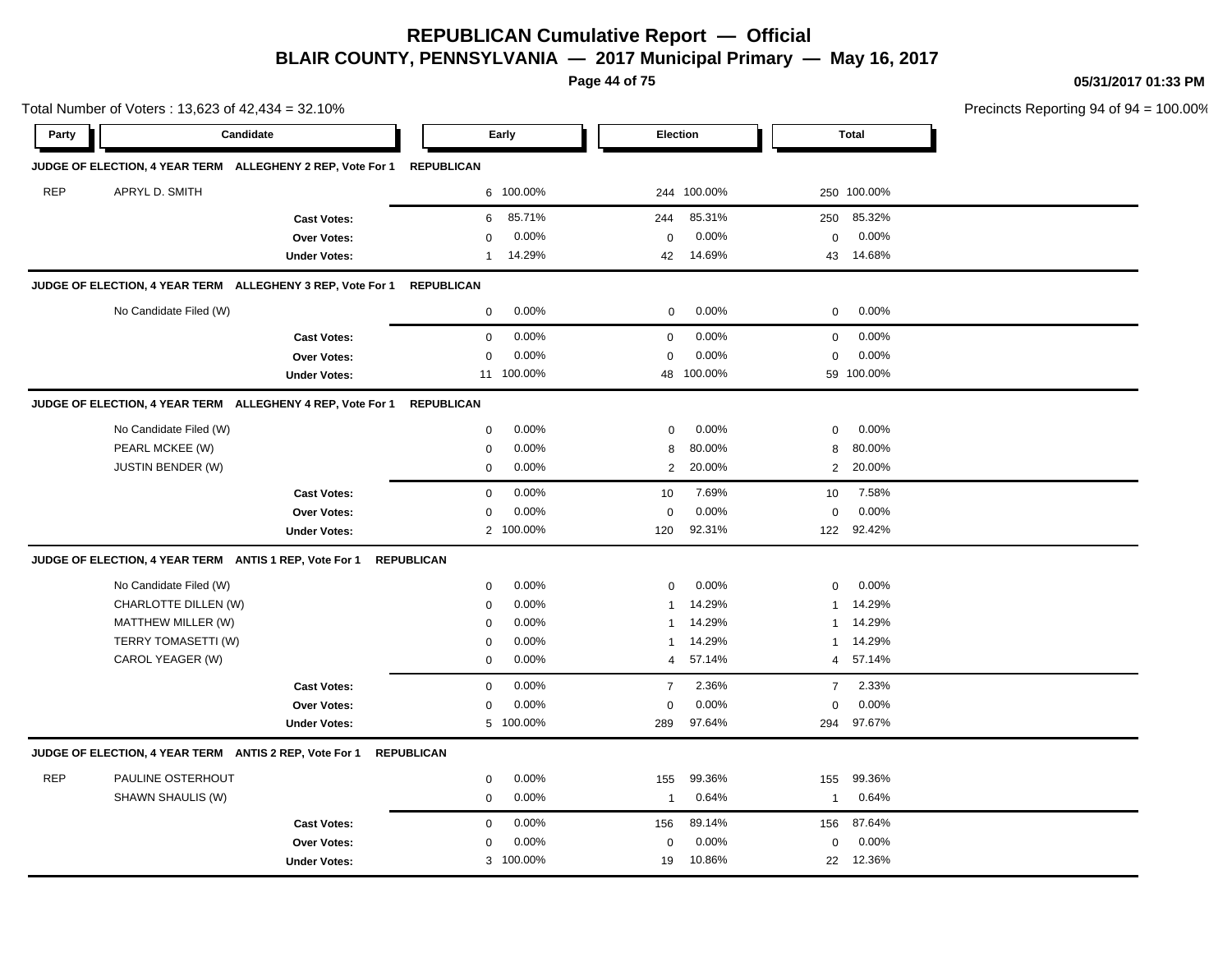**Page 45 of 75**

**05/31/2017 01:33 PM**

| Total Number of Voters: 13,623 of 42,434 = 32.10% | Precincts Reporting 94 of 94 = 100.00%                     |                     |                          |                         |                         |  |
|---------------------------------------------------|------------------------------------------------------------|---------------------|--------------------------|-------------------------|-------------------------|--|
| Party                                             | Candidate                                                  |                     | Early                    | Election                | <b>Total</b>            |  |
|                                                   | JUDGE OF ELECTION, 4 YEAR TERM ANTIS 3 REP, Vote For 1     | <b>REPUBLICAN</b>   |                          |                         |                         |  |
|                                                   | No Candidate Filed (W)                                     |                     | 0.00%<br>0               | 0.00%<br>0              | $0.00\%$<br>$\mathbf 0$ |  |
|                                                   |                                                            | <b>Cast Votes:</b>  | 0.00%<br>0               | 0.00%<br>$\mathbf 0$    | 0.00%<br>$\mathbf 0$    |  |
|                                                   |                                                            | <b>Over Votes:</b>  | 0.00%<br>0               | 0.00%<br>$\mathbf 0$    | 0.00%<br>$\mathbf 0$    |  |
|                                                   |                                                            | <b>Under Votes:</b> | 3 100.00%                | 176 100.00%             | 179 100.00%             |  |
|                                                   | JUDGE OF ELECTION, 4 YEAR TERM BELLWOOD REP, Vote For 1    |                     | <b>REPUBLICAN</b>        |                         |                         |  |
|                                                   | No Candidate Filed (W)                                     |                     | 0<br>0.00%               | 0.00%<br>0              | $\mathbf 0$<br>$0.00\%$ |  |
|                                                   | PATRICIA STOWELL (W)                                       |                     | 0.00%<br>$\mathbf 0$     | 2 100.00%               | 2 100.00%               |  |
|                                                   |                                                            | <b>Cast Votes:</b>  | 0.00%<br>$\mathbf 0$     | 1.89%<br>$\overline{2}$ | 1.87%<br>$\overline{2}$ |  |
|                                                   |                                                            | <b>Over Votes:</b>  | 0.00%<br>0               | 0.00%<br>$\mathbf 0$    | 0.00%<br>$\mathbf 0$    |  |
|                                                   |                                                            | <b>Under Votes:</b> | 1 100.00%                | 98.11%<br>104           | 98.13%<br>105           |  |
|                                                   | JUDGE OF ELECTION, 4 YEAR TERM BLAIR TWP 1 REP, Vote For 1 |                     | <b>REPUBLICAN</b>        |                         |                         |  |
|                                                   | No Candidate Filed (W)                                     |                     | 0.00%<br>0               | 0.00%<br>0              | 0.00%<br>$\mathbf 0$    |  |
|                                                   | JOE MELUSKY (W)                                            |                     | 2 100.00%                | 27 100.00%              | 29 100.00%              |  |
|                                                   |                                                            | <b>Cast Votes:</b>  | $\overline{2}$<br>40.00% | 11.69%<br>27            | 12.29%<br>29            |  |
|                                                   |                                                            | <b>Over Votes:</b>  | 0.00%<br>0               | $0.00\%$<br>$\mathbf 0$ | $0.00\%$<br>$\mathbf 0$ |  |
|                                                   |                                                            | <b>Under Votes:</b> | 3<br>60.00%              | 88.31%<br>204           | 87.71%<br>207           |  |
|                                                   | JUDGE OF ELECTION, 4 YEAR TERM BLAIR TWP 2 REP, Vote For 1 |                     | <b>REPUBLICAN</b>        |                         |                         |  |
|                                                   | No Candidate Filed (W)                                     |                     | 0.00%<br>0               | 0.00%<br>0              | 0.00%<br>$\mathbf 0$    |  |
|                                                   | MICHAEL BRANDON COHEN (W)                                  |                     | 0.00%<br>0               | 25.00%<br>1             | 25.00%<br>$\mathbf{1}$  |  |
|                                                   | LEVI HUFF (W)                                              |                     | 0.00%<br>$\mathbf 0$     | 25.00%<br>1             | 25.00%<br>$\mathbf{1}$  |  |
|                                                   | <b>RICH MCKEON (W)</b>                                     |                     | 0.00%<br>0               | 25.00%<br>1             | 25.00%<br>$\mathbf{1}$  |  |
|                                                   | TRAVIS YARNELL (W)                                         |                     | 0.00%<br>0               | 25.00%<br>$\mathbf{1}$  | 25.00%<br>$\mathbf{1}$  |  |
|                                                   |                                                            | <b>Cast Votes:</b>  | 0.00%<br>$\mathbf 0$     | 1.87%<br>$\overline{4}$ | 1.83%<br>$\overline{4}$ |  |
|                                                   |                                                            | <b>Over Votes:</b>  | 0.00%<br>$\mathbf 0$     | 0.00%<br>$\Omega$       | 0.00%<br>$\mathbf 0$    |  |
|                                                   |                                                            | <b>Under Votes:</b> | 5 100.00%                | 98.13%<br>210           | 98.17%<br>215           |  |
|                                                   | JUDGE OF ELECTION, 4 YEAR TERM BLAIR TWP 3 REP, Vote For 1 |                     | <b>REPUBLICAN</b>        |                         |                         |  |
| <b>REP</b>                                        | JAMES R. JACKSON                                           |                     | 2 100.00%                | 147 100.00%             | 149 100.00%             |  |
|                                                   |                                                            | <b>Cast Votes:</b>  | 50.00%<br>$\overline{2}$ | 86.47%<br>147           | 85.63%<br>149           |  |
|                                                   |                                                            | <b>Over Votes:</b>  | 0.00%<br>0               | 0.00%<br>$\mathbf 0$    | 0.00%<br>$\mathbf 0$    |  |

50.00% 23 25

13.53% 14.37%

Under Votes: 2 50.00%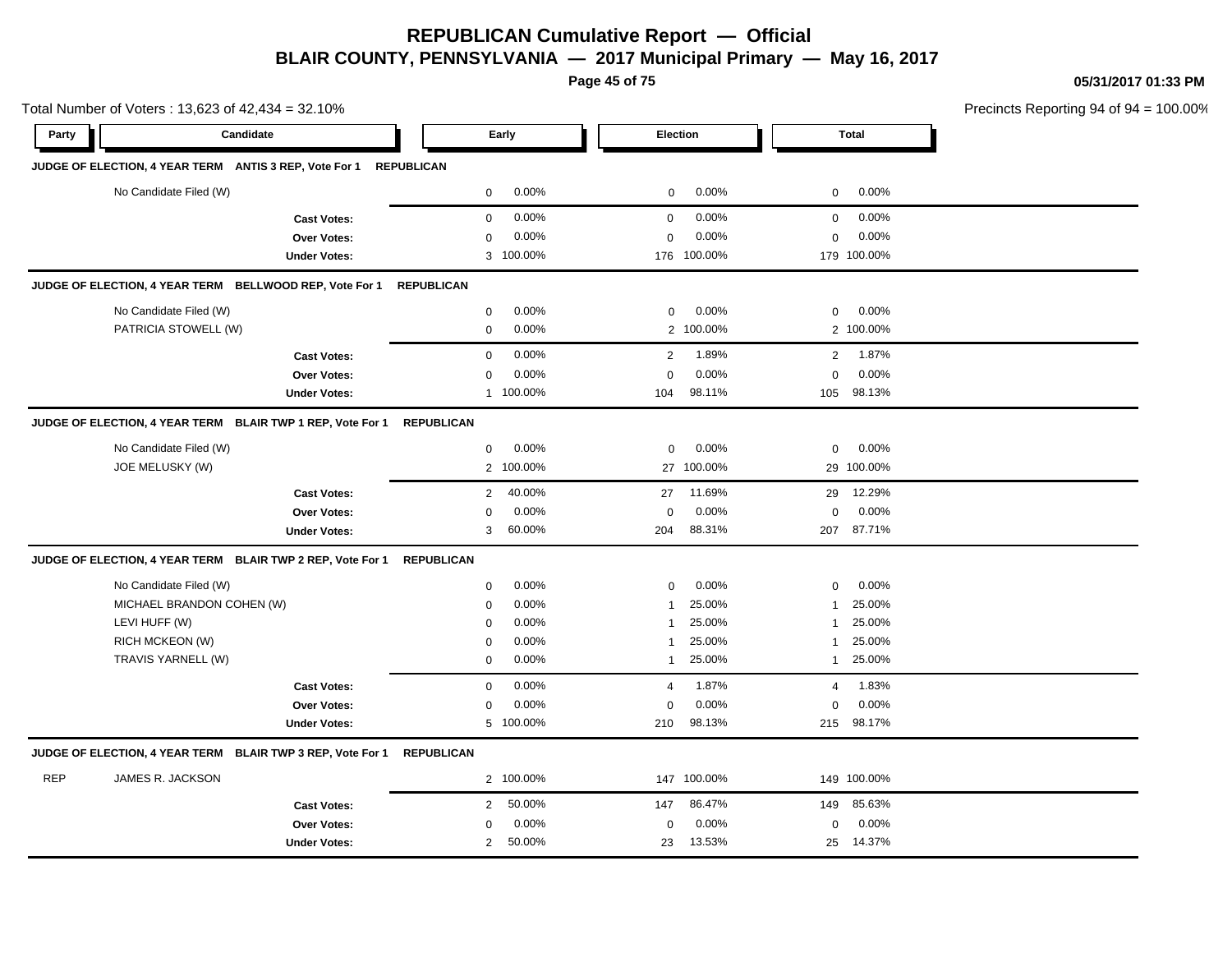**Page 46 of 75**

**05/31/2017 01:33 PM**

|            | Total Number of Voters: 13,623 of 42,434 = 32.10% |                                                             |                   |            |                |             |             |             | Precincts Reporting 94 of 94 |
|------------|---------------------------------------------------|-------------------------------------------------------------|-------------------|------------|----------------|-------------|-------------|-------------|------------------------------|
| Party      |                                                   | Candidate                                                   |                   | Early      |                | Election    |             | Total       |                              |
|            |                                                   | JUDGE OF ELECTION, 4 YEAR TERM CATHARINE REP, Vote For 1    | <b>REPUBLICAN</b> |            |                |             |             |             |                              |
|            | No Candidate Filed (W)                            |                                                             | $\mathbf 0$       | 0.00%      | 0              | 0.00%       | 0           | 0.00%       |                              |
|            | MICHAEL FAY (W)                                   |                                                             | $\mathbf 0$       | 0.00%      | 9              | 100.00%     |             | 9 100.00%   |                              |
|            |                                                   | <b>Cast Votes:</b>                                          | $\mathbf 0$       | 0.00%      | 9              | 9.89%       | 9           | 9.68%       |                              |
|            |                                                   | <b>Over Votes:</b>                                          | $\mathbf 0$       | 0.00%      | $\mathbf 0$    | 0.00%       | $\Omega$    | 0.00%       |                              |
|            |                                                   | <b>Under Votes:</b>                                         |                   | 2 100.00%  | 82             | 90.11%      | 84          | 90.32%      |                              |
|            |                                                   | JUDGE OF ELECTION, 4 YEAR TERM DUNCANSVILLE REP, Vote For 1 | <b>REPUBLICAN</b> |            |                |             |             |             |                              |
| <b>REP</b> | DEBORAH BLACKBURN                                 |                                                             |                   | 2 100.00%  | 167            | 100.00%     |             | 169 100.00% |                              |
|            |                                                   | <b>Cast Votes:</b>                                          | $\overline{2}$    | 50.00%     | 167            | 86.53%      | 169         | 85.79%      |                              |
|            |                                                   | <b>Over Votes:</b>                                          | 0                 | 0.00%      | $\mathbf 0$    | 0.00%       | $\mathbf 0$ | 0.00%       |                              |
|            |                                                   | <b>Under Votes:</b>                                         | $\overline{2}$    | 50.00%     | 26             | 13.47%      |             | 28 14.21%   |                              |
|            |                                                   | JUDGE OF ELECTION, 4 YEAR TERM FRANKSTOWN 1 REP, Vote For 1 | <b>REPUBLICAN</b> |            |                |             |             |             |                              |
| <b>REP</b> | <b>HELEN PATTERSON</b>                            |                                                             | $\mathbf 0$       | 0.00%      |                | 201 100.00% |             | 201 100.00% |                              |
|            |                                                   | <b>Cast Votes:</b>                                          | $\mathbf 0$       | 0.00%      | 201            | 92.20%      | 201         | 92.20%      |                              |
|            |                                                   | <b>Over Votes:</b>                                          | 0                 | 0.00%      | $\mathbf 0$    | 0.00%       | 0           | 0.00%       |                              |
|            |                                                   | <b>Under Votes:</b>                                         | 0                 | 0.00%      | 17             | 7.80%       | 17          | 7.80%       |                              |
|            |                                                   | JUDGE OF ELECTION, 4 YEAR TERM FRANKSTOWN 2 REP, Vote For 1 | <b>REPUBLICAN</b> |            |                |             |             |             |                              |
| <b>REP</b> | <b>DEBBIE MEXTORF</b>                             |                                                             |                   | 3 100.00%  |                | 212 100.00% |             | 215 100.00% |                              |
|            |                                                   | <b>Cast Votes:</b>                                          |                   | 3 100.00%  | 212            | 91.77%      | 215         | 91.88%      |                              |
|            |                                                   | <b>Over Votes:</b>                                          | 0                 | 0.00%      | $\mathbf 0$    | 0.00%       | $\mathbf 0$ | 0.00%       |                              |
|            |                                                   | <b>Under Votes:</b>                                         | $\mathbf 0$       | 0.00%      | 19             | 8.23%       | 19          | 8.12%       |                              |
|            |                                                   | JUDGE OF ELECTION, 4 YEAR TERM FRANKSTOWN 3 REP, Vote For 1 | <b>REPUBLICAN</b> |            |                |             |             |             |                              |
|            | No Candidate Filed (W)                            |                                                             | 0                 | 0.00%      | $\mathbf 0$    | 0.00%       | $\mathbf 0$ | 0.00%       |                              |
|            | JACKIE BERNARD (W)                                |                                                             | $\mathbf 0$       | 0.00%      | $\overline{1}$ | 50.00%      | 1           | 50.00%      |                              |
|            | JOHN SWOPE (W)                                    |                                                             | $\mathbf 0$       | 0.00%      | $\mathbf{1}$   | 50.00%      | 1           | 50.00%      |                              |
|            |                                                   | <b>Cast Votes:</b>                                          | $\mathbf 0$       | 0.00%      | 2              | 0.72%       | 2           | 0.69%       |                              |
|            |                                                   | <b>Over Votes:</b>                                          | $\mathbf 0$       | 0.00%      | $\Omega$       | 0.00%       | $\Omega$    | 0.00%       |                              |
|            |                                                   | <b>Under Votes:</b>                                         |                   | 14 100.00% | 274            | 99.28%      | 288         | 99.31%      |                              |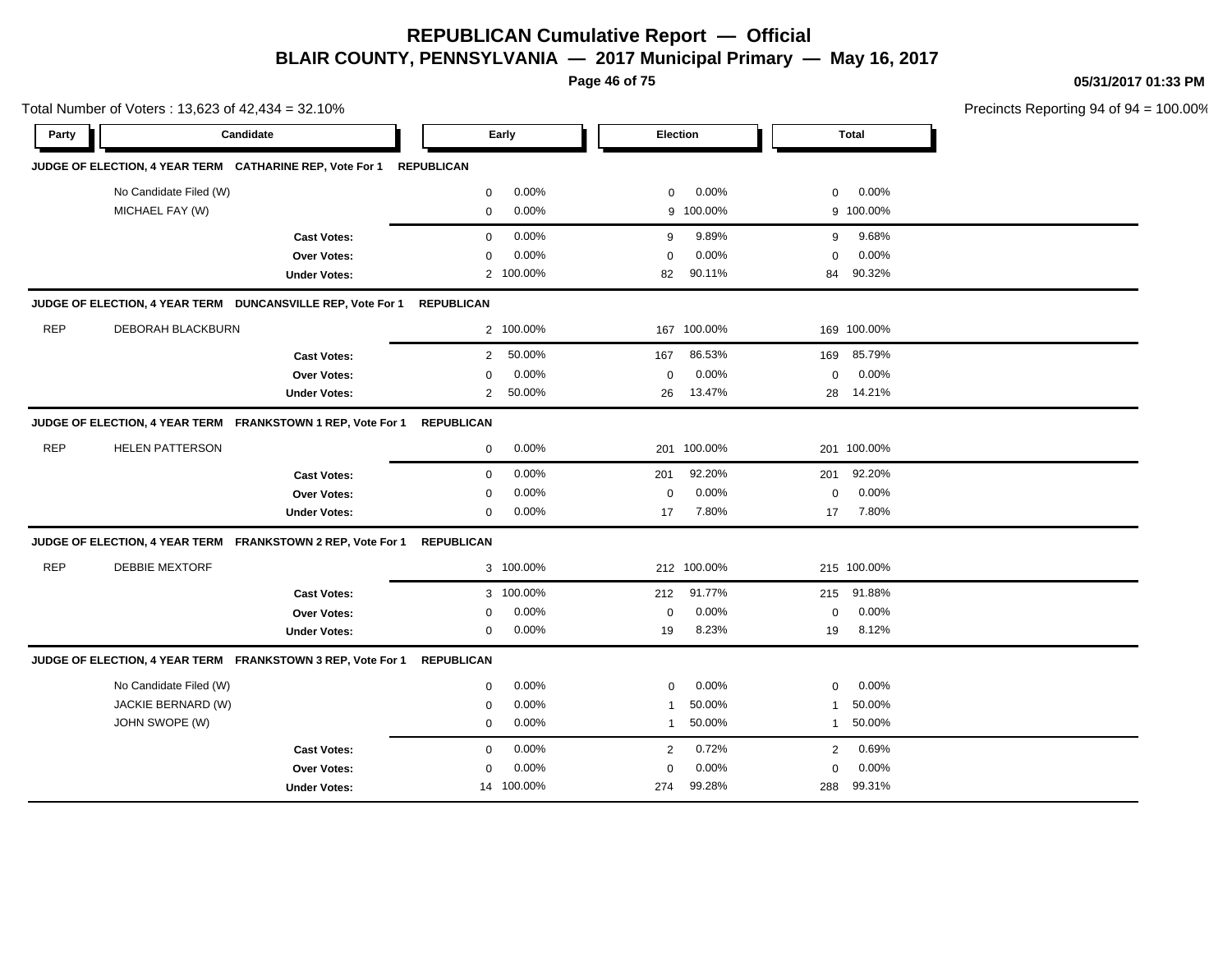**Page 47 of 75**

**05/31/2017 01:33 PM**

|       | Total Number of Voters: 13,623 of 42,434 = 32.10% |                                                              |                   |           |                 |        |                |              | Precincts Reporting 94 of 94 |
|-------|---------------------------------------------------|--------------------------------------------------------------|-------------------|-----------|-----------------|--------|----------------|--------------|------------------------------|
| Party |                                                   | Candidate                                                    |                   | Early     | <b>Election</b> |        |                | <b>Total</b> |                              |
|       |                                                   | JUDGE OF ELECTION, 4 YEAR TERM FRANKSTOWN 4 REP, Vote For 1  | <b>REPUBLICAN</b> |           |                 |        |                |              |                              |
|       | No Candidate Filed (W)                            |                                                              | 0                 | 0.00%     | $\mathbf 0$     | 0.00%  | $\mathbf 0$    | 0.00%        |                              |
|       | SHIRLEY CROWEL (W)                                |                                                              | $\mathbf 0$       | 0.00%     | $\mathbf{1}$    | 50.00% | 1              | 50.00%       |                              |
|       | PEGGYG UYER (W)                                   |                                                              | $\mathbf 0$       | 0.00%     | $\mathbf{1}$    | 50.00% | 1              | 50.00%       |                              |
|       |                                                   | <b>Cast Votes:</b>                                           | $\mathbf 0$       | 0.00%     | 2               | 1.43%  | $\overline{2}$ | 1.38%        |                              |
|       |                                                   | Over Votes:                                                  | 0                 | 0.00%     | $\mathbf 0$     | 0.00%  | $\mathbf 0$    | 0.00%        |                              |
|       |                                                   | <b>Under Votes:</b>                                          | 5                 | 100.00%   | 138             | 98.57% |                | 143 98.62%   |                              |
|       |                                                   | JUDGE OF ELECTION, 4 YEAR TERM FRANKSTOWN 5 REP, Vote For 1  | <b>REPUBLICAN</b> |           |                 |        |                |              |                              |
|       | No Candidate Filed (W)                            |                                                              | $\mathbf 0$       | $0.00\%$  | $\mathbf 0$     | 0.00%  | $\mathbf 0$    | 0.00%        |                              |
|       | TED BEAM (W)                                      |                                                              | $\mathbf 0$       | 0.00%     | $\mathbf{1}$    | 50.00% | 1              | 50.00%       |                              |
|       | <b>BETH WILLIAMS (W)</b>                          |                                                              | $\mathbf 0$       | 0.00%     | $\mathbf{1}$    | 50.00% | 1              | 50.00%       |                              |
|       |                                                   | <b>Cast Votes:</b>                                           | $\mathbf 0$       | 0.00%     | $\overline{2}$  | 0.88%  | $\overline{2}$ | 0.88%        |                              |
|       |                                                   | Over Votes:                                                  | $\mathbf 0$       | 0.00%     | $\mathbf 0$     | 0.00%  | $\mathbf 0$    | 0.00%        |                              |
|       |                                                   | <b>Under Votes:</b>                                          |                   | 1 100.00% | 224             | 99.12% | 225            | 99.12%       |                              |
|       |                                                   | JUDGE OF ELECTION, 4 YEAR TERM FREEDOM TWP 1 REP, Vote For 1 | <b>REPUBLICAN</b> |           |                 |        |                |              |                              |
|       | No Candidate Filed (W)                            |                                                              | 0                 | 0.00%     | $\mathbf 0$     | 0.00%  | $\mathbf 0$    | 0.00%        |                              |
|       | HERC BAHLTAHP (W)                                 |                                                              | $\mathbf 0$       | 0.00%     | $\overline{1}$  | 50.00% | 1              | 50.00%       |                              |
|       | ALICE MOYER (W)                                   |                                                              | 0                 | 0.00%     | $\mathbf{1}$    | 50.00% | $\mathbf{1}$   | 50.00%       |                              |
|       |                                                   | <b>Cast Votes:</b>                                           | $\mathbf 0$       | 0.00%     | 2               | 1.48%  | 2              | 1.45%        |                              |
|       |                                                   | Over Votes:                                                  | 0                 | 0.00%     | $\mathbf 0$     | 0.00%  | $\Omega$       | 0.00%        |                              |
|       |                                                   | <b>Under Votes:</b>                                          |                   | 3 100.00% | 133             | 98.52% | 136            | 98.55%       |                              |
|       |                                                   | JUDGE OF ELECTION, 4 YEAR TERM FREEDOM TWP 2 REP, Vote For 1 | <b>REPUBLICAN</b> |           |                 |        |                |              |                              |
|       | No Candidate Filed (W)                            |                                                              | $\mathbf 0$       | 0.00%     | $\mathbf 0$     | 0.00%  | $\mathbf 0$    | 0.00%        |                              |
|       | ANDY BLATTENBURGER (W)                            |                                                              | $\mathbf 0$       | 0.00%     | $\overline{1}$  | 25.00% | 1              | 25.00%       |                              |
|       | MELVIN EDMENSON (W)                               |                                                              | 0                 | 0.00%     | $\mathbf{1}$    | 25.00% | 1              | 25.00%       |                              |
|       | CRISTI WALTZ (W)                                  |                                                              | $\mathbf 0$       | 0.00%     | $\mathbf{1}$    | 25.00% | $\mathbf{1}$   | 25.00%       |                              |
|       | DAVID KEPHART (W)                                 |                                                              | $\mathbf 0$       | 0.00%     | $\mathbf{1}$    | 25.00% |                | 1 25.00%     |                              |
|       |                                                   | <b>Cast Votes:</b>                                           | $\mathbf 0$       | $0.00\%$  | $\overline{4}$  | 1.56%  | 4              | 1.52%        |                              |
|       |                                                   | <b>Over Votes:</b>                                           | $\mathbf 0$       | 0.00%     | $\Omega$        | 0.00%  | $\Omega$       | 0.00%        |                              |
|       |                                                   | <b>Under Votes:</b>                                          |                   | 8 100.00% | 252             | 98.44% | 260            | 98.48%       |                              |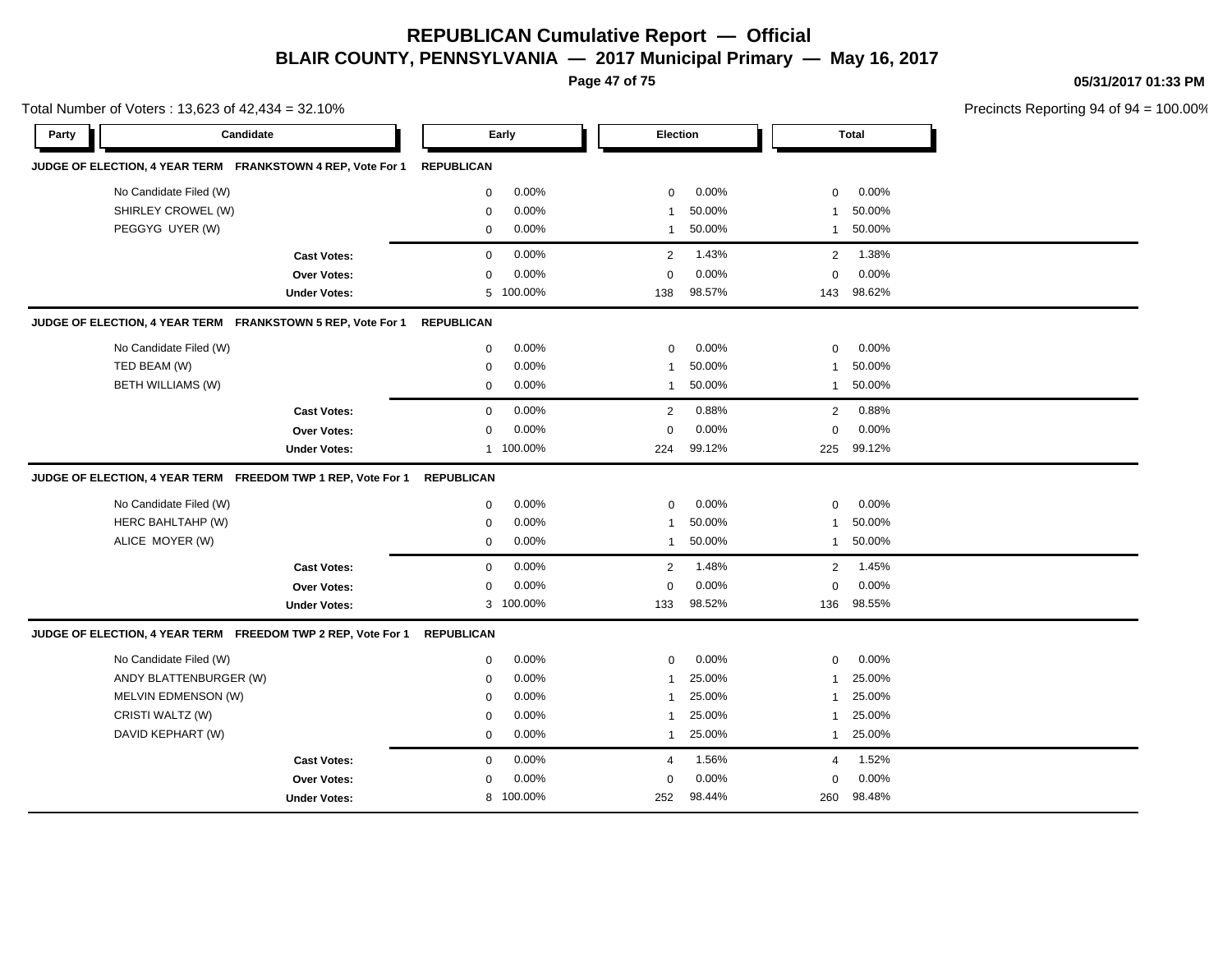**Page 48 of 75**

**05/31/2017 01:33 PM**

|       | Total Number of Voters: 13,623 of 42,434 = 32.10%               |                   |           |                 |           |                |           | Precincts Reporting 94 of 94 |
|-------|-----------------------------------------------------------------|-------------------|-----------|-----------------|-----------|----------------|-----------|------------------------------|
| Party | Candidate                                                       |                   | Early     | <b>Election</b> |           |                | Total     |                              |
|       | JUDGE OF ELECTION, 4 YEAR TERM GREENFIELD TWP 1 REP, Vote For 1 | <b>REPUBLICAN</b> |           |                 |           |                |           |                              |
|       | No Candidate Filed (W)                                          | 0                 | 0.00%     | $\mathbf 0$     | 0.00%     | $\mathbf 0$    | 0.00%     |                              |
|       | LYNN CRIST (W)                                                  | $\mathbf 0$       | 0.00%     | 20              | 83.33%    | 20             | 83.33%    |                              |
|       | JACK NICHOLSON (W)                                              | $\mathbf 0$       | 0.00%     | $\overline{1}$  | 4.17%     | $\mathbf{1}$   | 4.17%     |                              |
|       | TRAVIS SWEET (W)                                                | $\mathbf 0$       | 0.00%     | -1              | 4.17%     | -1             | 4.17%     |                              |
|       | <b>ANITA EMIGH (W)</b>                                          | 0                 | 0.00%     | 2               | 8.33%     | 2              | 8.33%     |                              |
|       | <b>Cast Votes:</b>                                              | $\mathbf 0$       | 0.00%     | 24              | 13.26%    | 24             | 13.26%    |                              |
|       | <b>Over Votes:</b>                                              | $\mathbf 0$       | 0.00%     | $\Omega$        | 0.00%     | $\mathbf 0$    | 0.00%     |                              |
|       | <b>Under Votes:</b>                                             | 0                 | 0.00%     | 157             | 86.74%    | 157            | 86.74%    |                              |
|       | JUDGE OF ELECTION, 4 YEAR TERM GREENFIELD TWP 2 REP, Vote For 1 | <b>REPUBLICAN</b> |           |                 |           |                |           |                              |
|       | No Candidate Filed (W)                                          | $\mathbf 0$       | 0.00%     | $\mathbf 0$     | 0.00%     | $\mathbf 0$    | 0.00%     |                              |
|       | ALLAN C BERKHIMER (W)                                           | $\mathbf 0$       | 0.00%     | $\mathbf{1}$    | 100.00%   |                | 1 100.00% |                              |
|       | <b>Cast Votes:</b>                                              | $\mathbf 0$       | 0.00%     | $\mathbf{1}$    | 4.55%     | $\overline{1}$ | 4.55%     |                              |
|       | <b>Over Votes:</b>                                              | $\mathbf 0$       | 0.00%     | $\mathbf 0$     | 0.00%     | $\mathbf 0$    | 0.00%     |                              |
|       | <b>Under Votes:</b>                                             | 0                 | 0.00%     | 21              | 95.45%    | 21             | 95.45%    |                              |
|       | JUDGE OF ELECTION, 4 YEAR TERM GREENFIELD TWP 3 REP, Vote For 1 | <b>REPUBLICAN</b> |           |                 |           |                |           |                              |
|       | No Candidate Filed (W)                                          | 0                 | 0.00%     | $\mathbf 0$     | 0.00%     | 0              | 0.00%     |                              |
|       | <b>BOB GORDEN (W)</b>                                           | 0                 | 0.00%     | -1              | 25.00%    | $\mathbf{1}$   | 25.00%    |                              |
|       | <b>BRENDA MARRINER (W)</b>                                      | $\mathbf{0}$      | 0.00%     | 3               | 75.00%    | 3              | 75.00%    |                              |
|       | <b>Cast Votes:</b>                                              | $\mathbf 0$       | 0.00%     | $\overline{4}$  | 2.22%     | $\overline{4}$ | 2.22%     |                              |
|       | Over Votes:                                                     | 0                 | 0.00%     | $\Omega$        | 0.00%     | $\mathbf 0$    | 0.00%     |                              |
|       | <b>Under Votes:</b>                                             | $\mathbf 0$       | 0.00%     | 176             | 97.78%    | 176            | 97.78%    |                              |
|       | JUDGE OF ELECTION, 4 YEAR TERM HOLLIDAYSBURG 1 REP, Vote For 1  | <b>REPUBLICAN</b> |           |                 |           |                |           |                              |
|       | No Candidate Filed (W)                                          | 0                 | 0.00%     | $\mathbf 0$     | 0.00%     | $\mathbf 0$    | 0.00%     |                              |
|       | JUSTIN D BENDER (W)                                             | $\mathbf 0$       | 0.00%     |                 | 2 100.00% |                | 2 100.00% |                              |
|       | <b>Cast Votes:</b>                                              | $\mathbf{0}$      | 0.00%     | 2               | 2.74%     | 2              | 2.56%     |                              |
|       | <b>Over Votes:</b>                                              | 0                 | 0.00%     | $\Omega$        | 0.00%     | $\mathbf 0$    | 0.00%     |                              |
|       | <b>Under Votes:</b>                                             |                   | 5 100.00% | 71              | 97.26%    |                | 76 97.44% |                              |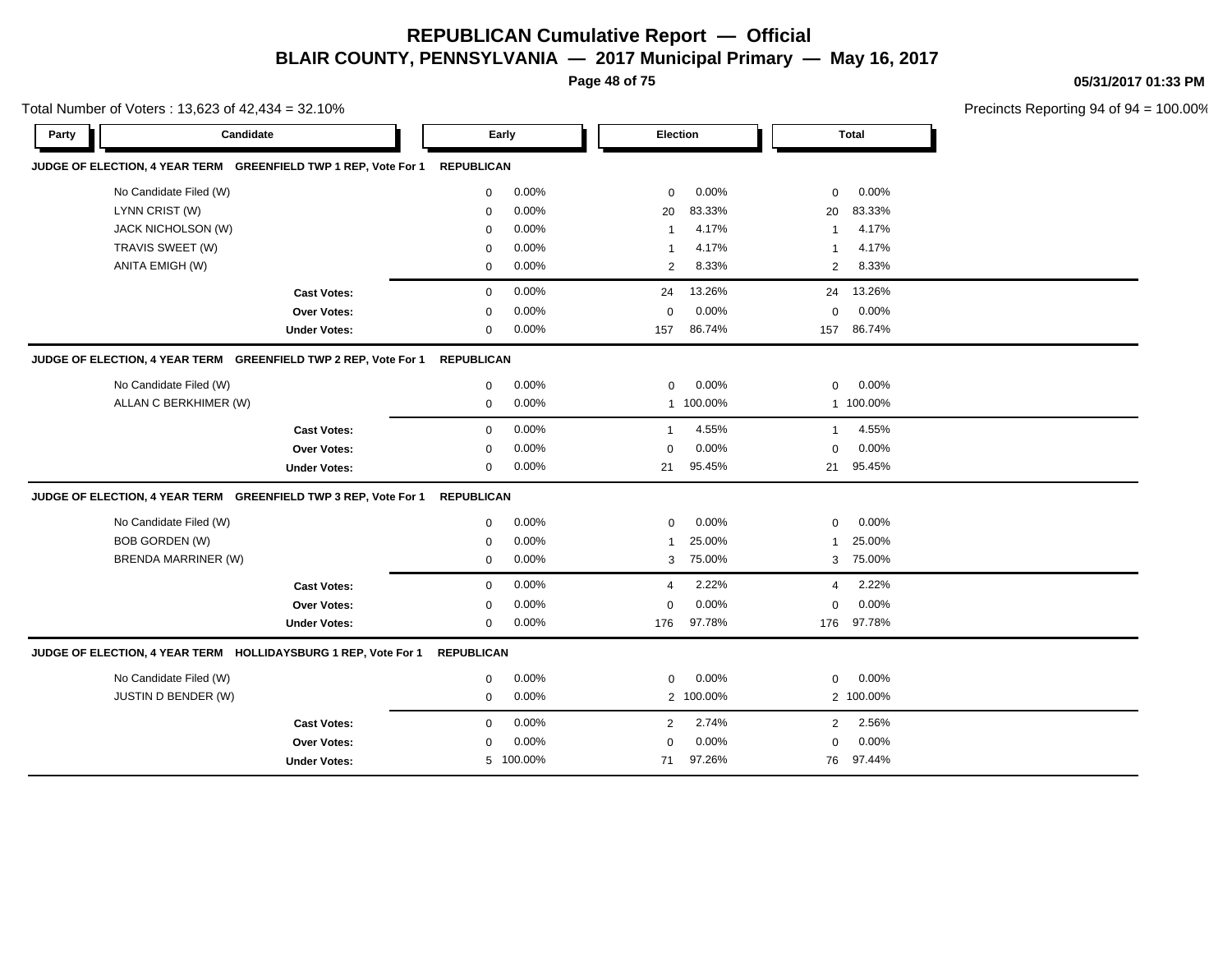**Page 49 of 75**

**05/31/2017 01:33 PM**

|            | Total Number of Voters: 13,623 of 42,434 = 32.10% |                                                                |                   |            |                 |             |                       |              | Precincts Reporting 94 of 94 |
|------------|---------------------------------------------------|----------------------------------------------------------------|-------------------|------------|-----------------|-------------|-----------------------|--------------|------------------------------|
| Party      | Candidate                                         |                                                                |                   | Early      | <b>Election</b> |             |                       | <b>Total</b> |                              |
|            |                                                   | JUDGE OF ELECTION, 4 YEAR TERM HOLLIDAYSBURG 2 REP, Vote For 1 | <b>REPUBLICAN</b> |            |                 |             |                       |              |                              |
|            | No Candidate Filed (W)                            |                                                                | $\mathbf 0$       | 0.00%      | $\mathbf 0$     | 0.00%       | 0                     | 0.00%        |                              |
|            | HANNAH BOHRER (W)                                 |                                                                | 0                 | 0.00%      | 3               | 50.00%      | 3                     | 50.00%       |                              |
|            | CAROLYN CRUSE (W)                                 |                                                                | $\mathbf 0$       | 0.00%      | 2               | 33.33%      | $\mathbf{2}^{\prime}$ | 33.33%       |                              |
|            | ALAN CURTIS (W)                                   |                                                                | $\mathbf 0$       | 0.00%      | $\mathbf{1}$    | 16.67%      | $\overline{1}$        | 16.67%       |                              |
|            |                                                   | <b>Cast Votes:</b>                                             | $\mathbf 0$       | 0.00%      | 6               | 4.44%       | 6                     | 4.14%        |                              |
|            |                                                   | <b>Over Votes:</b>                                             | $\mathbf 0$       | 0.00%      | $\mathbf 0$     | 0.00%       | 0                     | 0.00%        |                              |
|            |                                                   | <b>Under Votes:</b>                                            |                   | 10 100.00% | 129             | 95.56%      | 139                   | 95.86%       |                              |
|            |                                                   | JUDGE OF ELECTION, 4 YEAR TERM HOLLIDAYSBURG 3 REP, Vote For 1 | <b>REPUBLICAN</b> |            |                 |             |                       |              |                              |
|            | No Candidate Filed (W)                            |                                                                | 0                 | 0.00%      | $\mathbf 0$     | 0.00%       | 0                     | 0.00%        |                              |
|            | BRENNAN NALE (W)                                  |                                                                | 0                 | 0.00%      | 1               | 50.00%      | 1                     | 50.00%       |                              |
|            | WADE KAGERISE (W)                                 |                                                                | $\mathbf 0$       | 0.00%      | $\mathbf{1}$    | 50.00%      | $\mathbf{1}$          | 50.00%       |                              |
|            |                                                   | <b>Cast Votes:</b>                                             | $\mathbf 0$       | 0.00%      | $\overline{2}$  | 2.00%       | $\overline{2}$        | 1.85%        |                              |
|            |                                                   | Over Votes:                                                    | $\mathbf 0$       | 0.00%      | $\mathbf 0$     | 0.00%       | 0                     | 0.00%        |                              |
|            |                                                   | <b>Under Votes:</b>                                            |                   | 8 100.00%  | 98              | 98.00%      | 106                   | 98.15%       |                              |
|            |                                                   | JUDGE OF ELECTION, 4 YEAR TERM HOLLIDAYSBURG 4 REP, Vote For 1 | <b>REPUBLICAN</b> |            |                 |             |                       |              |                              |
| <b>REP</b> | <b>JANICE K. ALBRIGHT</b>                         |                                                                |                   | 5 100.00%  |                 | 135 100.00% |                       | 140 100.00%  |                              |
|            |                                                   | <b>Cast Votes:</b>                                             | 5                 | 83.33%     | 135             | 87.10%      | 140                   | 86.96%       |                              |
|            |                                                   | Over Votes:                                                    | 0                 | 0.00%      | 0               | 0.00%       | 0                     | 0.00%        |                              |
|            |                                                   | <b>Under Votes:</b>                                            | 1                 | 16.67%     | 20              | 12.90%      |                       | 21 13.04%    |                              |
|            |                                                   | JUDGE OF ELECTION, 4 YEAR TERM HOLLIDAYSBURG 5 REP, Vote For 1 | <b>REPUBLICAN</b> |            |                 |             |                       |              |                              |
|            | No Candidate Filed (W)                            |                                                                | 0                 | 0.00%      | $\mathbf 0$     | 0.00%       | 0                     | 0.00%        |                              |
|            | RROBERT BENDERR (W)                               |                                                                | $\mathbf 0$       | 0.00%      | $\mathbf{1}$    | 20.00%      | $\overline{1}$        | 20.00%       |                              |
|            | JOEL BLACK (W)                                    |                                                                | $\mathbf 0$       | 0.00%      | $\mathbf{1}$    | 20.00%      | 1                     | 20.00%       |                              |
|            | HENRY FOWNS (W)                                   |                                                                | $\mathbf 0$       | 0.00%      | 1               | 20.00%      | -1                    | 20.00%       |                              |
|            | DAVID GORMAN (W)                                  |                                                                | $\mathbf 0$       | 0.00%      | 1               | 20.00%      | -1                    | 20.00%       |                              |
|            | JOHN STULTZ (W)                                   |                                                                | $\mathbf 0$       | 0.00%      | $\mathbf{1}$    | 20.00%      | $\overline{1}$        | 20.00%       |                              |
|            |                                                   | <b>Cast Votes:</b>                                             | $\mathbf 0$       | 0.00%      | 5               | 3.62%       | 5                     | 3.33%        |                              |
|            |                                                   | Over Votes:                                                    | $\mathbf 0$       | 0.00%      | $\mathbf 0$     | 0.00%       | 0                     | 0.00%        |                              |
|            |                                                   | <b>Under Votes:</b>                                            |                   | 12 100.00% | 133             | 96.38%      | 145                   | 96.67%       |                              |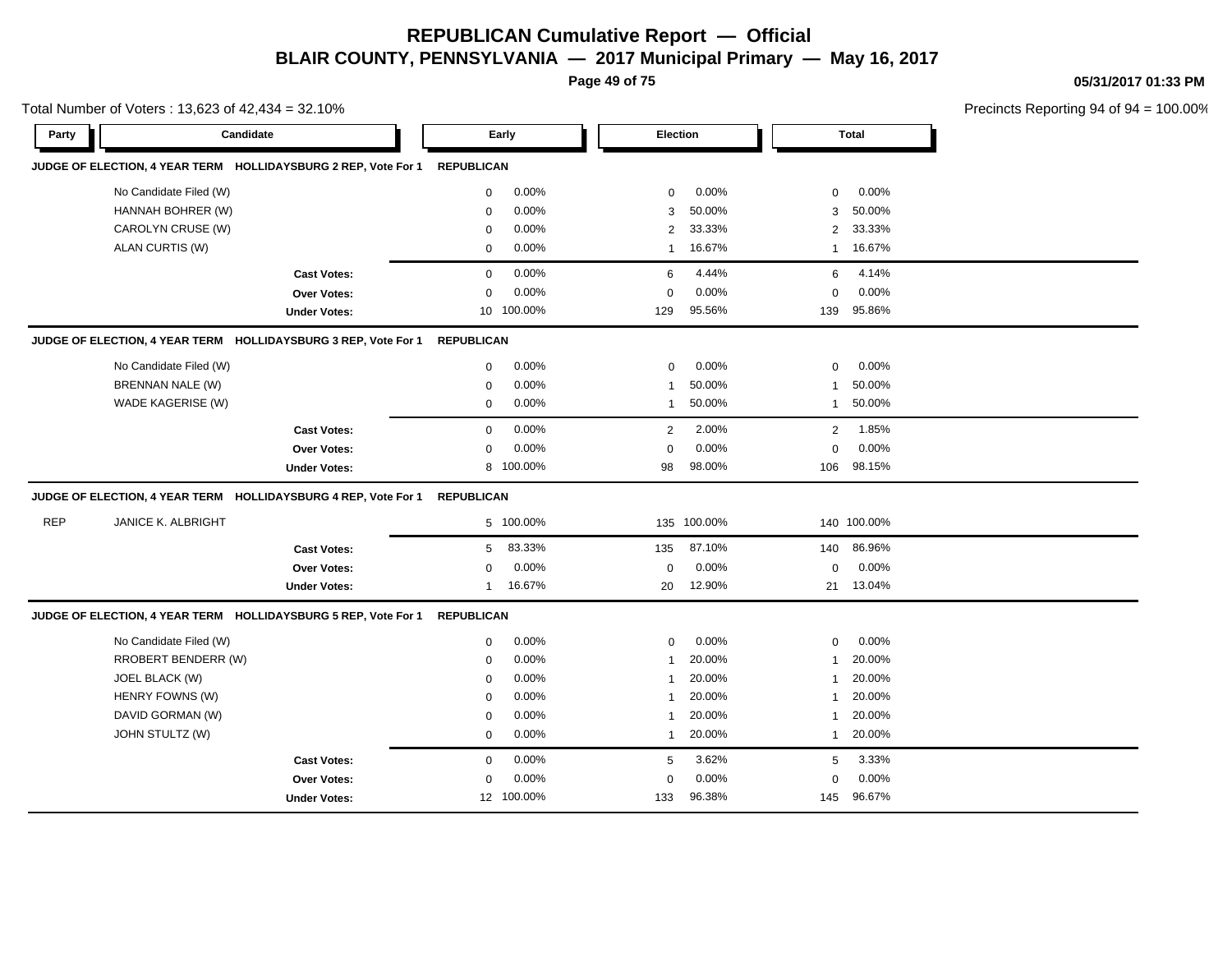**Page 50 of 75**

**05/31/2017 01:33 PM**

|            | Total Number of Voters: 13,623 of 42,434 = 32.10%                         |                     |                          |                       |                          | Precincts Reporting 94 of 94 = 100.00% |
|------------|---------------------------------------------------------------------------|---------------------|--------------------------|-----------------------|--------------------------|----------------------------------------|
| Party      | Candidate                                                                 |                     | Early                    | Election              | <b>Total</b>             |                                        |
|            | JUDGE OF ELECTION, 4 YEAR TERM HOLLIDAYSBURG 6 REP, Vote For 1 REPUBLICAN |                     |                          |                       |                          |                                        |
| <b>REP</b> | <b>ZENAS BREHM</b>                                                        |                     | 2 100.00%                | 88 100.00%            | 90 100.00%               |                                        |
|            |                                                                           | <b>Cast Votes:</b>  | 2 100.00%                | 88 89.80%             | 90 90.00%                |                                        |
|            |                                                                           | Over Votes:         | 0.00%<br>$\mathbf{0}$    | 0.00%<br>$\mathbf 0$  | 0.00%<br>$\mathbf{0}$    |                                        |
|            |                                                                           | <b>Under Votes:</b> | $0.00\%$<br>0            | 10.20%<br>10          | 10 10.00%                |                                        |
|            | JUDGE OF ELECTION, 4 YEAR TERM HOLLIDAYSBURG 7 REP, Vote For 1 REPUBLICAN |                     |                          |                       |                          |                                        |
|            | No Candidate Filed (W)                                                    |                     | $0.00\%$<br>$\mathbf{0}$ | 0.00%<br>$\mathbf 0$  | $0.00\%$<br>$\mathbf{0}$ |                                        |
|            | COSIGLIGO (W)                                                             |                     | 0.00%<br>$\Omega$        | 6.25%                 | 5.88%                    |                                        |
|            | <b>KATHY GICKING (W)</b>                                                  |                     | 0.00%                    | 6.25%                 | 5.88%                    |                                        |
|            | SHARLE KIRKHAM (W)                                                        |                     | 0.00%<br>$\Omega$        | 13 81.25%             | 13 76.47%                |                                        |
|            | A C STICKEL (W)                                                           |                     | 0.00%<br>$\Omega$        | 6.25%                 | 5.88%<br>-1              |                                        |
|            | Donna Malone (W)                                                          |                     | 1 100.00%                | 0.00%<br>$\mathbf 0$  | 5.88%<br>-1              |                                        |
|            |                                                                           | <b>Cast Votes:</b>  | 50.00%<br>-1             | 16 11.43%             | 17 11.97%                |                                        |
|            |                                                                           | Over Votes:         | 0.00%<br>$\Omega$        | 0.00%<br>$\mathbf 0$  | $0.00\%$<br>$\mathbf{0}$ |                                        |
|            |                                                                           | <b>Under Votes:</b> | 50.00%                   | 88.57%<br>124         | 125 88.03%               |                                        |
|            | JUDGE OF ELECTION, 4 YEAR TERM HUSTON TWP REP, Vote For 1 REPUBLICAN      |                     |                          |                       |                          |                                        |
| <b>REP</b> | LILLIE M. NEGLEY                                                          |                     | $0.00\%$<br>$\mathbf{0}$ | 153 100.00%           | 153 100.00%              |                                        |
|            |                                                                           | <b>Cast Votes:</b>  | $0.00\%$<br>$\mathbf{0}$ | 94.44%<br>153         | 153 94.44%               |                                        |
|            |                                                                           | Over Votes:         | 0.00%<br>$\Omega$        | 0.00%<br>$\Omega$     | $0.00\%$<br>$\mathbf{0}$ |                                        |
|            |                                                                           | <b>Under Votes:</b> | $0.00\%$<br>$\mathbf{0}$ | 5.56%<br>9            | 5.56%<br>9               |                                        |
|            | JUDGE OF ELECTION, 4 YEAR TERM JUNIATA TWP REP, Vote For 1 REPUBLICAN     |                     |                          |                       |                          |                                        |
| <b>REP</b> | DONNA S. SNYDER                                                           |                     | 2 100.00%                | 152 100.00%           | 154 100.00%              |                                        |
|            |                                                                           | <b>Cast Votes:</b>  | 2 100.00%                | 152<br>91.57%         | 154 91.67%               |                                        |
|            |                                                                           | <b>Over Votes:</b>  | $0.00\%$<br>$\mathbf{0}$ | 0.00%<br>$\mathbf{0}$ | $0.00\%$<br>$\mathbf{0}$ |                                        |

14 8.43%

14 14 8.43% 8.33%

#### **JUDGE OF ELECTION, 4 YEAR TERM LOGAN TWP 1 REP, Vote For 1 REPUBLICAN**

**Under Votes:** 0

| <b>REP</b> | JOANNE D. ROTHROCK  | 100.00%                  | 232 100.00%           | 233 100.00%   |  |
|------------|---------------------|--------------------------|-----------------------|---------------|--|
|            | <b>Cast Votes:</b>  | 100.00%                  | 86.57%<br>232         | 86.62%<br>233 |  |
|            | Over Votes:         | $0.00\%$<br><sup>n</sup> | 0.00%<br><sup>0</sup> | $0.00\%$      |  |
|            | <b>Under Votes:</b> | $0.00\%$<br><sup>n</sup> | 13.43%<br>36          | 13.38%<br>36  |  |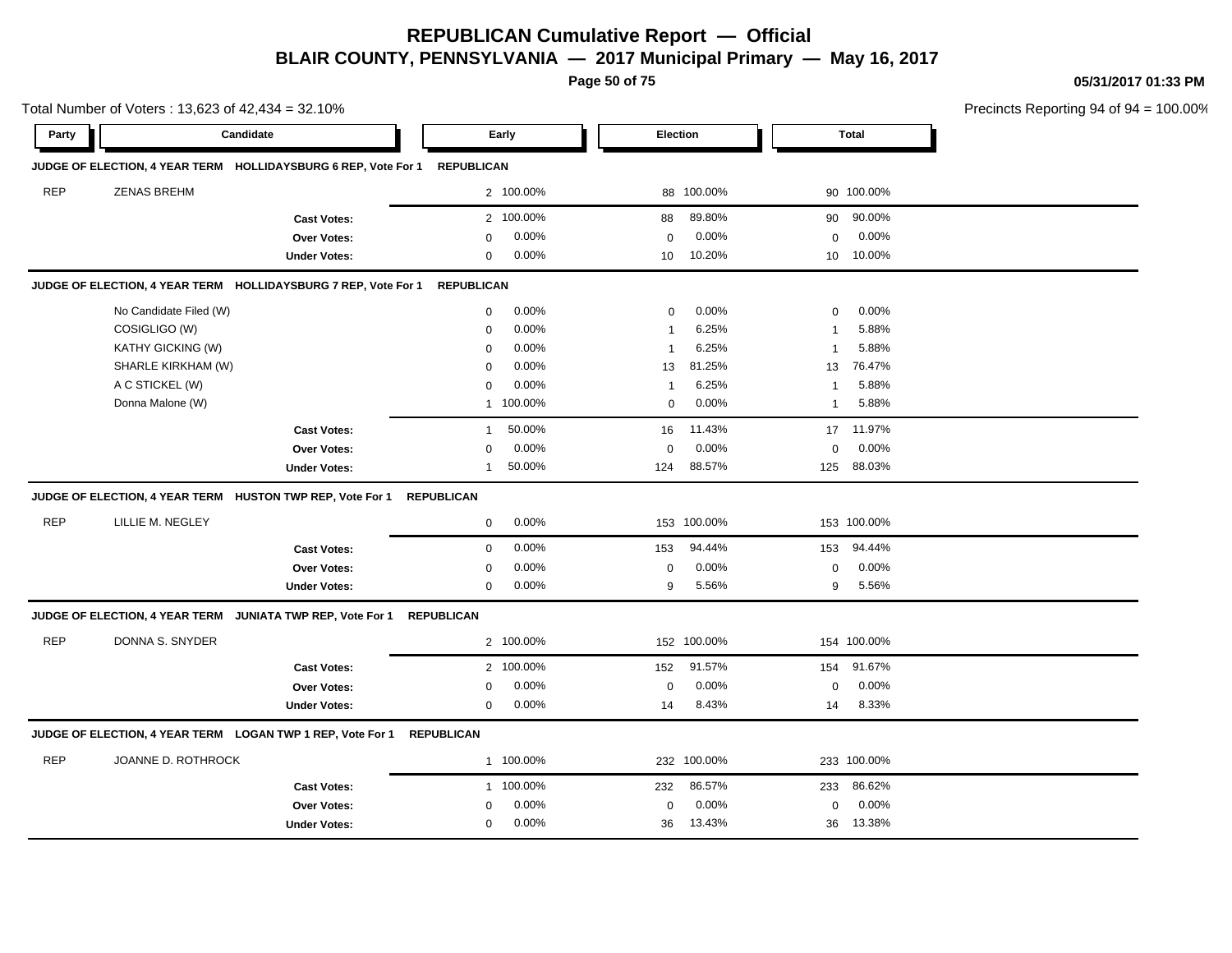**Page 51 of 75**

**05/31/2017 01:33 PM**

|            | Total Number of Voters: 13,623 of 42,434 = 32.10%          |                                                            |                   |           |                |             |                |              | Precincts Reporting 94 of 94 |
|------------|------------------------------------------------------------|------------------------------------------------------------|-------------------|-----------|----------------|-------------|----------------|--------------|------------------------------|
| Party      |                                                            | Candidate                                                  |                   | Early     | Election       |             |                | <b>Total</b> |                              |
|            |                                                            | JUDGE OF ELECTION, 4 YEAR TERM LOGAN TWP 2 REP, Vote For 1 | <b>REPUBLICAN</b> |           |                |             |                |              |                              |
| <b>REP</b> | SHARON L. MERRITTS                                         |                                                            | 8                 | 100.00%   | 250            | 98.81%      | 258            | 98.85%       |                              |
|            | JOANNE ROTHROCK (W)                                        |                                                            | $\mathbf 0$       | 0.00%     | 3              | 1.19%       | 3              | 1.15%        |                              |
|            |                                                            | <b>Cast Votes:</b>                                         | 8                 | 100.00%   | 253            | 86.94%      | 261            | 87.29%       |                              |
|            |                                                            | Over Votes:                                                | 0                 | 0.00%     | 0              | 0.00%       | $\mathbf 0$    | 0.00%        |                              |
|            |                                                            | <b>Under Votes:</b>                                        | 0                 | 0.00%     | 38             | 13.06%      |                | 38 12.71%    |                              |
|            |                                                            | JUDGE OF ELECTION, 4 YEAR TERM LOGAN TWP 3 REP, Vote For 1 | <b>REPUBLICAN</b> |           |                |             |                |              |                              |
| <b>REP</b> | JOAN D. KAYLOR                                             |                                                            |                   | 2 100.00% |                | 160 100.00% |                | 162 100.00%  |                              |
|            |                                                            | <b>Cast Votes:</b>                                         |                   | 2 100.00% | 160            | 86.02%      | 162            | 86.17%       |                              |
|            |                                                            | Over Votes:                                                | $\Omega$          | 0.00%     | 0              | 0.00%       | $\mathbf 0$    | 0.00%        |                              |
|            |                                                            | <b>Under Votes:</b>                                        | $\mathbf 0$       | 0.00%     | 26             | 13.98%      |                | 26 13.83%    |                              |
|            |                                                            | JUDGE OF ELECTION, 4 YEAR TERM LOGAN TWP 4 REP, Vote For 1 | <b>REPUBLICAN</b> |           |                |             |                |              |                              |
|            | No Candidate Filed (W)                                     |                                                            | $\mathbf 0$       | 0.00%     | $\mathbf 0$    | 0.00%       | $\mathbf 0$    | 0.00%        |                              |
|            | <b>BONNIEFERRUCCI (W)</b>                                  |                                                            | $\mathbf 0$       | 0.00%     |                | 1 100.00%   |                | 1 100.00%    |                              |
|            |                                                            | <b>Cast Votes:</b>                                         | $\mathbf 0$       | 0.00%     | $\mathbf{1}$   | 0.54%       | $\mathbf{1}$   | 0.53%        |                              |
|            |                                                            | Over Votes:                                                | $\mathbf 0$       | 0.00%     | 0              | 0.00%       | $\mathbf 0$    | 0.00%        |                              |
|            |                                                            | <b>Under Votes:</b>                                        |                   | 2 100.00% | 184            | 99.46%      | 186            | 99.47%       |                              |
|            | JUDGE OF ELECTION, 4 YEAR TERM LOGAN TWP 5 REP, Vote For 1 |                                                            | <b>REPUBLICAN</b> |           |                |             |                |              |                              |
|            | No Candidate Filed (W)                                     |                                                            | $\mathbf 0$       | 0.00%     | 0              | 0.00%       | 0              | 0.00%        |                              |
|            | POLITO (W)                                                 |                                                            | $\mathbf 0$       | 0.00%     |                | 1 100.00%   |                | 1 100.00%    |                              |
|            |                                                            | <b>Cast Votes:</b>                                         | $\mathbf 0$       | 0.00%     | $\mathbf{1}$   | 0.44%       | $\mathbf{1}$   | 0.44%        |                              |
|            |                                                            | Over Votes:                                                | 0                 | 0.00%     | 0              | 0.00%       | $\mathbf 0$    | 0.00%        |                              |
|            |                                                            | <b>Under Votes:</b>                                        | $\overline{2}$    | 100.00%   | 225            | 99.56%      | 227            | 99.56%       |                              |
|            |                                                            | JUDGE OF ELECTION, 4 YEAR TERM LOGAN TWP 6 REP, Vote For 1 | <b>REPUBLICAN</b> |           |                |             |                |              |                              |
|            | No Candidate Filed (W)                                     |                                                            | $\mathbf 0$       | 0.00%     | 0              | 0.00%       | $\mathbf 0$    | 0.00%        |                              |
|            | TIM SERBIN (W)                                             |                                                            | $\mathbf 0$       | 0.00%     | $\mathbf{1}$   | 50.00%      | 1              | 25.00%       |                              |
|            | Richard Luckner (W)                                        |                                                            |                   | 50.00%    | $\Omega$       | 0.00%       | 1              | 25.00%       |                              |
|            | David James Korman (W)                                     |                                                            | -1                | 50.00%    | $\mathbf 0$    | 0.00%       | 1              | 25.00%       |                              |
|            | AL KERSTETTER (W)                                          |                                                            | 0                 | 0.00%     | 1              | 50.00%      | $\mathbf{1}$   | 25.00%       |                              |
|            |                                                            | <b>Cast Votes:</b>                                         | $\overline{2}$    | 25.00%    | $\overline{c}$ | 0.88%       | $\overline{a}$ | 1.70%        |                              |
|            |                                                            | Over Votes:                                                | $\mathbf 0$       | 0.00%     | 0              | 0.00%       | $\mathbf 0$    | 0.00%        |                              |
|            |                                                            | <b>Under Votes:</b>                                        | 6                 | 75.00%    | 225            | 99.12%      | 231            | 98.30%       |                              |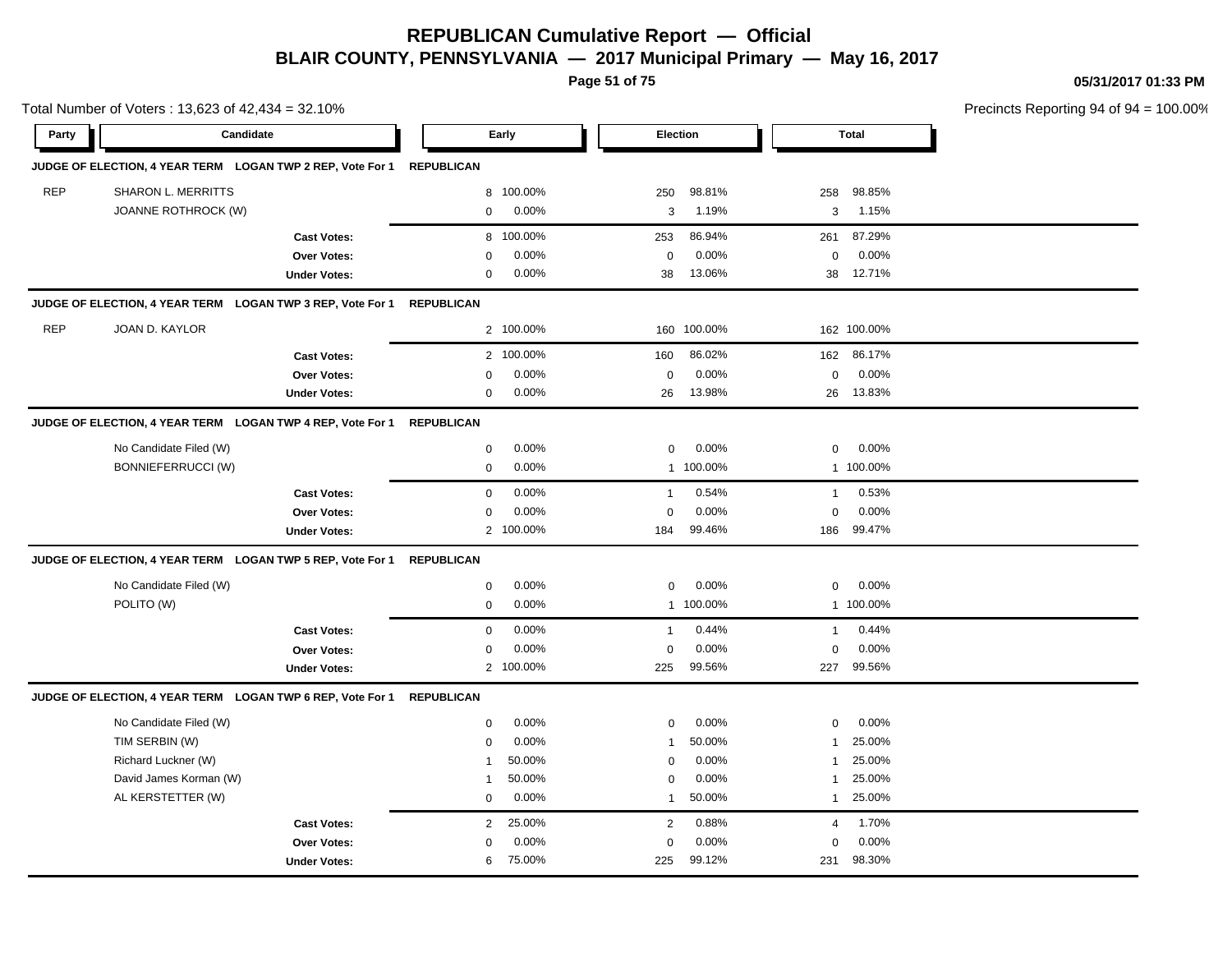**Page 52 of 75**

**05/31/2017 01:33 PM**

|            | Total Number of Voters: 13,623 of 42,434 = 32.10%             |                     |                   |            |                |             |              | Precincts Reporting 94 of 9 |  |
|------------|---------------------------------------------------------------|---------------------|-------------------|------------|----------------|-------------|--------------|-----------------------------|--|
| Party      | Candidate                                                     |                     |                   | Early      |                | Election    |              | <b>Total</b>                |  |
|            | JUDGE OF ELECTION, 4 YEAR TERM LOGAN TWP 7 REP, Vote For 1    |                     | <b>REPUBLICAN</b> |            |                |             |              |                             |  |
|            | No Candidate Filed (W)                                        |                     | $\mathbf 0$       | 0.00%      | 0              | 0.00%       | 0            | 0.00%                       |  |
|            | BRANDON ZITSCHH (W)                                           |                     | $\mathbf 0$       | 0.00%      | $\overline{1}$ | 20.00%      | 1            | 20.00%                      |  |
|            | CAROL Z SMITH (W)                                             |                     | $\mathsf 0$       | 0.00%      | $\mathbf{1}$   | 20.00%      | 1            | 20.00%                      |  |
|            | JAMES PATTERSON (W)                                           |                     | $\mathbf 0$       | 0.00%      | $\mathbf 1$    | 20.00%      | 1            | 20.00%                      |  |
|            | DAVID FISCHER (W)                                             |                     | $\mathbf 0$       | 0.00%      | $\mathbf{1}$   | 20.00%      | 1            | 20.00%                      |  |
|            | CHRISTINA BLAKE (W)                                           |                     | $\mathbf 0$       | 0.00%      | $\mathbf{1}$   | 20.00%      | $\mathbf{1}$ | 20.00%                      |  |
|            |                                                               | <b>Cast Votes:</b>  | $\mathbf 0$       | 0.00%      | 5              | 4.46%       | 5            | 4.46%                       |  |
|            |                                                               | <b>Over Votes:</b>  | 0                 | 0.00%      | $\mathbf 0$    | 0.00%       | $\mathbf 0$  | 0.00%                       |  |
|            |                                                               | <b>Under Votes:</b> | 0                 | 0.00%      | 107            | 95.54%      |              | 107 95.54%                  |  |
|            | JUDGE OF ELECTION, 4 YEAR TERM MARTINSBURG 1 REP, Vote For 1  |                     | <b>REPUBLICAN</b> |            |                |             |              |                             |  |
| <b>REP</b> | JANET E. BLATTENBERGER                                        |                     |                   | 3 100.00%  |                | 149 100.00% |              | 152 100.00%                 |  |
|            |                                                               | <b>Cast Votes:</b>  | 3                 | 75.00%     | 149            | 93.13%      | 152          | 92.68%                      |  |
|            |                                                               | Over Votes:         | $\mathbf 0$       | 0.00%      | $\mathbf 0$    | 0.00%       | $\mathbf 0$  | 0.00%                       |  |
|            |                                                               | <b>Under Votes:</b> | $\mathbf{1}$      | 25.00%     | 11             | 6.88%       | 12           | 7.32%                       |  |
|            | JUDGE OF ELECTION, 4 YEAR TERM MARTINSBURG 2 REP, Vote For 1  |                     | <b>REPUBLICAN</b> |            |                |             |              |                             |  |
|            | No Candidate Filed (W)                                        |                     | $\mathbf 0$       | 0.00%      | $\mathbf 0$    | 0.00%       | 0            | 0.00%                       |  |
|            | MICHAEL HORTON (W)                                            |                     | $\mathbf 0$       | 0.00%      |                | 1 100.00%   |              | 1 100.00%                   |  |
|            |                                                               | <b>Cast Votes:</b>  | $\mathbf 0$       | 0.00%      | $\mathbf{1}$   | 0.64%       | 1            | 0.60%                       |  |
|            |                                                               | <b>Over Votes:</b>  | $\mathbf 0$       | 0.00%      | $\mathbf 0$    | 0.00%       | $\mathbf 0$  | 0.00%                       |  |
|            |                                                               | <b>Under Votes:</b> |                   | 11 100.00% | 155            | 99.36%      |              | 166 99.40%                  |  |
|            | JUDGE OF ELECTION, 4 YEAR TERM NEWRY BORO REP, Vote For 1     |                     | <b>REPUBLICAN</b> |            |                |             |              |                             |  |
|            | No Candidate Filed (W)                                        |                     | $\mathbf 0$       | 0.00%      | $\mathbf 0$    | 0.00%       | 0            | 0.00%                       |  |
|            |                                                               | <b>Cast Votes:</b>  | $\mathbf 0$       | 0.00%      | $\mathbf 0$    | 0.00%       | 0            | 0.00%                       |  |
|            |                                                               | Over Votes:         | $\mathbf 0$       | 0.00%      | $\mathbf 0$    | 0.00%       | $\mathbf 0$  | 0.00%                       |  |
|            |                                                               | <b>Under Votes:</b> | $\mathbf 0$       | 0.00%      |                | 19 100.00%  |              | 19 100.00%                  |  |
|            | JUDGE OF ELECTION, 4 YEAR TERM NORTH WOODBURY REP, Vote For 1 |                     | <b>REPUBLICAN</b> |            |                |             |              |                             |  |
|            | No Candidate Filed (W)                                        |                     | 0                 | 0.00%      | $\mathbf 0$    | $0.00\%$    | $\mathbf 0$  | 0.00%                       |  |
|            | ELIZBATH PHEASANT (W)                                         |                     | $\mathbf 0$       | 0.00%      |                | 1 100.00%   |              | 1 100.00%                   |  |
|            |                                                               | <b>Cast Votes:</b>  | $\mathbf 0$       | 0.00%      | $\mathbf{1}$   | 0.29%       | $\mathbf{1}$ | 0.28%                       |  |
|            |                                                               | <b>Over Votes:</b>  | 0                 | 0.00%      | $\mathbf 0$    | 0.00%       | 0            | 0.00%                       |  |
|            |                                                               | <b>Under Votes:</b> |                   | 9 100.00%  | 343            | 99.71%      | 352          | 99.72%                      |  |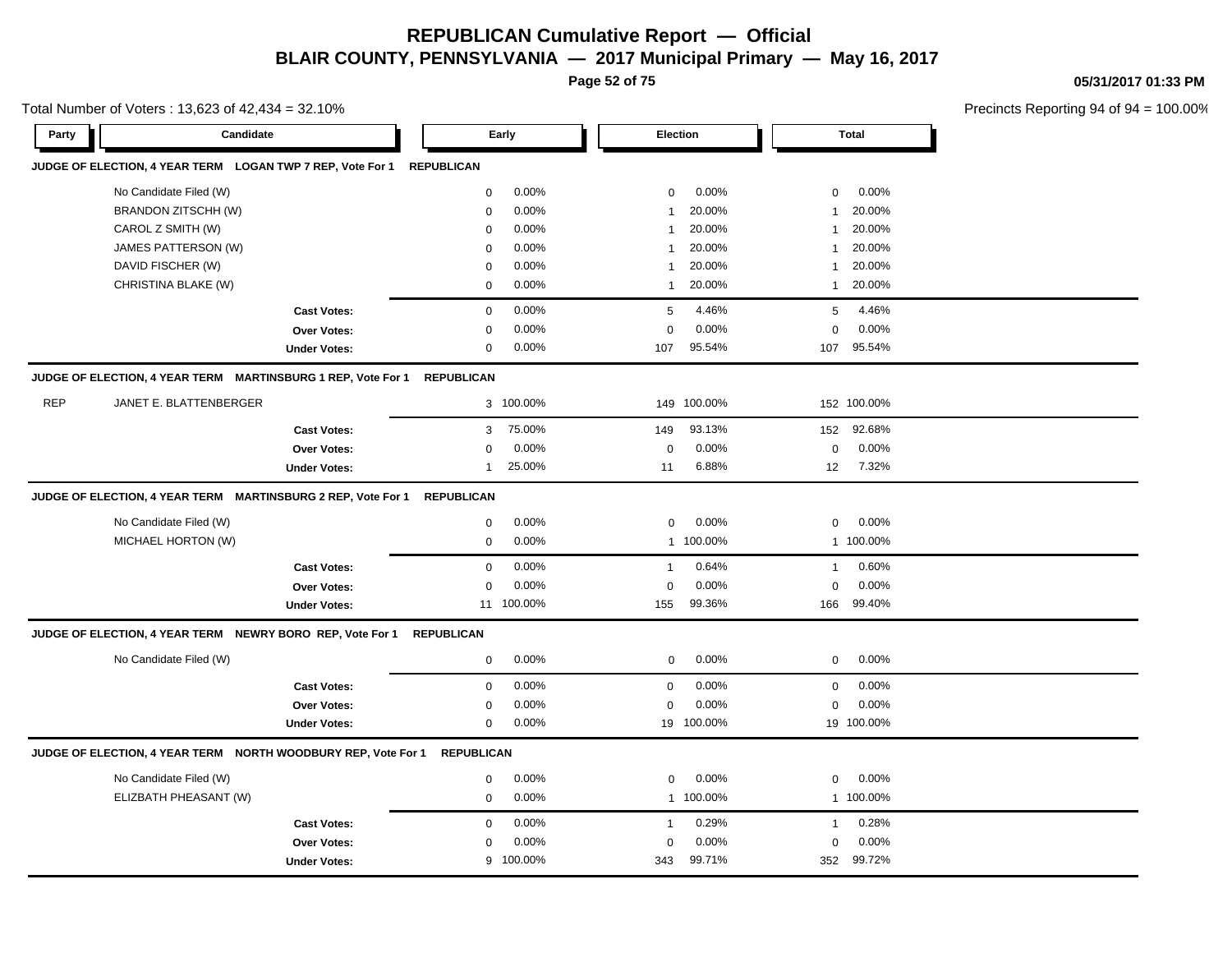**Page 53 of 75**

**05/31/2017 01:33 PM**

|            | Total Number of Voters: 13,623 of 42,434 = 32.10%                          |                     |                   |           |              |             |             |             | Precincts Reporting 94 of 94 = 10 |
|------------|----------------------------------------------------------------------------|---------------------|-------------------|-----------|--------------|-------------|-------------|-------------|-----------------------------------|
| Party      | Candidate                                                                  |                     |                   | Early     |              | Election    |             | Total       |                                   |
|            | JUDGE OF ELECTION, 4 YEAR TERM ROARING SPRING 1 REP, Vote For 1 REPUBLICAN |                     |                   |           |              |             |             |             |                                   |
|            | No Candidate Filed (W)                                                     |                     | $\mathbf 0$       | 0.00%     | $\mathbf 0$  | 0.00%       | $\mathbf 0$ | 0.00%       |                                   |
|            |                                                                            | <b>Cast Votes:</b>  | $\mathbf 0$       | 0.00%     | 0            | 0.00%       | $\mathbf 0$ | 0.00%       |                                   |
|            |                                                                            | Over Votes:         | $\mathbf 0$       | 0.00%     | $\mathbf 0$  | 0.00%       | $\mathbf 0$ | 0.00%       |                                   |
|            |                                                                            | <b>Under Votes:</b> |                   | 1 100.00% |              | 61 100.00%  |             | 62 100.00%  |                                   |
|            | JUDGE OF ELECTION, 4 YEAR TERM ROARING SPRING 2 REP, Vote For 1 REPUBLICAN |                     |                   |           |              |             |             |             |                                   |
| <b>REP</b> | CAROLINE J. HOOVER                                                         |                     |                   | 3 100.00% |              | 137 100.00% |             | 140 100.00% |                                   |
|            |                                                                            | <b>Cast Votes:</b>  | 3                 | 60.00%    | 137          | 89.54%      | 140         | 88.61%      |                                   |
|            |                                                                            | Over Votes:         | $\Omega$          | 0.00%     | $\mathbf 0$  | 0.00%       | $\mathbf 0$ | 0.00%       |                                   |
|            |                                                                            | <b>Under Votes:</b> | 2                 | 40.00%    | 16           | 10.46%      |             | 18 11.39%   |                                   |
|            | JUDGE OF ELECTION, 4 YEAR TERM ROARING SPRING 3 REP, Vote For 1            |                     | <b>REPUBLICAN</b> |           |              |             |             |             |                                   |
|            | No Candidate Filed (W)                                                     |                     | $\mathbf 0$       | 0.00%     | 0            | $0.00\%$    | 0           | 0.00%       |                                   |
|            |                                                                            | <b>Cast Votes:</b>  | $\mathbf 0$       | 0.00%     | $\mathbf 0$  | 0.00%       | $\mathbf 0$ | 0.00%       |                                   |
|            |                                                                            | Over Votes:         | 0                 | 0.00%     | $\mathbf 0$  | 0.00%       | $\mathbf 0$ | 0.00%       |                                   |
|            |                                                                            | <b>Under Votes:</b> | $\mathbf 0$       | 0.00%     |              | 110 100.00% |             | 110 100.00% |                                   |
|            | JUDGE OF ELECTION, 4 YEAR TERM SNYDER TWP 1 REP, Vote For 1                |                     | <b>REPUBLICAN</b> |           |              |             |             |             |                                   |
|            | No Candidate Filed (W)                                                     |                     | $\mathbf 0$       | 0.00%     | $\Omega$     | 0.00%       | $\mathbf 0$ | 0.00%       |                                   |
|            | DORIS WILSON (W)                                                           |                     | 0                 | 0.00%     | 12           | 92.31%      | 12          | 92.31%      |                                   |
|            | APRIL GRAZIER (W)                                                          |                     | $\mathbf 0$       | 0.00%     | $\mathbf{1}$ | 7.69%       | 1           | 7.69%       |                                   |
|            |                                                                            | <b>Cast Votes:</b>  | $\mathbf 0$       | 0.00%     | 13           | 13.98%      | 13          | 13.68%      |                                   |
|            |                                                                            | Over Votes:         | $\mathbf 0$       | 0.00%     | 0            | 0.00%       | $\mathbf 0$ | 0.00%       |                                   |
|            |                                                                            | <b>Under Votes:</b> |                   | 2 100.00% | 80           | 86.02%      | 82          | 86.32%      |                                   |
|            | JUDGE OF ELECTION, 4 YEAR TERM SNYDER TWP 2 REP, Vote For 1                |                     | <b>REPUBLICAN</b> |           |              |             |             |             |                                   |
| <b>REP</b> | VIOLA DYSART                                                               |                     | 0                 | 0.00%     | 129          | 91.49%      | 129         | 91.49%      |                                   |
|            | VICKI K BELL (W)                                                           |                     | 0                 | 0.00%     | 12           | 8.51%       | 12          | 8.51%       |                                   |
|            |                                                                            | <b>Cast Votes:</b>  | 0                 | 0.00%     | 141          | 92.16%      | 141         | 92.16%      |                                   |
|            |                                                                            | Over Votes:         | 0                 | 0.00%     | 0            | 0.00%       | 0           | 0.00%       |                                   |
|            |                                                                            | <b>Under Votes:</b> | 0                 | 0.00%     | 12           | 7.84%       | 12          | 7.84%       |                                   |

00.00%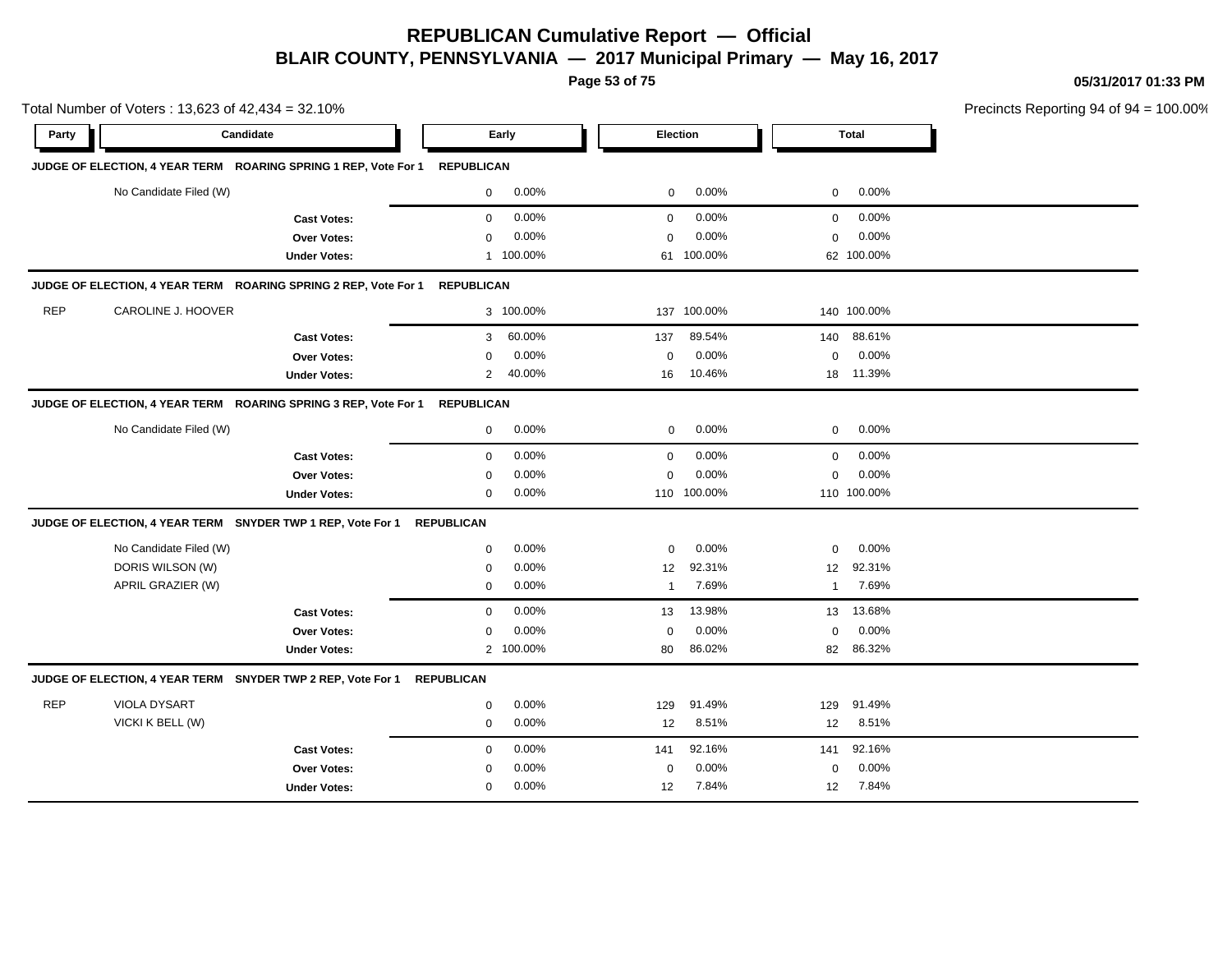**Page 54 of 75**

**05/31/2017 01:33 PM**

|                        |                     |                                                                                                                               |                                                                                                                                                                                                                                                                                                                |                    |        |                                     | Precincts Reporting 94 of 94 |                                                                                                                 |
|------------------------|---------------------|-------------------------------------------------------------------------------------------------------------------------------|----------------------------------------------------------------------------------------------------------------------------------------------------------------------------------------------------------------------------------------------------------------------------------------------------------------|--------------------|--------|-------------------------------------|------------------------------|-----------------------------------------------------------------------------------------------------------------|
|                        |                     |                                                                                                                               |                                                                                                                                                                                                                                                                                                                |                    |        |                                     |                              |                                                                                                                 |
|                        |                     |                                                                                                                               |                                                                                                                                                                                                                                                                                                                |                    |        |                                     |                              |                                                                                                                 |
| No Candidate Filed (W) |                     | 0                                                                                                                             | 0.00%                                                                                                                                                                                                                                                                                                          | 0                  | 0.00%  | 0                                   | 0.00%                        |                                                                                                                 |
| LARRY WILSON (W)       |                     | 0                                                                                                                             | 0.00%                                                                                                                                                                                                                                                                                                          |                    |        |                                     |                              |                                                                                                                 |
|                        | <b>Cast Votes:</b>  | 0                                                                                                                             | 0.00%                                                                                                                                                                                                                                                                                                          | $\mathbf{1}$       | 0.28%  | $\mathbf{1}$                        | 0.28%                        |                                                                                                                 |
|                        | Over Votes:         | $\mathbf 0$                                                                                                                   | 0.00%                                                                                                                                                                                                                                                                                                          | $\mathbf 0$        | 0.00%  | $\mathbf 0$                         | 0.00%                        |                                                                                                                 |
|                        | <b>Under Votes:</b> |                                                                                                                               |                                                                                                                                                                                                                                                                                                                | 356                | 99.72% |                                     |                              |                                                                                                                 |
|                        |                     |                                                                                                                               |                                                                                                                                                                                                                                                                                                                |                    |        |                                     |                              |                                                                                                                 |
| No Candidate Filed (W) |                     | $\mathbf 0$                                                                                                                   | 0.00%                                                                                                                                                                                                                                                                                                          | $\mathbf 0$        | 0.00%  | $\mathbf 0$                         | 0.00%                        |                                                                                                                 |
| RACHEL K DETWILER (W)  |                     | $\mathbf 0$                                                                                                                   | 0.00%                                                                                                                                                                                                                                                                                                          | 22                 | 95.65% | 22                                  | 95.65%                       |                                                                                                                 |
| BRIAN REESEEE (W)      |                     | 0                                                                                                                             | 0.00%                                                                                                                                                                                                                                                                                                          | $\mathbf{1}$       | 4.35%  | $\mathbf{1}$                        | 4.35%                        |                                                                                                                 |
|                        | <b>Cast Votes:</b>  | $\mathbf 0$                                                                                                                   | 0.00%                                                                                                                                                                                                                                                                                                          | 23                 | 26.14% |                                     | 26.14%                       |                                                                                                                 |
|                        | Over Votes:         | 0                                                                                                                             | 0.00%                                                                                                                                                                                                                                                                                                          | $\mathbf 0$        | 0.00%  | $\pmb{0}$                           | 0.00%                        |                                                                                                                 |
|                        | <b>Under Votes:</b> | 0                                                                                                                             | 0.00%                                                                                                                                                                                                                                                                                                          | 65                 | 73.86% |                                     |                              |                                                                                                                 |
|                        |                     |                                                                                                                               |                                                                                                                                                                                                                                                                                                                |                    |        |                                     |                              |                                                                                                                 |
| No Candidate Filed (W) |                     | 0                                                                                                                             | 0.00%                                                                                                                                                                                                                                                                                                          | 0                  | 0.00%  | 0                                   | 0.00%                        |                                                                                                                 |
| ROSEANN LANE (W)       |                     | 0                                                                                                                             | 0.00%                                                                                                                                                                                                                                                                                                          | $\mathbf{1}$       | 33.33% | 1                                   | 33.33%                       |                                                                                                                 |
| MEGHAN IRWIN (W)       |                     | 0                                                                                                                             | 0.00%                                                                                                                                                                                                                                                                                                          | $\mathbf{1}$       | 33.33% | 1                                   | 33.33%                       |                                                                                                                 |
| CRAIG HATTLER (W)      |                     | 0                                                                                                                             | 0.00%                                                                                                                                                                                                                                                                                                          | $\mathbf{1}$       | 33.33% | $\mathbf{1}$                        | 33.33%                       |                                                                                                                 |
|                        | <b>Cast Votes:</b>  | $\mathbf 0$                                                                                                                   | 0.00%                                                                                                                                                                                                                                                                                                          | 3                  | 3.49%  | 3                                   | 3.49%                        |                                                                                                                 |
|                        | Over Votes:         | 0                                                                                                                             | 0.00%                                                                                                                                                                                                                                                                                                          | $\mathbf 0$        | 0.00%  | $\mathbf 0$                         | 0.00%                        |                                                                                                                 |
|                        | <b>Under Votes:</b> | 0                                                                                                                             | 0.00%                                                                                                                                                                                                                                                                                                          | 83                 | 96.51% |                                     |                              |                                                                                                                 |
|                        |                     | <b>REPUBLICAN</b>                                                                                                             |                                                                                                                                                                                                                                                                                                                |                    |        |                                     |                              |                                                                                                                 |
| ANDREW J. SMITH        |                     | $\mathbf 0$                                                                                                                   | 0.00%                                                                                                                                                                                                                                                                                                          |                    |        |                                     |                              |                                                                                                                 |
|                        | <b>Cast Votes:</b>  | 0                                                                                                                             | 0.00%                                                                                                                                                                                                                                                                                                          | 91                 | 88.35% | 91                                  | 88.35%                       |                                                                                                                 |
|                        | Over Votes:         | 0                                                                                                                             | 0.00%                                                                                                                                                                                                                                                                                                          | 0                  | 0.00%  | 0                                   | 0.00%                        |                                                                                                                 |
|                        | <b>Under Votes:</b> | 0                                                                                                                             | 0.00%                                                                                                                                                                                                                                                                                                          | 12 <sup>°</sup>    | 11.65% |                                     |                              |                                                                                                                 |
|                        |                     |                                                                                                                               |                                                                                                                                                                                                                                                                                                                |                    |        |                                     |                              |                                                                                                                 |
| No Candidate Filed (W) |                     | 0                                                                                                                             | 0.00%                                                                                                                                                                                                                                                                                                          | $\mathsf 0$        | 0.00%  | $\mathbf 0$                         | 0.00%                        |                                                                                                                 |
| JUDGE MILLER (W)       |                     | 0                                                                                                                             | 0.00%                                                                                                                                                                                                                                                                                                          | $\mathbf{1}$       | 50.00% | $\mathbf{1}$                        | 50.00%                       |                                                                                                                 |
| MIKE DALE (W)          |                     | 0                                                                                                                             | 0.00%                                                                                                                                                                                                                                                                                                          | $\mathbf{1}$       | 50.00% | $\mathbf{1}$                        | 50.00%                       |                                                                                                                 |
|                        | <b>Cast Votes:</b>  | 0                                                                                                                             | 0.00%                                                                                                                                                                                                                                                                                                          | 2                  | 2.78%  | $\overline{2}$                      | 2.78%                        |                                                                                                                 |
|                        | Over Votes:         | 0                                                                                                                             | 0.00%                                                                                                                                                                                                                                                                                                          | $\mathbf 0$        | 0.00%  | 0                                   | 0.00%                        |                                                                                                                 |
|                        | <b>Under Votes:</b> | 0                                                                                                                             | 0.00%                                                                                                                                                                                                                                                                                                          | 70                 | 97.22% |                                     |                              |                                                                                                                 |
|                        |                     | Total Number of Voters: 13,623 of 42,434 = 32.10%<br>Candidate<br>JUDGE OF ELECTION, 4 YEAR TERM TYRONE TWP 1 REP, Vote For 1 | JUDGE OF ELECTION, 4 YEAR TERM TAYLOR TWP REP, Vote For 1 REPUBLICAN<br><b>REPUBLICAN</b><br>JUDGE OF ELECTION, 4 YEAR TERM TYRONE TWP 2 REP, Vote For 1 REPUBLICAN<br>JUDGE OF ELECTION, 4 YEAR TERM TYRONE BORO 1 REP, Vote For 1<br>JUDGE OF ELECTION, 4 YEAR TERM TYRONE BORO 2 REP, Vote For 1 REPUBLICAN | Early<br>3 100.00% |        | Election<br>1 100.00%<br>91 100.00% |                              | <b>Total</b><br>1 100.00%<br>359 99.72%<br>23<br>65 73.86%<br>83 96.51%<br>91 100.00%<br>12 11.65%<br>70 97.22% |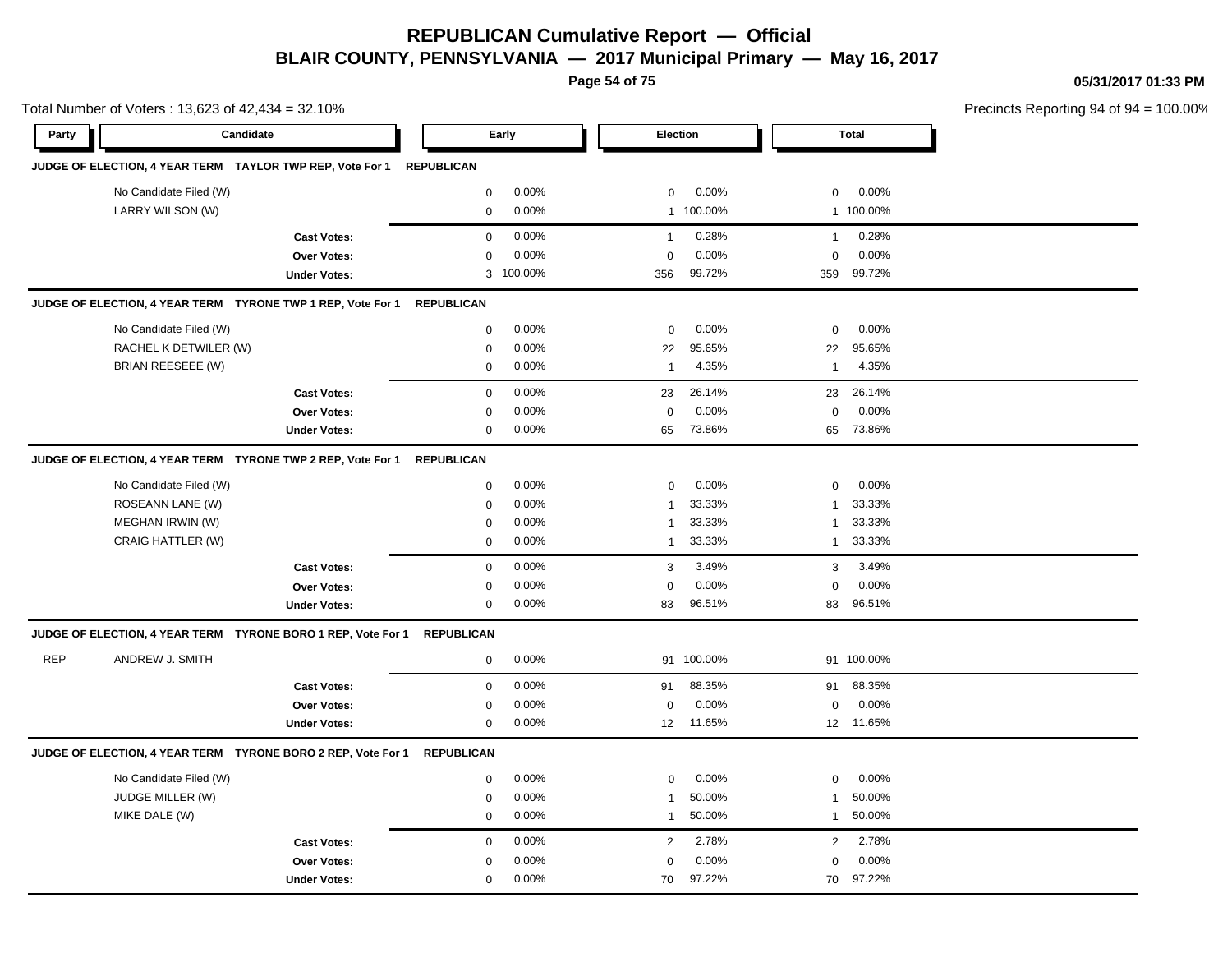**Page 55 of 75**

**05/31/2017 01:33 PM**

| Precincts Reporting 94 of 94 |              |                |            |                 |           | Total Number of Voters: 13,623 of 42,434 = 32.10% |                     |                                                              |
|------------------------------|--------------|----------------|------------|-----------------|-----------|---------------------------------------------------|---------------------|--------------------------------------------------------------|
|                              | <b>Total</b> |                |            | <b>Election</b> | Early     |                                                   | Candidate           | Party                                                        |
|                              |              |                |            |                 |           | <b>REPUBLICAN</b>                                 |                     | JUDGE OF ELECTION, 4 YEAR TERM TYRONE BORO 3 REP, Vote For 1 |
|                              | 0.00%        | $\mathbf 0$    | 0.00%      | 0               | 0.00%     | $\mathbf 0$                                       |                     | No Candidate Filed (W)                                       |
|                              | 50.00%       | $\mathbf{1}$   | 50.00%     | -1              | 0.00%     | $\mathbf 0$                                       |                     | NANCYWEAKLANDD (W)                                           |
|                              | 50.00%       | $\mathbf{1}$   | 50.00%     | $\mathbf{1}$    | 0.00%     | $\mathbf 0$                                       |                     | RACHEL DETWILER (W)                                          |
|                              | 4.44%        | $\overline{2}$ | 4.44%      | 2               | 0.00%     | $\mathbf 0$                                       | <b>Cast Votes:</b>  |                                                              |
|                              | 0.00%        | $\mathbf 0$    | 0.00%      | $\mathbf 0$     | 0.00%     | 0                                                 | Over Votes:         |                                                              |
|                              | 95.56%       | 43             | 95.56%     | 43              | 0.00%     | $\mathbf 0$                                       | <b>Under Votes:</b> |                                                              |
|                              |              |                |            |                 |           | <b>REPUBLICAN</b>                                 |                     | JUDGE OF ELECTION, 4 YEAR TERM TYRONE BORO 4 REP, Vote For 1 |
|                              | 0.00%        | $\mathbf 0$    | 0.00%      | $\mathbf 0$     | 0.00%     | $\mathbf 0$                                       |                     | No Candidate Filed (W)                                       |
|                              | 0.00%        | $\mathbf 0$    | 0.00%      | $\mathbf 0$     | 0.00%     | 0                                                 | <b>Cast Votes:</b>  |                                                              |
|                              | 0.00%        | 0              | 0.00%      | $\mathbf 0$     | 0.00%     | $\mathbf 0$                                       | Over Votes:         |                                                              |
|                              | 30 100.00%   |                | 100.00%    | 29              | 1 100.00% |                                                   | <b>Under Votes:</b> |                                                              |
|                              |              |                |            |                 |           | <b>REPUBLICAN</b>                                 |                     | JUDGE OF ELECTION, 4 YEAR TERM TYRONE BORO 5 REP, Vote For 1 |
|                              | 0.00%        | 0              | 0.00%      | 0               | 0.00%     | 0                                                 |                     | No Candidate Filed (W)                                       |
|                              | 0.00%        | $\mathbf 0$    | 0.00%      | $\mathbf 0$     | 0.00%     | $\mathbf 0$                                       | <b>Cast Votes:</b>  |                                                              |
|                              | 0.00%        | $\mathbf 0$    | 0.00%      | $\mathbf 0$     | 0.00%     | $\mathbf 0$                                       | Over Votes:         |                                                              |
|                              | 62 100.00%   |                | 61 100.00% |                 | 1 100.00% |                                                   | <b>Under Votes:</b> |                                                              |
|                              |              |                |            |                 |           | <b>REPUBLICAN</b>                                 |                     | JUDGE OF ELECTION, 4 YEAR TERM TYRONE BORO 6 REP, Vote For 1 |
|                              | 0.00%        | $\mathbf{0}$   | 0.00%      | $\mathbf{0}$    | 0.00%     | 0                                                 |                     | No Candidate Filed (W)                                       |
|                              | 1 100.00%    |                | 1 100.00%  |                 | 0.00%     | 0                                                 |                     | MIKE WALSH (W)                                               |
|                              | 0.81%        | $\mathbf{1}$   | 0.81%      | $\overline{1}$  | 0.00%     | $\mathbf 0$                                       | <b>Cast Votes:</b>  |                                                              |
|                              | 0.00%        | $\mathbf 0$    | 0.00%      | $\mathbf 0$     | 0.00%     | $\mathbf 0$                                       | Over Votes:         |                                                              |
|                              | 99.19%       | 123            | 99.19%     | 123             | 0.00%     | 0                                                 | <b>Under Votes:</b> |                                                              |
|                              |              |                |            |                 |           | <b>REPUBLICAN</b>                                 |                     | JUDGE OF ELECTION, 4 YEAR TERM TYRONE BORO 7 REP, Vote For 1 |
|                              | 0.00%        | $\mathbf 0$    | 0.00%      | $\mathbf 0$     | 0.00%     | 0                                                 |                     | No Candidate Filed (W)                                       |
|                              | 1 100.00%    |                | 1 100.00%  |                 | 0.00%     | 0                                                 |                     | CONNIE MUIR (W)                                              |
|                              | 1.15%        | $\mathbf{1}$   | 1.15%      | $\mathbf{1}$    | 0.00%     | $\mathbf 0$                                       | <b>Cast Votes:</b>  |                                                              |
|                              | 0.00%        | $\mathbf 0$    | 0.00%      | $\mathbf 0$     | 0.00%     | $\mathbf 0$                                       | Over Votes:         |                                                              |
|                              | 98.85%       | 86             | 98.85%     | 86              | 0.00%     | $\mathbf 0$                                       | <b>Under Votes:</b> |                                                              |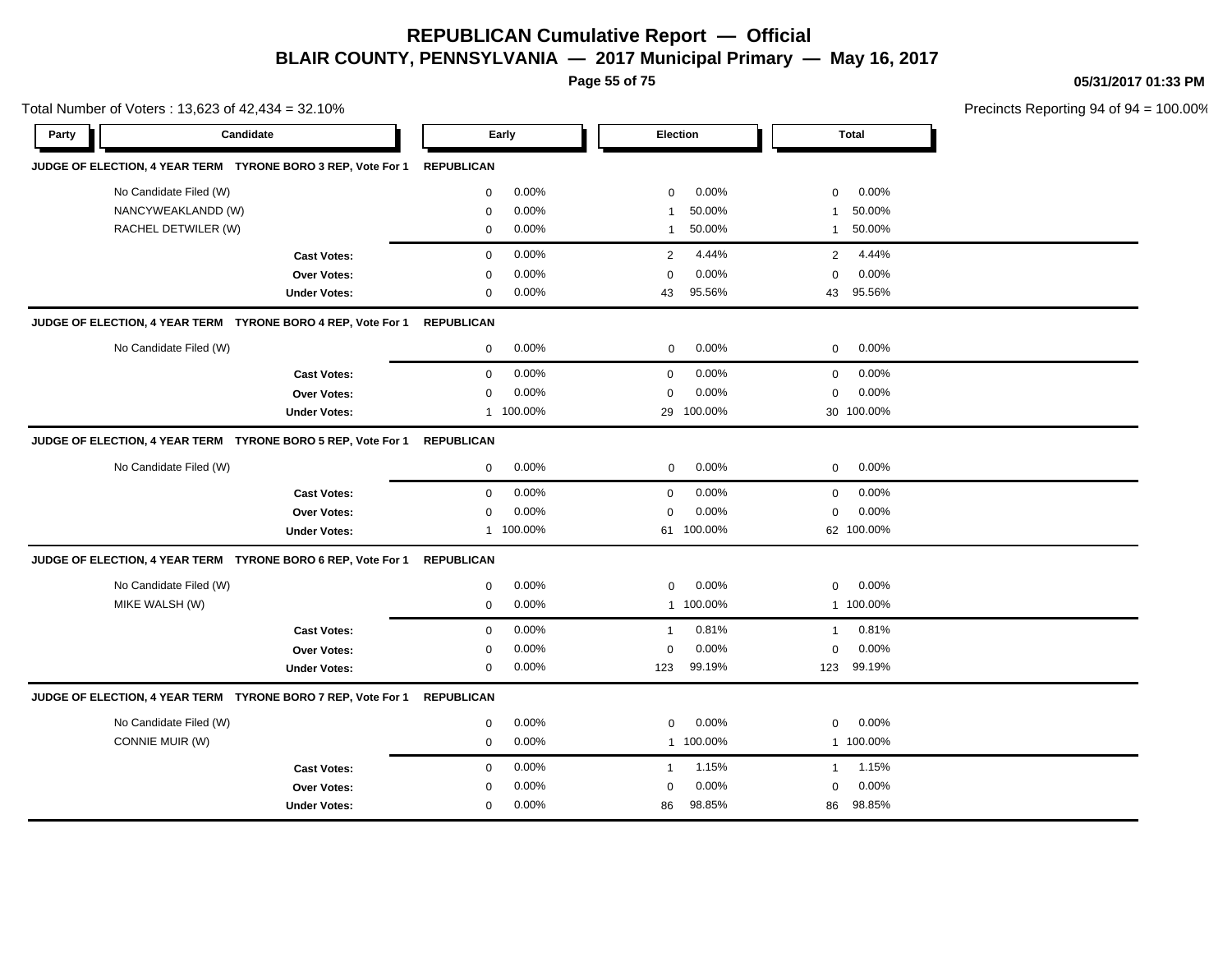**Page 56 of 75**

**05/31/2017 01:33 PM**

|            | Total Number of Voters: 13,623 of 42,434 = 32.10% |                                                                           |                   |           |                |            |                |            | Precincts Reporting 94 of 94 |
|------------|---------------------------------------------------|---------------------------------------------------------------------------|-------------------|-----------|----------------|------------|----------------|------------|------------------------------|
| Party      |                                                   | Candidate                                                                 |                   | Early     | Election       |            |                | Total      |                              |
|            |                                                   | JUDGE OF ELECTION, 4 YEAR TERM WILLIAMSBURG REP, Vote For 1               | <b>REPUBLICAN</b> |           |                |            |                |            |                              |
|            | No Candidate Filed (W)                            |                                                                           | 0                 | 0.00%     | 0              | 0.00%      | 0              | 0.00%      |                              |
|            | TIMOTHY R TATE (W)                                |                                                                           | $\mathbf 0$       | 0.00%     | 3              | 75.00%     | 3              | 75.00%     |                              |
|            | HARRY MULLINS (W)                                 |                                                                           | $\mathbf 0$       | $0.00\%$  | $\mathbf{1}$   | 25.00%     | $\mathbf{1}$   | 25.00%     |                              |
|            |                                                   | <b>Cast Votes:</b>                                                        | $\mathbf 0$       | 0.00%     | $\overline{4}$ | 3.05%      | $\overline{4}$ | 3.01%      |                              |
|            |                                                   | Over Votes:                                                               | $\mathbf 0$       | 0.00%     | 0              | 0.00%      | $\pmb{0}$      | 0.00%      |                              |
|            |                                                   | <b>Under Votes:</b>                                                       |                   | 2 100.00% | 127            | 96.95%     | 129            | 96.99%     |                              |
|            |                                                   | JUDGE OF ELECTION, 4 YEAR TERM WOODBURY TWP REP, Vote For 1               | <b>REPUBLICAN</b> |           |                |            |                |            |                              |
| <b>REP</b> | ROSEANNE SPAGNOLA                                 |                                                                           | 1                 | 100.00%   | 122            | 99.19%     | 123            | 99.19%     |                              |
|            | CODY KENSINGER (W)                                |                                                                           | $\mathbf 0$       | 0.00%     | 1              | 0.81%      | 1              | 0.81%      |                              |
|            |                                                   | <b>Cast Votes:</b>                                                        |                   | 1 100.00% | 123            | 91.79%     | 124            | 91.85%     |                              |
|            |                                                   | Over Votes:                                                               | $\mathbf 0$       | 0.00%     | $\mathsf 0$    | 0.00%      | $\mathbf 0$    | 0.00%      |                              |
|            |                                                   | <b>Under Votes:</b>                                                       | $\mathbf 0$       | 0.00%     | 11             | 8.21%      | 11             | 8.15%      |                              |
|            |                                                   | INSPECTOR OF ELECTION, 4 YEAR TERM ALTOONA 1 REP, Vote For 1              | <b>REPUBLICAN</b> |           |                |            |                |            |                              |
|            | No Candidate Filed (W)                            |                                                                           | 0                 | 0.00%     | $\mathbf 0$    | 0.00%      | $\mathbf 0$    | 0.00%      |                              |
|            |                                                   | <b>Cast Votes:</b>                                                        | $\mathbf 0$       | 0.00%     | $\mathbf 0$    | 0.00%      | $\mathbf 0$    | 0.00%      |                              |
|            |                                                   | <b>Over Votes:</b>                                                        | $\mathbf 0$       | 0.00%     | $\mathbf 0$    | 0.00%      | $\mathbf 0$    | 0.00%      |                              |
|            |                                                   | <b>Under Votes:</b>                                                       |                   | 5 100.00% |                | 51 100.00% |                | 56 100.00% |                              |
|            |                                                   | INSPECTOR OF ELECTION, 4 YEAR TERM ALTOONA 2-1 REP, Vote For 1            | <b>REPUBLICAN</b> |           |                |            |                |            |                              |
|            | No Candidate Filed (W)                            |                                                                           | $\mathbf 0$       | 0.00%     | $\mathbf 0$    | 0.00%      | 0              | 0.00%      |                              |
|            | ERIK MENTZER (W)                                  |                                                                           | $\mathbf 0$       | 0.00%     |                | 2 100.00%  |                | 2 100.00%  |                              |
|            |                                                   | <b>Cast Votes:</b>                                                        | $\mathbf 0$       | 0.00%     | 2              | 7.14%      | 2              | 7.14%      |                              |
|            |                                                   | <b>Over Votes:</b>                                                        | 0                 | $0.00\%$  | $\mathbf 0$    | 0.00%      | $\mathbf 0$    | 0.00%      |                              |
|            |                                                   | <b>Under Votes:</b>                                                       | $\mathbf 0$       | 0.00%     | 26             | 92.86%     | 26             | 92.86%     |                              |
|            |                                                   | INSPECTOR OF ELECTION, 4 YEAR TERM ALTOONA 2-2 REP, Vote For 1 REPUBLICAN |                   |           |                |            |                |            |                              |
|            | No Candidate Filed (W)                            |                                                                           | $\mathbf 0$       | 0.00%     | 0              | 0.00%      | $\mathbf 0$    | 0.00%      |                              |
|            |                                                   | <b>Cast Votes:</b>                                                        | $\mathbf 0$       | 0.00%     | $\mathbf 0$    | 0.00%      | $\mathbf 0$    | 0.00%      |                              |
|            |                                                   | <b>Over Votes:</b>                                                        | $\mathbf 0$       | 0.00%     | 0              | 0.00%      | $\mathbf 0$    | 0.00%      |                              |
|            |                                                   | <b>Under Votes:</b>                                                       | $\mathbf 0$       | 0.00%     |                | 89 100.00% |                | 89 100.00% |                              |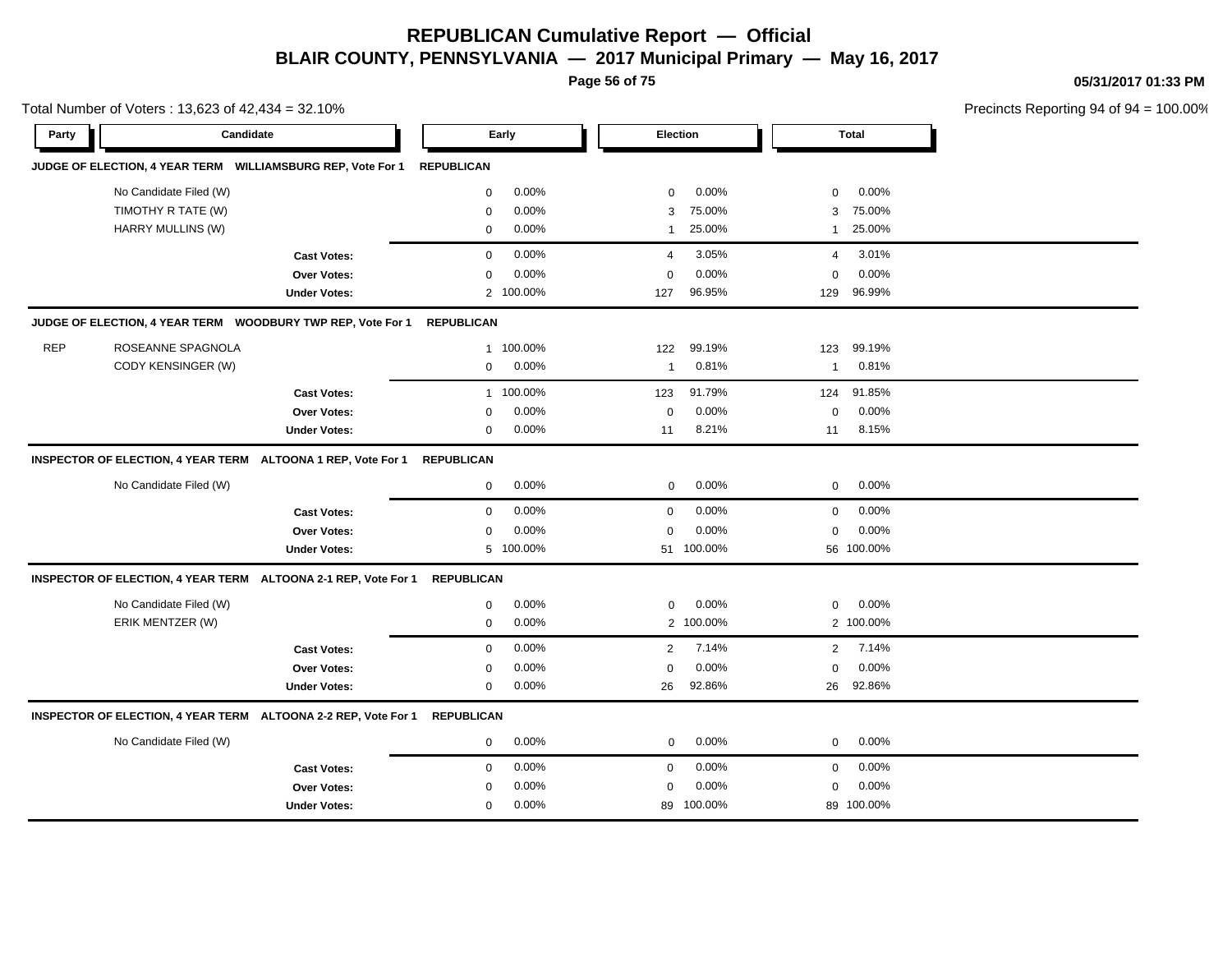**Page 57 of 75**

**05/31/2017 01:33 PM**

| Total Number of Voters: 13,623 of 42,434 = 32.10%                         |                     |                   |           |                |            |              |              | Precincts Reporting 94 of $94 = 100.00\%$ |
|---------------------------------------------------------------------------|---------------------|-------------------|-----------|----------------|------------|--------------|--------------|-------------------------------------------|
| Candidate<br>Party                                                        |                     |                   | Early     | Election       |            |              | <b>Total</b> |                                           |
| INSPECTOR OF ELECTION, 4 YEAR TERM ALTOONA 3-1 REP, Vote For 1 REPUBLICAN |                     |                   |           |                |            |              |              |                                           |
| No Candidate Filed (W)                                                    |                     | 0                 | 0.00%     | $\mathbf 0$    | 0.00%      | 0            | 0.00%        |                                           |
|                                                                           | <b>Cast Votes:</b>  | $\mathbf 0$       | 0.00%     | $\mathbf 0$    | 0.00%      | 0            | 0.00%        |                                           |
|                                                                           | <b>Over Votes:</b>  | $\Omega$          | 0.00%     | $\mathbf 0$    | 0.00%      | $\mathbf 0$  | $0.00\%$     |                                           |
|                                                                           | <b>Under Votes:</b> | 0                 | 0.00%     |                | 50 100.00% |              | 50 100.00%   |                                           |
| INSPECTOR OF ELECTION, 4 YEAR TERM ALTOONA 3-2 REP, Vote For 1            |                     | <b>REPUBLICAN</b> |           |                |            |              |              |                                           |
| No Candidate Filed (W)                                                    |                     | 0                 | 0.00%     | $\mathbf 0$    | 0.00%      | 0            | 0.00%        |                                           |
| JANET WEYER (W)                                                           |                     | $\mathbf{0}$      | 0.00%     |                | 1 100.00%  |              | 1 100.00%    |                                           |
|                                                                           | <b>Cast Votes:</b>  | $\mathbf{0}$      | 0.00%     | $\mathbf{1}$   | 0.72%      | $\mathbf{1}$ | 0.70%        |                                           |
|                                                                           | <b>Over Votes:</b>  | $\Omega$          | 0.00%     | $\mathbf 0$    | 0.00%      | $\mathbf 0$  | 0.00%        |                                           |
|                                                                           | <b>Under Votes:</b> | $\overline{4}$    | 100.00%   | 137            | 99.28%     | 141          | 99.30%       |                                           |
| INSPECTOR OF ELECTION, 4 YEAR TERM ALTOONA 4-1 REP, Vote For 1            |                     | <b>REPUBLICAN</b> |           |                |            |              |              |                                           |
| No Candidate Filed (W)                                                    |                     | 0                 | 0.00%     | $\mathbf{0}$   | 0.00%      | 0            | 0.00%        |                                           |
| LORI KELLER (W)                                                           |                     | $\mathbf 0$       | 0.00%     |                | 2 100.00%  |              | 2 100.00%    |                                           |
|                                                                           | <b>Cast Votes:</b>  | $\mathbf{0}$      | 0.00%     | $\overline{2}$ | 3.77%      | $\mathbf{2}$ | 3.57%        |                                           |
|                                                                           | Over Votes:         | $\Omega$          | 0.00%     | $\mathbf 0$    | 0.00%      | $\mathbf 0$  | $0.00\%$     |                                           |
|                                                                           | <b>Under Votes:</b> |                   | 3 100.00% | 51             | 96.23%     | 54           | 96.43%       |                                           |
| INSPECTOR OF ELECTION, 4 YEAR TERM ALTOONA 4-2 REP, Vote For 1            |                     | <b>REPUBLICAN</b> |           |                |            |              |              |                                           |
| No Candidate Filed (W)                                                    |                     | 0                 | 0.00%     | 0              | 0.00%      | 0            | 0.00%        |                                           |
| Nancy Rose Vincent (W)                                                    |                     | 1                 | 100.00%   | $\Omega$       | 0.00%      | $\mathbf{1}$ | 25.00%       |                                           |
| SCOTT PACKARD (W)                                                         |                     | $\Omega$          | 0.00%     |                | 33.33%     | 1            | 25.00%       |                                           |
| PROBST MARYBETH (W)                                                       |                     | $\Omega$          | 0.00%     |                | 33.33%     | $\mathbf{1}$ | 25.00%       |                                           |
| CHRIS CLOSE (W)                                                           |                     | $\mathbf 0$       | 0.00%     |                | 33.33%     | $\mathbf{1}$ | 25.00%       |                                           |
|                                                                           | <b>Cast Votes:</b>  |                   | 1 100.00% | 3              | 2.14%      | 4            | 2.84%        |                                           |
|                                                                           | <b>Over Votes:</b>  | 0                 | 0.00%     | $\Omega$       | 0.00%      | 0            | 0.00%        |                                           |
|                                                                           | <b>Under Votes:</b> | $\mathbf 0$       | 0.00%     | 137            | 97.86%     | 137          | 97.16%       |                                           |

#### **INSPECTOR OF ELECTION, 4 YEAR TERM ALTOONA 5-1 REP, Vote For 1 REPUBLICAN**

| No Candidate Filed (W) | $0.00\%$ | $0.00\%$     | $0.00\%$      |  |
|------------------------|----------|--------------|---------------|--|
| <b>Cast Votes:</b>     | $0.00\%$ | $0.00\%$     | $0.00\%$      |  |
| Over Votes:            | $0.00\%$ | $0.00\%$     | $0.00\%$<br>0 |  |
| <b>Under Votes:</b>    | $0.00\%$ | 100.00%<br>Q | 9 100.00%     |  |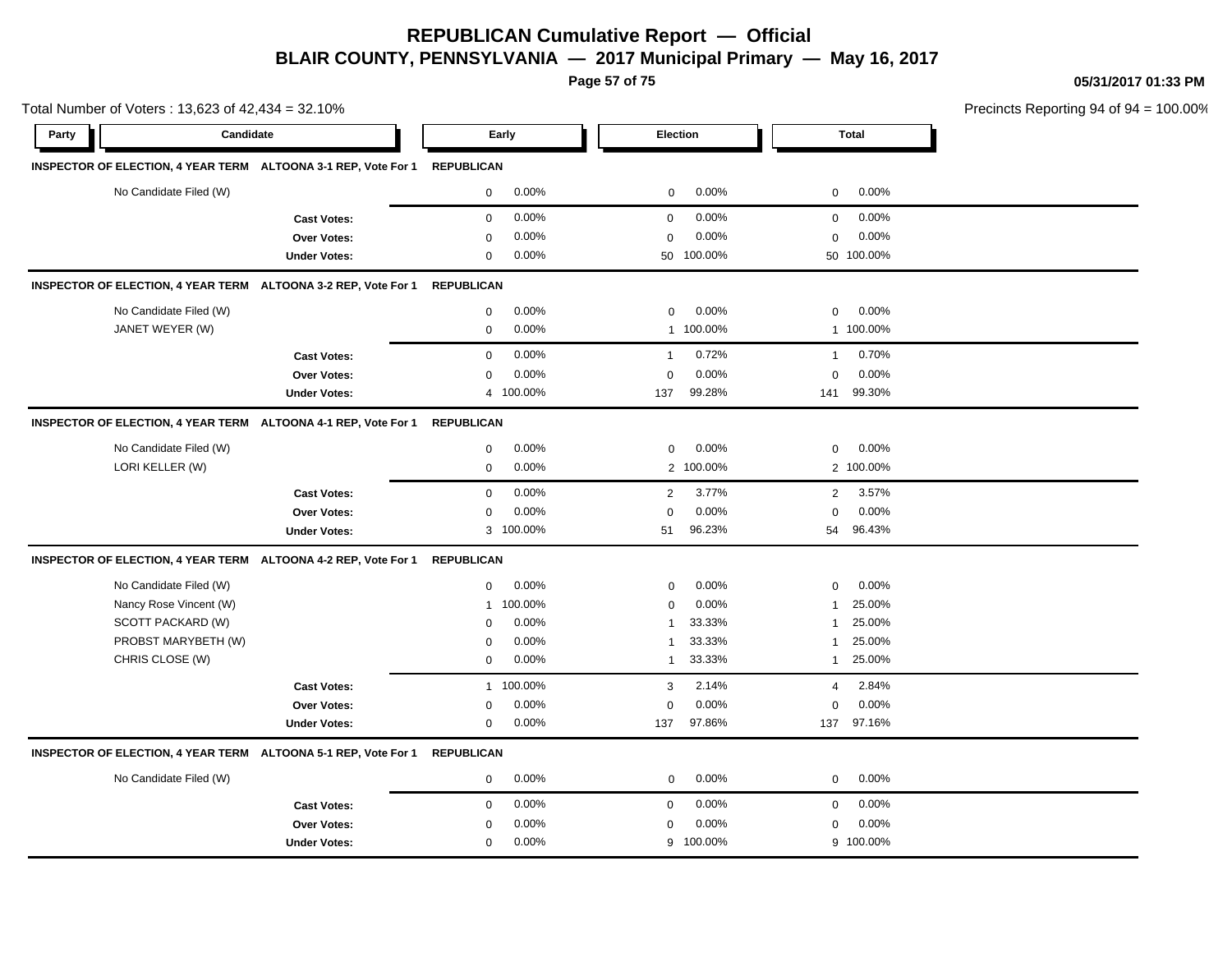**Page 58 of 75**

**05/31/2017 01:33 PM**

|       | Total Number of Voters: 13,623 of 42,434 = 32.10% |                                                                |                   |           |                |           |                |              | Precincts Reporting 94 of 94 |
|-------|---------------------------------------------------|----------------------------------------------------------------|-------------------|-----------|----------------|-----------|----------------|--------------|------------------------------|
| Party | Candidate                                         |                                                                |                   | Early     |                | Election  |                | <b>Total</b> |                              |
|       |                                                   | INSPECTOR OF ELECTION, 4 YEAR TERM ALTOONA 5-2 REP, Vote For 1 | <b>REPUBLICAN</b> |           |                |           |                |              |                              |
|       | No Candidate Filed (W)                            |                                                                | $\mathbf 0$       | 0.00%     | 0              | 0.00%     | $\mathbf 0$    | 0.00%        |                              |
|       | EILEEN R EDWARDS (W)                              |                                                                | $\mathbf 0$       | 0.00%     |                | 7 100.00% |                | 7 100.00%    |                              |
|       |                                                   | <b>Cast Votes:</b>                                             | $\mathbf 0$       | 0.00%     | $\overline{7}$ | 8.05%     | $\overline{7}$ | 7.95%        |                              |
|       |                                                   | Over Votes:                                                    | $\mathbf 0$       | 0.00%     | 0              | 0.00%     | $\Omega$       | 0.00%        |                              |
|       |                                                   | <b>Under Votes:</b>                                            | $\mathbf{1}$      | 100.00%   | 80             | 91.95%    | 81             | 92.05%       |                              |
|       |                                                   | INSPECTOR OF ELECTION, 4 YEAR TERM ALTOONA 5-3 REP, Vote For 1 | <b>REPUBLICAN</b> |           |                |           |                |              |                              |
|       | No Candidate Filed (W)                            |                                                                | $\mathbf 0$       | 0.00%     | $\mathbf 0$    | 0.00%     | $\mathbf 0$    | 0.00%        |                              |
|       |                                                   | <b>Cast Votes:</b>                                             | $\mathbf 0$       | 0.00%     | $\mathbf 0$    | 0.00%     | 0              | 0.00%        |                              |
|       |                                                   | Over Votes:                                                    | 0                 | 0.00%     | 0              | 0.00%     | $\mathbf 0$    | 0.00%        |                              |
|       |                                                   | <b>Under Votes:</b>                                            | $\mathbf{1}$      | 100.00%   | 80             | 100.00%   |                | 81 100.00%   |                              |
|       |                                                   | INSPECTOR OF ELECTION, 4 YEAR TERM ALTOONA 6-1 REP, Vote For 1 | <b>REPUBLICAN</b> |           |                |           |                |              |                              |
|       | No Candidate Filed (W)                            |                                                                | 0                 | 0.00%     | 0              | 0.00%     | $\mathbf 0$    | 0.00%        |                              |
|       | COREY MURPHY (W)                                  |                                                                | $\mathbf 0$       | 0.00%     | -1             | 25.00%    | 1              | 25.00%       |                              |
|       | GR MONTERO (W)                                    |                                                                | $\mathbf 0$       | 0.00%     | $\mathbf{1}$   | 25.00%    | 1              | 25.00%       |                              |
|       | PAUL HEAD (W)                                     |                                                                | $\mathbf 0$       | 0.00%     | $\mathbf{1}$   | 25.00%    | 1              | 25.00%       |                              |
|       | TOM GERLACH (W)                                   |                                                                | $\mathbf 0$       | 0.00%     | 1              | 25.00%    | $\mathbf{1}$   | 25.00%       |                              |
|       |                                                   | <b>Cast Votes:</b>                                             | $\mathbf 0$       | 0.00%     | 4              | 4.40%     | 4              | 4.12%        |                              |
|       |                                                   | Over Votes:                                                    | $\mathbf 0$       | 0.00%     | 0              | 0.00%     | $\mathbf 0$    | 0.00%        |                              |
|       |                                                   | <b>Under Votes:</b>                                            | 6                 | 100.00%   | 87             | 95.60%    | 93             | 95.88%       |                              |
|       |                                                   | INSPECTOR OF ELECTION, 4 YEAR TERM ALTOONA 6-2 REP, Vote For 1 | <b>REPUBLICAN</b> |           |                |           |                |              |                              |
|       | No Candidate Filed (W)                            |                                                                | $\mathbf 0$       | 0.00%     | 0              | 0.00%     | $\mathbf 0$    | 0.00%        |                              |
|       | HEATHER KASPICK (W)                               |                                                                | $\mathbf 0$       | 0.00%     | -1             | 50.00%    | 1              | 50.00%       |                              |
|       | WILLIAM HLIGHTNER (W)                             |                                                                | $\mathbf 0$       | 0.00%     | -1             | 50.00%    | $\mathbf{1}$   | 50.00%       |                              |
|       |                                                   | <b>Cast Votes:</b>                                             | $\mathbf 0$       | 0.00%     | $\overline{c}$ | 1.59%     | $\overline{2}$ | 1.56%        |                              |
|       |                                                   | Over Votes:                                                    | $\mathbf 0$       | 0.00%     | $\mathbf 0$    | 0.00%     | $\mathbf 0$    | 0.00%        |                              |
|       |                                                   | <b>Under Votes:</b>                                            |                   | 2 100.00% | 124            | 98.41%    | 126            | 98.44%       |                              |
|       |                                                   | INSPECTOR OF ELECTION, 4 YEAR TERM ALTOONA 6-3 REP, Vote For 1 | <b>REPUBLICAN</b> |           |                |           |                |              |                              |
|       | No Candidate Filed (W)                            |                                                                | 0                 | 0.00%     | 0              | 0.00%     | 0              | 0.00%        |                              |
|       | LEONARD F CRILLEY JR (W)                          |                                                                | $\mathbf 0$       | 0.00%     |                | 1 100.00% |                | 1 100.00%    |                              |
|       |                                                   | <b>Cast Votes:</b>                                             | $\mathbf 0$       | 0.00%     | $\overline{1}$ | 0.59%     | $\mathbf{1}$   | 0.56%        |                              |
|       |                                                   | Over Votes:                                                    | $\mathbf 0$       | 0.00%     | $\mathbf 0$    | 0.00%     | $\Omega$       | 0.00%        |                              |
|       |                                                   | <b>Under Votes:</b>                                            |                   | 7 100.00% | 169            | 99.41%    | 176            | 99.44%       |                              |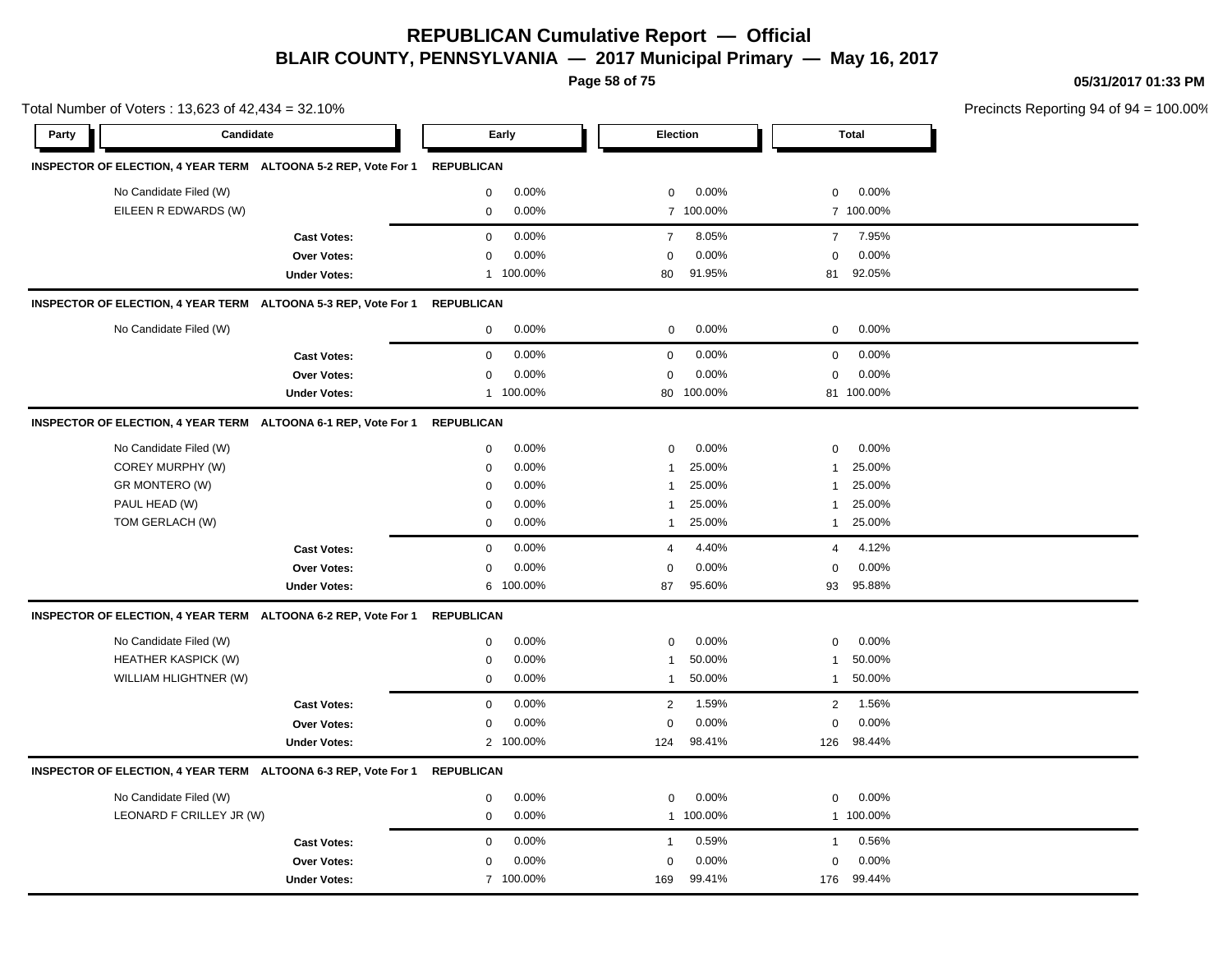**Page 59 of 75**

**05/31/2017 01:33 PM**

|       | Total Number of Voters: 13,623 of 42,434 = 32.10%              |                     |                   |           |                |          |                |              | Precincts Reporting 94 of 94 |
|-------|----------------------------------------------------------------|---------------------|-------------------|-----------|----------------|----------|----------------|--------------|------------------------------|
| Party | Candidate                                                      |                     |                   | Early     |                | Election |                | <b>Total</b> |                              |
|       | INSPECTOR OF ELECTION, 4 YEAR TERM ALTOONA 6-4 REP, Vote For 1 |                     | <b>REPUBLICAN</b> |           |                |          |                |              |                              |
|       | No Candidate Filed (W)                                         |                     | $\mathbf 0$       | 0.00%     | $\mathbf 0$    | 0.00%    | $\mathbf 0$    | 0.00%        |                              |
|       | TONI WHITE (W)                                                 |                     | $\mathbf 0$       | 0.00%     | $\overline{2}$ | 50.00%   | $\overline{2}$ | 50.00%       |                              |
|       | DEE SCHMERBECK (W)                                             |                     | $\mathbf 0$       | 0.00%     | $\mathbf{1}$   | 25.00%   | -1             | 25.00%       |                              |
|       | LAURA KELLEY (W)                                               |                     | $\mathbf 0$       | 0.00%     | $\mathbf{1}$   | 25.00%   | $\mathbf{1}$   | 25.00%       |                              |
|       |                                                                | <b>Cast Votes:</b>  | $\mathbf 0$       | 0.00%     | 4              | 2.35%    | 4              | 2.26%        |                              |
|       |                                                                | Over Votes:         | $\mathbf 0$       | 0.00%     | $\mathbf 0$    | 0.00%    | $\mathbf 0$    | 0.00%        |                              |
|       |                                                                | <b>Under Votes:</b> |                   | 7 100.00% | 166            | 97.65%   | 173            | 97.74%       |                              |
|       | INSPECTOR OF ELECTION, 4 YEAR TERM ALTOONA 7 REP, Vote For 1   |                     | <b>REPUBLICAN</b> |           |                |          |                |              |                              |
|       | No Candidate Filed (W)                                         |                     | $\mathbf 0$       | 0.00%     | $\mathbf 0$    | 0.00%    | 0              | 0.00%        |                              |
|       | ALAN GREINER (W)                                               |                     | $\mathbf 0$       | 0.00%     | -1             | 50.00%   | 1              | 50.00%       |                              |
|       | TOM CRAIG (W)                                                  |                     | 0                 | 0.00%     | $\mathbf{1}$   | 50.00%   | $\mathbf{1}$   | 50.00%       |                              |
|       |                                                                | <b>Cast Votes:</b>  | $\mathbf 0$       | 0.00%     | 2              | 2.41%    | 2              | 2.38%        |                              |
|       |                                                                | Over Votes:         | 0                 | 0.00%     | $\mathbf 0$    | 0.00%    | 0              | 0.00%        |                              |
|       |                                                                | <b>Under Votes:</b> | $\mathbf{1}$      | 100.00%   | 81             | 97.59%   | 82             | 97.62%       |                              |
|       | INSPECTOR OF ELECTION, 4 YEAR TERM ALTOONA 8-1 REP, Vote For 1 |                     | <b>REPUBLICAN</b> |           |                |          |                |              |                              |
|       | No Candidate Filed (W)                                         |                     | $\mathbf 0$       | 0.00%     | $\pmb{0}$      | 0.00%    | $\mathbf 0$    | 0.00%        |                              |
|       | JASON MILLER (W)                                               |                     | $\mathbf 0$       | 0.00%     | $\mathbf{1}$   | 50.00%   | 1              | 50.00%       |                              |
|       | VIRGINIA E LATCHFORD (W)                                       |                     | $\mathbf 0$       | 0.00%     | $\mathbf{1}$   | 50.00%   | $\mathbf{1}$   | 50.00%       |                              |
|       |                                                                | <b>Cast Votes:</b>  | $\mathbf 0$       | 0.00%     | $\overline{2}$ | 4.55%    | $\overline{2}$ | 4.26%        |                              |
|       |                                                                | <b>Over Votes:</b>  | $\mathbf 0$       | 0.00%     | $\mathbf 0$    | 0.00%    | $\mathbf 0$    | 0.00%        |                              |
|       |                                                                | <b>Under Votes:</b> |                   | 3 100.00% | 42             | 95.45%   |                | 45 95.74%    |                              |
|       | INSPECTOR OF ELECTION, 4 YEAR TERM ALTOONA 8-2 REP, Vote For 1 |                     | <b>REPUBLICAN</b> |           |                |          |                |              |                              |
|       | No Candidate Filed (W)                                         |                     | $\mathbf 0$       | 0.00%     | $\mathbf 0$    | 0.00%    | 0              | 0.00%        |                              |
|       | <b>BRIAN WYLAND (W)</b>                                        |                     | $\mathbf 0$       | 0.00%     | $\mathbf{1}$   | 50.00%   | $\mathbf{1}$   | 50.00%       |                              |
|       | DOUG WISE (W)                                                  |                     | $\mathbf 0$       | 0.00%     | $\mathbf{1}$   | 50.00%   | 1              | 50.00%       |                              |
|       |                                                                | <b>Cast Votes:</b>  | $\mathbf 0$       | 0.00%     | $\overline{2}$ | 2.63%    | $\overline{2}$ | 2.56%        |                              |
|       |                                                                | Over Votes:         | $\mathbf 0$       | 0.00%     | $\mathbf 0$    | 0.00%    | $\mathbf 0$    | 0.00%        |                              |
|       |                                                                | <b>Under Votes:</b> |                   | 2 100.00% | 74             | 97.37%   | 76             | 97.44%       |                              |
|       | INSPECTOR OF ELECTION, 4 YEAR TERM ALTOONA 9 REP, Vote For 1   |                     | <b>REPUBLICAN</b> |           |                |          |                |              |                              |
|       | No Candidate Filed (W)                                         |                     | $\mathbf 0$       | 0.00%     | $\mathbf 0$    | 0.00%    | $\mathbf 0$    | 0.00%        |                              |
|       |                                                                | <b>Cast Votes:</b>  | $\mathbf 0$       | 0.00%     | $\mathbf 0$    | 0.00%    | $\mathbf 0$    | 0.00%        |                              |
|       |                                                                | Over Votes:         | $\mathbf 0$       | 0.00%     | $\mathbf 0$    | 0.00%    | $\mathbf 0$    | 0.00%        |                              |
|       |                                                                | <b>Under Votes:</b> |                   | 1 100.00% | 103            | 100.00%  |                | 104 100.00%  |                              |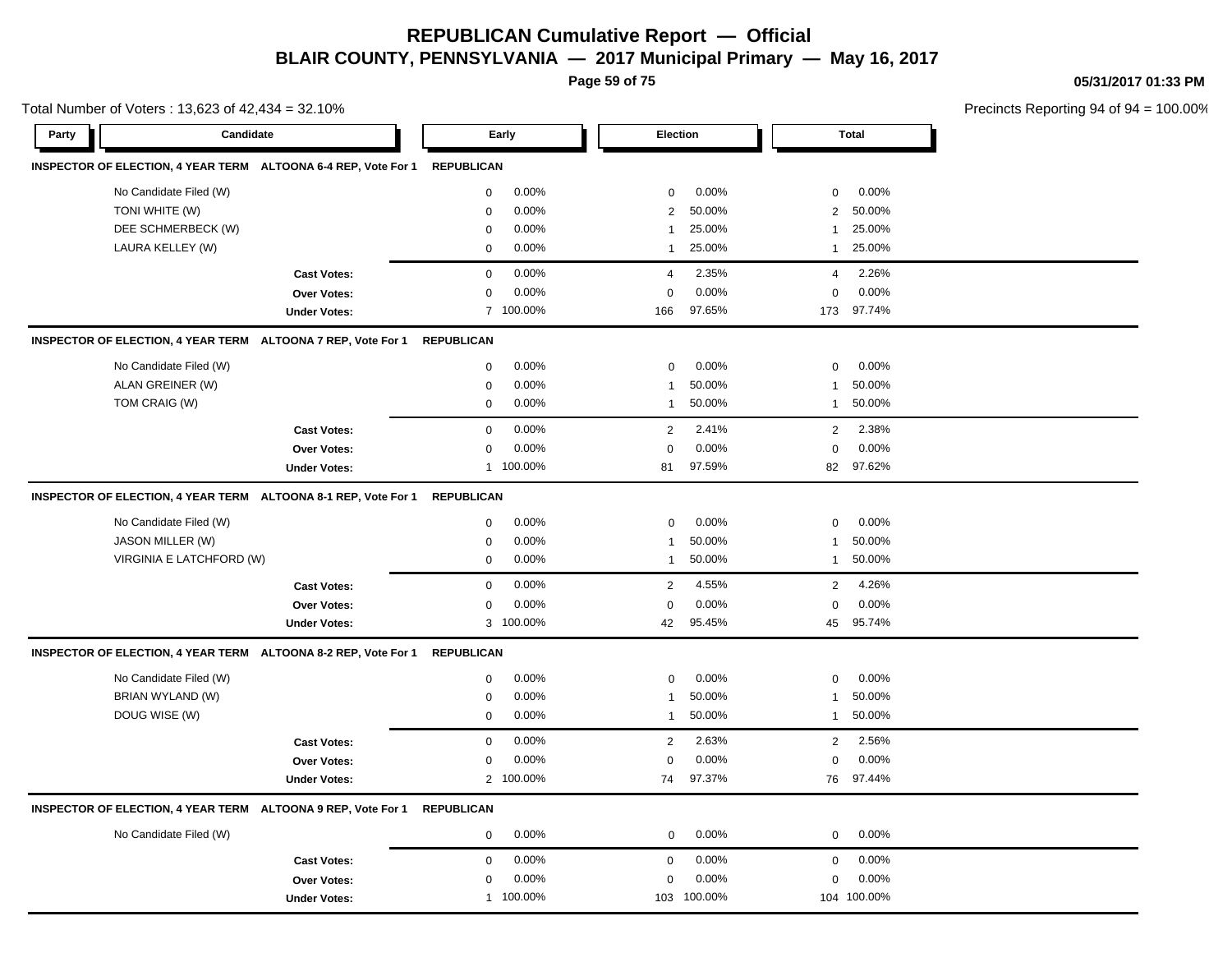**Page 60 of 75**

**05/31/2017 01:33 PM**

| Total Number of Voters: 13,623 of 42,434 = 32.10%               |                         |                          |                          | Precincts Reporting 94 of 94 |
|-----------------------------------------------------------------|-------------------------|--------------------------|--------------------------|------------------------------|
| Candidate<br>Party                                              | Early                   | <b>Election</b>          | Total                    |                              |
| INSPECTOR OF ELECTION, 4 YEAR TERM ALTOONA 10-1 REP, Vote For 1 | <b>REPUBLICAN</b>       |                          |                          |                              |
| No Candidate Filed (W)                                          | 0.00%<br>0              | 0.00%<br>$\mathbf 0$     | 0.00%<br>$\mathbf 0$     |                              |
| TONY MORRIS (W)                                                 | 0.00%<br>$\mathbf 0$    | 6.67%<br>$\mathbf{1}$    | 6.67%<br>1               |                              |
| IDA MERCER (W)                                                  | 0.00%<br>$\mathbf 0$    | 73.33%<br>11             | 73.33%<br>11             |                              |
| LINDA HARCHAKX (W)                                              | 0.00%<br>$\mathbf 0$    | 6.67%<br>-1              | 6.67%<br>1               |                              |
| DANIEL DEANTONIO (W)                                            | 0.00%<br>$\mathbf 0$    | 6.67%<br>$\mathbf{1}$    | 6.67%<br>$\mathbf{1}$    |                              |
| DON BOWERS (W)                                                  | $\mathbf 0$<br>$0.00\%$ | 6.67%<br>-1              | 6.67%<br>1               |                              |
| <b>Cast Votes:</b>                                              | 0.00%<br>$\mathbf 0$    | 13.51%<br>15             | 13.04%<br>15             |                              |
| <b>Over Votes:</b>                                              | 0.00%<br>$\mathsf 0$    | 0.00%<br>$\mathsf 0$     | 0.00%<br>$\mathbf 0$     |                              |
| <b>Under Votes:</b>                                             | 4 100.00%               | 86.49%<br>96             | 86.96%<br>100            |                              |
| INSPECTOR OF ELECTION, 4 YEAR TERM ALTOONA 10-2 REP, Vote For 1 | <b>REPUBLICAN</b>       |                          |                          |                              |
| No Candidate Filed (W)                                          | 0.00%<br>$\mathbf 0$    | 0.00%<br>$\mathbf 0$     | $0.00\%$<br>$\mathbf 0$  |                              |
| MATT ZUPON (W)                                                  | 0.00%<br>$\mathbf 0$    | 12.50%<br>$\mathbf{1}$   | 12.50%<br>$\mathbf{1}$   |                              |
| LARRY J FOCHT SR (W)                                            | 0.00%<br>$\mathbf 0$    | 12.50%<br>1              | 12.50%<br>$\mathbf{1}$   |                              |
| TIM SHEEAN (W)                                                  | 0.00%<br>0              | 12.50%<br>-1             | 12.50%<br>$\mathbf{1}$   |                              |
| MELLISA MCCUE (W)                                               | 0.00%<br>0              | 12.50%<br>$\mathbf{1}$   | 12.50%<br>$\mathbf{1}$   |                              |
| JOE DEGENNARO (W)                                               | 0.00%<br>0              | 12.50%<br>-1             | 12.50%<br>$\mathbf{1}$   |                              |
| DANIAL BORDER (W)                                               | 0.00%<br>0              | 12.50%<br>-1             | 12.50%<br>1              |                              |
| THOMAS DREXLER (W)                                              | 0.00%<br>0              | 25.00%<br>$\overline{2}$ | 25.00%<br>$\overline{2}$ |                              |
| <b>Cast Votes:</b>                                              | 0.00%<br>$\mathbf 0$    | 4.47%<br>8               | 4.32%<br>8               |                              |
| <b>Over Votes:</b>                                              | 0.00%<br>$\mathbf 0$    | 0.00%<br>$\mathbf 0$     | 0.00%<br>$\Omega$        |                              |
| <b>Under Votes:</b>                                             | 6 100.00%               | 95.53%<br>171            | 95.68%<br>177            |                              |
| INSPECTOR OF ELECTION, 4 YEAR TERM ALTOONA 11-1 REP, Vote For 1 | REPUBLICAN              |                          |                          |                              |
| No Candidate Filed (W)                                          | 0.00%<br>0              | 0.00%<br>$\mathbf 0$     | 0.00%<br>$\mathbf 0$     |                              |
| LAWRENCE P SPROUSE (W)                                          | 0.00%<br>$\mathbf 0$    | 20.00%<br>$\mathbf{1}$   | 20.00%<br>$\mathbf{1}$   |                              |
| ALISSA NICOLE MYERS (W)                                         | 0.00%<br>$\mathbf 0$    | 20.00%<br>$\mathbf{1}$   | 20.00%<br>$\mathbf{1}$   |                              |
| HELEN HOOVER (W)                                                | 0.00%<br>$\mathbf 0$    | 40.00%<br>$\overline{2}$ | 40.00%<br>2              |                              |
| JEFFREY T BARR (W)                                              | 0.00%<br>$\mathbf 0$    | 20.00%<br>$\mathbf{1}$   | 20.00%<br>$\mathbf{1}$   |                              |
| <b>Cast Votes:</b>                                              | $0.00\%$<br>0           | 3.21%<br>5               | 3.13%<br>5               |                              |
| <b>Over Votes:</b>                                              | 0.00%<br>0              | 0.00%<br>$\mathbf 0$     | 0.00%<br>$\mathbf 0$     |                              |
| <b>Under Votes:</b>                                             | 4 100.00%               | 96.79%<br>151            | 155 96.88%               |                              |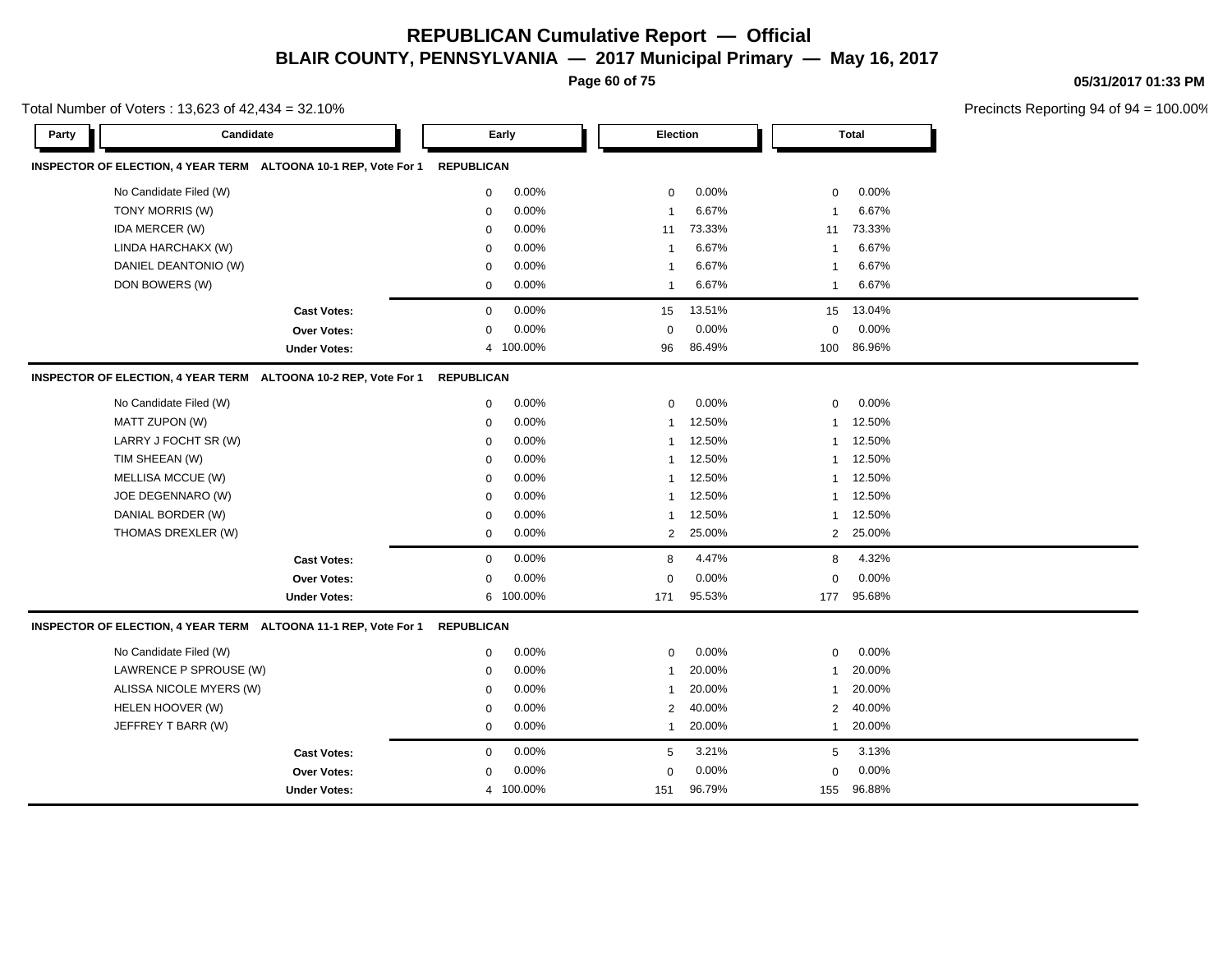**Page 61 of 75**

**05/31/2017 01:33 PM**

|            | Total Number of Voters: 13,623 of 42,434 = 32.10% |                                                                            |                   |           |                |           |                |              | Precincts Reporting 94 of 94 |
|------------|---------------------------------------------------|----------------------------------------------------------------------------|-------------------|-----------|----------------|-----------|----------------|--------------|------------------------------|
| Party      | Candidate                                         |                                                                            |                   | Early     | Election       |           |                | <b>Total</b> |                              |
|            |                                                   | INSPECTOR OF ELECTION, 4 YEAR TERM ALTOONA 11-2 REP, Vote For 1 REPUBLICAN |                   |           |                |           |                |              |                              |
|            | No Candidate Filed (W)                            |                                                                            | $\mathbf 0$       | 0.00%     | $\mathbf 0$    | 0.00%     | 0              | 0.00%        |                              |
|            | WALT MCCULLOCH (W)                                |                                                                            | $\mathbf 0$       | 0.00%     | $\mathbf{1}$   | 25.00%    | $\mathbf 1$    | 25.00%       |                              |
|            | MARK MARTINO (W)                                  |                                                                            | $\mathbf 0$       | 0.00%     | 1              | 25.00%    | 1              | 25.00%       |                              |
|            | SANDRA HUBER (W)                                  |                                                                            | $\mathbf 0$       | 0.00%     | $\overline{2}$ | 50.00%    | $\overline{2}$ | 50.00%       |                              |
|            |                                                   | <b>Cast Votes:</b>                                                         | $\mathbf 0$       | 0.00%     | 4              | 1.67%     | 4              | 1.64%        |                              |
|            |                                                   | Over Votes:                                                                | $\mathbf 0$       | 0.00%     | $\mathbf 0$    | 0.00%     | 0              | 0.00%        |                              |
|            |                                                   | <b>Under Votes:</b>                                                        | $\overline{4}$    | 100.00%   | 236            | 98.33%    | 240            | 98.36%       |                              |
|            |                                                   | INSPECTOR OF ELECTION, 4 YEAR TERM ALTOONA 12-1 REP, Vote For 1            | <b>REPUBLICAN</b> |           |                |           |                |              |                              |
|            | No Candidate Filed (W)                            |                                                                            | $\mathbf 0$       | 0.00%     | $\mathbf 0$    | 0.00%     | 0              | 0.00%        |                              |
|            | <b>ASHLEY MCALEER (W)</b>                         |                                                                            | $\mathbf 0$       | 0.00%     | 1              | 50.00%    | 1              | 50.00%       |                              |
|            | JESSE ICKES (W)                                   |                                                                            | $\mathbf 0$       | 0.00%     | $\mathbf{1}$   | 50.00%    | 1              | 50.00%       |                              |
|            |                                                   | <b>Cast Votes:</b>                                                         | $\mathbf 0$       | 0.00%     | 2              | 2.06%     | $\overline{2}$ | 2.02%        |                              |
|            |                                                   | Over Votes:                                                                | 0                 | 0.00%     | 0              | 0.00%     | 0              | 0.00%        |                              |
|            |                                                   | <b>Under Votes:</b>                                                        |                   | 2 100.00% | 95             | 97.94%    | 97             | 97.98%       |                              |
|            |                                                   | INSPECTOR OF ELECTION, 4 YEAR TERM ALTOONA 12-2 REP, Vote For 1            | <b>REPUBLICAN</b> |           |                |           |                |              |                              |
|            | No Candidate Filed (W)                            |                                                                            | $\mathbf 0$       | 0.00%     | $\mathbf 0$    | 0.00%     | $\mathbf 0$    | 0.00%        |                              |
|            | MICHELLE PASSARELLO (W)                           |                                                                            | $\mathbf 0$       | 0.00%     |                | 1 100.00% |                | 1 100.00%    |                              |
|            |                                                   | <b>Cast Votes:</b>                                                         | $\mathbf 0$       | 0.00%     | $\mathbf{1}$   | 1.14%     | $\mathbf{1}$   | 1.10%        |                              |
|            |                                                   | Over Votes:                                                                | $\mathbf 0$       | 0.00%     | $\Omega$       | 0.00%     | $\mathbf 0$    | 0.00%        |                              |
|            |                                                   | <b>Under Votes:</b>                                                        |                   | 3 100.00% | 87             | 98.86%    | 90             | 98.90%       |                              |
|            |                                                   | INSPECTOR OF ELECTION, 4 YEAR TERM ALTOONA 12-3 REP, Vote For 1            | <b>REPUBLICAN</b> |           |                |           |                |              |                              |
|            | No Candidate Filed (W)                            |                                                                            | 0                 | 0.00%     | $\Omega$       | 0.00%     | 0              | 0.00%        |                              |
|            | SCOTT A SCHEELER (W)                              |                                                                            | $\mathsf 0$       | 0.00%     |                | 1 100.00% |                | 1 100.00%    |                              |
|            |                                                   | <b>Cast Votes:</b>                                                         | $\mathbf 0$       | 0.00%     | $\mathbf{1}$   | 1.41%     | $\overline{1}$ | 1.39%        |                              |
|            |                                                   | Over Votes:                                                                | $\mathbf 0$       | 0.00%     | 0              | 0.00%     | 0              | 0.00%        |                              |
|            |                                                   | <b>Under Votes:</b>                                                        |                   | 1 100.00% | 70             | 98.59%    | 71             | 98.61%       |                              |
|            |                                                   | INSPECTOR OF ELECTION, 4 YEAR TERM ALTOONA 12-4 REP, Vote For 1            | <b>REPUBLICAN</b> |           |                |           |                |              |                              |
| <b>REP</b> | <b>MATTHEW ZUPON</b>                              |                                                                            | 1                 | 100.00%   | 109            | 95.61%    | 110            | 95.65%       |                              |
|            | WILLIAM WEIGLEY (W)                               |                                                                            | $\mathbf 0$       | 0.00%     | 5              | 4.39%     | 5              | 4.35%        |                              |
|            |                                                   | <b>Cast Votes:</b>                                                         | $\mathbf{1}$      | 100.00%   | 114            | 87.69%    | 115            | 87.79%       |                              |
|            |                                                   | Over Votes:                                                                | $\Omega$          | 0.00%     | $\mathbf 0$    | 0.00%     | 0              | 0.00%        |                              |
|            |                                                   | <b>Under Votes:</b>                                                        | $\mathbf 0$       | 0.00%     | 16             | 12.31%    |                | 16 12.21%    |                              |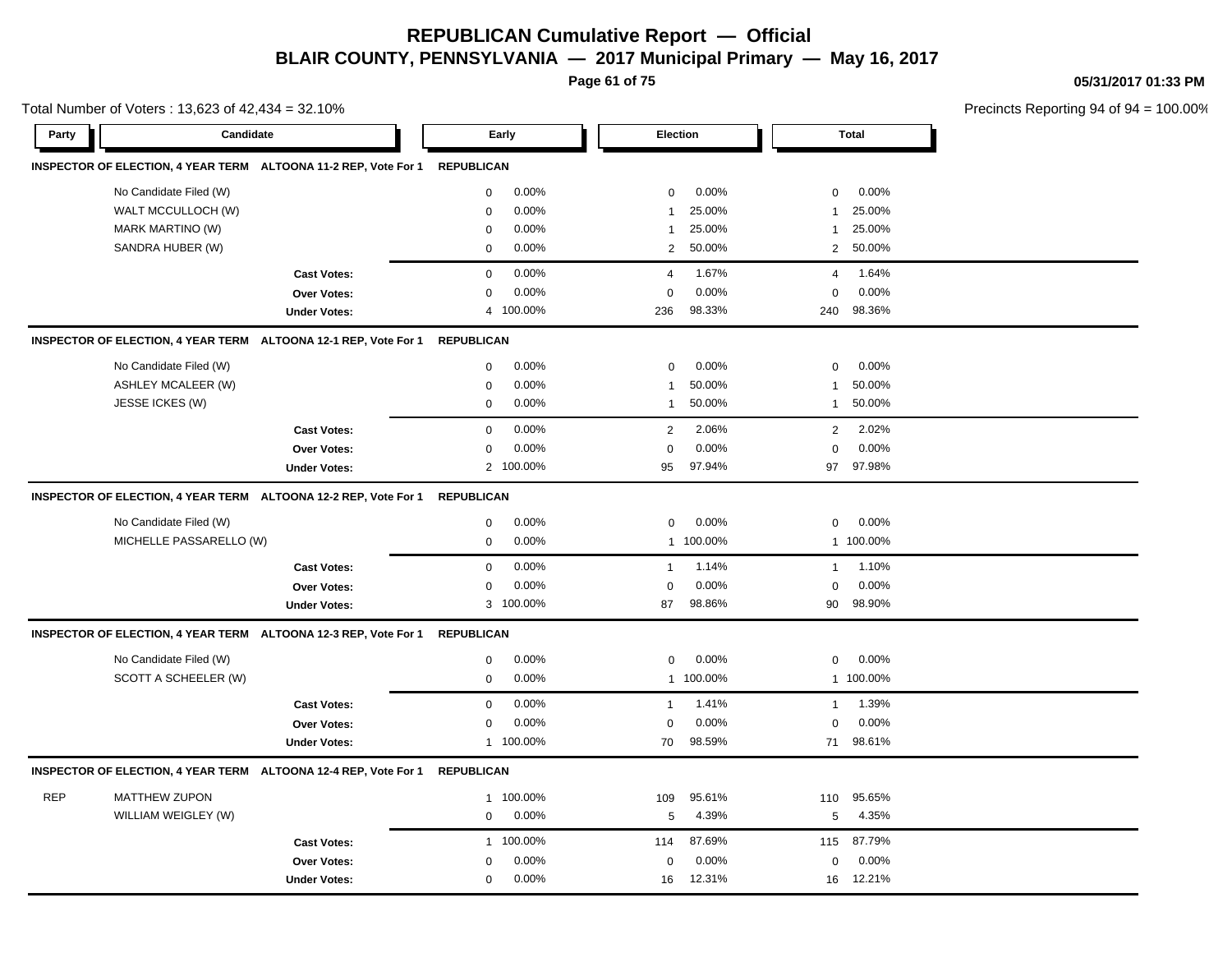**Page 62 of 75**

**05/31/2017 01:33 PM**

|       | Total Number of Voters: 13,623 of 42,434 = 32.10% |                                                                 |                   |           |                |          |                | Precincts Reporting 94 of 94 |  |
|-------|---------------------------------------------------|-----------------------------------------------------------------|-------------------|-----------|----------------|----------|----------------|------------------------------|--|
| Party | Candidate                                         |                                                                 |                   | Early     |                | Election |                | <b>Total</b>                 |  |
|       |                                                   | INSPECTOR OF ELECTION, 4 YEAR TERM ALTOONA 13-1 REP, Vote For 1 | <b>REPUBLICAN</b> |           |                |          |                |                              |  |
|       | No Candidate Filed (W)                            |                                                                 | $\mathbf 0$       | 0.00%     | $\mathbf 0$    | 0.00%    | $\mathbf 0$    | 0.00%                        |  |
|       | TAMMY WOLESLAGLE (W)                              |                                                                 | $\mathbf 0$       | 0.00%     | $\overline{1}$ | 50.00%   | $\mathbf{1}$   | 20.00%                       |  |
|       | Jodie L Kenawell (W)                              |                                                                 | $\mathbf{1}$      | 33.33%    | $\mathbf 0$    | 0.00%    | $\overline{1}$ | 20.00%                       |  |
|       | JOAN CHAPPELL (W)                                 |                                                                 | 0                 | 0.00%     | $\overline{1}$ | 50.00%   | $\overline{1}$ | 20.00%                       |  |
|       | June Persun (W)                                   |                                                                 | $\overline{2}$    | 66.67%    | 0              | 0.00%    | 2              | 40.00%                       |  |
|       |                                                   | <b>Cast Votes:</b>                                              | 3                 | 50.00%    | $\overline{2}$ | 1.14%    | 5              | 2.75%                        |  |
|       |                                                   | <b>Over Votes:</b>                                              | 0                 | 0.00%     | $\Omega$       | 0.00%    | $\mathbf 0$    | 0.00%                        |  |
|       |                                                   | <b>Under Votes:</b>                                             | 3                 | 50.00%    | 174            | 98.86%   |                | 177 97.25%                   |  |
|       |                                                   | INSPECTOR OF ELECTION, 4 YEAR TERM ALTOONA 13-2 REP, Vote For 1 | <b>REPUBLICAN</b> |           |                |          |                |                              |  |
|       | No Candidate Filed (W)                            |                                                                 | 0                 | 0.00%     | 0              | $0.00\%$ | 0              | 0.00%                        |  |
|       | BILL KUDLAWIEC (W)                                |                                                                 | $\mathsf 0$       | 0.00%     | $\overline{1}$ | 50.00%   | $\overline{1}$ | 50.00%                       |  |
|       | JODIE KENAWELL (W)                                |                                                                 | $\mathbf 0$       | 0.00%     | $\overline{1}$ | 50.00%   | $\overline{1}$ | 50.00%                       |  |
|       |                                                   | <b>Cast Votes:</b>                                              | $\mathbf 0$       | 0.00%     | $\overline{2}$ | 1.72%    | 2              | 1.72%                        |  |
|       |                                                   | Over Votes:                                                     | $\mathbf 0$       | 0.00%     | $\mathbf 0$    | 0.00%    | $\mathbf 0$    | 0.00%                        |  |
|       |                                                   | <b>Under Votes:</b>                                             | 0                 | 0.00%     | 114            | 98.28%   |                | 114 98.28%                   |  |
|       |                                                   | INSPECTOR OF ELECTION, 4 YEAR TERM ALTOONA 13-3 REP, Vote For 1 | <b>REPUBLICAN</b> |           |                |          |                |                              |  |
|       | No Candidate Filed (W)                            |                                                                 | 0                 | 0.00%     | $\mathbf 0$    | 0.00%    | 0              | 0.00%                        |  |
|       | SHERRI MCGREGOR (W)                               |                                                                 | $\Omega$          | 0.00%     | $\overline{1}$ | 20.00%   | $\mathbf{1}$   | 20.00%                       |  |
|       | DONALD MAST (W)                                   |                                                                 | $\Omega$          | 0.00%     | $\overline{1}$ | 20.00%   | $\mathbf{1}$   | 20.00%                       |  |
|       | DON CRAIG (W)                                     |                                                                 | $\mathbf 0$       | 0.00%     | $\overline{1}$ | 20.00%   | $\mathbf{1}$   | 20.00%                       |  |
|       | RONALD ADELMAN (W)                                |                                                                 | $\mathbf 0$       | 0.00%     | 2              | 40.00%   | $\overline{2}$ | 40.00%                       |  |
|       |                                                   | <b>Cast Votes:</b>                                              | 0                 | 0.00%     | 5              | 4.03%    | 5              | 3.97%                        |  |
|       |                                                   | <b>Over Votes:</b>                                              | 0                 | 0.00%     | $\mathbf 0$    | 0.00%    | $\mathbf 0$    | 0.00%                        |  |
|       |                                                   | <b>Under Votes:</b>                                             |                   | 2 100.00% | 119            | 95.97%   | 121            | 96.03%                       |  |
|       |                                                   | INSPECTOR OF ELECTION, 4 YEAR TERM ALTOONA 13-4 REP, Vote For 1 | <b>REPUBLICAN</b> |           |                |          |                |                              |  |
|       | No Candidate Filed (W)                            |                                                                 | 0                 | 0.00%     | $\mathbf 0$    | 0.00%    | 0              | 0.00%                        |  |
|       | BEN JONES (W)                                     |                                                                 | $\mathbf 0$       | 0.00%     | $\mathbf{1}$   | 100.00%  |                | 1 100.00%                    |  |
|       |                                                   | <b>Cast Votes:</b>                                              | $\mathbf 0$       | 0.00%     | $\mathbf{1}$   | 1.39%    | $\overline{1}$ | 1.33%                        |  |
|       |                                                   | Over Votes:                                                     | 0                 | 0.00%     | $\mathbf 0$    | 0.00%    | 0              | 0.00%                        |  |
|       |                                                   | <b>Under Votes:</b>                                             |                   | 3 100.00% | 71             | 98.61%   | 74             | 98.67%                       |  |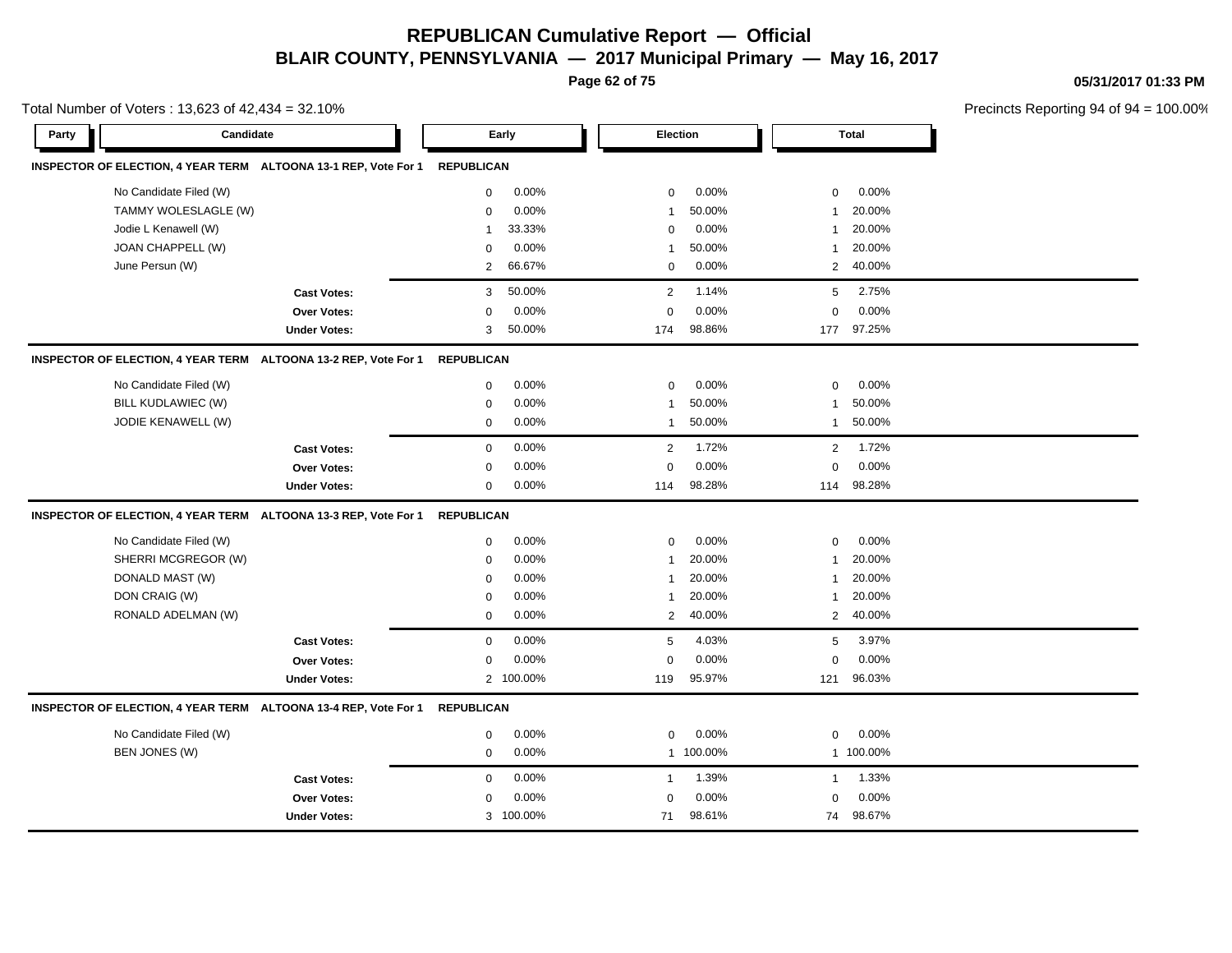**Page 63 of 75**

**05/31/2017 01:33 PM**

|            | Total Number of Voters: 13,623 of 42,434 = 32.10% |                                                                 |                   |            |                |             |                |              | Precincts Reporting 94 of 94 |
|------------|---------------------------------------------------|-----------------------------------------------------------------|-------------------|------------|----------------|-------------|----------------|--------------|------------------------------|
| Party      | Candidate                                         |                                                                 |                   | Early      |                | Election    |                | <b>Total</b> |                              |
|            |                                                   | INSPECTOR OF ELECTION, 4 YEAR TERM ALTOONA 14-1 REP, Vote For 1 | <b>REPUBLICAN</b> |            |                |             |                |              |                              |
|            | No Candidate Filed (W)                            |                                                                 | 0                 | 0.00%      | $\mathbf 0$    | 0.00%       | 0              | 0.00%        |                              |
|            | Denise Adams (W)                                  |                                                                 |                   | 1 100.00%  | $\mathbf 0$    | 0.00%       |                | 1 100.00%    |                              |
|            |                                                   | <b>Cast Votes:</b>                                              | $\mathbf{1}$      | 33.33%     | $\mathbf 0$    | 0.00%       | $\mathbf{1}$   | 0.42%        |                              |
|            |                                                   | <b>Over Votes:</b>                                              | $\mathbf 0$       | 0.00%      | $\mathbf 0$    | 0.00%       | $\mathbf 0$    | 0.00%        |                              |
|            |                                                   | <b>Under Votes:</b>                                             | $\overline{2}$    | 66.67%     |                | 236 100.00% | 238            | 99.58%       |                              |
|            |                                                   | INSPECTOR OF ELECTION, 4 YEAR TERM ALTOONA 14-2 REP, Vote For 1 | <b>REPUBLICAN</b> |            |                |             |                |              |                              |
|            | No Candidate Filed (W)                            |                                                                 | $\mathbf 0$       | 0.00%      | $\mathbf 0$    | 0.00%       | $\mathbf 0$    | 0.00%        |                              |
|            | DAVID YOKSZA (W)                                  |                                                                 | 0                 | 0.00%      | $\overline{1}$ | 33.33%      | $\mathbf{1}$   | 33.33%       |                              |
|            | DAN E FREEN (W)                                   |                                                                 | $\mathbf 0$       | 0.00%      | -1             | 33.33%      | 1              | 33.33%       |                              |
|            | <b>JIM DIXON (W)</b>                              |                                                                 | $\mathbf 0$       | $0.00\%$   | $\mathbf{1}$   | 33.33%      | $\mathbf{1}$   | 33.33%       |                              |
|            |                                                   | <b>Cast Votes:</b>                                              | $\mathbf 0$       | 0.00%      | 3              | 1.40%       | 3              | 1.38%        |                              |
|            |                                                   | Over Votes:                                                     | 0                 | 0.00%      | $\mathbf 0$    | 0.00%       | $\mathbf 0$    | 0.00%        |                              |
|            |                                                   | <b>Under Votes:</b>                                             |                   | 3 100.00%  | 212            | 98.60%      | 215            | 98.62%       |                              |
|            |                                                   | INSPECTOR OF ELECTION, 4 YEAR TERM ALTOONA 14-3 REP, Vote For 1 | <b>REPUBLICAN</b> |            |                |             |                |              |                              |
|            | No Candidate Filed (W)                            |                                                                 | $\mathbf 0$       | 0.00%      | $\pmb{0}$      | 0.00%       | $\mathbf 0$    | 0.00%        |                              |
|            |                                                   | <b>Cast Votes:</b>                                              | $\mathbf 0$       | 0.00%      | $\mathbf 0$    | 0.00%       | $\mathbf 0$    | 0.00%        |                              |
|            |                                                   | Over Votes:                                                     | $\mathbf 0$       | 0.00%      | $\mathbf 0$    | 0.00%       | $\mathbf 0$    | 0.00%        |                              |
|            |                                                   | <b>Under Votes:</b>                                             |                   | 3 100.00%  |                | 235 100.00% |                | 238 100.00%  |                              |
|            |                                                   | INSPECTOR OF ELECTION, 4 YEAR TERM ALLEGHENY 1 REP, Vote For 1  | <b>REPUBLICAN</b> |            |                |             |                |              |                              |
|            | No Candidate Filed (W)                            |                                                                 | 0                 | 0.00%      | $\mathbf 0$    | 0.00%       | 0              | 0.00%        |                              |
|            | LORETTA WILT (W)                                  |                                                                 | $\mathbf 0$       | 0.00%      | $\overline{4}$ | 50.00%      | $\overline{4}$ | 50.00%       |                              |
|            | JOHN SNYDER (W)                                   |                                                                 | 0                 | 0.00%      | $\mathbf{1}$   | 12.50%      | 1              | 12.50%       |                              |
|            | CAROLE JOHNSON (W)                                |                                                                 | $\mathbf 0$       | 0.00%      | 3              | 37.50%      | 3              | 37.50%       |                              |
|            |                                                   | <b>Cast Votes:</b>                                              | $\mathsf 0$       | 0.00%      | 8              | 2.81%       | 8              | 2.71%        |                              |
|            |                                                   | <b>Over Votes:</b>                                              | $\mathbf 0$       | 0.00%      | $\mathbf 0$    | 0.00%       | $\mathbf 0$    | 0.00%        |                              |
|            |                                                   | <b>Under Votes:</b>                                             |                   | 10 100.00% | 277            | 97.19%      | 287            | 97.29%       |                              |
|            |                                                   | INSPECTOR OF ELECTION, 4 YEAR TERM ALLEGHENY 2 REP, Vote For 1  | <b>REPUBLICAN</b> |            |                |             |                |              |                              |
| <b>REP</b> | KENNETH P. SMITH                                  |                                                                 |                   | 6 100.00%  |                | 248 100.00% |                | 254 100.00%  |                              |
|            |                                                   | <b>Cast Votes:</b>                                              | 6                 | 85.71%     | 248            | 86.71%      | 254            | 86.69%       |                              |
|            |                                                   | <b>Over Votes:</b>                                              | $\Omega$          | 0.00%      | 0              | 0.00%       | 0              | 0.00%        |                              |
|            |                                                   | <b>Under Votes:</b>                                             | 1                 | 14.29%     | 38             | 13.29%      | 39             | 13.31%       |                              |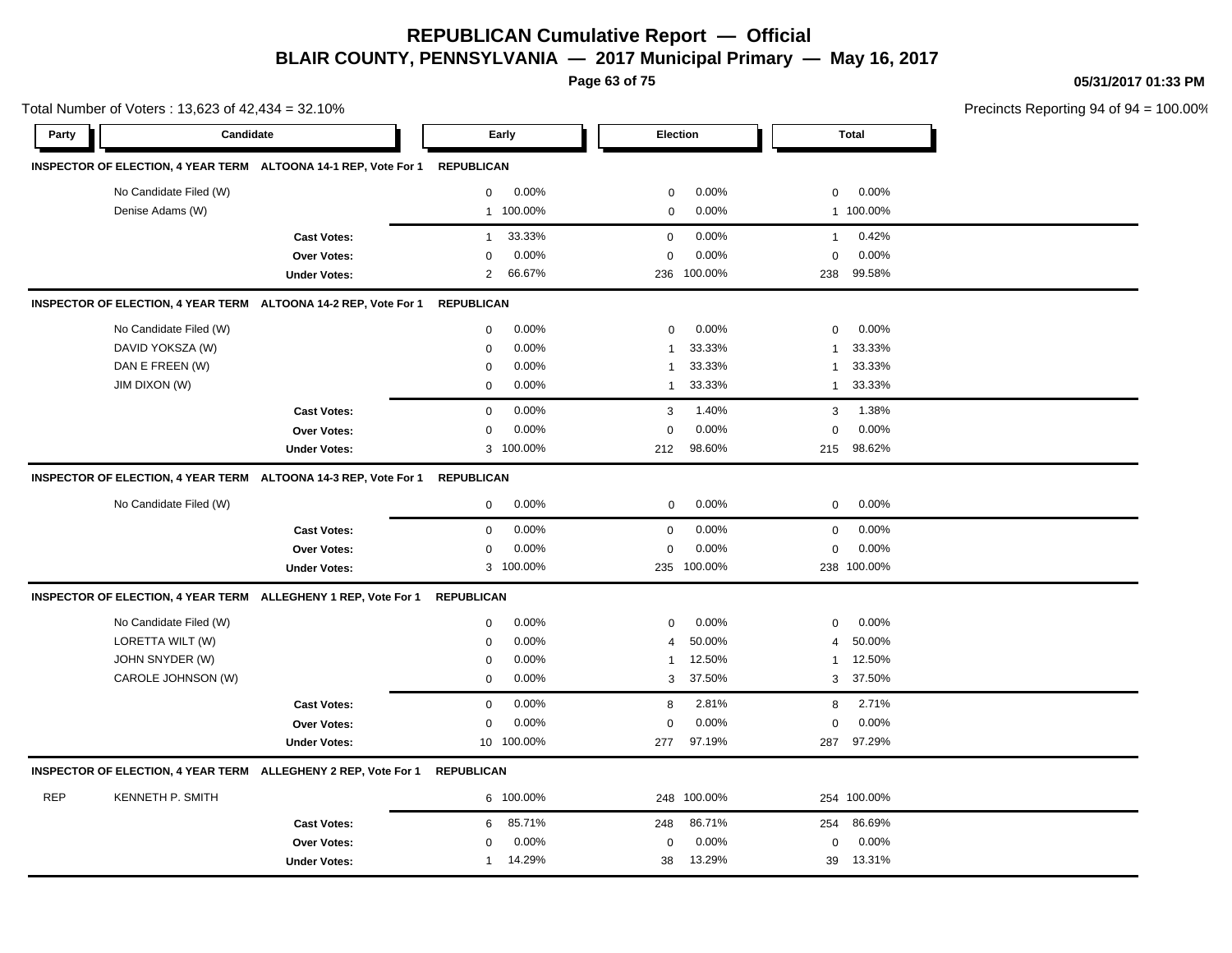**Page 64 of 75**

**05/31/2017 01:33 PM**

|       | Total Number of Voters: 13,623 of 42,434 = 32.10% |                                                                |                   |            |                |            |                |              | Precincts Reporting 94 of 94 = 10 |
|-------|---------------------------------------------------|----------------------------------------------------------------|-------------------|------------|----------------|------------|----------------|--------------|-----------------------------------|
| Party | Candidate                                         |                                                                |                   | Early      |                | Election   |                | <b>Total</b> |                                   |
|       |                                                   | INSPECTOR OF ELECTION, 4 YEAR TERM ALLEGHENY 3 REP, Vote For 1 | <b>REPUBLICAN</b> |            |                |            |                |              |                                   |
|       | No Candidate Filed (W)                            |                                                                | $\mathbf{0}$      | 0.00%      | $\mathbf 0$    | 0.00%      | $\mathbf{0}$   | 0.00%        |                                   |
|       |                                                   | <b>Cast Votes:</b>                                             | 0                 | 0.00%      | 0              | 0.00%      | 0              | 0.00%        |                                   |
|       |                                                   | Over Votes:                                                    | 0                 | 0.00%      | 0              | 0.00%      | 0              | 0.00%        |                                   |
|       |                                                   | <b>Under Votes:</b>                                            |                   | 11 100.00% |                | 48 100.00% |                | 59 100.00%   |                                   |
|       |                                                   | INSPECTOR OF ELECTION, 4 YEAR TERM ALLEGHENY 4 REP, Vote For 1 | <b>REPUBLICAN</b> |            |                |            |                |              |                                   |
|       | No Candidate Filed (W)                            |                                                                | 0                 | 0.00%      | $\mathbf 0$    | 0.00%      | 0              | 0.00%        |                                   |
|       | <b>BETH SANDERS (W)</b>                           |                                                                | $\mathbf 0$       | 0.00%      | -1             | 9.09%      | $\mathbf{1}$   | 9.09%        |                                   |
|       | <b>JUSTIN BENDER (W)</b>                          |                                                                | $\mathbf 0$       | 0.00%      | 2              | 18.18%     | 2              | 18.18%       |                                   |
|       | LESLIE RUPP (W)                                   |                                                                | $\mathbf 0$       | 0.00%      | 8              | 72.73%     | 8              | 72.73%       |                                   |
|       |                                                   | <b>Cast Votes:</b>                                             | $\mathbf 0$       | 0.00%      | 11             | 8.46%      | 11             | 8.33%        |                                   |
|       |                                                   | <b>Over Votes:</b>                                             | $\mathbf 0$       | 0.00%      | $\mathbf 0$    | 0.00%      | $\mathbf 0$    | 0.00%        |                                   |
|       |                                                   | <b>Under Votes:</b>                                            |                   | 2 100.00%  | 119            | 91.54%     | 121            | 91.67%       |                                   |
|       |                                                   | INSPECTOR OF ELECTION, 4 YEAR TERM ANTIS TWP 1 REP, Vote For 1 | <b>REPUBLICAN</b> |            |                |            |                |              |                                   |
|       | No Candidate Filed (W)                            |                                                                | $\mathbf 0$       | 0.00%      | $\mathbf 0$    | 0.00%      | 0              | 0.00%        |                                   |
|       | POLLSMITH (W)                                     |                                                                | $\mathbf 0$       | 0.00%      | $\mathbf 1$    | 20.00%     | $\mathbf{1}$   | 20.00%       |                                   |
|       | WENDY DILLEN (W)                                  |                                                                | $\mathbf 0$       | 0.00%      | 1              | 20.00%     | $\mathbf{1}$   | 20.00%       |                                   |
|       | ROY AMRHEIN (W)                                   |                                                                | $\mathbf 0$       | 0.00%      | 3              | 60.00%     | 3              | 60.00%       |                                   |
|       |                                                   | <b>Cast Votes:</b>                                             | $\mathsf 0$       | 0.00%      | 5              | 1.69%      | 5              | 1.66%        |                                   |
|       |                                                   | Over Votes:                                                    | $\mathbf 0$       | 0.00%      | 0              | 0.00%      | 0              | 0.00%        |                                   |
|       |                                                   | <b>Under Votes:</b>                                            |                   | 5 100.00%  | 291            | 98.31%     | 296            | 98.34%       |                                   |
|       |                                                   | INSPECTOR OF ELECTION, 4 YEAR TERM ANTIS TWP 2 REP, Vote For 1 | <b>REPUBLICAN</b> |            |                |            |                |              |                                   |
|       | No Candidate Filed (W)                            |                                                                | 0                 | 0.00%      | $\mathbf 0$    | 0.00%      | $\mathbf 0$    | 0.00%        |                                   |
|       | DAN SMITH (W)                                     |                                                                | 0                 | 0.00%      | -1             | 16.67%     | 1              | 16.67%       |                                   |
|       | SHAWN SHAULIS (W)                                 |                                                                | 0                 | 0.00%      | $\overline{2}$ | 33.33%     | $\overline{2}$ | 33.33%       |                                   |
|       | DIANE IRWIN (W)                                   |                                                                | 0                 | 0.00%      | $\overline{2}$ | 33.33%     | $\overline{2}$ | 33.33%       |                                   |
|       | DUKE BRUNNER (W)                                  |                                                                | $\mathbf 0$       | 0.00%      | $\mathbf{1}$   | 16.67%     | $\mathbf{1}$   | 16.67%       |                                   |
|       |                                                   | <b>Cast Votes:</b>                                             | $\mathbf 0$       | 0.00%      | 6              | 3.43%      | 6              | 3.37%        |                                   |
|       |                                                   | Over Votes:                                                    | $\mathbf 0$       | 0.00%      | $\mathsf 0$    | 0.00%      | $\mathsf 0$    | 0.00%        |                                   |
|       |                                                   | <b>Under Votes:</b>                                            |                   | 3 100.00%  | 169            | 96.57%     | 172            | 96.63%       |                                   |

00.00%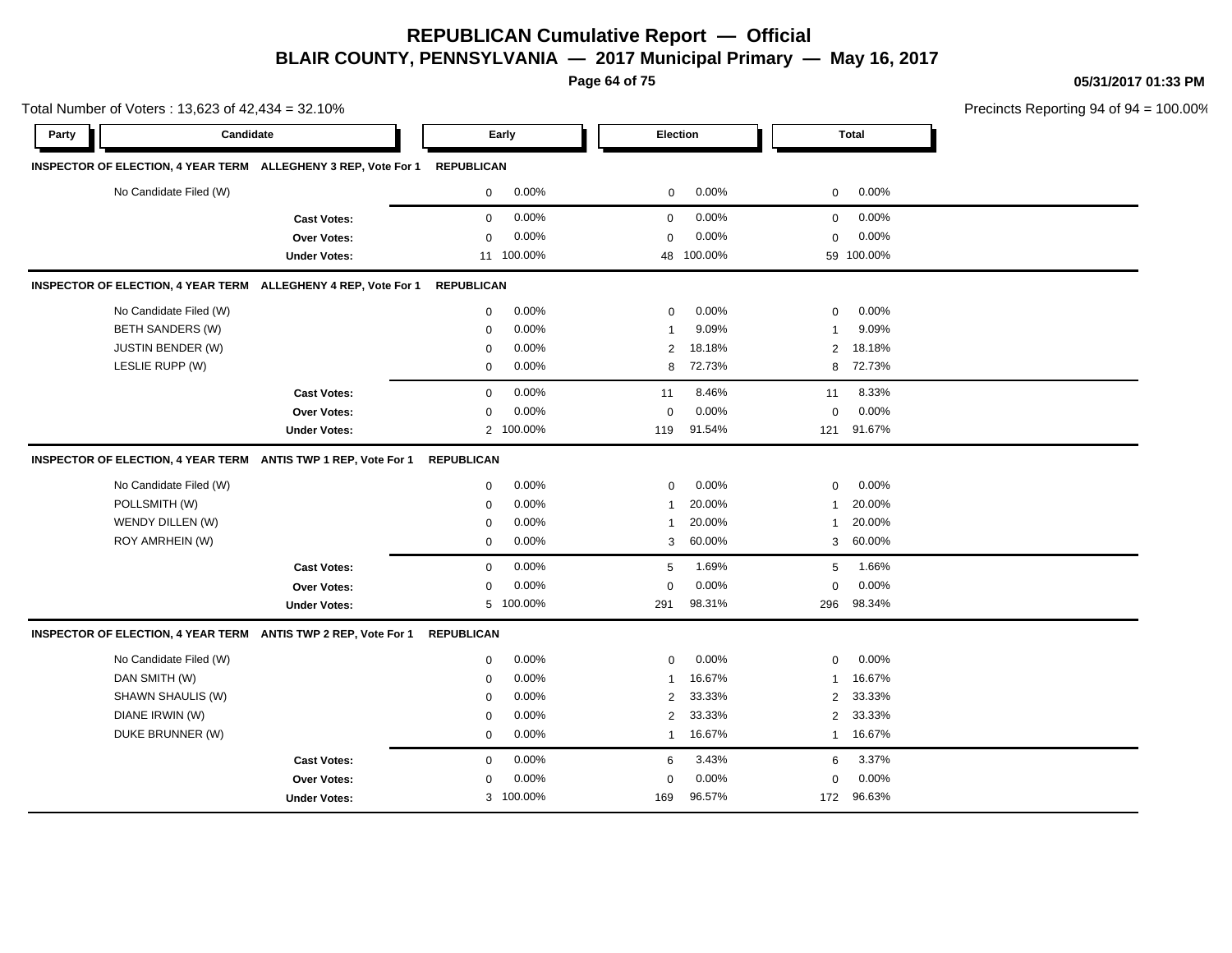**Page 65 of 75**

**05/31/2017 01:33 PM**

|            |                                                                           |                     |              |                   | Page 65 or 75   | 05/31/2017 01:33 PM |                            |                                        |
|------------|---------------------------------------------------------------------------|---------------------|--------------|-------------------|-----------------|---------------------|----------------------------|----------------------------------------|
|            | Total Number of Voters: 13,623 of 42,434 = 32.10%                         |                     |              |                   |                 |                     |                            | Precincts Reporting 94 of 94 = 100.00% |
| Party      | Candidate                                                                 |                     | Early        |                   | <b>Election</b> |                     | <b>Total</b>               |                                        |
|            | INSPECTOR OF ELECTION, 4 YEAR TERM ANTIS TWP 3 REP, Vote For 1 REPUBLICAN |                     |              |                   |                 |                     |                            |                                        |
|            | No Candidate Filed (W)                                                    |                     | $\mathbf 0$  | $0.00\%$          | $\mathbf 0$     | 0.00%               | $0 0.00\%$                 |                                        |
|            |                                                                           | <b>Cast Votes:</b>  | $\mathbf{0}$ | 0.00%             | $\mathbf{0}$    | 0.00%               | $0\quad 0.00\%$            |                                        |
|            |                                                                           | Over Votes:         | $\Omega$     | 0.00%             | $\Omega$        | 0.00%               | $0.00\%$<br>$\overline{0}$ |                                        |
|            |                                                                           | <b>Under Votes:</b> |              | 3 100.00%         |                 | 176 100.00%         | 179 100.00%                |                                        |
|            | INSPECTOR OF ELECTION, 4 YEAR TERM BELLWOOD BORO REP, Vote For 1          |                     |              | <b>REPUBLICAN</b> |                 |                     |                            |                                        |
|            | No Candidate Filed (W)                                                    |                     | $\mathbf{0}$ | $0.00\%$          | $\mathbf 0$     | 0.00%               | $0 0.00\%$                 |                                        |
|            | DANIELLE RILEY (W)                                                        |                     | $\mathbf{0}$ | 0.00%             |                 | 2 100.00%           | 2 100.00%                  |                                        |
|            |                                                                           | <b>Cast Votes:</b>  | $\Omega$     | 0.00%             | $\overline{2}$  | 1.89%               | 2 1.87%                    |                                        |
|            |                                                                           | Over Votes:         | $\Omega$     | 0.00%             | $\Omega$        | 0.00%               | $0.00\%$<br>$\mathbf{0}$   |                                        |
|            |                                                                           | <b>Under Votes:</b> |              | 1 100.00%         | 104             | 98.11%              | 105 98.13%                 |                                        |
|            | INSPECTOR OF ELECTION, 4 YEAR TERM BLAIR TWP 1 REP, Vote For 1 REPUBLICAN |                     |              |                   |                 |                     |                            |                                        |
| <b>REP</b> | WILLIAM J. PADAMONSKY                                                     |                     |              | 3 100.00%         | 210             | 98.59%              | 213 98.61%                 |                                        |
|            | JOE MELUSKY (W)                                                           |                     | 0            | $0.00\%$          | 3               | 1.41%               | 3 1.39%                    |                                        |
|            |                                                                           | <b>Cast Votes:</b>  | 3            | 60.00%            | 213             | 92.21%              | 216 91.53%                 |                                        |
|            |                                                                           | Over Votes:         | $\Omega$     | $0.00\%$          | $\Omega$        | 0.00%               | $0.00\%$<br>$\Omega$       |                                        |
|            |                                                                           | <b>Under Votes:</b> |              | 2 40.00%          | 18              | 7.79%               | 8.47%<br>20                |                                        |
|            | INSPECTOR OF ELECTION, 4 YEAR TERM BLAIR TWP 2 REP, Vote For 1            | <b>REPUBLICAN</b>   |              |                   |                 |                     |                            |                                        |
|            | No Candidate Filed (W)                                                    |                     | $\Omega$     | $0.00\%$          | $\Omega$        | 0.00%               | $0.00\%$<br>$\Omega$       |                                        |
|            | TRAVIS YARNELL (W)                                                        |                     | $\Omega$     | 0.00%             |                 | 25.00%              | 25.00%                     |                                        |

**Cast Votes:** 0 0.00% 4 1.87% 4 1.83%

0.00%

 210 215 98.13% 98.17% 0.00% 0 0.00%

#### **INSPECTOR OF ELECTION, 4 YEAR TERM BLAIR TWP 3 REP, Vote For 1 REPUBLICAN**

**Under Votes:** 

| <b>REP</b> | KARLA S. JACKSON    |            | 2 100.00% |     | 153 100.00% |     | 155 100.00% |  |
|------------|---------------------|------------|-----------|-----|-------------|-----|-------------|--|
|            | <b>Cast Votes:</b>  |            | 2 50.00%  | 153 | 90.00%      | 155 | 89.08%      |  |
|            | <b>Over Votes:</b>  | $^{\circ}$ | $0.00\%$  |     | 0.00%       |     | 0.00%       |  |
|            | <b>Under Votes:</b> |            | 50.00%    | 17  | 10.00%      | 19  | 10.92%      |  |

0.00% 100.00%

CHRIS MCKEON (W) 0 0.00% 1 25.00% 1 25.00% SCOTT D BUCHANAN (W) 0 0.00% 1 25.00% 1 25.00% JUSTIN BENDER (W) 0 0.00% 1 25.00% 1 25.00%

**Over Votes:** 0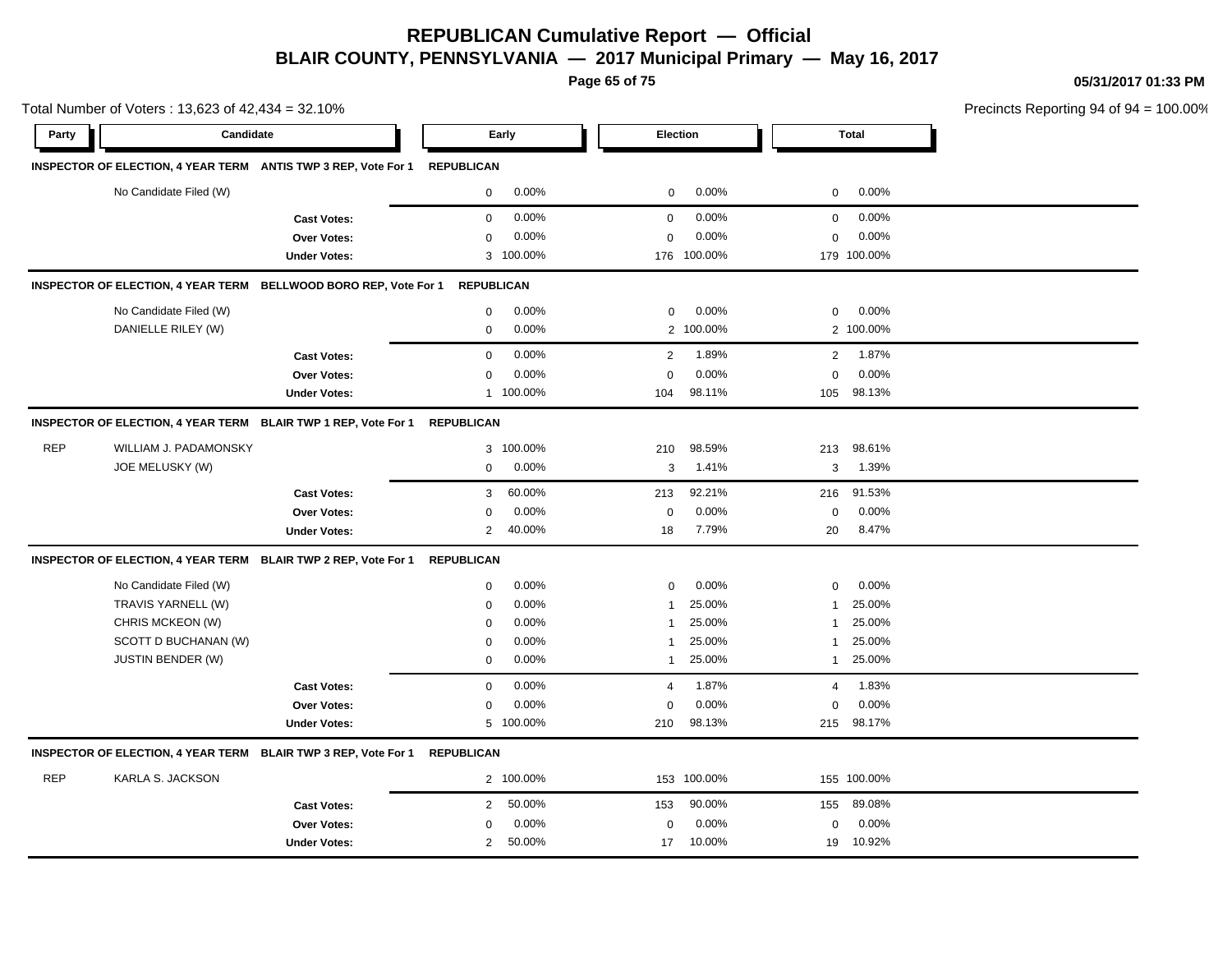**Page 66 of 75**

**05/31/2017 01:33 PM**

|            | Total Number of Voters: 13,623 of 42,434 = 32.10% |                                                                             |                   |            |              |            |              |              | Precincts Reporting 94 of 94 |
|------------|---------------------------------------------------|-----------------------------------------------------------------------------|-------------------|------------|--------------|------------|--------------|--------------|------------------------------|
| Party      | Candidate                                         |                                                                             |                   | Early      | Election     |            |              | <b>Total</b> |                              |
|            |                                                   | INSPECTOR OF ELECTION, 4 YEAR TERM CATHARINE TWP REP, Vote For 1 REPUBLICAN |                   |            |              |            |              |              |                              |
|            | No Candidate Filed (W)                            |                                                                             | $\mathsf{O}$      | $0.00\%$   | $\mathbf 0$  | 0.00%      | $\mathbf 0$  | 0.00%        |                              |
|            |                                                   | <b>Cast Votes:</b>                                                          | $\mathbf 0$       | 0.00%      | 0            | 0.00%      | 0            | 0.00%        |                              |
|            |                                                   | <b>Over Votes:</b>                                                          | $\mathbf 0$       | 0.00%      | $\Omega$     | 0.00%      | $\Omega$     | 0.00%        |                              |
|            |                                                   | <b>Under Votes:</b>                                                         |                   | 2 100.00%  |              | 91 100.00% |              | 93 100.00%   |                              |
|            |                                                   | INSPECTOR OF ELECTION, 4 YEAR TERM DUNCANSVILLE REP, Vote For 1             | <b>REPUBLICAN</b> |            |              |            |              |              |                              |
| <b>REP</b> | CINDY L. LONG                                     |                                                                             |                   | 2 100.00%  | 92           | 52.57%     | 94           | 53.11%       |                              |
| <b>REP</b> | LISA A. CREAMER                                   |                                                                             | $\mathbf 0$       | 0.00%      | 83           | 47.43%     | 83           | 46.89%       |                              |
|            |                                                   | <b>Cast Votes:</b>                                                          | 2                 | 50.00%     | 175          | 90.67%     | 177          | 89.85%       |                              |
|            |                                                   | Over Votes:                                                                 | $\mathbf 0$       | 0.00%      | $\mathbf 0$  | 0.00%      | 0            | 0.00%        |                              |
|            |                                                   | <b>Under Votes:</b>                                                         | 2                 | 50.00%     | 18           | 9.33%      | 20           | 10.15%       |                              |
|            |                                                   | INSPECTOR OF ELECTION, 4 YEAR TERM FRANKSTOWN 1 REP, Vote For 1             | <b>REPUBLICAN</b> |            |              |            |              |              |                              |
|            | No Candidate Filed (W)                            |                                                                             | $\mathbf 0$       | 0.00%      | $\mathbf 0$  | 0.00%      | $\mathbf 0$  | 0.00%        |                              |
|            | BETH SMITH (W)                                    |                                                                             | $\mathbf 0$       | 0.00%      | 9            | 90.00%     | 9            | 90.00%       |                              |
|            | GARY PATTERSON (W)                                |                                                                             | $\mathbf 0$       | $0.00\%$   | $\mathbf{1}$ | 10.00%     |              | 1 10.00%     |                              |
|            |                                                   | <b>Cast Votes:</b>                                                          | $\mathbf 0$       | 0.00%      | 10           | 4.59%      | 10           | 4.59%        |                              |
|            |                                                   | <b>Over Votes:</b>                                                          | $\mathbf 0$       | 0.00%      | $\mathbf 0$  | 0.00%      | $\mathbf 0$  | 0.00%        |                              |
|            |                                                   | <b>Under Votes:</b>                                                         | $\mathbf 0$       | 0.00%      | 208          | 95.41%     | 208          | 95.41%       |                              |
|            |                                                   | INSPECTOR OF ELECTION, 4 YEAR TERM FRANKSTOWN 2 REP, Vote For 1             | <b>REPUBLICAN</b> |            |              |            |              |              |                              |
|            | No Candidate Filed (W)                            |                                                                             | $\mathbf 0$       | 0.00%      | $\mathbf 0$  | 0.00%      | 0            | 0.00%        |                              |
|            | TOMASSITI (W)                                     |                                                                             | $\mathbf 0$       | 0.00%      |              | 2 100.00%  |              | 2 100.00%    |                              |
|            |                                                   | <b>Cast Votes:</b>                                                          | $\mathbf 0$       | 0.00%      | 2            | 0.87%      | $\mathbf{2}$ | 0.85%        |                              |
|            |                                                   | Over Votes:                                                                 | $\mathbf 0$       | 0.00%      | $\mathbf 0$  | 0.00%      | $\Omega$     | 0.00%        |                              |
|            |                                                   | <b>Under Votes:</b>                                                         |                   | 3 100.00%  | 229          | 99.13%     |              | 232 99.15%   |                              |
|            |                                                   | INSPECTOR OF ELECTION, 4 YEAR TERM FRANKSTOWN 3 REP, Vote For 1             | <b>REPUBLICAN</b> |            |              |            |              |              |                              |
|            | No Candidate Filed (W)                            |                                                                             | $\mathbf 0$       | 0.00%      | $\mathbf 0$  | 0.00%      | 0            | 0.00%        |                              |
|            | HINEEAHOA (W)                                     |                                                                             | $\mathbf 0$       | 0.00%      |              | 1 100.00%  |              | 1 100.00%    |                              |
|            |                                                   | <b>Cast Votes:</b>                                                          | $\mathbf 0$       | 0.00%      | $\mathbf{1}$ | 0.36%      | 1            | 0.34%        |                              |
|            |                                                   | Over Votes:                                                                 | 0                 | 0.00%      | $\mathbf 0$  | 0.00%      | 0            | 0.00%        |                              |
|            |                                                   | <b>Under Votes:</b>                                                         |                   | 14 100.00% | 275          | 99.64%     | 289          | 99.66%       |                              |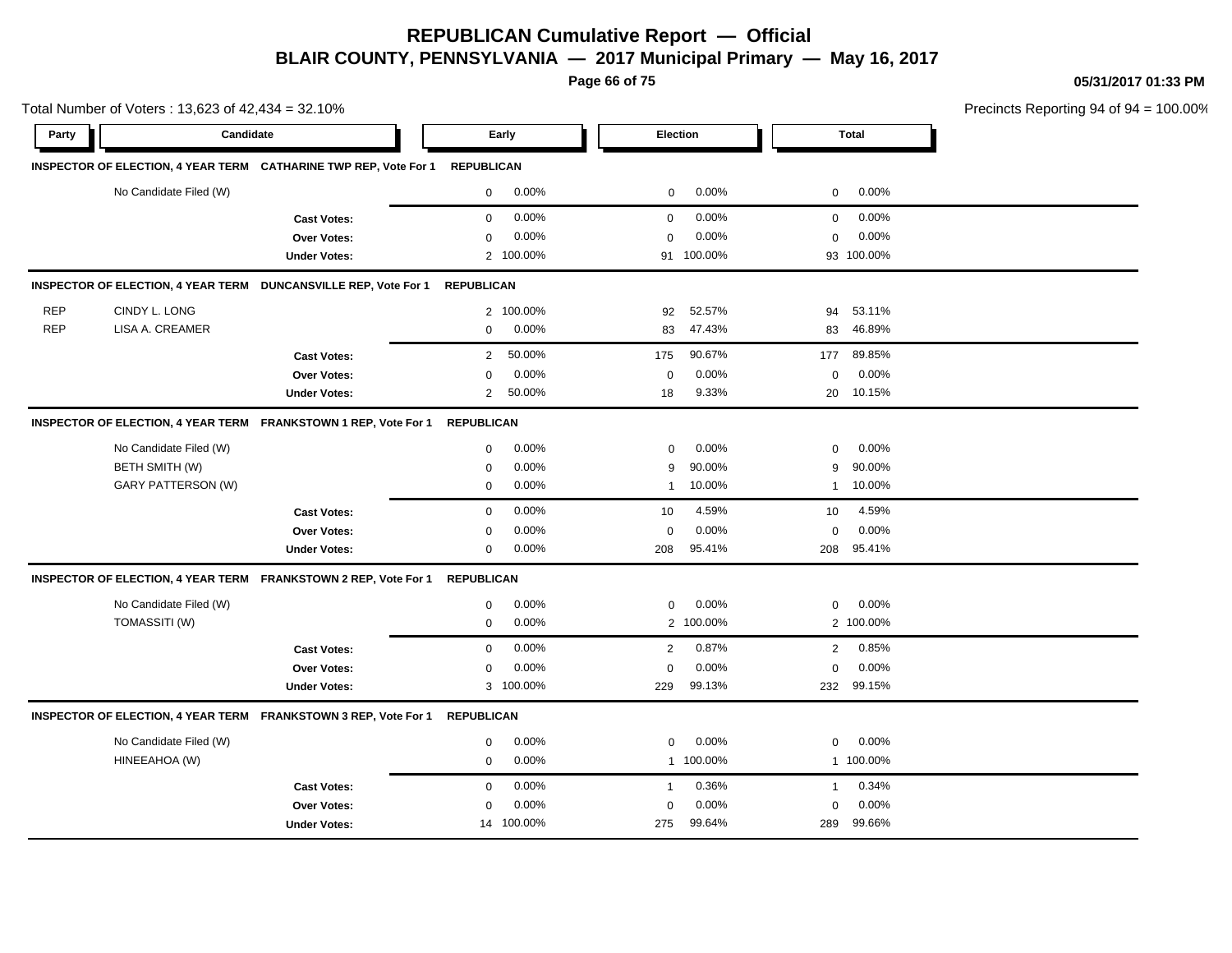**Page 67 of 75**

**05/31/2017 01:33 PM**

|            | Total Number of Voters: 13,623 of 42,434 = 32.10% |                                                                     |                   |                   |                |             |                |              | Precincts Reporting 94 of 94 |
|------------|---------------------------------------------------|---------------------------------------------------------------------|-------------------|-------------------|----------------|-------------|----------------|--------------|------------------------------|
| Party      | Candidate                                         |                                                                     |                   | Early             |                | Election    |                | <b>Total</b> |                              |
|            |                                                   | INSPECTOR OF ELECTION, 4 YEAR TERM FRANKSTOWN 4 REP, Vote For 1     | <b>REPUBLICAN</b> |                   |                |             |                |              |                              |
|            | No Candidate Filed (W)                            |                                                                     | $\mathbf 0$       | 0.00%             | $\mathbf 0$    | 0.00%       | $\mathbf 0$    | 0.00%        |                              |
|            | JACKBEARTZ (W)                                    |                                                                     | $\mathsf 0$       | 0.00%             | $\mathbf{1}$   | 100.00%     |                | 1 100.00%    |                              |
|            |                                                   | <b>Cast Votes:</b>                                                  | $\mathsf 0$       | 0.00%             | $\mathbf{1}$   | 0.71%       | $\mathbf{1}$   | 0.69%        |                              |
|            |                                                   | <b>Over Votes:</b>                                                  | 0                 | 0.00%             | $\mathbf 0$    | 0.00%       | $\mathbf 0$    | 0.00%        |                              |
|            |                                                   | <b>Under Votes:</b>                                                 | 5                 | 100.00%           | 139            | 99.29%      | 144            | 99.31%       |                              |
|            |                                                   | INSPECTOR OF ELECTION, 4 YEAR TERM FRANKSTOWN 5 REP, Vote For 1     | <b>REPUBLICAN</b> |                   |                |             |                |              |                              |
|            | No Candidate Filed (W)                            |                                                                     | $\mathbf 0$       | 0.00%             | $\mathbf 0$    | 0.00%       | $\mathbf 0$    | 0.00%        |                              |
|            | <b>BOBDONALDSON (W)</b>                           |                                                                     | $\mathbf 0$       | 0.00%             | $\mathbf{1}$   | 100.00%     |                | 1 100.00%    |                              |
|            |                                                   | <b>Cast Votes:</b>                                                  | $\mathbf 0$       | 0.00%             | $\mathbf{1}$   | 0.44%       | $\mathbf{1}$   | 0.44%        |                              |
|            |                                                   | Over Votes:                                                         | $\mathbf 0$       | 0.00%             | $\mathbf 0$    | 0.00%       | $\mathbf 0$    | 0.00%        |                              |
|            |                                                   | <b>Under Votes:</b>                                                 | $\mathbf{1}$      | 100.00%           | 225            | 99.56%      | 226            | 99.56%       |                              |
|            |                                                   | INSPECTOR OF ELECTION, 4 YEAR TERM FREEDOM TWP 1 REP, Vote For 1    | <b>REPUBLICAN</b> |                   |                |             |                |              |                              |
|            | No Candidate Filed (W)                            |                                                                     | $\mathsf 0$       | 0.00%             | $\mathbf 0$    | 0.00%       | 0              | 0.00%        |                              |
|            | SANDRA HODGE (W)                                  |                                                                     | $\mathbf 0$       | 0.00%             |                | 1 100.00%   |                | 1 100.00%    |                              |
|            |                                                   | <b>Cast Votes:</b>                                                  | $\mathsf 0$       | 0.00%             | $\mathbf{1}$   | 0.74%       | $\mathbf{1}$   | 0.72%        |                              |
|            |                                                   | Over Votes:                                                         | $\mathbf 0$       | 0.00%             | $\mathbf 0$    | 0.00%       | $\mathbf 0$    | 0.00%        |                              |
|            |                                                   | <b>Under Votes:</b>                                                 |                   | 3 100.00%         | 134            | 99.26%      |                | 137 99.28%   |                              |
|            |                                                   | INSPECTOR OF ELECTION, 4 YEAR TERM FREEDOM TWP 2 REP, Vote For 1    | <b>REPUBLICAN</b> |                   |                |             |                |              |                              |
|            | No Candidate Filed (W)                            |                                                                     | $\mathbf 0$       | 0.00%             | $\mathbf 0$    | 0.00%       | $\mathbf 0$    | 0.00%        |                              |
|            | RICHARD RIDENOUR (W)                              |                                                                     | $\mathbf 0$       | 0.00%             | $\overline{1}$ | 25.00%      | 1              | 25.00%       |                              |
|            | JAMES OTT (W)                                     |                                                                     | $\mathbf 0$       | 0.00%             | $\overline{1}$ | 25.00%      | 1              | 25.00%       |                              |
|            | CINDY ESTEP (W)                                   |                                                                     | $\mathbf 0$       | 0.00%             | $\overline{1}$ | 25.00%      | $\overline{1}$ | 25.00%       |                              |
|            | JOSH BRIDGES EMEIGH (W)                           |                                                                     | $\mathbf 0$       | 0.00%             | $\overline{1}$ | 25.00%      | $\mathbf{1}$   | 25.00%       |                              |
|            |                                                   | <b>Cast Votes:</b>                                                  | $\mathsf 0$       | 0.00%             | $\overline{4}$ | 1.56%       | $\overline{4}$ | 1.52%        |                              |
|            |                                                   | Over Votes:                                                         | $\mathbf 0$       | 0.00%             | 0              | 0.00%       | $\mathbf 0$    | 0.00%        |                              |
|            |                                                   | <b>Under Votes:</b>                                                 | 8                 | 100.00%           | 252            | 98.44%      | 260            | 98.48%       |                              |
|            |                                                   | INSPECTOR OF ELECTION, 4 YEAR TERM GREENFIELD TWP 1 REP, Vote For 1 |                   | <b>REPUBLICAN</b> |                |             |                |              |                              |
| <b>REP</b> | ANITA L. EMEIGH                                   |                                                                     | 0                 | $0.00\%$          |                | 173 100.00% |                | 173 100.00%  |                              |
|            |                                                   | <b>Cast Votes:</b>                                                  | $\mathbf 0$       | 0.00%             | 173            | 95.58%      | 173            | 95.58%       |                              |
|            |                                                   | Over Votes:                                                         | $\mathbf 0$       | 0.00%             | $\mathbf 0$    | 0.00%       | $\mathbf 0$    | 0.00%        |                              |
|            |                                                   | <b>Under Votes:</b>                                                 | $\mathbf 0$       | $0.00\%$          | 8              | 4.42%       | 8              | 4.42%        |                              |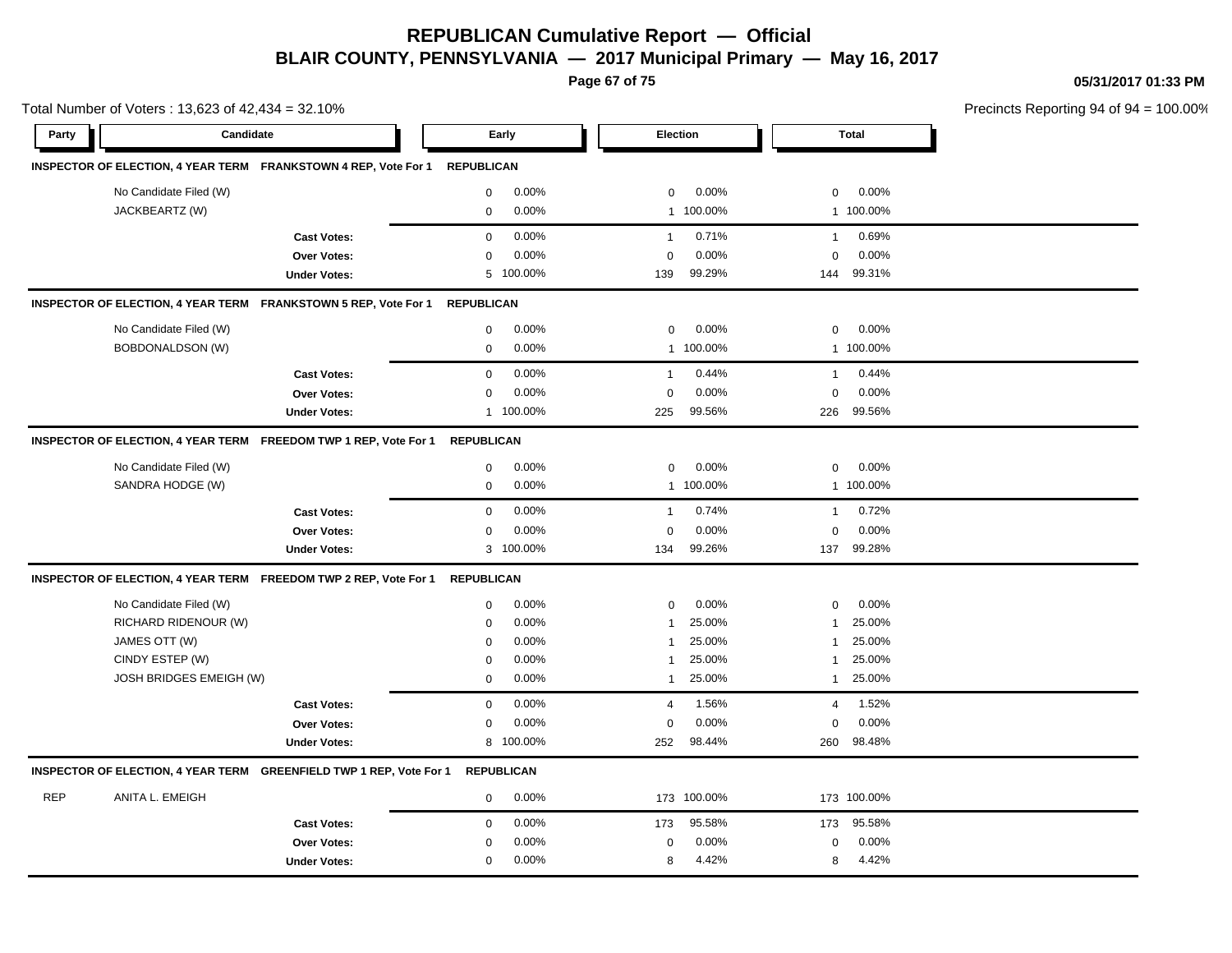**Page 68 of 75**

**05/31/2017 01:33 PM**

|       | Total Number of Voters: 13,623 of 42,434 = 32.10% |                                                                     |                   |                   |                |            |                | Precincts Reporting 94 of 9 |  |
|-------|---------------------------------------------------|---------------------------------------------------------------------|-------------------|-------------------|----------------|------------|----------------|-----------------------------|--|
| Party | Candidate                                         |                                                                     |                   | Early             |                | Election   |                | <b>Total</b>                |  |
|       |                                                   | INSPECTOR OF ELECTION, 4 YEAR TERM GREENFIELD TWP 2 REP, Vote For 1 |                   | <b>REPUBLICAN</b> |                |            |                |                             |  |
|       | No Candidate Filed (W)                            |                                                                     | $\mathbf 0$       | 0.00%             | $\mathbf 0$    | 0.00%      | $\mathbf 0$    | 0.00%                       |  |
|       |                                                   | <b>Cast Votes:</b>                                                  | $\mathbf 0$       | 0.00%             | $\mathbf 0$    | 0.00%      | $\mathbf 0$    | 0.00%                       |  |
|       |                                                   | <b>Over Votes:</b>                                                  | 0                 | 0.00%             | $\mathbf 0$    | 0.00%      | 0              | $0.00\%$                    |  |
|       |                                                   | <b>Under Votes:</b>                                                 | 0                 | 0.00%             |                | 22 100.00% |                | 22 100.00%                  |  |
|       |                                                   | INSPECTOR OF ELECTION, 4 YEAR TERM GREENFIELD TWP 3 REP, Vote For 1 |                   | <b>REPUBLICAN</b> |                |            |                |                             |  |
|       | No Candidate Filed (W)                            |                                                                     | $\mathbf 0$       | 0.00%             | $\mathbf 0$    | 0.00%      | $\mathbf 0$    | 0.00%                       |  |
|       | <b>BOB GORDON (W)</b>                             |                                                                     | 0                 | 0.00%             | 1              | 100.00%    |                | 1 100.00%                   |  |
|       |                                                   | <b>Cast Votes:</b>                                                  | $\mathbf 0$       | 0.00%             | $\mathbf{1}$   | 0.56%      | $\overline{1}$ | 0.56%                       |  |
|       |                                                   | Over Votes:                                                         | $\mathbf 0$       | 0.00%             | $\mathbf 0$    | 0.00%      | $\mathbf 0$    | 0.00%                       |  |
|       |                                                   | <b>Under Votes:</b>                                                 | 0                 | 0.00%             | 179            | 99.44%     | 179            | 99.44%                      |  |
|       |                                                   | INSPECTOR OF ELECTION, 4 YEAR TERM HOLLIDAYSBURG 1 REP, Vote For 1  | <b>REPUBLICAN</b> |                   |                |            |                |                             |  |
|       | No Candidate Filed (W)                            |                                                                     | 0                 | 0.00%             | $\mathbf 0$    | 0.00%      | $\mathbf 0$    | 0.00%                       |  |
|       | <b>BRUCE ERBB (W)</b>                             |                                                                     | $\mathbf 0$       | 0.00%             | $\overline{1}$ | 25.00%     | $\mathbf{1}$   | 25.00%                      |  |
|       | <b>JUSTIN D BENDER (W)</b>                        |                                                                     | $\mathbf 0$       | 0.00%             | 3              | 75.00%     | 3              | 75.00%                      |  |
|       |                                                   | <b>Cast Votes:</b>                                                  | $\mathbf 0$       | 0.00%             | $\overline{4}$ | 5.48%      | $\overline{4}$ | 5.13%                       |  |
|       |                                                   | Over Votes:                                                         | 0                 | 0.00%             | $\mathbf 0$    | 0.00%      | $\mathbf 0$    | 0.00%                       |  |
|       |                                                   | <b>Under Votes:</b>                                                 |                   | 5 100.00%         | 69             | 94.52%     | 74             | 94.87%                      |  |
|       |                                                   | INSPECTOR OF ELECTION, 4 YEAR TERM HOLLIDAYSBURG 2 REP, Vote For 1  | <b>REPUBLICAN</b> |                   |                |            |                |                             |  |
|       | No Candidate Filed (W)                            |                                                                     | 0                 | 0.00%             | $\Omega$       | 0.00%      | $\mathbf 0$    | 0.00%                       |  |
|       | KIM CURTIS (W)                                    |                                                                     | 0                 | 0.00%             |                | 1 100.00%  |                | 1 100.00%                   |  |
|       |                                                   | <b>Cast Votes:</b>                                                  | 0                 | 0.00%             | $\mathbf{1}$   | 0.74%      | $\overline{1}$ | 0.69%                       |  |
|       |                                                   | Over Votes:                                                         | $\mathbf 0$       | 0.00%             | $\mathbf 0$    | 0.00%      | 0              | 0.00%                       |  |
|       |                                                   | <b>Under Votes:</b>                                                 |                   | 10 100.00%        | 134            | 99.26%     |                | 144 99.31%                  |  |
|       |                                                   | INSPECTOR OF ELECTION, 4 YEAR TERM HOLLIDAYSBURG 3 REP, Vote For 1  | <b>REPUBLICAN</b> |                   |                |            |                |                             |  |
|       | No Candidate Filed (W)                            |                                                                     | 0                 | 0.00%             | 0              | 0.00%      | 0              | 0.00%                       |  |
|       | BRENNAN NALE (W)                                  |                                                                     | $\mathbf 0$       | 0.00%             | $\overline{1}$ | 50.00%     | $\overline{1}$ | 50.00%                      |  |
|       | <b>JOSH KRIDER (W)</b>                            |                                                                     | $\mathbf 0$       | 0.00%             | $\overline{1}$ | 50.00%     | $\mathbf{1}$   | 50.00%                      |  |
|       |                                                   | <b>Cast Votes:</b>                                                  | $\mathbf 0$       | 0.00%             | $\overline{2}$ | 2.00%      | 2              | 1.85%                       |  |
|       |                                                   | Over Votes:                                                         | $\Omega$          | 0.00%             | $\mathbf 0$    | 0.00%      | $\Omega$       | 0.00%                       |  |
|       |                                                   | <b>Under Votes:</b>                                                 | 8                 | 100.00%           | 98             | 98.00%     | 106            | 98.15%                      |  |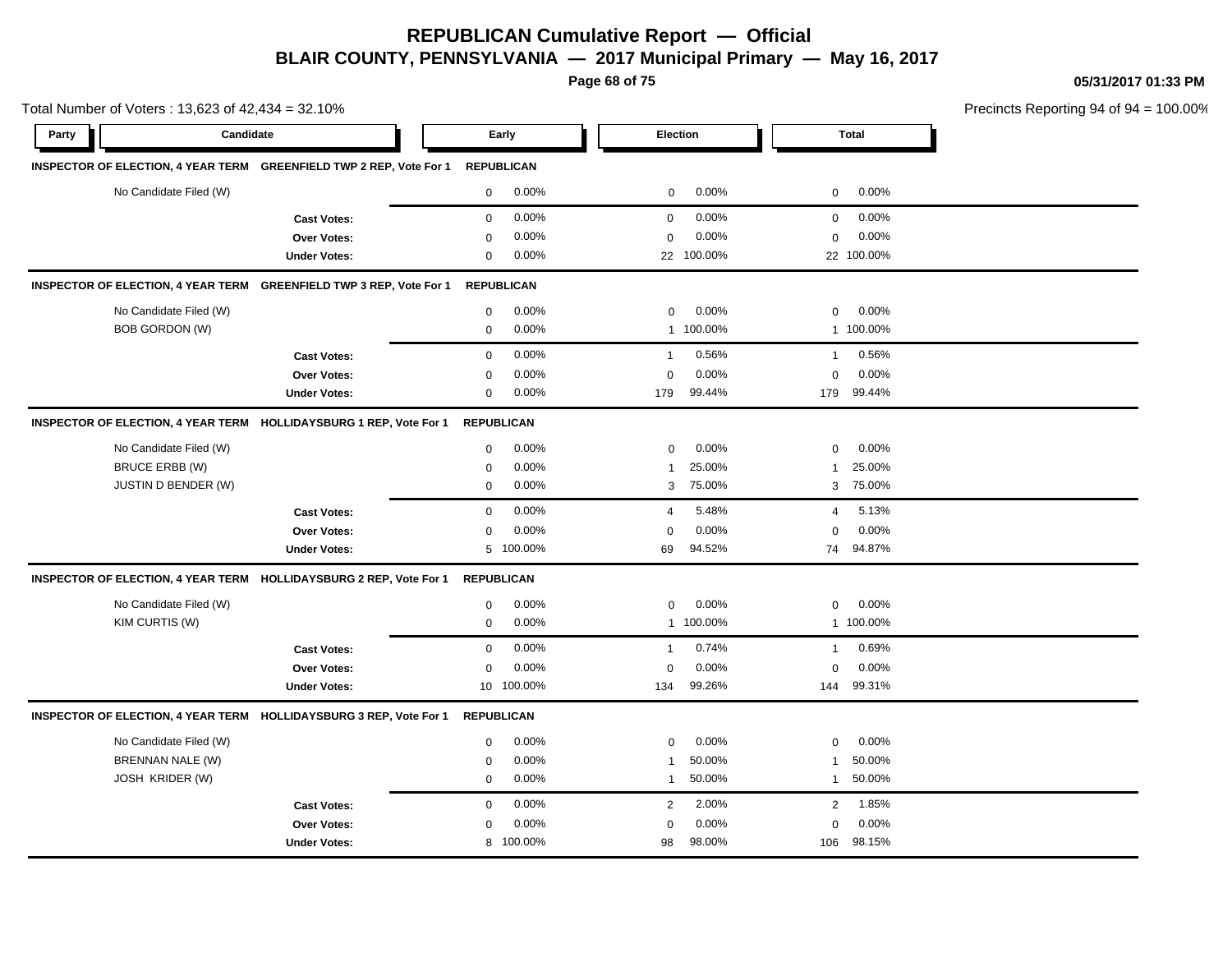**Page 69 of 75**

**05/31/2017 01:33 PM**

Total Number of Voters : 13,623 of 42,434 = 32.10% Precincts Reporting 94 of 94 = 100.00% **Party Candidate Early Election Total INSPECTOR OF ELECTION, 4 YEAR TERM HOLLIDAYSBURG 4 REP, Vote For 1 REPUBLICAN** REP MARY ANN EICHNER 5 100.00% 134 100.00% 139 100.00% **Cast Votes:** 5 83.33% 134 86.45% 139 86.34% **Over Votes:** 0 Under Votes: 1 16.67% 0.00% 0 21 13.55% 21 22 13.55% 13.66% 0.00% 0 0.00% **INSPECTOR OF ELECTION, 4 YEAR TERM HOLLIDAYSBURG 5 REP, Vote For 1 REPUBLICAN** No Candidate Filed (W)  $0.00\%$  0.00% 0 0.00% 0 0.00% 0 0.00% JOHN STULTZ (W) 0 0.00% 1 50.00% 1 50.00% JOEL BLACK (W) 0 0.00% 1 50.00% 1 50.00% **Cast Votes:** 0 0.00% 2 1.45% 2 1.33% **Over Votes:** 0 0.00% **Under Votes:** 12 100.00% 0.00% 0 136 98.55% 148 0.00% 0 0.00% 98.55% 98.67% **INSPECTOR OF ELECTION, 4 YEAR TERM HOLLIDAYSBURG 6 REP, Vote For 1 REPUBLICAN** No Candidate Filed (W) 0 0.00% 0 0.00% 0 0.00% DONNA BLAIR (W) 0 0.00% 5 71.43% 5 62.50% RICHARD HERTZ (W) 0 0.00% 1 14.29% 1 12.50% TOM GRASSADONIA (W)  $0.00\%$  1 14.29% 1 12.50% Rich Gallagher (W) 1 100.00% 0 0.00% 1 12.50% **Cast Votes:** 1 50.00% 1 7 7.14% 8 8.00% **Over Votes:** 0 0.00% Under Votes: 1 50.00% 0.00% 0 91 92.86% 91 92 92.86% 92.00%  $0.00\%$  0.00% 0.00% **INSPECTOR OF ELECTION, 4 YEAR TERM HOLLIDAYSBURG 7 REP, Vote For 1 REPUBLICAN** No Candidate Filed (W)  $0.00\%$  0.00% 0 0.00% 0 0.00% 0 0.00% DENISE MADDEN (W) 1 100.00% 10 90.91% 11 91.67% MICHELE KARBARSKI (W) 0 0.00% 1 9.09% 1 8.33% **Cast Votes:** 1 50.00% 11 7.86% 12 8.45% **Over Votes:** 0 0.00% Under Votes: 1 50.00% 0.00% 0 129 92.14% 129 130 92.14% 91.55% 0.00% 0 0.00% **INSPECTOR OF ELECTION, 4 YEAR TERM HUSTON TWP REP, Vote For 1 REPUBLICAN**

| <b>REP</b> | DOROTHY B. STAHL    | $0.00\%$ |     | 156 100.00% |     | 156 100.00% |  |
|------------|---------------------|----------|-----|-------------|-----|-------------|--|
|            | <b>Cast Votes:</b>  | $0.00\%$ | 156 | 96.30%      | 156 | 96.30%      |  |
|            | <b>Over Votes:</b>  | $0.00\%$ |     | 0.00%       |     | $0.00\%$    |  |
|            | <b>Under Votes:</b> | $0.00\%$ |     | 3.70%       |     | 3.70%       |  |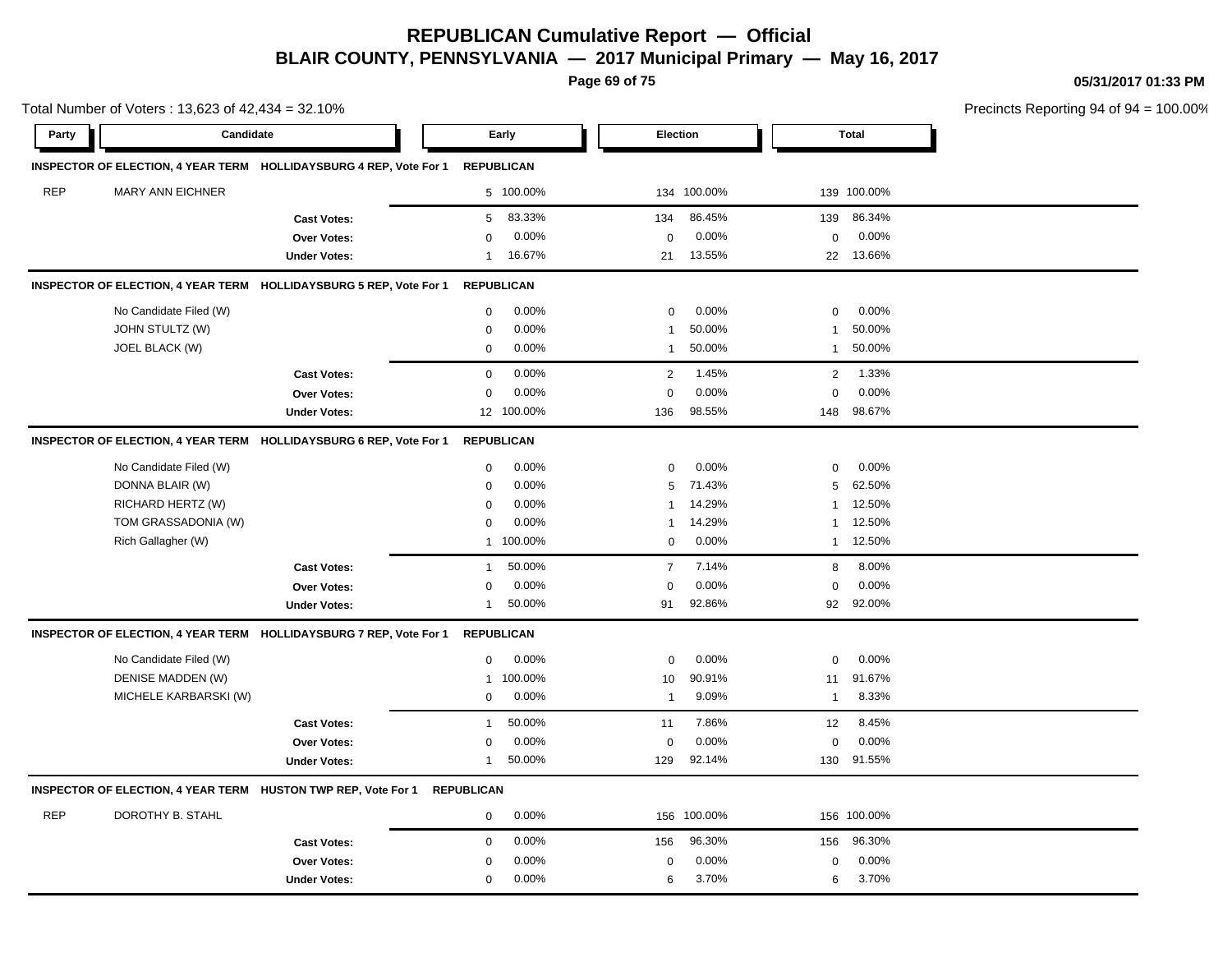**Page 70 of 75**

**05/31/2017 01:33 PM**

|                    | Total Number of Voters: 13,623 of 42,434 = 32.10% |                                                                |                   |           |                |             |              | Precincts Reporting 94 of 94 |  |
|--------------------|---------------------------------------------------|----------------------------------------------------------------|-------------------|-----------|----------------|-------------|--------------|------------------------------|--|
| Candidate<br>Party |                                                   |                                                                | Early             |           |                | Election    |              | <b>Total</b>                 |  |
|                    |                                                   | INSPECTOR OF ELECTION, 4 YEAR TERM JUNIATA TWP REP, Vote For 1 | <b>REPUBLICAN</b> |           |                |             |              |                              |  |
| <b>REP</b>         | JOAN L. CHAPPELL                                  |                                                                |                   | 2 100.00% |                | 151 100.00% |              | 153 100.00%                  |  |
|                    |                                                   | <b>Cast Votes:</b>                                             |                   | 2 100.00% | 151            | 90.96%      | 153          | 91.07%                       |  |
|                    |                                                   | <b>Over Votes:</b>                                             | $\mathbf 0$       | 0.00%     | $\mathbf 0$    | 0.00%       | 0            | 0.00%                        |  |
|                    |                                                   | <b>Under Votes:</b>                                            | $\mathbf 0$       | 0.00%     | 15             | 9.04%       | 15           | 8.93%                        |  |
|                    |                                                   | INSPECTOR OF ELECTION, 4 YEAR TERM LOGAN TWP 1 REP, Vote For 1 | <b>REPUBLICAN</b> |           |                |             |              |                              |  |
| <b>REP</b>         | MIRIAM C. GIBSON                                  |                                                                |                   | 1 100.00% |                | 235 100.00% |              | 236 100.00%                  |  |
|                    |                                                   | <b>Cast Votes:</b>                                             |                   | 1 100.00% | 235            | 87.69%      | 236          | 87.73%                       |  |
|                    |                                                   | <b>Over Votes:</b>                                             | 0                 | 0.00%     | $\mathbf 0$    | 0.00%       | $\mathbf 0$  | 0.00%                        |  |
|                    |                                                   | <b>Under Votes:</b>                                            | 0                 | 0.00%     | 33             | 12.31%      |              | 33 12.27%                    |  |
|                    |                                                   | INSPECTOR OF ELECTION, 4 YEAR TERM LOGAN TWP 2 REP, Vote For 1 | <b>REPUBLICAN</b> |           |                |             |              |                              |  |
| <b>REP</b>         | SANDRA A. HEBLER                                  |                                                                | 8                 | 100.00%   | 255            | 98.46%      | 263          | 98.50%                       |  |
|                    | AC STICKLE (W)                                    |                                                                | 0                 | 0.00%     | -1             | 0.39%       | 1            | 0.37%                        |  |
|                    | MIRIAM GIBSON (W)                                 |                                                                | $\mathbf 0$       | 0.00%     | 3              | 1.16%       | 3            | 1.12%                        |  |
|                    |                                                   | <b>Cast Votes:</b>                                             | 8                 | 100.00%   | 259            | 89.00%      | 267          | 89.30%                       |  |
|                    |                                                   | <b>Over Votes:</b>                                             | $\Omega$          | 0.00%     | $\mathbf 0$    | 0.00%       | $\mathbf 0$  | 0.00%                        |  |
|                    |                                                   | <b>Under Votes:</b>                                            | 0                 | 0.00%     | 32             | 11.00%      | 32           | 10.70%                       |  |
|                    |                                                   | INSPECTOR OF ELECTION, 4 YEAR TERM LOGAN TWP 3 REP, Vote For 1 | <b>REPUBLICAN</b> |           |                |             |              |                              |  |
|                    | No Candidate Filed (W)                            |                                                                | 0                 | 0.00%     | $\mathbf 0$    | 0.00%       | $\mathbf 0$  | 0.00%                        |  |
|                    | DAVE SWANGER (W)                                  |                                                                | $\mathbf 0$       | 0.00%     | $\overline{1}$ | 33.33%      | 1            | 33.33%                       |  |
|                    | JACKIE FORSHT (W)                                 |                                                                | $\mathbf 0$       | 0.00%     | $\mathbf{1}$   | 33.33%      | 1            | 33.33%                       |  |
|                    | <b>BO ALBRIGHT (W)</b>                            |                                                                | $\mathbf 0$       | 0.00%     | $\mathbf{1}$   | 33.33%      |              | 1 33.33%                     |  |
|                    |                                                   | <b>Cast Votes:</b>                                             | $\mathbf 0$       | 0.00%     | 3              | 1.61%       | 3            | 1.60%                        |  |
|                    |                                                   | Over Votes:                                                    | 0                 | 0.00%     | $\mathbf 0$    | 0.00%       | $\mathbf 0$  | 0.00%                        |  |
|                    |                                                   | <b>Under Votes:</b>                                            |                   | 2 100.00% | 183            | 98.39%      | 185          | 98.40%                       |  |
|                    |                                                   | INSPECTOR OF ELECTION, 4 YEAR TERM LOGAN TWP 4 REP, Vote For 1 | <b>REPUBLICAN</b> |           |                |             |              |                              |  |
|                    | No Candidate Filed (W)                            |                                                                | 0                 | 0.00%     | $\mathbf 0$    | 0.00%       | $\mathbf 0$  | 0.00%                        |  |
|                    | GARYDAVIS (W)                                     |                                                                | $\mathbf{0}$      | 0.00%     |                | 1 100.00%   |              | 1 100.00%                    |  |
|                    |                                                   | <b>Cast Votes:</b>                                             | $\mathbf 0$       | 0.00%     | $\mathbf{1}$   | 0.54%       | $\mathbf{1}$ | 0.53%                        |  |
|                    |                                                   | Over Votes:                                                    | $\mathbf 0$       | 0.00%     | $\mathbf 0$    | 0.00%       | $\mathbf 0$  | 0.00%                        |  |
|                    |                                                   | <b>Under Votes:</b>                                            |                   | 2 100.00% | 184            | 99.46%      | 186          | 99.47%                       |  |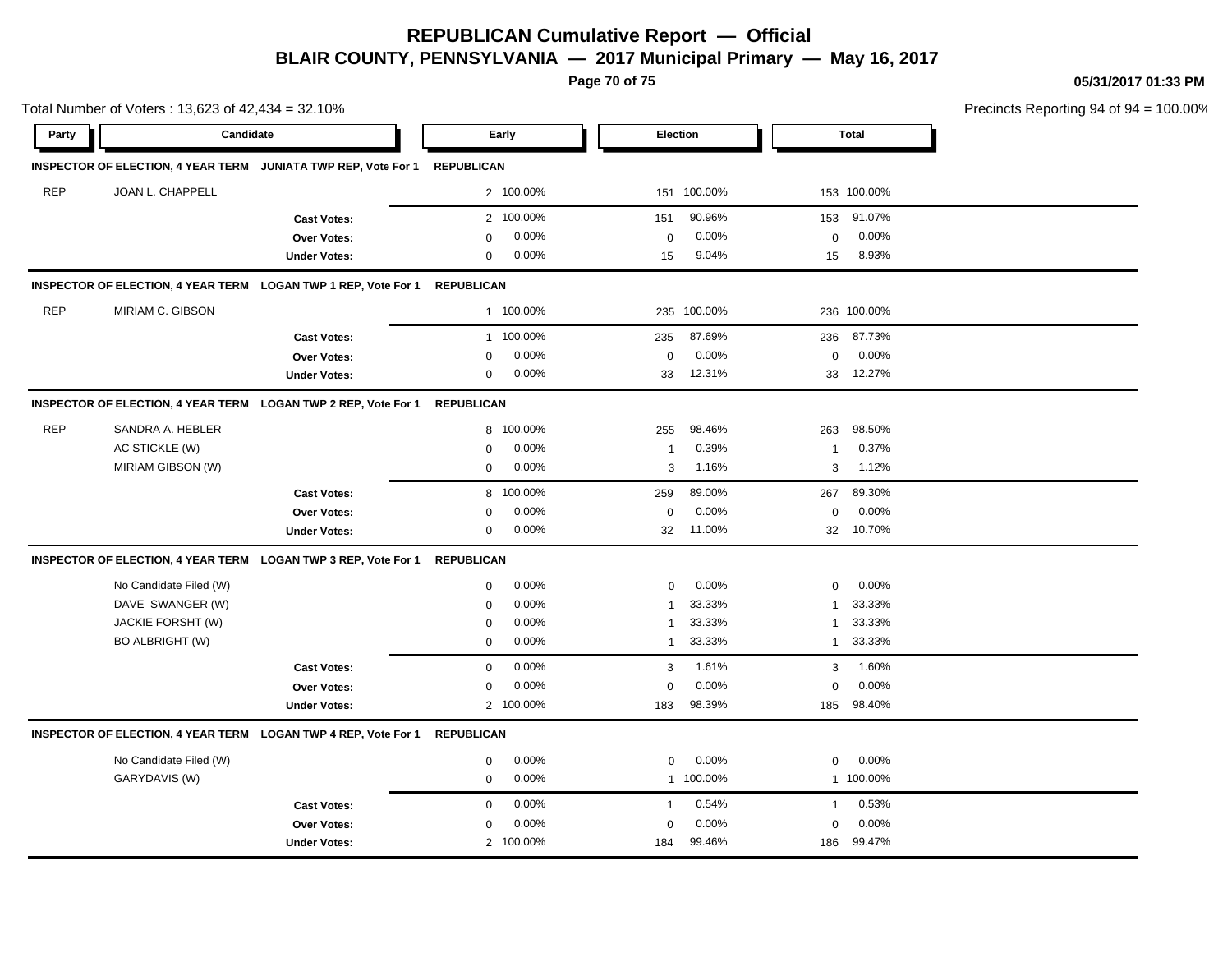**Page 71 of 75**

**05/31/2017 01:33 PM**

|            | Total Number of Voters: 13,623 of 42,434 = 32.10%                           | Precincts Reporting 94 of 94 = 100.00% |                          |                          |                         |  |
|------------|-----------------------------------------------------------------------------|----------------------------------------|--------------------------|--------------------------|-------------------------|--|
| Party      | Candidate                                                                   |                                        | Early                    | Election                 | <b>Total</b>            |  |
|            | INSPECTOR OF ELECTION, 4 YEAR TERM LOGAN TWP 5 REP, Vote For 1 REPUBLICAN   |                                        |                          |                          |                         |  |
| <b>REP</b> | ANNETTE AJAY                                                                |                                        | 0.00%<br>$\mathbf 0$     | 189 100.00%              | 189 100.00%             |  |
|            |                                                                             | <b>Cast Votes:</b>                     | 0.00%<br>0               | 189<br>83.63%            | 189<br>82.89%           |  |
|            |                                                                             | <b>Over Votes:</b>                     | 0.00%<br>0               | 0.00%<br>$\mathbf 0$     | 0.00%<br>$\mathbf 0$    |  |
|            |                                                                             | <b>Under Votes:</b>                    | 2 100.00%                | 16.37%<br>37             | 39 17.11%               |  |
|            | INSPECTOR OF ELECTION, 4 YEAR TERM LOGAN TWP 6 REP, Vote For 1              |                                        | <b>REPUBLICAN</b>        |                          |                         |  |
|            | No Candidate Filed (W)                                                      |                                        | 0.00%<br>0               | 0.00%<br>$\mathbf 0$     | 0.00%<br>0              |  |
|            | LOUIE L SMITH (W)                                                           |                                        | 0.00%<br>$\mathbf{0}$    | 33.33%<br>-1             | 20.00%<br>$\mathbf{1}$  |  |
|            | Carol McCoy (W)                                                             |                                        | 50.00%<br>$\overline{1}$ | 0.00%<br>$\mathbf 0$     | 20.00%<br>$\mathbf{1}$  |  |
|            | David J. Korman (W)                                                         |                                        | 50.00%<br>-1             | 0.00%<br>$\Omega$        | 20.00%<br>$\mathbf{1}$  |  |
|            | CHRISTOPHER GEIST (W)                                                       |                                        | 0.00%<br>0               | 33.33%<br>-1             | 20.00%<br>$\mathbf{1}$  |  |
|            | EDKREUZZ (W)                                                                |                                        | 0.00%<br>0               | 33.33%<br>$\overline{1}$ | 20.00%<br>$\mathbf{1}$  |  |
|            |                                                                             | <b>Cast Votes:</b>                     | 25.00%<br>$\overline{2}$ | 1.32%<br>3               | 2.13%<br>5              |  |
|            |                                                                             | Over Votes:                            | 0.00%<br>0               | 0.00%<br>0               | 0.00%<br>0              |  |
|            |                                                                             | <b>Under Votes:</b>                    | 75.00%<br>6              | 98.68%<br>224            | 97.87%<br>230           |  |
|            | INSPECTOR OF ELECTION, 4 YEAR TERM LOGAN TWP 7 REP, Vote For 1 REPUBLICAN   |                                        |                          |                          |                         |  |
|            | No Candidate Filed (W)                                                      |                                        | 0.00%<br>$\mathbf 0$     | 0.00%<br>$\mathbf 0$     | 0.00%<br>$\mathbf 0$    |  |
|            | LISA NOEL (W)                                                               |                                        | 0.00%<br>0               | 50.00%<br>-1             | 50.00%<br>$\mathbf{1}$  |  |
|            | TIM BRACKEN (W)                                                             |                                        | 0.00%<br>$\mathbf 0$     | 50.00%<br>$\overline{1}$ | 50.00%<br>$\mathbf{1}$  |  |
|            |                                                                             | <b>Cast Votes:</b>                     | 0.00%<br>$\Omega$        | 1.79%<br>$\overline{2}$  | 1.79%<br>$\overline{2}$ |  |
|            |                                                                             | Over Votes:                            | 0.00%<br>0               | 0.00%<br>$\mathbf 0$     | 0.00%<br>$\mathbf 0$    |  |
|            |                                                                             | <b>Under Votes:</b>                    | 0.00%<br>$\mathbf 0$     | 98.21%<br>110            | 98.21%<br>110           |  |
|            | INSPECTOR OF ELECTION, 4 YEAR TERM MARTINSBURG 1 REP, Vote For 1            |                                        | <b>REPUBLICAN</b>        |                          |                         |  |
|            | No Candidate Filed (W)                                                      |                                        | 0.00%<br>$\mathsf{O}$    | 0.00%<br>$\mathbf 0$     | 0.00%<br>$\mathbf 0$    |  |
|            |                                                                             | <b>Cast Votes:</b>                     | 0.00%<br>0               | 0.00%<br>$\mathbf 0$     | 0.00%<br>$\mathbf 0$    |  |
|            |                                                                             | Over Votes:                            | 0.00%<br>0               | 0.00%<br>$\mathbf 0$     | 0.00%<br>0              |  |
|            |                                                                             | <b>Under Votes:</b>                    | 4 100.00%                | 160 100.00%              | 164 100.00%             |  |
|            | INSPECTOR OF ELECTION, 4 YEAR TERM MARTINSBURG 2 REP, Vote For 1 REPUBLICAN |                                        |                          |                          |                         |  |
|            | No Candidate Filed (W)                                                      |                                        | 0.00%<br>0               | 0.00%<br>0               | $\mathbf 0$<br>$0.00\%$ |  |
|            | VALERIE ELLIS (W)                                                           |                                        | 0.00%<br>$\mathbf 0$     | 1 100.00%                | 1 100.00%               |  |
|            |                                                                             | <b>Cast Votes:</b>                     | 0.00%<br>0               | 0.64%<br>$\mathbf{1}$    | 0.60%<br>$\mathbf{1}$   |  |
|            |                                                                             | Over Votes:                            | 0.00%<br>0               | 0.00%<br>$\mathbf 0$     | 0.00%<br>$\mathbf 0$    |  |
|            |                                                                             | <b>Under Votes:</b>                    | 11 100.00%               | 99.36%<br>155            | 99.40%<br>166           |  |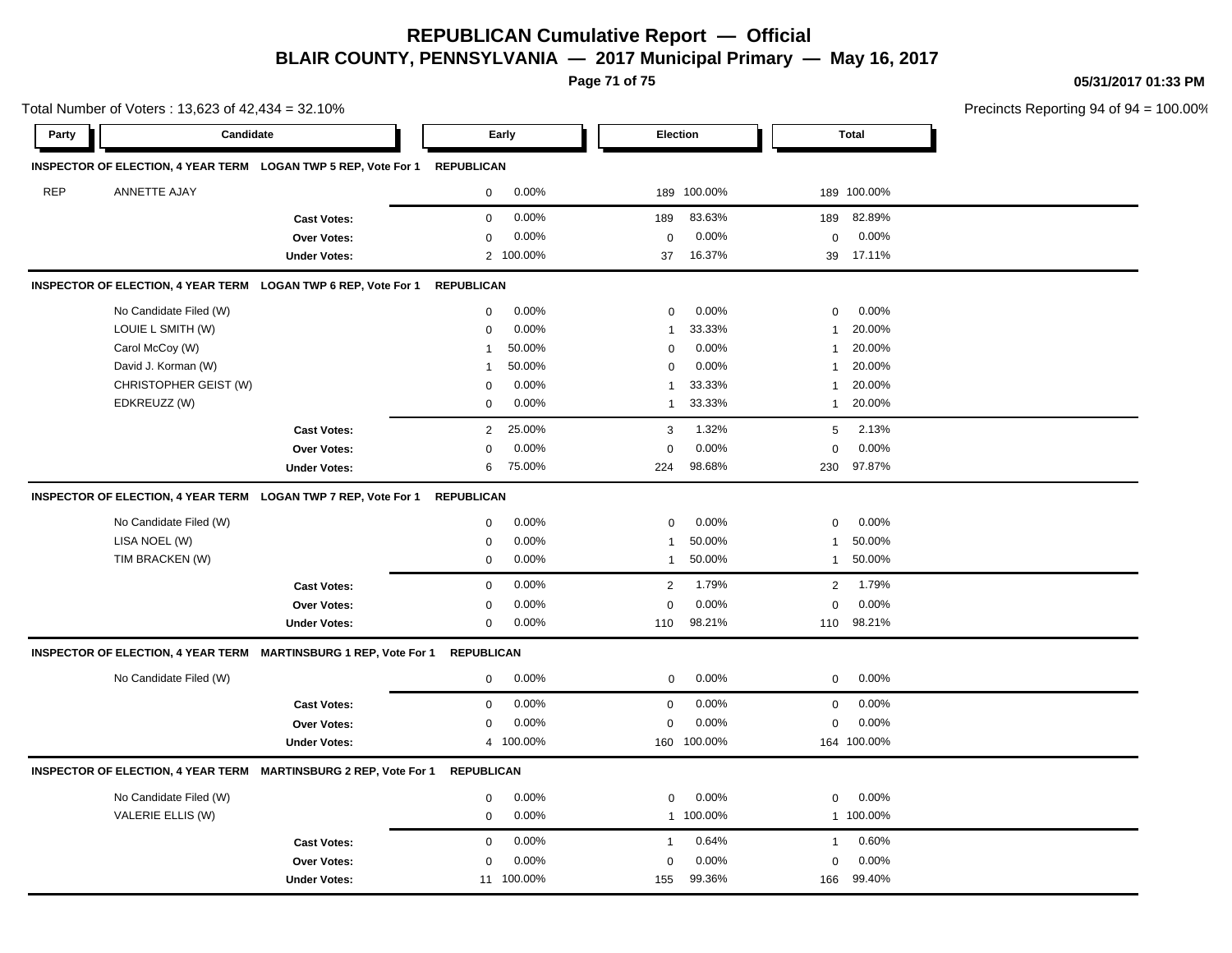**Page 72 of 75**

**05/31/2017 01:33 PM**

| Total Number of Voters: 13,623 of 42,434 = 32.10% |                        |                                                                                |                   |                   |                         | Precincts Reporting 94 of 94 |                         |              |  |
|---------------------------------------------------|------------------------|--------------------------------------------------------------------------------|-------------------|-------------------|-------------------------|------------------------------|-------------------------|--------------|--|
| Party                                             | Candidate              |                                                                                | Early             |                   | Election                |                              |                         | <b>Total</b> |  |
|                                                   |                        | INSPECTOR OF ELECTION, 4 YEAR TERM NEWRY BORO REP, Vote For 1 REPUBLICAN       |                   |                   |                         |                              |                         |              |  |
|                                                   | No Candidate Filed (W) |                                                                                | $\mathbf 0$       | 0.00%             | $\mathbf 0$             | 0.00%                        | $\mathbf 0$             | 0.00%        |  |
|                                                   |                        | <b>Cast Votes:</b>                                                             | $\mathbf 0$       | 0.00%             | $\mathbf 0$             | 0.00%                        | $\mathbf 0$             | 0.00%        |  |
|                                                   |                        | <b>Over Votes:</b>                                                             | 0                 | 0.00%             | $\Omega$                | 0.00%                        | $\mathbf 0$             | 0.00%        |  |
|                                                   |                        | <b>Under Votes:</b>                                                            | 0                 | 0.00%             | 19                      | 100.00%                      |                         | 19 100.00%   |  |
|                                                   |                        | INSPECTOR OF ELECTION, 4 YEAR TERM NORTH WOODBURY TWP REP, Vote For 1          |                   | <b>REPUBLICAN</b> |                         |                              |                         |              |  |
| <b>REP</b>                                        | LILLIAN DILLING        |                                                                                | 8                 | 88.89%            |                         | 313 100.00%                  | 321                     | 99.69%       |  |
|                                                   | Arthur Burnham (W)     |                                                                                | $\mathbf{1}$      | 11.11%            | $\mathbf 0$             | 0.00%                        | $\overline{1}$          | 0.31%        |  |
|                                                   |                        | <b>Cast Votes:</b>                                                             |                   | 9 100.00%         | 313                     | 90.99%                       | 322                     | 91.22%       |  |
|                                                   |                        | Over Votes:                                                                    | 0                 | 0.00%             | $\mathbf 0$             | 0.00%                        | $\mathbf 0$             | 0.00%        |  |
|                                                   |                        | <b>Under Votes:</b>                                                            | 0                 | 0.00%             | 31                      | 9.01%                        | 31                      | 8.78%        |  |
|                                                   |                        | INSPECTOR OF ELECTION, 4 YEAR TERM ROARING SPRING 1 REP, Vote For 1            | REPUBLICAN        |                   |                         |                              |                         |              |  |
|                                                   | No Candidate Filed (W) |                                                                                | $\mathbf 0$       | 0.00%             | $\mathbf 0$             | 0.00%                        | $\mathbf 0$             | 0.00%        |  |
|                                                   |                        | <b>Cast Votes:</b>                                                             | $\mathbf 0$       | 0.00%             | $\mathbf 0$             | 0.00%                        | $\mathbf 0$             | 0.00%        |  |
|                                                   |                        | <b>Over Votes:</b>                                                             | $\mathbf 0$       | 0.00%             | $\mathbf 0$             | 0.00%                        | $\mathbf 0$             | 0.00%        |  |
|                                                   |                        | <b>Under Votes:</b>                                                            |                   | 1 100.00%         |                         | 61 100.00%                   |                         | 62 100.00%   |  |
|                                                   |                        | INSPECTOR OF ELECTION, 4 YEAR TERM ROARING SPRING 2 REP, Vote For 1            | <b>REPUBLICAN</b> |                   |                         |                              |                         |              |  |
|                                                   | No Candidate Filed (W) |                                                                                | $\mathbf 0$       | 0.00%             | $\mathbf 0$             | 0.00%                        | $\mathbf 0$             | 0.00%        |  |
|                                                   | PATRICIA A STUMP (W)   |                                                                                | $\mathbf 0$       | 0.00%             | 27                      | 90.00%                       | 27                      | 90.00%       |  |
|                                                   | GREG WYANDT (W)        |                                                                                | $\Omega$          | 0.00%             | $\overline{1}$          | 3.33%                        | $\overline{\mathbf{1}}$ | 3.33%        |  |
|                                                   | JULIE WEAVER (W)       |                                                                                | $\mathbf 0$       | 0.00%             | $\overline{\mathbf{1}}$ | 3.33%                        | $\overline{\mathbf{1}}$ | 3.33%        |  |
|                                                   | CLETUS T JUDD (W)      |                                                                                | $\mathbf 0$       | 0.00%             | $\overline{1}$          | 3.33%                        | $\overline{1}$          | 3.33%        |  |
|                                                   |                        | <b>Cast Votes:</b>                                                             | $\mathbf 0$       | 0.00%             | 30                      | 19.61%                       | 30                      | 18.99%       |  |
|                                                   |                        | Over Votes:                                                                    | $\Omega$          | 0.00%             | $\Omega$                | 0.00%                        | $\mathbf 0$             | 0.00%        |  |
|                                                   |                        | <b>Under Votes:</b>                                                            |                   | 5 100.00%         | 123                     | 80.39%                       | 128                     | 81.01%       |  |
|                                                   |                        | INSPECTOR OF ELECTION, 4 YEAR TERM ROARING SPRING 3 REP, Vote For 1 REPUBLICAN |                   |                   |                         |                              |                         |              |  |
| <b>REP</b>                                        | <b>HELEN CLEMENS</b>   |                                                                                | $\mathbf 0$       | 0.00%             |                         | 104 100.00%                  |                         | 104 100.00%  |  |
|                                                   |                        | <b>Cast Votes:</b>                                                             | $\mathbf 0$       | 0.00%             | 104                     | 94.55%                       | 104                     | 94.55%       |  |
|                                                   |                        | <b>Over Votes:</b>                                                             | 0                 | 0.00%             | 0                       | 0.00%                        | $\mathbf 0$             | 0.00%        |  |
|                                                   |                        | <b>Under Votes:</b>                                                            | $\mathbf 0$       | 0.00%             | 6                       | 5.45%                        | 6                       | 5.45%        |  |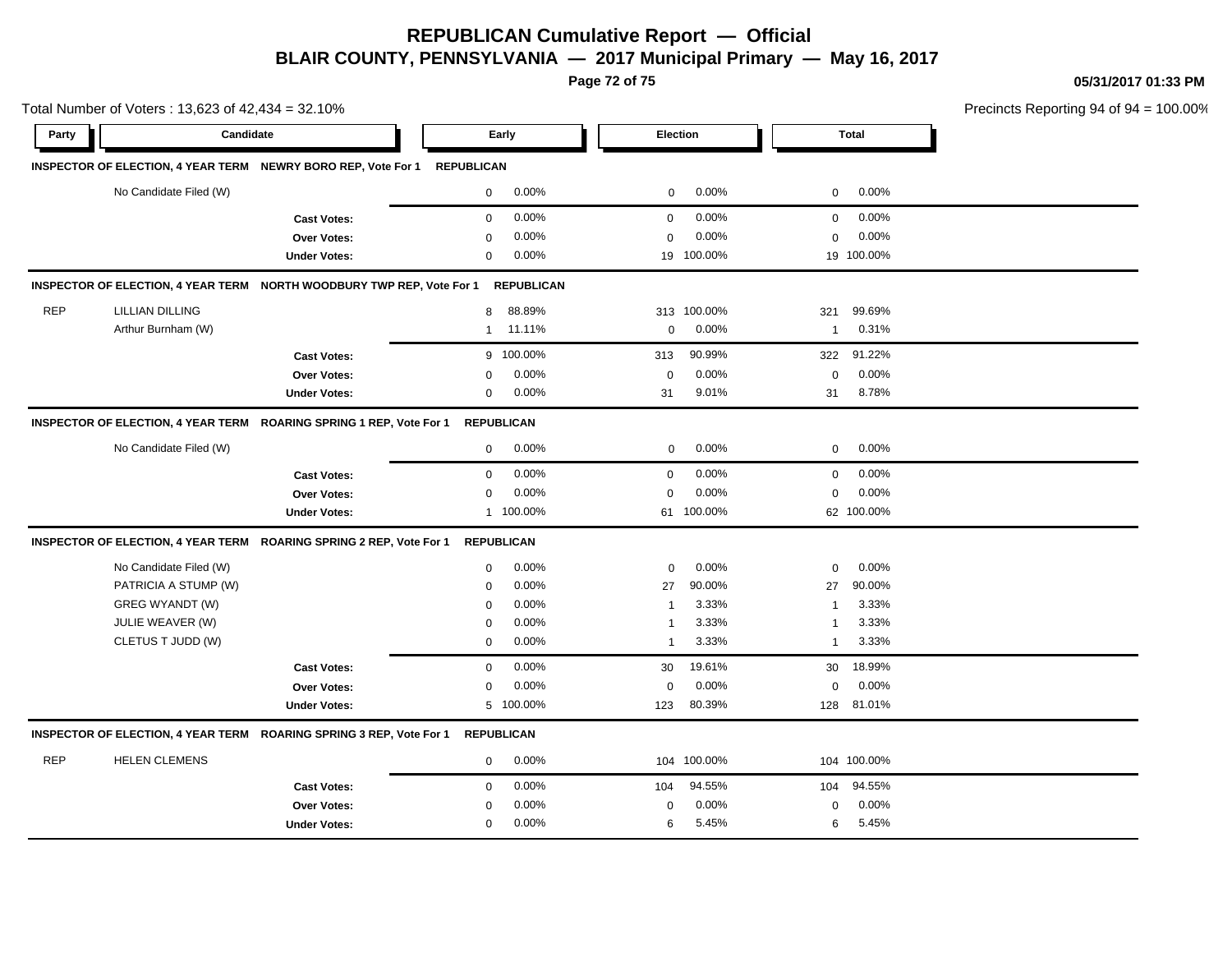## **REPUBLICAN Cumulative Report — Official BLAIR COUNTY, PENNSYLVANIA — 2017 Municipal Primary — May 16, 2017**

**Page 73 of 75**

**05/31/2017 01:33 PM**

Precincts Reporting 94 of 94 = 100.00%

| Total Number of Voters: 13,623 of 42,434 = 32.10% |                           |                                                                 |                   |           |              |            |                |            | Precincts Reporting 94 of 94 |
|---------------------------------------------------|---------------------------|-----------------------------------------------------------------|-------------------|-----------|--------------|------------|----------------|------------|------------------------------|
| Party                                             | Candidate                 |                                                                 | Early             |           |              | Election   |                | Total      |                              |
|                                                   |                           | INSPECTOR OF ELECTION, 4 YEAR TERM SNYDER TWP 1 REP, Vote For 1 | <b>REPUBLICAN</b> |           |              |            |                |            |                              |
|                                                   | No Candidate Filed (W)    |                                                                 | $\mathbf 0$       | 0.00%     | $\mathbf 0$  | 0.00%      | $\mathbf 0$    | 0.00%      |                              |
|                                                   | KIRSTIN STEELE (W)        |                                                                 | $\mathsf 0$       | 0.00%     |              | 12 100.00% |                | 12 100.00% |                              |
|                                                   |                           | <b>Cast Votes:</b>                                              | $\mathbf 0$       | 0.00%     | 12           | 12.90%     |                | 12 12.63%  |                              |
|                                                   |                           | <b>Over Votes:</b>                                              | $\Omega$          | 0.00%     | $\Omega$     | 0.00%      | $\mathbf 0$    | 0.00%      |                              |
|                                                   |                           | <b>Under Votes:</b>                                             |                   | 2 100.00% | 81           | 87.10%     | 83             | 87.37%     |                              |
|                                                   |                           | INSPECTOR OF ELECTION, 4 YEAR TERM SNYDER TWP 2 REP, Vote For 1 | <b>REPUBLICAN</b> |           |              |            |                |            |                              |
|                                                   | No Candidate Filed (W)    |                                                                 | $\mathbf 0$       | 0.00%     | $\mathbf 0$  | 0.00%      | $\mathbf 0$    | 0.00%      |                              |
|                                                   | VICKI K BELL (W)          |                                                                 | $\mathbf 0$       | 0.00%     | 12           | 80.00%     | 12             | 80.00%     |                              |
|                                                   | CHASTITY JO MURRAY (W)    |                                                                 | 0                 | 0.00%     | $\mathbf{1}$ | 6.67%      | $\mathbf{1}$   | 6.67%      |                              |
|                                                   | PAMELA K DAUGHENBAUGH (W) |                                                                 | $\mathbf 0$       | 0.00%     | 2            | 13.33%     | $\overline{2}$ | 13.33%     |                              |
|                                                   |                           | <b>Cast Votes:</b>                                              | $\mathbf 0$       | 0.00%     | 15           | 9.80%      | 15             | 9.80%      |                              |
|                                                   |                           | Over Votes:                                                     | $\mathbf 0$       | 0.00%     | $\mathbf 0$  | 0.00%      | $\mathbf 0$    | 0.00%      |                              |
|                                                   |                           | <b>Under Votes:</b>                                             | 0                 | 0.00%     | 138          | 90.20%     | 138            | 90.20%     |                              |
|                                                   |                           | INSPECTOR OF ELECTION, 4 YEAR TERM TAYLOR TWP REP, Vote For 1   | <b>REPUBLICAN</b> |           |              |            |                |            |                              |
|                                                   | No Candidate Filed (W)    |                                                                 | $\mathbf 0$       | $0.00\%$  | $\mathbf 0$  | 0.00%      | $\mathbf 0$    | 0.00%      |                              |
|                                                   | E BELLOCK (W)             |                                                                 | $\mathbf 0$       | 0.00%     |              | 1 100.00%  |                | 1 100.00%  |                              |
|                                                   |                           | <b>Cast Votes:</b>                                              | $\mathbf 0$       | 0.00%     | $\mathbf{1}$ | 0.28%      | $\mathbf{1}$   | 0.28%      |                              |
|                                                   |                           | Over Votes:                                                     | $\mathbf 0$       | 0.00%     | $\mathbf 0$  | 0.00%      | $\mathbf 0$    | 0.00%      |                              |
|                                                   |                           | <b>Under Votes:</b>                                             |                   | 3 100.00% | 356          | 99.72%     | 359            | 99.72%     |                              |
|                                                   |                           | INSPECTOR OF ELECTION, 4 YEAR TERM TYRONE TWP 1 REP, Vote For 1 | <b>REPUBLICAN</b> |           |              |            |                |            |                              |
|                                                   | No Candidate Filed (W)    |                                                                 | $\mathbf 0$       | 0.00%     | $\mathbf 0$  | 0.00%      | 0              | 0.00%      |                              |
|                                                   | MEAGAN SCIARRILLO (W)     |                                                                 | $\mathbf 0$       | 0.00%     | 20           | 95.24%     | 20             | 95.24%     |                              |
|                                                   | BRIAN REESE (W)           |                                                                 | $\mathbf 0$       | 0.00%     | $\mathbf{1}$ | 4.76%      | $\mathbf{1}$   | 4.76%      |                              |
|                                                   |                           | <b>Cast Votes:</b>                                              | $\mathbf 0$       | 0.00%     | 21           | 23.86%     | 21             | 23.86%     |                              |
|                                                   |                           | Over Votes:                                                     | 0                 | 0.00%     | $\mathbf 0$  | 0.00%      | $\mathbf 0$    | 0.00%      |                              |
|                                                   |                           | <b>Under Votes:</b>                                             | $\mathbf 0$       | 0.00%     | 67           | 76.14%     | 67             | 76.14%     |                              |
|                                                   |                           | INSPECTOR OF ELECTION, 4 YEAR TERM TYRONE TWP 2 REP, Vote For 1 | <b>REPUBLICAN</b> |           |              |            |                |            |                              |
|                                                   | No Candidate Filed (W)    |                                                                 | 0                 | 0.00%     | 0            | 0.00%      | 0              | 0.00%      |                              |
|                                                   | JOHN HOLES (W)            |                                                                 | $\mathbf 0$       | 0.00%     | $\mathbf{1}$ | 100.00%    |                | 1 100.00%  |                              |
|                                                   |                           | <b>Cast Votes:</b>                                              | $\mathbf 0$       | 0.00%     | $\mathbf{1}$ | 1.16%      | $\mathbf{1}$   | 1.16%      |                              |
|                                                   |                           | Over Votes:                                                     | $\mathbf 0$       | 0.00%     | $\mathbf 0$  | 0.00%      | $\mathbf 0$    | 0.00%      |                              |
|                                                   |                           | <b>Under Votes:</b>                                             | $\mathbf 0$       | 0.00%     | 85           | 98.84%     | 85             | 98.84%     |                              |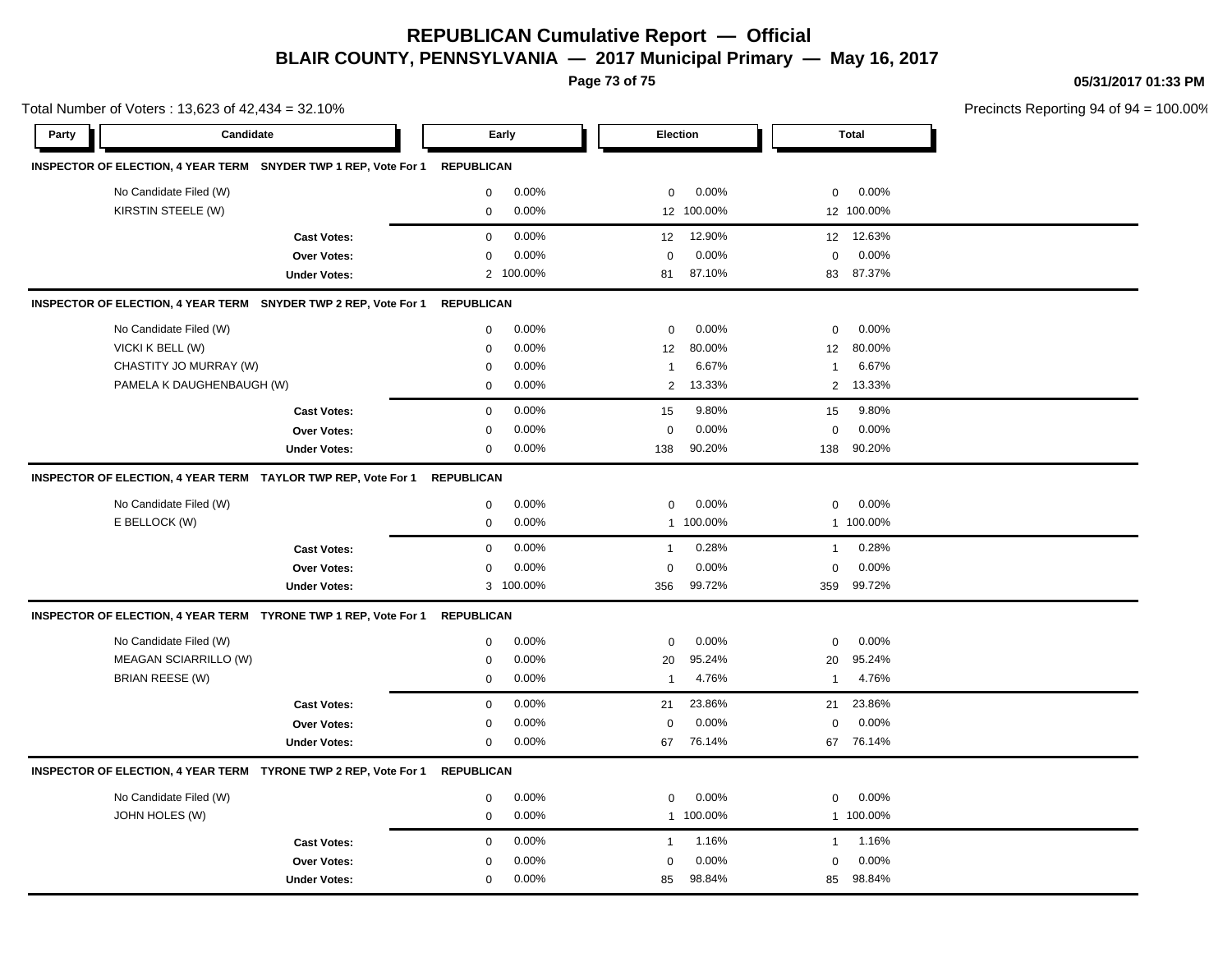## **REPUBLICAN Cumulative Report — Official BLAIR COUNTY, PENNSYLVANIA — 2017 Municipal Primary — May 16, 2017**

**Page 74 of 75**

**05/31/2017 01:33 PM**

|            | Total Number of Voters: 13,623 of 42,434 = 32.10% |                                                                  |                   |           |                |            |                |              | Precincts Reporting 94 of 94 = 100.00% |
|------------|---------------------------------------------------|------------------------------------------------------------------|-------------------|-----------|----------------|------------|----------------|--------------|----------------------------------------|
| Party      | Candidate                                         |                                                                  | Early             |           | Election       |            |                | <b>Total</b> |                                        |
|            |                                                   | INSPECTOR OF ELECTION, 4 YEAR TERM TYRONE BORO 1 REP, Vote For 1 | <b>REPUBLICAN</b> |           |                |            |                |              |                                        |
|            | No Candidate Filed (W)                            |                                                                  | 0                 | 0.00%     | $\mathbf 0$    | 0.00%      | 0              | 0.00%        |                                        |
|            | TERRY T (W)                                       |                                                                  | 0                 | 0.00%     | -1             | 50.00%     | $\mathbf{1}$   | 50.00%       |                                        |
|            | ANDREA MILLS (W)                                  |                                                                  | $\mathbf 0$       | 0.00%     | $\mathbf{1}$   | 50.00%     | $\mathbf{1}$   | 50.00%       |                                        |
|            |                                                   | <b>Cast Votes:</b>                                               | $\mathbf 0$       | 0.00%     | 2              | 1.94%      | $\overline{2}$ | 1.94%        |                                        |
|            |                                                   | <b>Over Votes:</b>                                               | 0                 | 0.00%     | $\mathbf 0$    | 0.00%      | 0              | 0.00%        |                                        |
|            |                                                   | <b>Under Votes:</b>                                              | $\mathbf 0$       | 0.00%     | 101            | 98.06%     | 101            | 98.06%       |                                        |
|            |                                                   | INSPECTOR OF ELECTION, 4 YEAR TERM TYRONE BORO 2 REP, Vote For 1 | <b>REPUBLICAN</b> |           |                |            |                |              |                                        |
| <b>REP</b> | ROSE M. CASTAGNOLA                                |                                                                  | 0                 | 0.00%     |                | 63 100.00% |                | 63 100.00%   |                                        |
|            |                                                   | <b>Cast Votes:</b>                                               | 0                 | 0.00%     | 63             | 87.50%     |                | 63 87.50%    |                                        |
|            |                                                   | Over Votes:                                                      | 0                 | 0.00%     | $\mathbf 0$    | 0.00%      | 0              | 0.00%        |                                        |
|            |                                                   | <b>Under Votes:</b>                                              | $\mathbf 0$       | 0.00%     | 9              | 12.50%     | 9              | 12.50%       |                                        |
|            |                                                   | INSPECTOR OF ELECTION, 4 YEAR TERM TYRONE BORO 3 REP, Vote For 1 | REPUBLICAN        |           |                |            |                |              |                                        |
|            | No Candidate Filed (W)                            |                                                                  | 0                 | 0.00%     | $\mathbf 0$    | 0.00%      | 0              | 0.00%        |                                        |
|            | MEGAN SCARRILLO (W)                               |                                                                  | 0                 | 0.00%     |                | 1 100.00%  |                | 1 100.00%    |                                        |
|            |                                                   | <b>Cast Votes:</b>                                               | $\mathbf 0$       | 0.00%     | $\overline{1}$ | 2.22%      | $\mathbf{1}$   | 2.22%        |                                        |
|            |                                                   | Over Votes:                                                      | 0                 | 0.00%     | $\Omega$       | 0.00%      | 0              | $0.00\%$     |                                        |
|            |                                                   | <b>Under Votes:</b>                                              | 0                 | 0.00%     | 44             | 97.78%     | 44             | 97.78%       |                                        |
|            |                                                   | INSPECTOR OF ELECTION, 4 YEAR TERM TYRONE BORO 4 REP, Vote For 1 | <b>REPUBLICAN</b> |           |                |            |                |              |                                        |
|            | No Candidate Filed (W)                            |                                                                  | 0                 | 0.00%     | 0              | 0.00%      | 0              | 0.00%        |                                        |
|            | ERIC UMFRESS (W)                                  |                                                                  | 0                 | 0.00%     |                | 2 100.00%  |                | 2 100.00%    |                                        |
|            |                                                   | <b>Cast Votes:</b>                                               | 0                 | 0.00%     | $\overline{2}$ | 6.90%      | $\overline{2}$ | 6.67%        |                                        |
|            |                                                   | Over Votes:                                                      | 0                 | 0.00%     | $\mathbf 0$    | 0.00%      | 0              | $0.00\%$     |                                        |
|            |                                                   | <b>Under Votes:</b>                                              |                   | 1 100.00% | 27             | 93.10%     | 28             | 93.33%       |                                        |
|            |                                                   | INSPECTOR OF ELECTION, 4 YEAR TERM TYRONE BORO 5 REP, Vote For 1 | <b>REPUBLICAN</b> |           |                |            |                |              |                                        |
|            | No Candidate Filed (W)                            |                                                                  | 0                 | 0.00%     | 0              | 0.00%      | 0              | 0.00%        |                                        |
|            | TOMISETIE (W)                                     |                                                                  | 0                 | 0.00%     |                | 1 100.00%  |                | 1 100.00%    |                                        |
|            |                                                   | <b>Cast Votes:</b>                                               | $\mathbf 0$       | 0.00%     | $\overline{1}$ | 1.64%      | $\mathbf{1}$   | 1.61%        |                                        |
|            |                                                   | <b>Over Votes:</b>                                               | 0                 | 0.00%     | $\Omega$       | 0.00%      | 0              | 0.00%        |                                        |
|            |                                                   | <b>Under Votes:</b>                                              |                   | 1 100.00% | 60             | 98.36%     | 61             | 98.39%       |                                        |